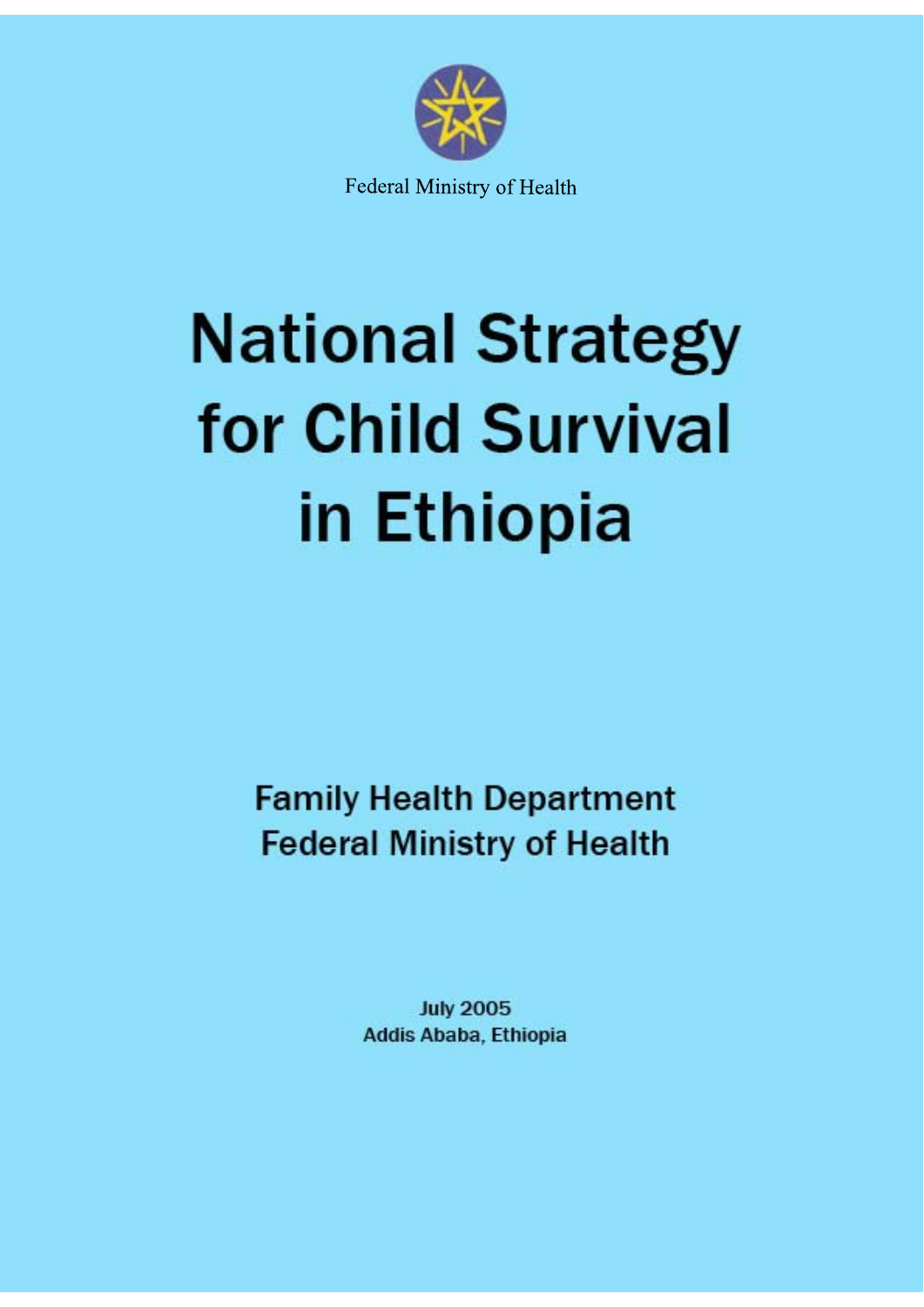# **NATIONAL STRATEGY FOR CHILD SURVIVAL IN ETHIOPIA**

**FAMILY HEALTH DEPARTMENT** 

**FEDERAL MINISTRY OF HEALTH** 

**Addis Ababa, Ethiopia July 2005**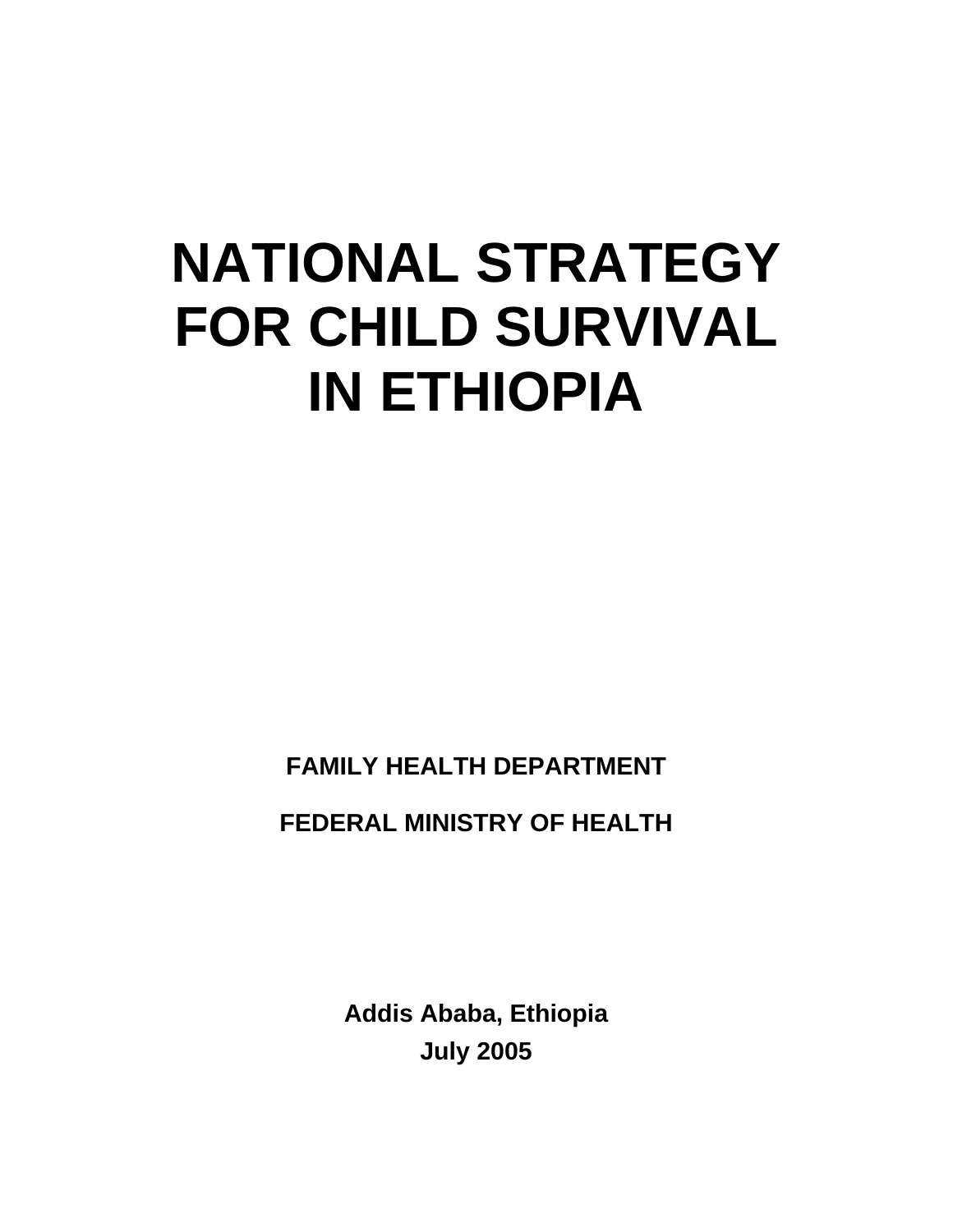# **Table of Contents**

| Table of contents                                                          | $\mathbf{i}$  |
|----------------------------------------------------------------------------|---------------|
| Acronyms                                                                   | iv            |
| Foreword                                                                   | $\mathbf{vi}$ |
| Acknowledgements                                                           | vii           |
| <b>Executive Summary</b>                                                   | 1             |
|                                                                            |               |
| <b>CHAPTER I Introduction</b>                                              | 6             |
| 1.1 Background                                                             | 6             |
| 1.2 Geography and Climate                                                  | 6             |
| 1.3 Demographic Situation                                                  | 6             |
| 1.4 Socio-economic background                                              | 7             |
| 1.5 Federal administrative structure                                       | 8             |
| 1.6 Ethiopian National Health Policy                                       | 9             |
| 1.7 Organization of the health system                                      | 9             |
|                                                                            |               |
| <b>CHAPTER II Situation analysis of child health in Ethiopia</b>           | 10            |
| 2.1 Child Survival: a national health challenge                            | 10            |
| 2.2 Morbidity pattern in children                                          | 10            |
| 2.2.1 Breastfeeding                                                        | 11            |
| 2.2.2 Complementary feeding                                                | 12            |
| 2.2.3 Vitamin A                                                            | 12            |
| 2.2.4 Treatment of children                                                | 12            |
| 2.3 Mortality pattern in children                                          | 12            |
| 2.3.1 Childhood mortality rates                                            | 12            |
| 2.3.2 Child mortality trends                                               | 13            |
| 2.3.3 Proportional mortality                                               | 13            |
| 2.3.4 Regional variations                                                  | 14            |
| 2.3.5 Causes of mortality                                                  | 15            |
| 2.3.5.1 Maternal mortality                                                 | 15            |
| 2.3.5.2 Child mortality                                                    | 16            |
| 2.3.6 Preventable mortality                                                | 18            |
| 2.3.7 Determinants of childhood mortality                                  | 18            |
|                                                                            |               |
| <b>CHAPTER III The Health System</b>                                       | 20            |
| 3.1 National Health Plans                                                  | 20            |
| 3.1.1 The Health Sector Development Programme (HSDP)                       | 20            |
| 3.1.2 Health Sector Development Programme II                               | 21            |
| 3.1.3 Accelerated expansion of primary health care facilities in Ethiopia  | 22            |
| 3.2 Health care coverage                                                   | 23            |
| 3.3 Human Resources for Health                                             | 23            |
| 3.4 Utilization of health service                                          | 24            |
| 3.5 Health care financing                                                  | 25            |
| 3.5.1 Total Health Expenditures                                            | 26            |
| 3.5.2 Functional distribution of expenditures                              | 27            |
|                                                                            |               |
| <b>CHAPTER IV Opportunities and challenges for child survival strategy</b> | 29            |
| 4.1 Government priority                                                    | 29            |
| 4.2 Opportunities                                                          | 29            |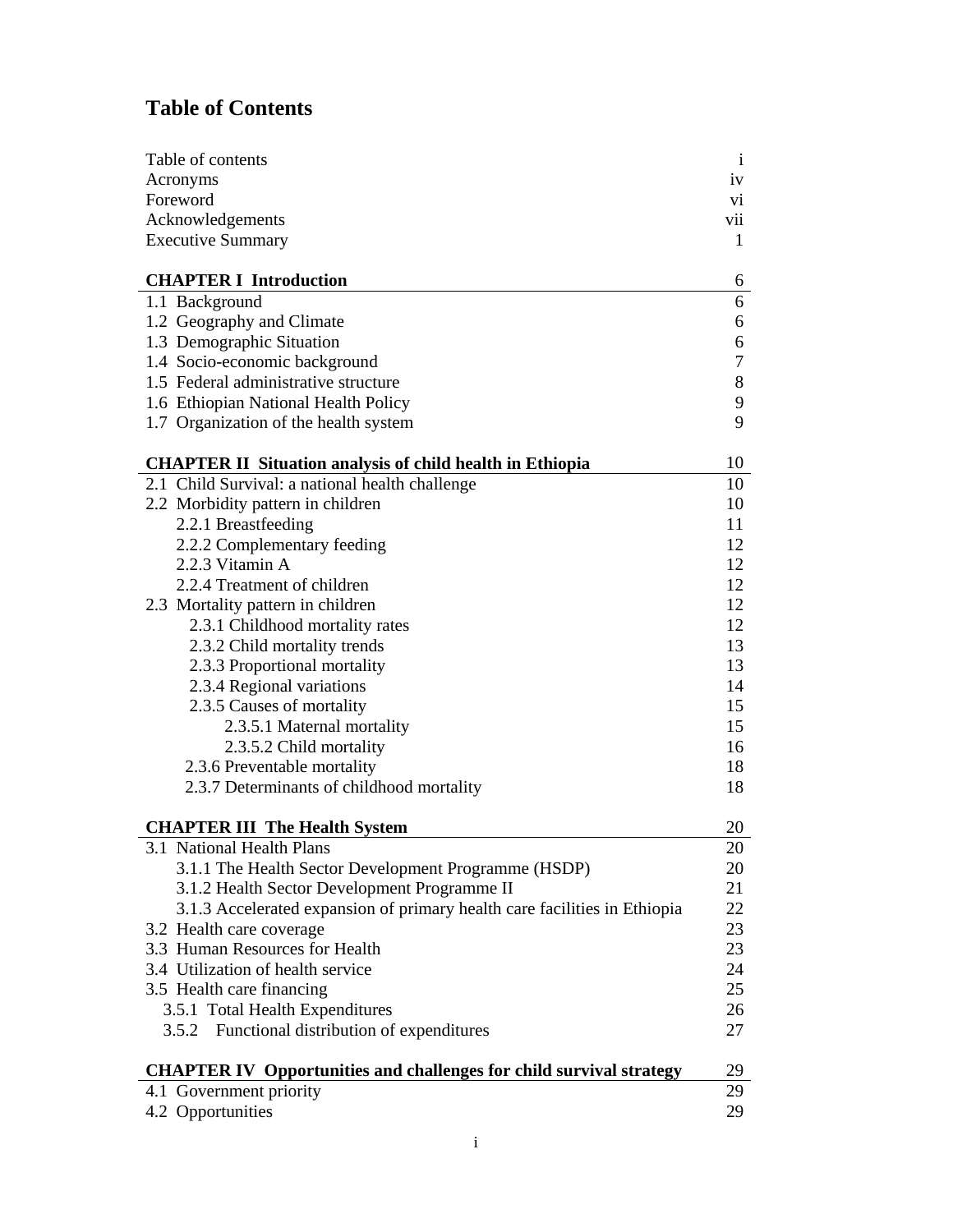| 4.3 Challenges                                                                                  | 30       |
|-------------------------------------------------------------------------------------------------|----------|
| <b>CHAPTER V</b><br>Target conditions and key high impact interventions                         | 31       |
| 5.1 Target conditions                                                                           | 31       |
| 5.2 Key interventions                                                                           | 32       |
| 5.3 Impact of key interventions towards achieving the child health MDG                          | 34       |
| 5.4 Bottlenecks                                                                                 | 38       |
| <b>CHAPTER VI The Child Survival Strategy</b>                                                   | 40       |
| 6.1 Introduction                                                                                | 40       |
| 6.1.1 Objectives                                                                                | 40       |
| 6.1.2 Modes of implementation                                                                   | 40       |
| 6.1.3 Focus on the Community - The Health Services Extension Program                            | 41       |
| 6.1.4 Enabling the HEP to fulfil its potential for children                                     | 42       |
| 6.1.5 Strengthening and scaling up child health interventions                                   | 42       |
| 6.1.6 Linkage within the system and the roles of the health center and the                      | 43       |
| hospital and Woreda Health Office                                                               |          |
| 6.1.6.1 The Health Center                                                                       | 43       |
| 6.1.6.2 The District Hospital and higher referral Hospitals<br>6.1.6.3 The Woreda Health Office | 44<br>45 |
| 6.2 Activities proposed for each intervention at each level                                     | 45       |
| 6.2.1 Preventive and promotive care                                                             | 46       |
| 6.2.1.1 Maternal and neonatal care                                                              | 46       |
| 6.2.1.2 Nutrition                                                                               | 48       |
| 6.2.1.3 Disease control                                                                         | 50       |
| 6.2.1.4 Clinical Care                                                                           | 52       |
| 6.3 Health care for the children of pastoralists                                                | 55       |
| 6.4 The operational implication for health delivery systems and programmes                      | 69       |
| 6.4.1 Federal Ministry of Health                                                                | 56       |
| 6.4.2 Regional Health Bureaux                                                                   | 57       |
| 6.4.3 Woreda Health Office                                                                      | 57       |
| 6.4.4 Health Services Extension Package                                                         | 57       |
| 6.4.5 Integrated Management of Childhood Illness (IMCI)                                         | 57       |
| 6.4.6 Expanded Program for Immunization                                                         | 58       |
| 6.4.7 Maternal and Neonatal Health                                                              | 58       |
| 6.4.8 Nutrition                                                                                 | 58       |
| 6.4.9 Malaria                                                                                   | 58       |
| 6.5 Phasing of the Strategy                                                                     | 59       |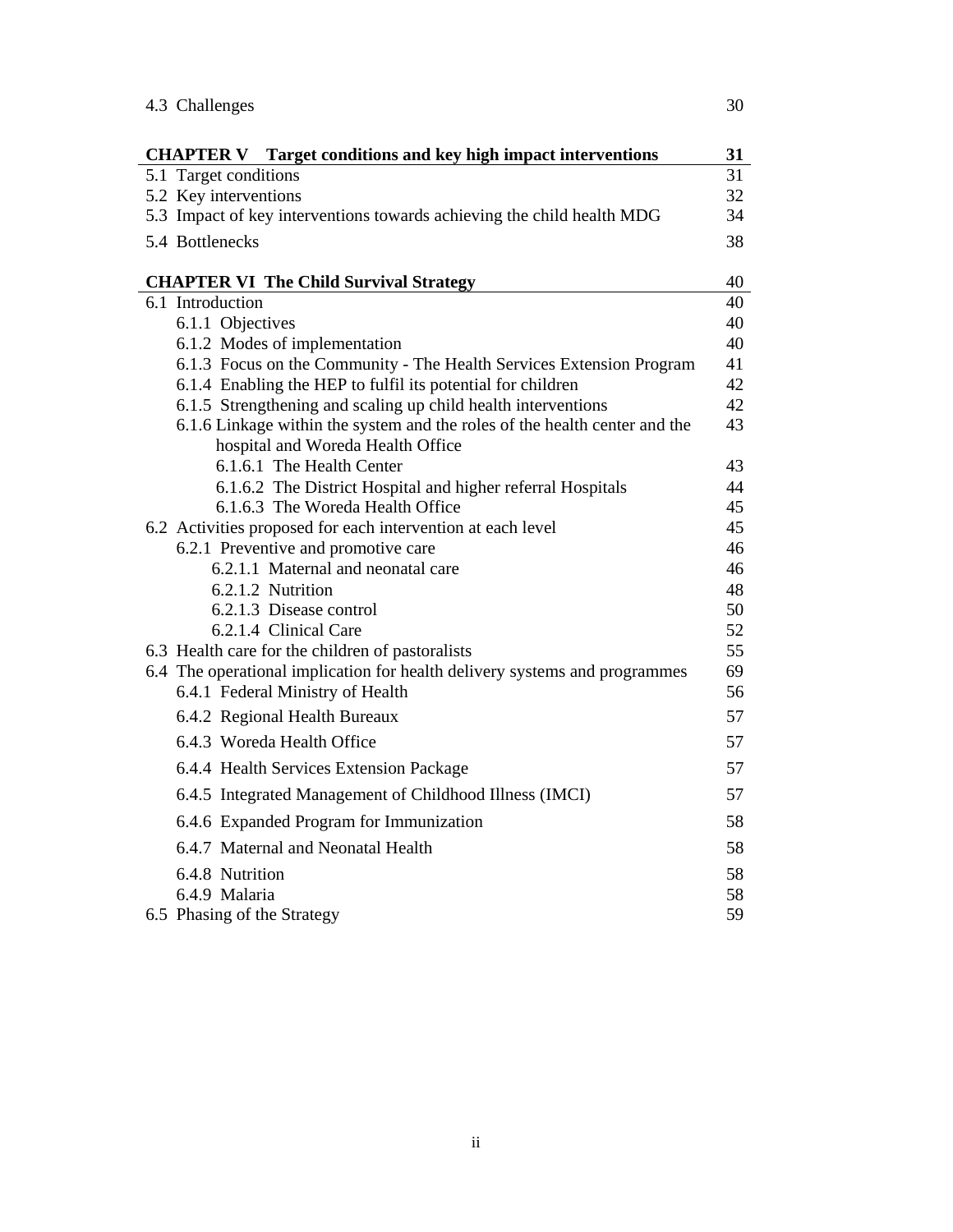| <b>CHAPTER VII Partnership for child survival</b>                            | 60 |
|------------------------------------------------------------------------------|----|
| 7.1 The child survival partnership                                           | 60 |
| 7.2 Partnership in Ethiopia                                                  | 60 |
| 7.3 The role of Health Training Institutions in the Ethiopian Child Survival | 62 |
| Strategy                                                                     |    |
| 7.4 Partnership with professional societies for child survival               | 63 |
| 7.4.1 Ethiopian Paediatrics Society (EPS)                                    | 63 |
| 7.4.2 Ethiopian Society of Obstetrics and Gynaecology, EPHA                  | 63 |
|                                                                              |    |
| <b>CHAPTER VIII</b> Management of the child survival strategy                | 64 |
| 8.2 National Child Survival Steering Committee                               | 64 |
| 8.3 National Child Survival Executive                                        | 64 |
| 8.4 Regional Child Health Executive                                          | 65 |
| 8.5 Woreda Child Survival Team                                               | 66 |
| 8.6 Kebelle Child Survival Team                                              | 66 |
|                                                                              |    |
| <b>CHAPTER IX Supervision, Monitoring and Evaluation</b>                     | 67 |
| 9.1 Supervision                                                              | 67 |
| 9.1.1 Supervision visit for skill reinforcement, and problem solving to      | 67 |
| support the implementation of child survival strategy                        |    |
| 9.2 Monitoring and Evaluation                                                | 68 |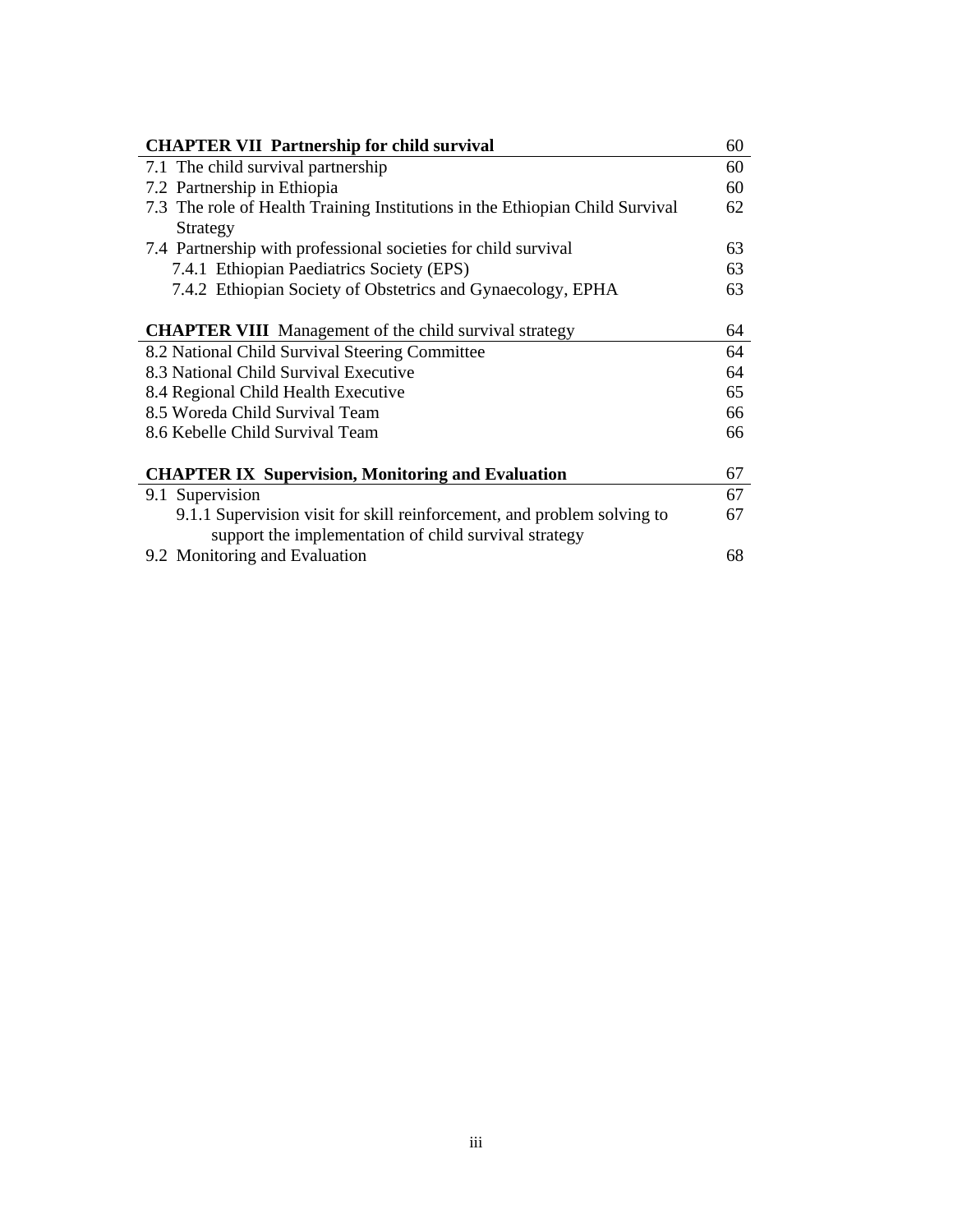# **Acronyms**

| ARI             | <b>Acute Respiratory Infection</b>                                 |
|-----------------|--------------------------------------------------------------------|
| ARM             | <b>Annual Review Meeting</b>                                       |
| <b>BCC</b>      | <b>Behavior Change Communication</b>                               |
| <b>BCG</b>      | <b>Bacillus Calmettee Guerin</b>                                   |
| <b>CBHW</b>     | <b>Community Based Health Worker</b>                               |
| <b>CDC</b>      | Communicable Disease Control                                       |
| <b>CHP</b>      | <b>Community Health Promoter</b>                                   |
| <b>CIDA</b>     | Canadian International Development Agency                          |
| C-IMCI          | Community-Integrated Management of Child Hood Diseases             |
| <b>CJSC</b>     | <b>Central Joint Steering Committee</b>                            |
| <b>CMH</b>      | Commission on Macroeconomics and Health                            |
| <b>CSA</b>      | <b>Central Statistics Authority</b>                                |
| <b>CSS</b>      | <b>Child Survival Strategy</b>                                     |
| <b>DHS</b>      | Demographic and Health Survey                                      |
| <b>DPT</b>      | Diphtheria, Polio, Tetanus                                         |
| <b>EFY</b>      | Ethiopian Fiscal Year                                              |
| ENA             | <b>Essential Nutrition Action</b>                                  |
| <b>EOS</b>      | <b>Enhanced Outreach Strategy</b>                                  |
| <b>EPHA</b>     | Ethiopian Public Health Association                                |
| EPI             | <b>Expanded Programme on Immunization</b>                          |
| <b>EPS</b>      | <b>Ethiopian Paediatric Society</b>                                |
| ESHE/JSI        | Essential Services for Health in Ethiopia/ John Snow Inc.          |
| <b>ESOG</b>     | Ethiopian Society of Obstetrics and Gynaecology                    |
| <b>FDRE</b>     | Federal Democratic Republic Ethiopia                               |
| <b>FHD</b>      | <b>Family Health Department</b>                                    |
| <b>FLH</b>      | <b>Frontline Health Workers</b>                                    |
| <b>FMOH</b>     | Federal Ministry of Health                                         |
| <b>GDP</b>      | <b>Gross National Product</b>                                      |
| <b>GTZ</b>      | <b>German Technical Cooperation</b>                                |
| HC              | <b>Health Centre</b>                                               |
| HDI             | Human Development Index                                            |
| <b>HEP</b>      | <b>Health Extension Package</b>                                    |
| <b>HEW</b>      | <b>Health Extension Worker</b>                                     |
| HF              | <b>Health Facility</b>                                             |
| Hib             | Haemophilus influenza type b                                       |
| <b>HIV/AIDS</b> | Human Immunodeficiency Virus/Acquired Immunity Deficiency Syndrome |
| <b>HMIS</b>     | Health Management Information System                               |
| <b>HSDP</b>     | Health Sector Development Programme                                |
| IEC             | Information, Communication and Education                           |
| <b>IMCI</b>     | <b>Integrated Management of Childhood Diseases</b>                 |
| <b>ITN</b>      | <b>Insecticide Treated Net</b>                                     |
| <b>JICA</b>     | Japan International Cooperation Agency                             |
| <b>KMC</b>      | Kangaroo Mother Care                                               |
| <b>LLITN</b>    | Long lasting Insecticide Treated Nets                              |
| <b>MDG</b>      | Millennium Development Goal                                        |
| <b>MOE</b>      | Ministry of Education                                              |
| <b>MPS</b>      | <b>Making Pregnancy Safe</b>                                       |
| NGO             | Non Governmental Organization                                      |
| <b>NHA</b>      | National Health Account                                            |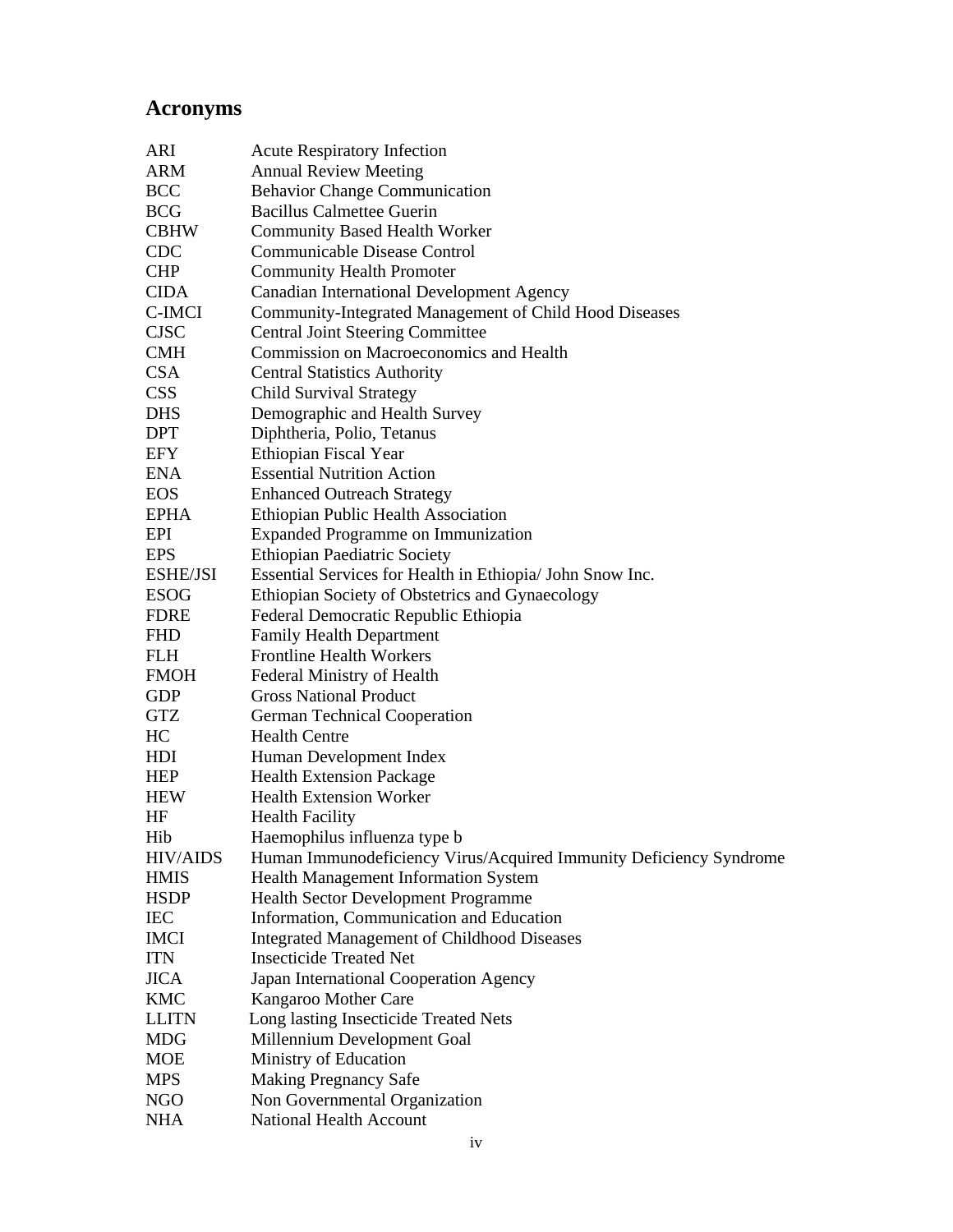| <b>NID</b>    | National Immunization Day                               |
|---------------|---------------------------------------------------------|
| <b>ORS</b>    | <b>Oral Rehydration Salt</b>                            |
| <b>ORT</b>    | Oral Rehyderation Therapy                               |
| <b>PHC</b>    | Primary Health Care                                     |
| <b>PHCU</b>   | Primary Health Care Unit                                |
| <b>PIM</b>    | Programme Implementation Manual                         |
| <b>PMTCT</b>  | Prevention Mother To Child Transmission                 |
| <b>PPHC</b>   | <b>Primary Prevention Health Care</b>                   |
| <b>RBM</b>    | Roll Back Malaria                                       |
| <b>RHB</b>    | Regional Health Bureau                                  |
| <b>RJSC</b>   | <b>Regional Joint Steering Committee</b>                |
| <b>SD</b>     | <b>Standard Deviation</b>                               |
| <b>SDPRP</b>  | Sustainable Development and Poverty Reduction Programme |
| <b>SIA</b>    | Supplemental Immunization Activity                      |
| <b>SIDA</b>   | <b>Swedish International Development Agency</b>         |
| <b>SNNPR</b>  | Southern, Nations, Nationalities and Peoples Region     |
| <b>STI</b>    | <b>Sexually Transmitted Disease</b>                     |
| TB            | Tuberculosis                                            |
| <b>TBA</b>    | <b>Traditional Birth Attendant</b>                      |
| <b>TFR</b>    | <b>Total Fertility Rate</b>                             |
| <b>TT</b>     | <b>Tetanus Toxoid</b>                                   |
| U5MR          | <b>Under 5 Mortality Rate</b>                           |
| <b>UCI</b>    | Universal Childhood Immunization                        |
| <b>UNAIDS</b> | Joint United Nations Programme on HIV/AIDS              |
| <b>UNDP</b>   | <b>United Nations Development Programme</b>             |
| <b>UNDP</b>   | <b>United Nations Development Programme</b>             |
| <b>UNFPA</b>  | <b>United Nations Population Fund</b>                   |
| <b>UNICEF</b> | United Nations Children's Fund                          |
| <b>USAID</b>  | United States Agency for International Development      |
| <b>USD</b>    | <b>United States Dollar</b>                             |
| <b>VCT</b>    | <b>Voluntary Counseling and Testing</b>                 |
| <b>WHO</b>    | World Health Organization/Woreda Health Office          |
| <b>ZHD</b>    | <b>Zonal Health Department</b>                          |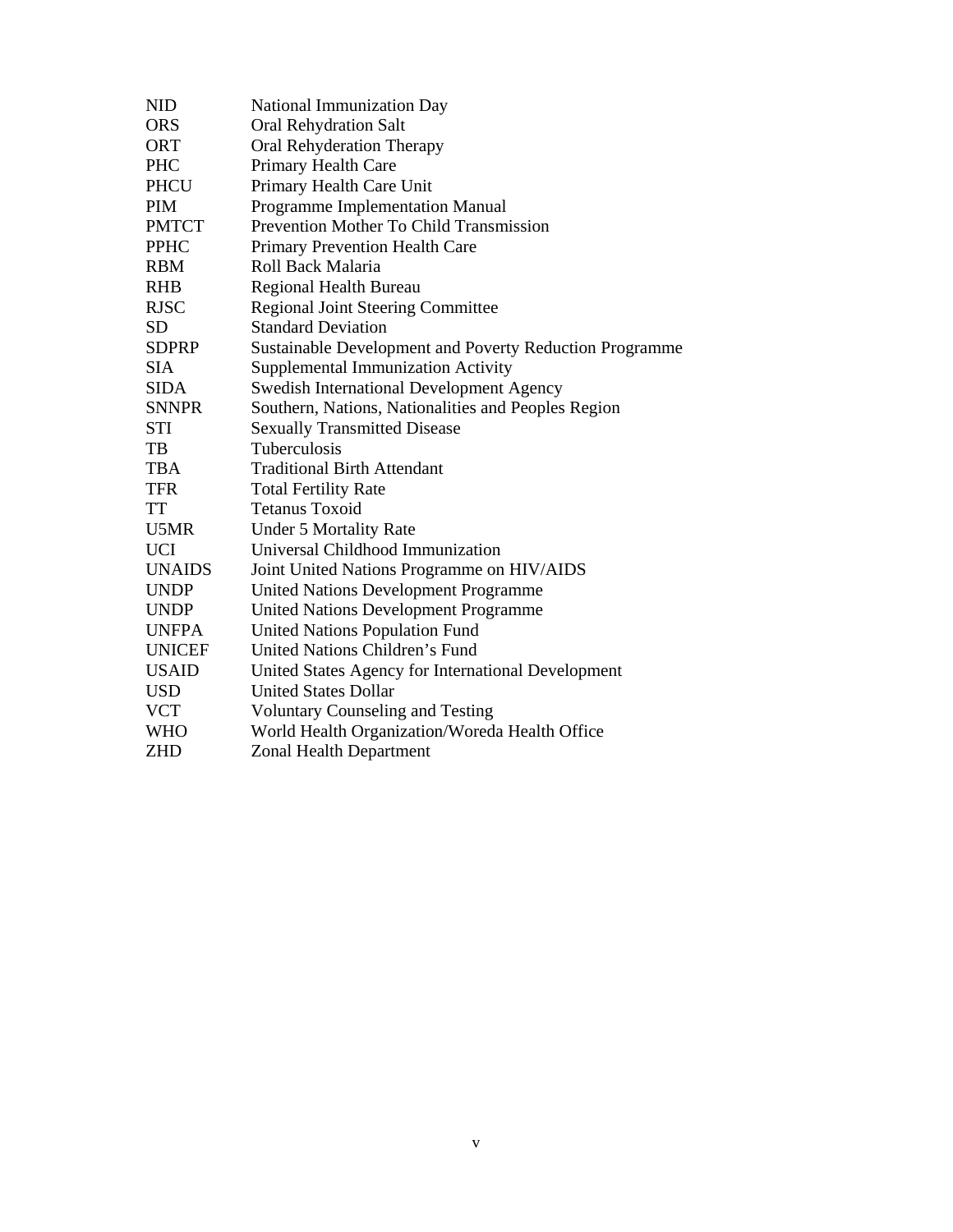# **Foreword**

Ethiopia, through the progressive implementation of the Health Sector Development Program in the last seven years, has made great strides to improve maternal and child survival. However, the National Infant and Under-five Mortality Rates are still high about 97/1000 and 140/1000 respectively. About 90% of mortality in under-fives is caused by pneumonia, malaria, diarrhea, measles and neonatal causes (pre-maturity, asphyxia and neonatal sepsis). Malnutrition and HIV are underlying causes in about 57% and 11% of these deaths respectively.

The levels of mortality are worsened particularly by poverty, inadequate maternal education, lack of safe water supply and sanitation, and high fertility and inadequate birth spacing.

Though, there is a continuously declining trend of under five mortality since 1960s, still about 472,000 Ethiopian children die each year before their fifth birthday, which places Ethiopia sixth among the countries of the world in terms of the absolute number of child deaths. And yet there are effective and proven interventions which can be used to reduce under five mortality if universally accessible. These interventions would need to be at our disposal if the Millennium Development Goal (MDG) of reducing child deaths by two thirds by 2015 is to be achieved.

Following the high-level discussions with the Global Child Survival Partnership, the Federal Ministry of Health and its partners organized a National Child Survival Conference from 22- 24 April 2004. One of the major recommendations of the meeting was to prepare a comprehensive National Child Survival Strategy and implementation plan for the reduction of under five-child mortality. This document is the outcome of this effort.

The strategy addresses the underlying conditions that account for 90% of child mortality plus malnutrition and HIV/AIDS, the two most important underlying causes of death. The focus will be on selected cost effective and high impact interventions. The strategy is an important component of the Health Sector Development Program (HSDP III) and Social Development and Poverty reduction Program (SDPRP II).

The overall objective of the Strategy is to reduce the current under-five mortality of 140/1000 to 67/1000 by 2015 - this being a reduction of two thirds from the 1990 rate of about 200/1000 live births or a 52% reduction from the 2004 rate of 140/1000 live births.

The Health Services Extension Program (HSEP) is the main pillar of the Child Survival Strategy for increasing access to promotive, preventive and basic essential curative health services to the majority of the under served population.

I strongly believe that this document will be instrumental in scaling up the child survival interventions through the active participation of the community, the relevant sectors, local and international partners and other stakeholders to achieve the Millennium Development Goal of reducing Child Mortality by two-third by 2015. I take this opportunity to thank all those who contributed to the formulation of this important strategy, particularly WHO, UNICEF, USAID, WB and CIDA.

Kebede Tadesse, MD, Ph.D. Minister of Health Federal Democratic Republic of Ethiopia

July 2005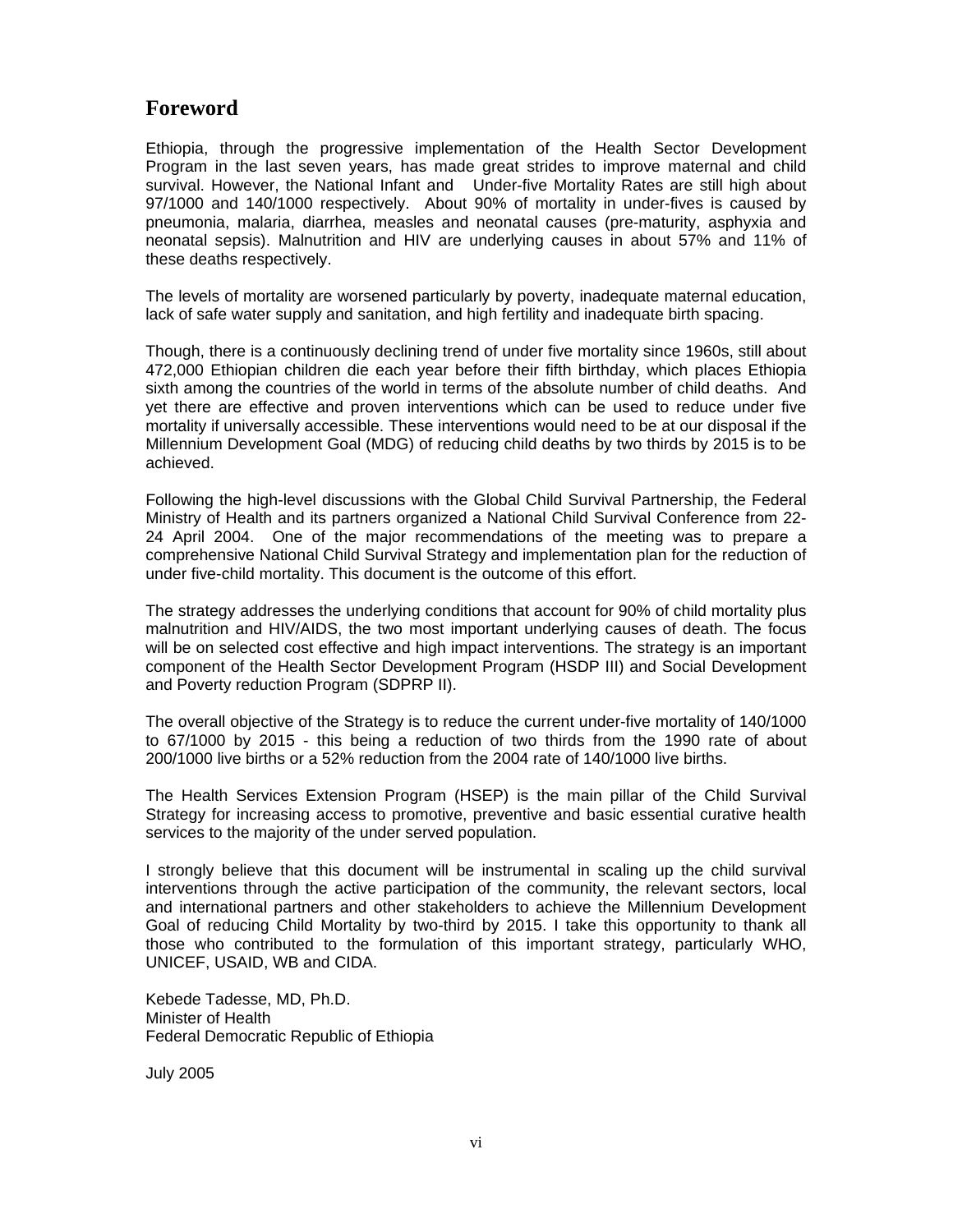# **Acknowledgements**

The Federal Ministry of Health would like to take this opportunity to thank all partners particularly WHO, UNICEF, USAID, ESHE/JSI, World Bank and CIDA for their technical and financial support to develop the National Child Survival Strategy for Ethiopia. We extend our gratitude to all of the National Child Survival Technical Working Group members, the different departments within the Federal Ministry of Health and, Regional Health Bureaus for their valuable contributions and all others who directly or indirectly have contributed for the successful development of this important document.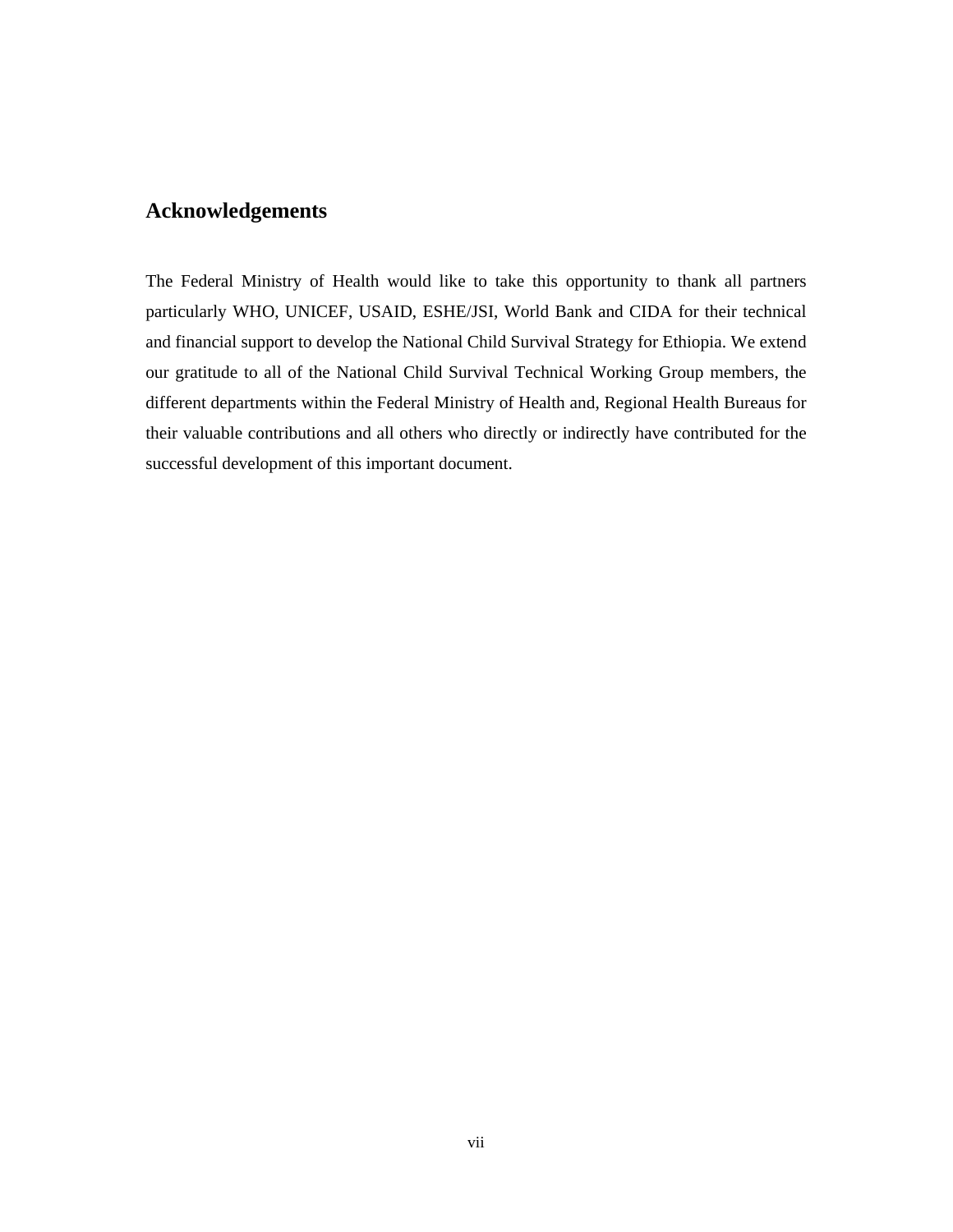# **Executive Summary**

# **Introduction**

About 472,000 Ethiopian children die each year before their fifth birthday, which places Ethiopia sixth among the countries of the world in terms of the absolute number of child deaths. Yet, there are effective low cost interventions to prevent two-thirds of these deaths.

Following high-level discussions with the Global Child Survival Partnership, the Federal Ministry of Health and its partners organised a National Child Survival Conference from 22- 24 April 2004. The conference recommended that a National Strategy and Plan of Action for the reduction of child mortality should be prepared. The Ministry of Health has now prepared this strategy in partnership with WHO, UNICEF, USAID, World Bank and CIDA.

The National Child Survival Strategy is one module of a three-part strategy. It should be read in conjunction with the National Reproductive Health Strategy and the National Nutrition Strategy. Together, these three complementary strategies address the preventive, promotive and clinical care needs of the highly vulnerable maternal, newborn and child health groups.

# **The Health Situation of Children**

In general, children in Ethiopia suffer from poor health. The national Under-five Mortality Rate is about 140/1000, with variations among the regions from 114 to 233/1000. About 90% of mortality in under-fives is caused by pneumonia, neonatal causes (prematurity, asphyxia and neonatal sepsis), malaria, diarrhoea and measles. Malnutrition is the underling cause of death in about 57% of these deaths, and 11% are associated with HIV infection.

The levels of mortality are also worsened particularly by poverty, inadequate maternal education, lack of potable water and sanitation, high fertility and inadequate birth spacing.

Indicators of maternal and child care at the community and health facility levels demonstrate that the coverage and utilization rate of preventive and promotive services is very low. Fewer than 30% of women receive antenatal care and only 28% of children are fully immunised by their first birthday. Surveys indicate that only a small proportion of children receive curative care for potentially life-threatening conditions, either at home or in health facilities.

# **The Health System**

The Ethiopian health service currently reaches about 60% of the population. There are critical shortages of skilled human resources. At present the community-based health service is not well developed. The Federal MOH is responding to these needs through two major initiatives in the context of the Health Sector Development Program:

- A plan for expansion of primary health facilities and staff, to reach 85% of the population by 2009.
- The Health Services Extension Program (HSEP), will provide Health Extension Workers (HEW) in Health Posts in each community (Kebele). The HEWs, working with other community-based workers and supported by their local Health Centre will be trained and equipped to provide a wide range of promotive and preventive services as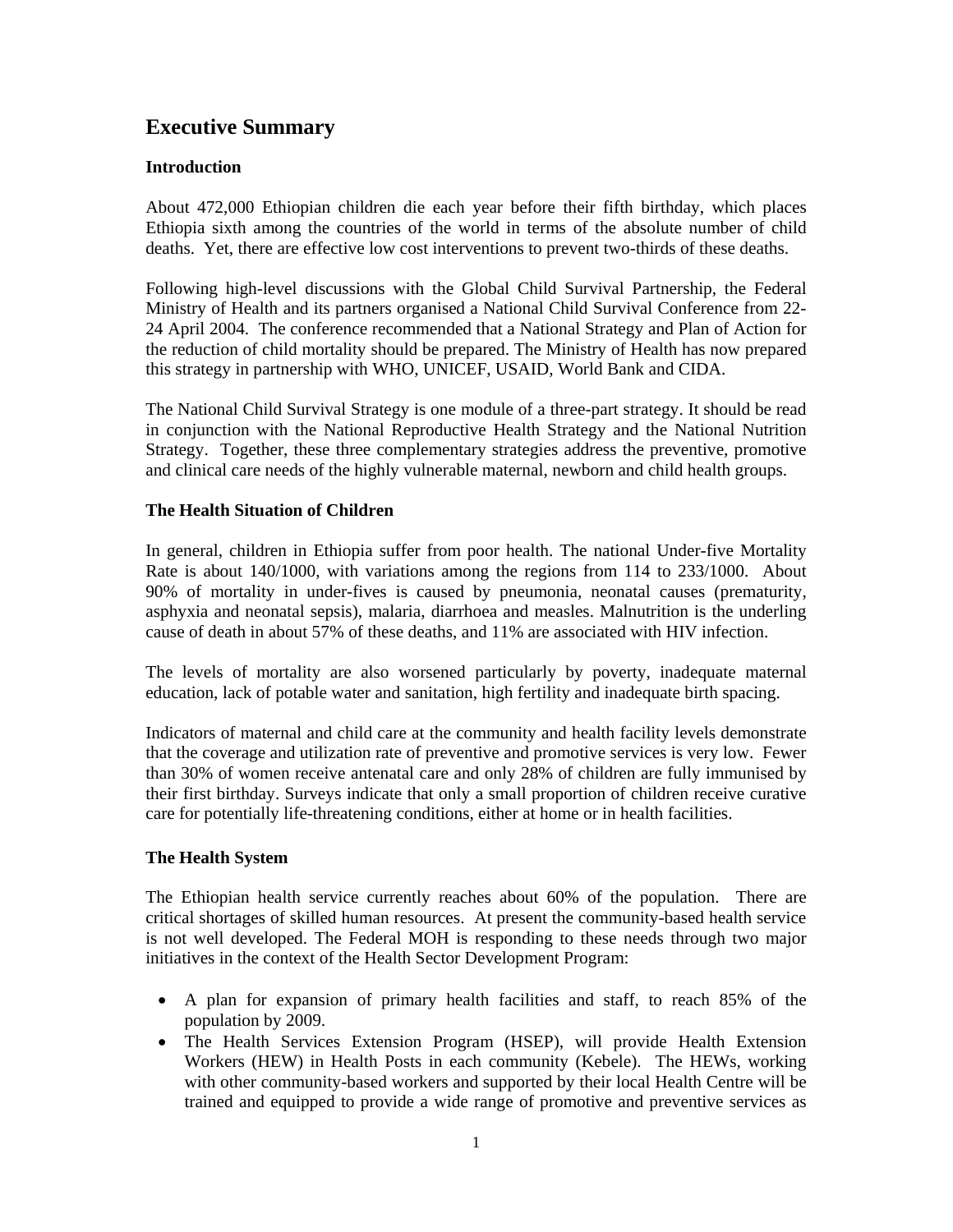well as basic curative care for the major childhood illnesses. The HSEP is seen as an important opportunity to strengthen health services for mothers and children.

# **An Opportune Moment**

Although there are major barriers to overcome, the moment is right for a Child Survival Strategy. There is a high level of national and international commitment to child survival; feasible and affordable interventions are available against all the major causes of child mortality; Ethiopia already has wide experience with relevant child health programmes, and the plans for Accelerated Expansion of Primary Health Services (AEPHS) and the HSEP can provide the means for achieving the child survival goals.

# **Targets and Interventions**

The strategy addresses the five conditions (pneumonia, neonatal conditions, malaria, diarrhoea, and measles) that account for 90% of child mortality plus malnutrition and HIV/AIDS, the two most important underlying conditions. The focus of action will be on selected high impact key interventions. A list of these key interventions and their impact in mortality reduction is presented in Table 7 (page 32). The list includes preventive, promotive and curative services.

# **The Child Survival Strategy**

The overall objective of the Strategy is to reduce under-five mortality to 67/1000 by 2015 this being a reduction by two-third from the 1990 rate of 200/1000 live births and 52% from the 2004 rate of approximately 140/1000.

Its specific objectives are:

- To proportionally reduce the neonatal, infant and child mortality rates while achieving the overall objective
- To ensure the greatest possible reduction of mortality among the children of the poorest and most marginalized sections of the population.
- To contribute to the reduction of maternal mortality to achieve the Millennium Development Goal by 2015
- To ensure the availability of quality essential health care for women and children in the community and health facilities

The strategy focuses on the health system, but long term gains will also depend on progress in other sectors, including reducing poverty, improving food security, raising levels of maternal education and the status of women in society, and the provision of safe water and sanitation.

The main pillar of the strategy is the Health Service Extension Program, which aims to scale up coverage of essential health services to the rural community. Success will depend on this program being rolled out as rapidly as possible while ensuring high quality care and full coordination of its activities and integration with higher tiers of the health service.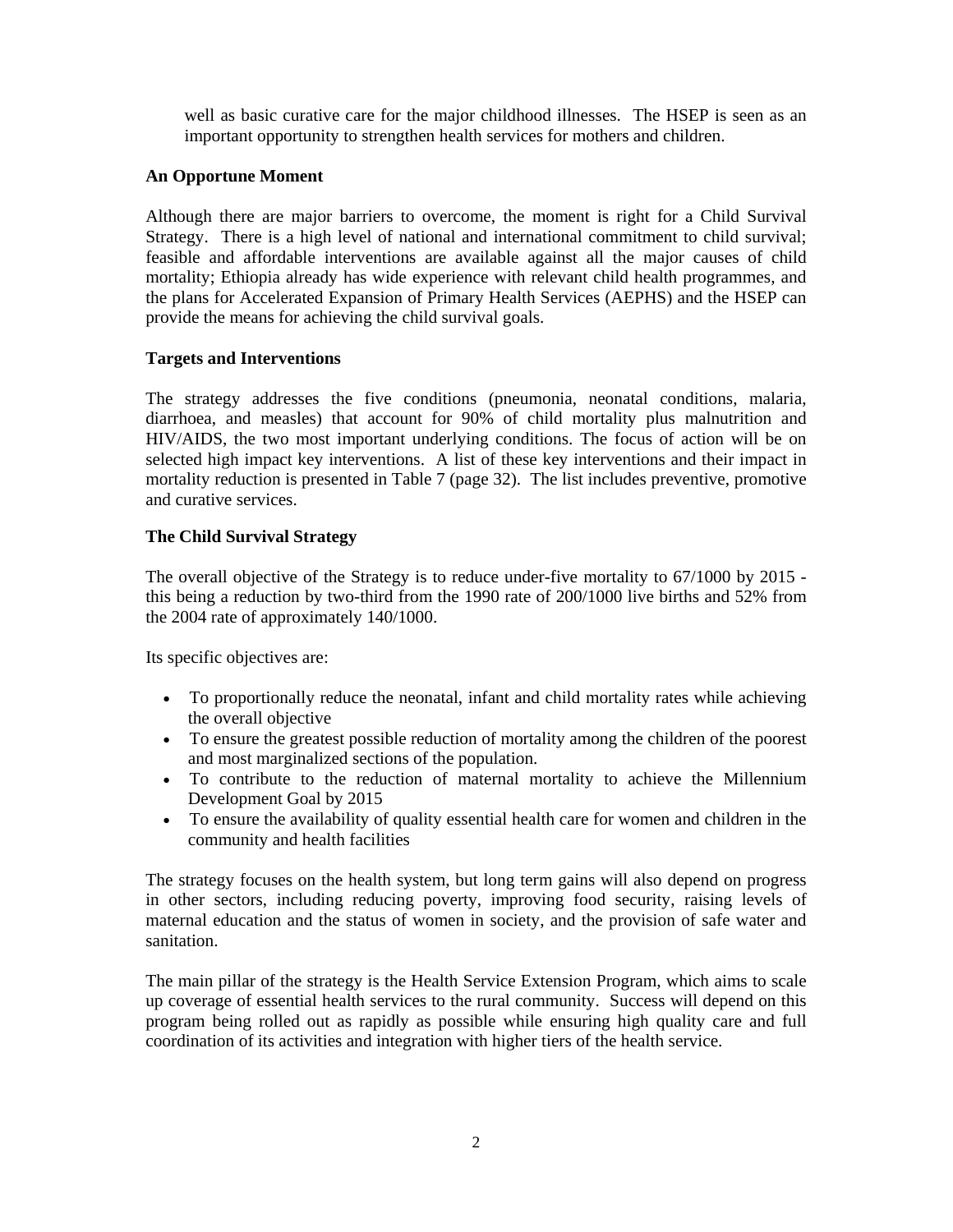# **Implementation of the Key Interventions**

The Strategy spells out the actions to be taken at each level of the health system, starting with the community. The emphasis is on prevention and promotion, but first level treatments of malaria and diarrhoea have been added to the original Health Service Extension Program. Basic treatment of common killers was added to save lives in the interim before promotive actions are fully effective and to enhance the credibility, and thus, the effectiveness, of the HEWs' efforts in prevention and promotion.

The focus on key interventions has implications for the planning and development of the various programmes and delivery mechanisms within the health system. This presents an opportunity to focus on essential programme improvements in a way that will produce rapid, observable results.

Three levels of the health system are involved. Most of the key interventions start in the community and Health Post. Much of the preventive and promotive work is the primary responsibility of the HEWs, as the management of illness starts with the family's ability to recognise the illness and seek early treatment. All of these actions must be supported by the Health Centre staff, through the provision of referral care, technical support and close collaboration with the HEWs. The District Hospitals have an important role in referral care, training and in operational research.

The Strategy, therefore, requires action to build and maintain the capacity at all three levels. The Woreda Health Office must be strengthened to effectively plan, support and monitor the necessary actions and inputs at all three levels. The focus needs to be on overcoming the major bottlenecks of access to care, increasing availability of skilled human resources, improving supply and logistics, systems strengthening for the effective supervision and the referral of women and children who need higher level care.

# **Phasing**

The strategy is contingent on the implementation of the HSEP and the PHC expansion plan. If these progress according to plan, by 2009, 85% of the population will have access to essential care. The Strategy therefore takes 2005/06 – 2009/10 as its first phase. The second phase will be from 2010/11-2014/15. There will be no pilot phase, but the Strategy proposes close monitoring of the implementation of its interventions and their impact with frequent reviews of progress. This dynamic approach will permit corrective measures to be taken at local or national level as soon as they are needed. It will also allow for the introduction of new interventions as soon as practical procedures are available.

# **Impact of Key Interventions towards Achieving the Child Health MDG**

Full implementation of child survival interventions as planned by 2009 will achieve underfive mortality reduction by 48% from current level which is very close to the MDG target of 52% reduction by 2015. This level of achievement will require investing an average marginal cost (MC) of US\$2.43 per capita/year over the next four years. By investing an average marginal cost of US\$3.53 per capita/year over the next ten years, Ethiopia could achieve 61% reduction in under-five mortality by 2015 which exceeds the MDG4 target. These interventions will contribute to reduce the maternal mortality ratio (MMR) by 23% in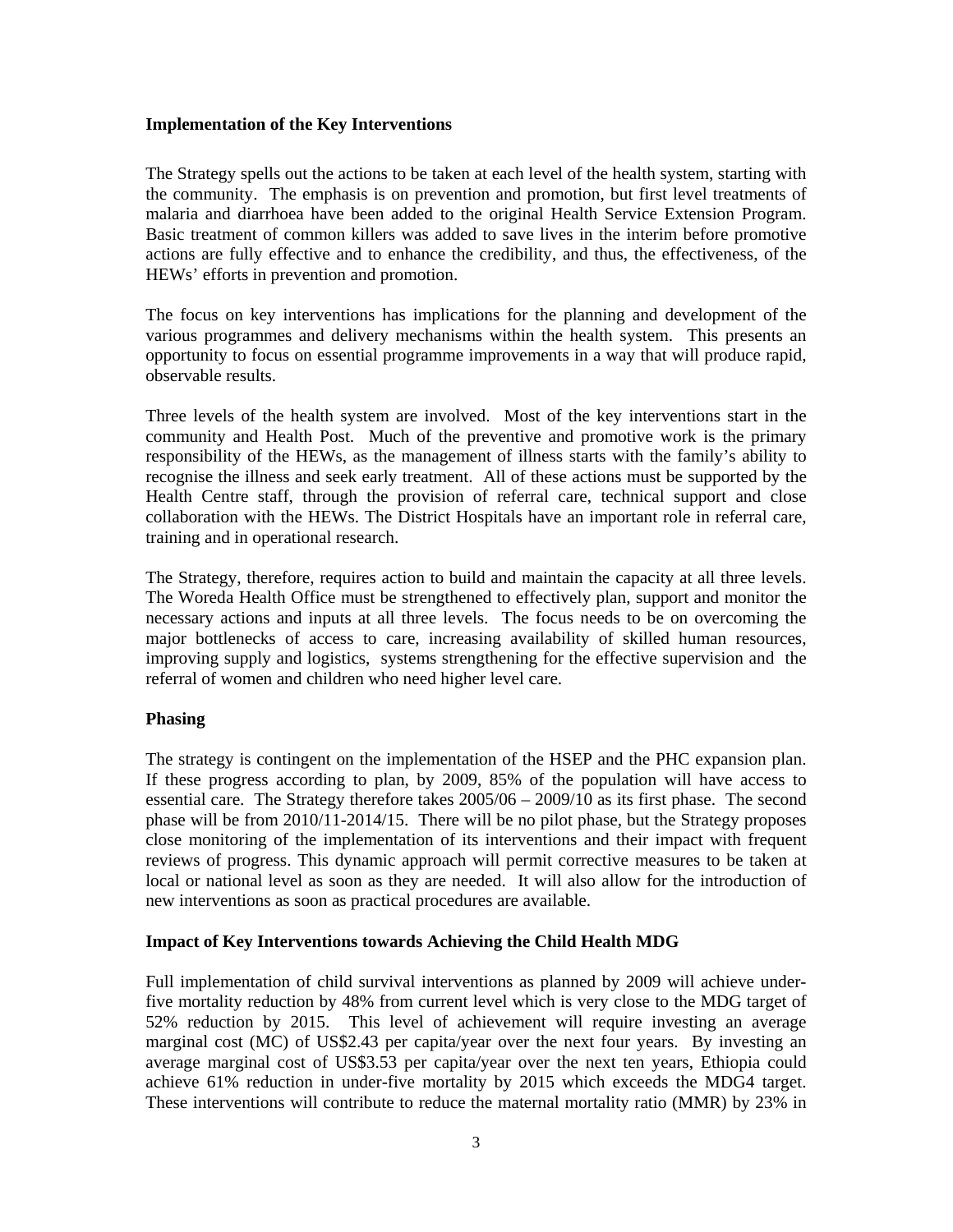the first phase and 37% in the second phase. MDG5 calls for a third-quarters reduction in MMR from 1990 level.

| <b>Service delivery</b><br>mode       |                       | <b>U5M</b> reduction   | <b>MMR</b> reduction   |                        | MC per capita /year<br>$(in \; US\$ |                     | Average MC<br>per capita/year |
|---------------------------------------|-----------------------|------------------------|------------------------|------------------------|-------------------------------------|---------------------|-------------------------------|
|                                       | $2005/6 -$<br>2009/10 | $2010/11 -$<br>2014/15 | $2005/06 -$<br>2009/10 | $2010/11 -$<br>2014/15 | 2005/06-<br>2009/10                 | 2010/11-<br>2014/15 | $(in \text{ US}\$)$           |
| Family/community<br>based care        | 27%                   | 32%                    | 1.8%                   | 2.6%                   | 0.83                                | 1.72                | 1.27                          |
| Population based<br>outreach services | 11%                   | 15%                    | 4.7%                   | 7.2%                   | 1.04                                | 1.26                | 1.15                          |
| Clinical based care                   | 15%                   | 28%                    | 17.4%                  | 30.2%                  | 0.56                                | 1.65                | 1.10                          |
| <b>Total</b>                          | 48%                   | 61%                    | 22.6%                  | 36.8%                  | 2.43                                | 4.62                | 3.53                          |

**Summary of mortality reduction and marginal cost by service delivery mode** 

These achievements are contingent on effective and efficient implementation of the selected key interventions taking into consideration the following five critical assumptions:

- 1. GOE, national, and international child survival partners will commit themselves to doubling resources for child survival;
- 2. The child survival strategy is heavily dependent on the HSEP. It assumes that the HSEP will be carried out in an optimal way by recruiting and training community health workers to become the backbone of community health service;
- 3. The expansion of primary health facilities including health post, first level and second level referral health facilities as well as the training and deployment of adequate human resources will be fully realized by the year 2009 according to the FMOH plan.;
- 4. There will be a strong national partnership for Child Survival between the FMOH, UN, multilateral and bilateral organizations and NGOS that are based in Ethiopia;
- 5. There will be one plan of action and one monitoring and evaluation system.

# **The Management of the Strategy**

The Strategy proposes a management structure which will enable greater collaboration between all concerned bodies. At each level there would be a Child Survival Executive, chaired at national level by the Vice Minister for Health, at the Regional level by the RHB Head and at the district level by the Woreda Health Officer. Their prime functions would be to coordinate the activities of all concerned bodies and to monitor and review progress. A National Child Survival Steering Committee, which will include representatives of all national and international partners in the Child Survival effort, will oversee and provide policy and financial support to the implementation of the Strategy.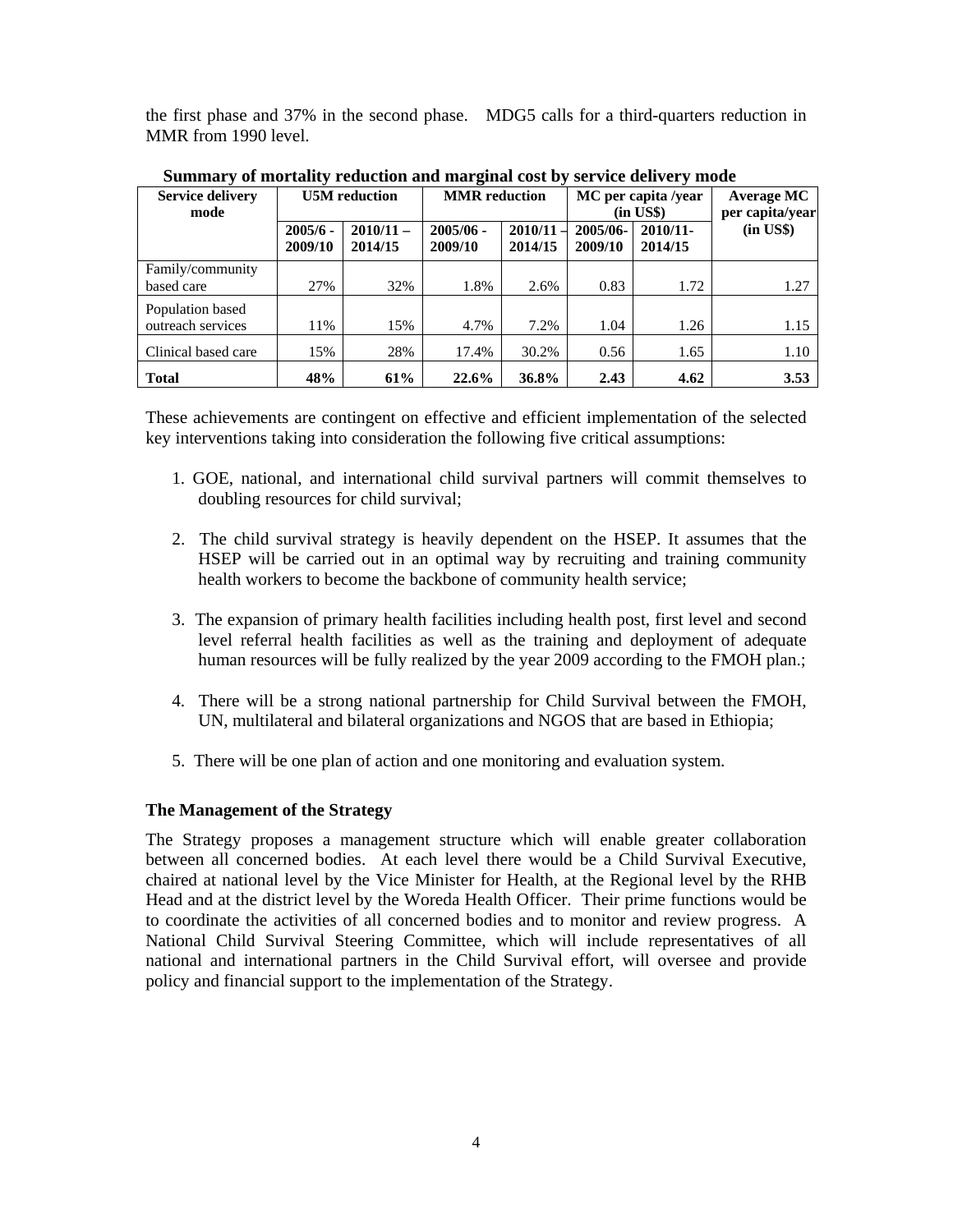# **Supervision and Monitoring**

Effective, responsive supervision at all levels will be crucial to the success of the Strategy. It needs to be taken as a function in its own right and provided with adequate resources of manpower, money and time.

The Strategy will be monitored and evaluated at each level using indicators which will be drawn, to the extent possible from the routine HMIS. The Strategy proposes a basic set of indicators for each level and for different periods.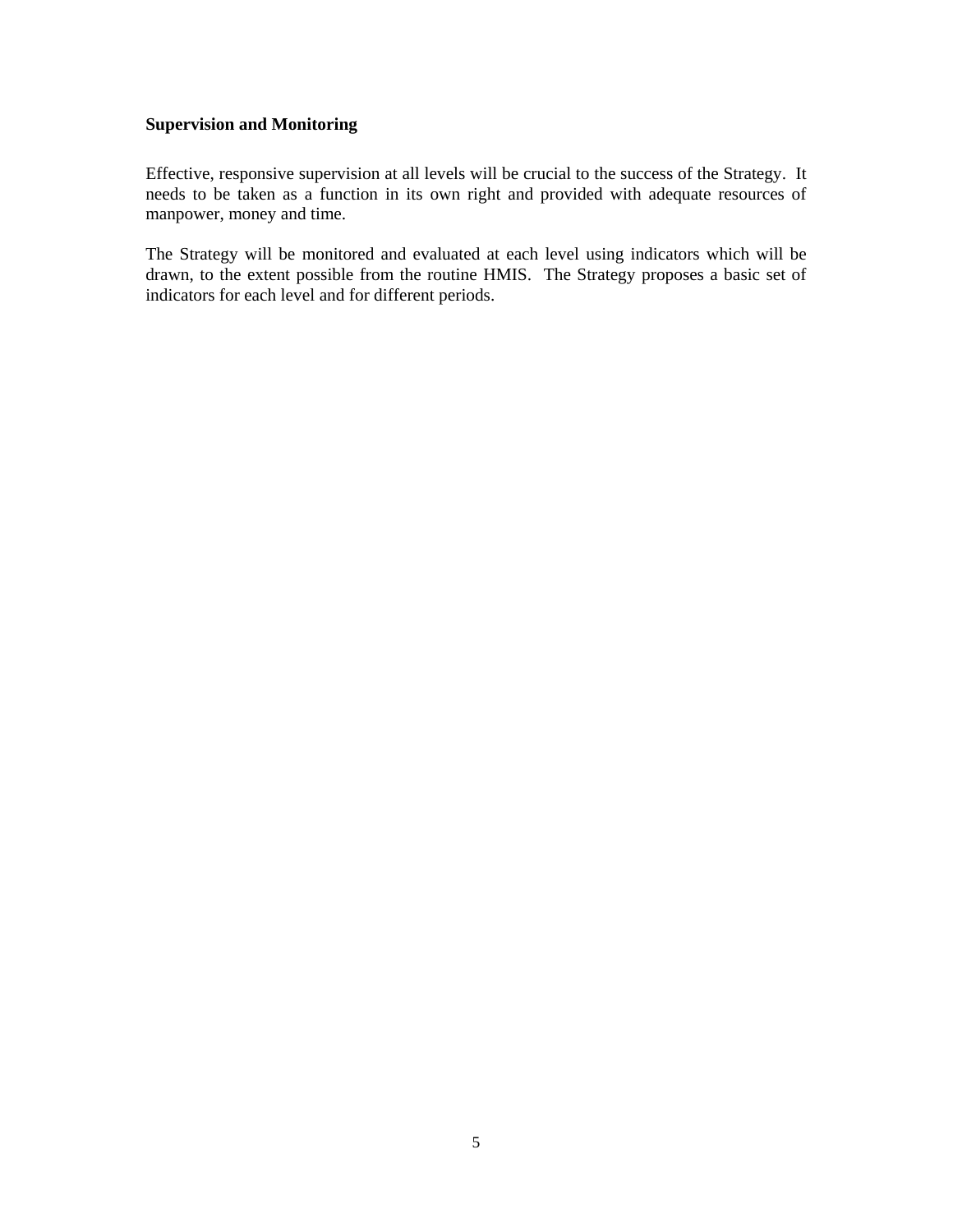# CHAPTER I **INTRODUCTION**

# **1.1 Background**

About 472,000 Ethiopian children die each year before their fifth birthdays. This tragic fact places Ethiopia sixth among the countries of the world in terms of the absolute number of child deaths. Yet, there are effective and proven tools which can be used to achieve the Millennium Development Goal 4 (MDG) of reducing child deaths by two-thirds by 2015, taking 1990 as a benchmark. These tools are within the reach of every country, provided that the necessary commitment and resources are made available and the tools and services are adjusted to the conditions of the country.

Following high-level discussions with the Global Child Survival Partnership, the Federal Ministry of Health and its partners organised a National Child Survival Conference, which took place in Addis Ababa between  $22$ nd and  $24<sup>th</sup>$  April 2004. The Conference was an opportunity for Ethiopia to examine the dimensions of child mortality and to begin to plan to tackle it. A major recommendation of the Conference was that a National Child Survival Strategy and Plan of Action for the reduction of child mortality should be prepared. The Ministry of Health has prepared this Strategy in partnership with WHO, UNICEF, USAID, World Bank and CIDA.

The National Child Survival Strategy is one module of a three-part strategy. It should be read in conjunction with the National Reproductive Health Strategy and the National Nutrition Strategy. Together, these three complementary strategies address the preventive, promotive and clinical care needs of the highly vulnerable maternal, newborn and child health groups.

# **1.2 Geography and Climate**

Ethiopia is situated in the horn of Africa. The total area of the country is around 1.1 million square kilometres, and it shares borders with Djibouti, Eritrea, Sudan, Kenya and Somalia.

Ethiopia is a country with great geographical diversity and its topographic features range from  $4,550$ m above sea level to 110m below sea level<sup>1</sup>. More than half of the country lies above 1,500 metres. There are broadly three climatic zones: the "Kolla", or hot lowlands, below approximately 1,500 metres, the "Weyna Dega" at 1,500-2,400 metres and the "Dega" or cool temperate highlands above 2,400 metres. In general the highlands receive more rain than the lowlands, but in general the country is prone to recurrent droughts and famines.

# **1.3 Demographic Situation**

The projected population of Ethiopia in 2005 is approximately 71.1 million.<sup>2</sup> The average household size is  $4.8^2$ . About 85% of the total population is rural, making Ethiopia one of the

 $\overline{a}$ <sup>1</sup> Central Statistical Authority (Ethiopia) and ORC Macro (2001). *Ethiopia Demographic and Health Survey 2000*. Addis Ababa, Ethiopia and Calverton, Maryland, USA: Central Statistical Authority and ORC Macro. [EDHS 2000]

<sup>&</sup>lt;sup>2</sup> Health and health related indicators (2003-4). Planning and Programming Department, Federal Ministry of Health. <sup>2</sup> EDMS 2000, ikid

 $2$  EDHS 2000, ibid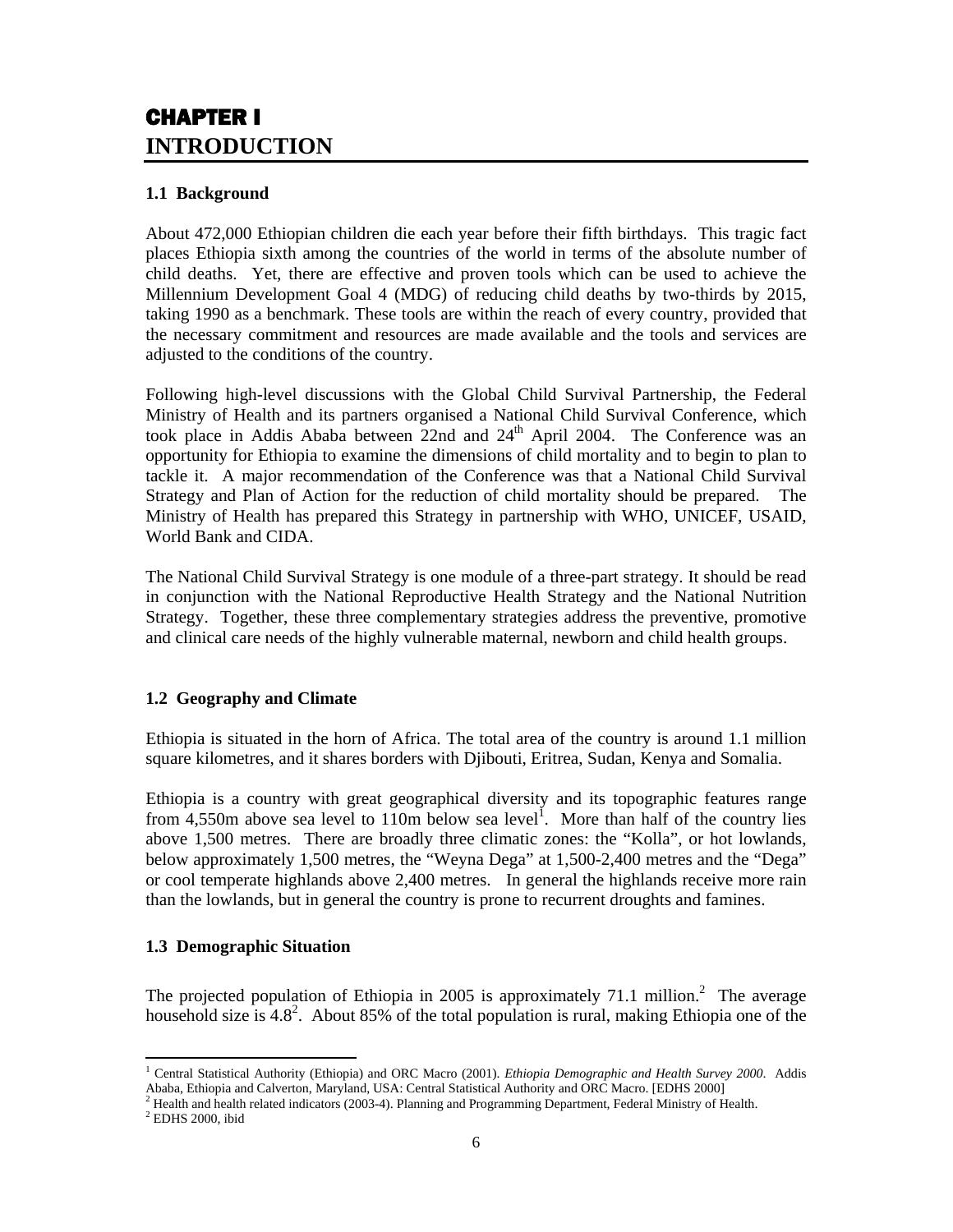least urbanized countries in the world. Only nine urban centres have populations of over 100,000, and Addis Ababa is the only urban centre with a population of over a million, accounting for 26% of the total urban population and 3.9% of the total population. At an annual growth rate of 2.7%, the total population is expected to reach 106 million by the year  $2020<sup>3</sup>$ . Rapid population growth exacerbates critical gaps in basic health services, especially when growth of the economy is low and per capita incomes are in decline.

The average population density is 52.2 per square km, with great variation among regions. Population densities are highest in the highland regions and lowest in the eastern and southern lowlands. Most of the Woredas along the borders of the country have densities of less than 10 persons per square km. 23.2% of the population is concentrated on 9% of the land area. Roughly 50% of the land area represents sparsely populated areas with nomadic or semi-nomadic pastoral ethnic groups living in arid plains or in a semi-desert environment. The settlement pattern of the population and its density greatly affect the provision of health care, including the accessibility and utilization of existing health care facilities.

About 17.5% of the population is aged less than 5 years, 43.5% of the population are under 15 years, 51.9% are between 15 and 59 years and 4.6 % are aged 60 years and above. Twenty four percent of the population are women in the reproductive age (15-49 years).

The Ethiopian Demographic and Health Survey 2000 indicate a total fertility rate of 5.9 children per woman. Fertility is highest in the Oromia Region (6.4 births per woman) and lowest in Addis Ababa (1.9 births per woman). The level of fertility is significantly lower in urban (TFR 3.3) compared to rural areas (TFR 6.4).

The general level of education has marked influence on the spread of diseases, the acceptability of health practices and utilization of modern health services. The literacy status of the population is low. The adult literacy rate is 49% for males and 34% for females. The gross enrolment ratio in primary schools at national level is 64% (53% for girls).<sup>4</sup>

Ethiopia is home to around 80 ethnic groups that vary in population size from more than 18 million to less than 100<sup>5</sup>. Christianity and Islam are the main religions, with 51% Orthodox Christians, 33% Muslims, and 10% Protestants, with the remainder following a diversity of other faiths.

#### **1.4 Socio-Economic Background**

Ethiopia is one of the least developed countries in the world with an estimated annual per capita income of USD100. Forty seven percent of the total population live below the poverty line. The UNDP Human Development Index (HDI) for Ethiopia stands at 0.309.

The socio-economic and health development of the country has been hindered by a combination of rapid population growth, poor economic performance and low educational levels.

 $\overline{a}$ 

<sup>3</sup> Central Statistical Authority (1994). *The 1994 GC Population and Housing Census of Ethiopia: Analytic Report*. Addis Ababa: Central Statistical Authority 4

<sup>&</sup>lt;sup>4</sup> Ministry of Education (2003). *Education Statistics, Annual Abstract EC 1993*. Addis Ababa: Ministry of Education

 $5$  CSA (1998).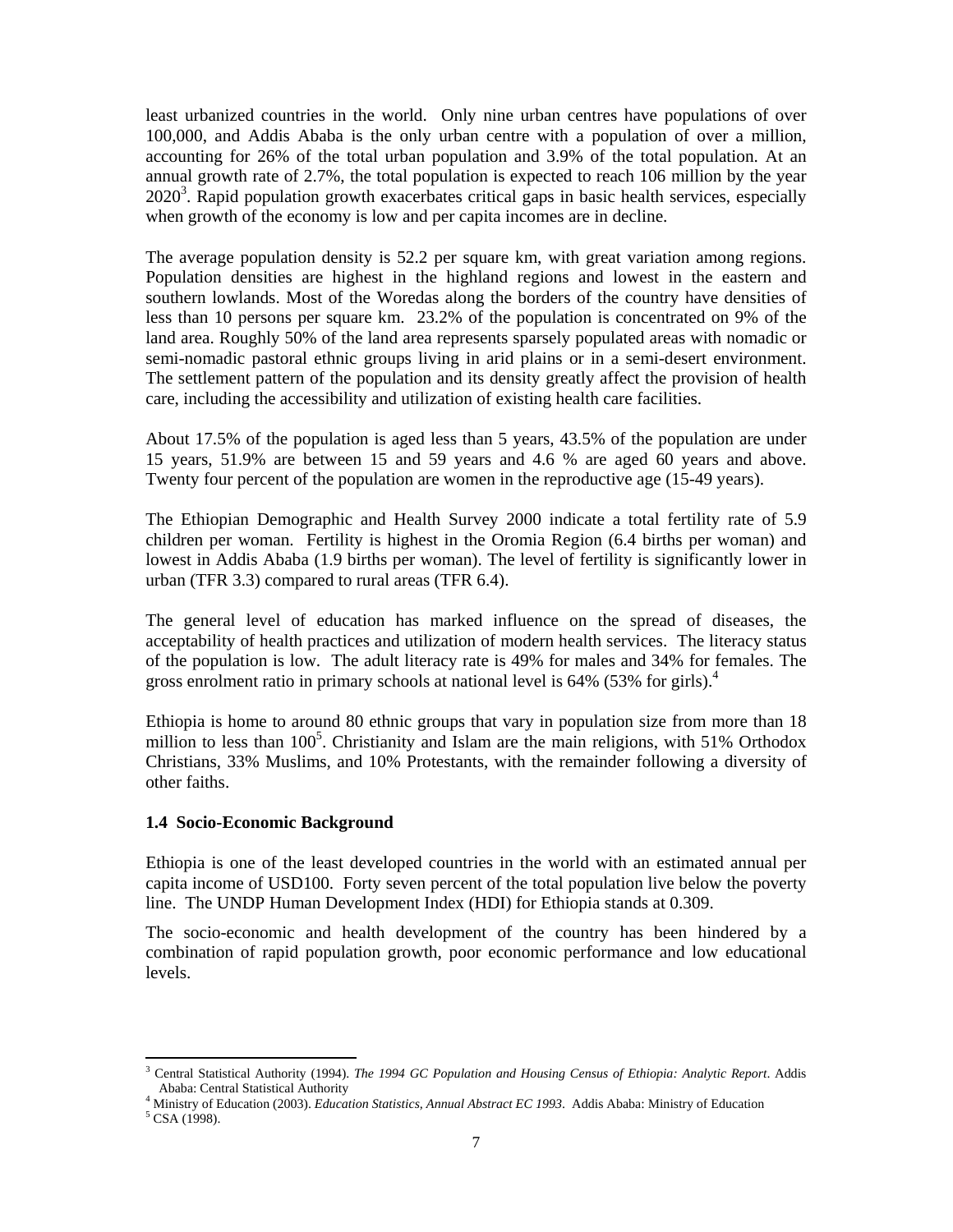Economic performance, which in the 80s was characterized by low or negative growth rates in real GDP and per capita incomes, reflecting decades of civil war, drought and economic mismanagement, was reversed in the 90s. Over the decade, the Government initiated a comprehensive economic reform programme which has had an important bearing on the development of the key socio-economic sectors including health. The new economic policy is aimed at establishing a market-based economic transformation and redirecting Government interventions to the development and strengthening of social services such as education, health, investment in roads and water resources.

The policy environment created by economic reform and macro economic stability helped address poverty in a comprehensive way. The adoption of the Sustainable Development and Poverty Reduction Programme (SDPRP), now gives attention to poverty-related health programme targets.

The Government is also committed to meeting targets set by global initiatives, notably the Millennium Development Goals (MDGs) and the recommendations of the WHO Commission on Macroeconomics and Health (CMH) aimed at strengthening the link between improved health and economic development.

# **1.5 Federal Administrative Structure**

Ethiopia is a Federal Democratic Republic. It has a bicameral parliament: the House of Representatives, whose members are elected from the regions, zones, Woredas (districts) and Kebeles, and the House of Federation**,** whose members are designated from their respective regions. At present the country has nine Regional States and two City Administrations.

The highest governing body of each regional national state is the Regional Council which has elected members and is headed by a president nominated by the party that holds the majority of seats. The President is assisted by heads of various regional bureaux, including Health. Each region has its own parliament and is responsible for legislative and administrative functions except for foreign affairs and defence.

The National Regional States and City Administrations are further divided into 75 zones, 580 Woredas (districts), and approximately 15,000 Kebeles (communities). There are also two zones and seven Woredas designated as "special". These are medium sized towns or traditional sites of ethnic minorities. The Woreda is the basic administrative unit and has an administrative council composed of elected members. The Woredas are further divided into Kebeles, representing urban dwellers associations in towns and peasant associations in rural villages.

With the devolution of power to regional governments, public service delivery, including health care, has fallen largely under the jurisdiction of the regions. The approach has been to promote decentralization and meaningful participation of the population in local development programmes. For administration of public health care, there is a Regional Health Bureau (RHB) at the Regional level, and a Zonal Health Department (ZHD) at the Zonal level. An increasing number of Woreda health offices are currently being established. It is anticipated that the Zonal level will be phased-out in favour of a strengthened Woreda structure.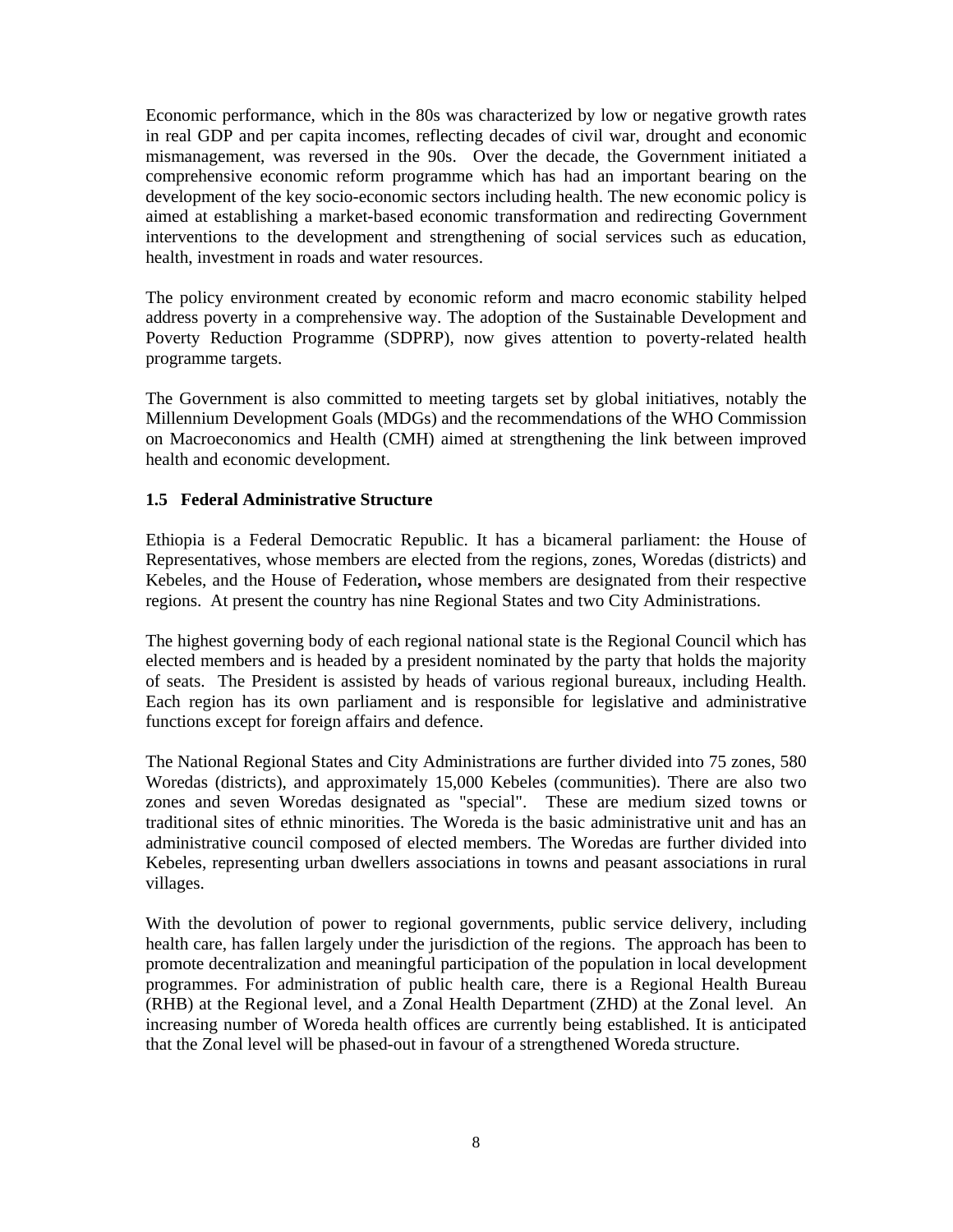# **1.6 Ethiopian National Health Policy**

Following the change of Government in 1991, a number of political and socio-economic reform measures were put in place. Two of these were the development and introduction of a new National Health Policy in 1993 and, in 1997, the formulation of a comprehensive rolling 20-year Health Sector Development Plan (HSDP). Both are the result of the critical assessment and analysis of the nature and causes of the country's health problems. The HSDP is now in its third phase (HSDP III).

The major foci of the health policy are democratisation and decentralization of the health care system, development of the preventive, promotive and curative components of health care, assurance of accessibility of health care for all segments of the population and the promotion of private sector and NGOs participation in the health sector. The national health policy focuses on a comprehensive health service delivery system to address mainly:

- Communicable diseases
- Malnutrition
- Improving maternal and child health

The health service delivery system is decentralized with responsibility for implementation being largely devolved to the districts which plan on the basis of block funding for the sector.

The Policy emphasizes inter-sectoral collaboration, particularly in ensuring family planning for optimal family health and population planning, in formulating and implementing an appropriate food and nutritional policy and in accelerating the provision of safe and adequate water for urban and rural populations.

# **1.7 Organization of the Health System**

Responsibility for administration and operation of government health services is shouldered by the Federal Ministry of Health, Regional Health Bureaux and Woreda Health Offices, depending on the level and type of health facility. Other health institutions are owned and managed by private and non-governmental organizations.

The national health policy emphasizes the importance of achieving access to a basic package of quality primary heath care services for all segments of the population, via a decentralised state system of governance. This package includes preventive, promotive and curative services. In order to attain this goal 1) HSDP I introduced a four-tier system for health service delivery. This is characterised by a primary health care unit (PHCU) comprised of one Health Centre and five satellite Health Posts 2) a District Hospital 3) a Zonal Hospital and 4) a specialized referral Hospital. A PHCU was planned to serve 25,000 people, while District and Zonal Hospitals are each expected to serve 250,000 and 1 million people, respectively.

The growing size and scope of the private health sector, both for profit and not-for-profit, offers an opportunity to enhance health service coverage and utilization. HSDP has explicitly recognized the complementarities between the two sub-sectors in its strategy to promote the private sector in health care delivery.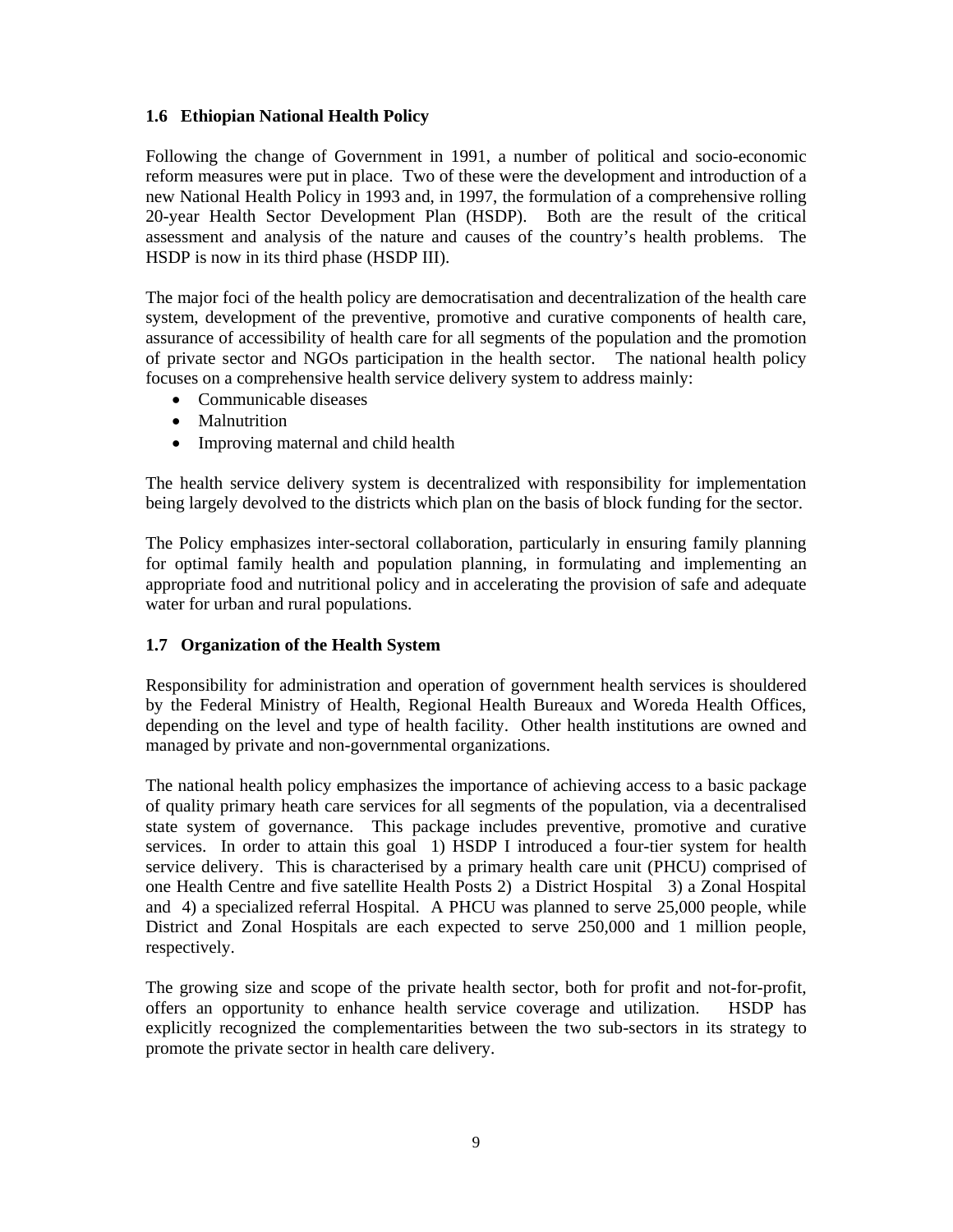# CHAPTER II

# **SITUATION ANALYSIS OF CHILD HEALTH IN ETHIOPIA**

# **2.1 Child Survival: A National Health Challenge**

The health status of Ethiopian children is very poor. Each year an estimated 472,000 children under the age of five die in Ethiopia. Of every 100 children in Ethiopia, 14 will not live to celebrate their fifth birthday. Of those, about ten will not see their first birthday and five will not live beyond their first month of life.

# **2.2 Morbidity Pattern in Children**

There has not been a well-structured survey of national patterns of child morbidity. The data below are largely drawn from the DHS 2000 and focal morbidity studies conducted in different regions.

Acute respiratory infections, malaria, diarrhoea and malnutrition are major causes of both illness and death. The 2000 Ethiopia DHS reported that 24 percent of children under age 5 showed ARI symptoms in the two weeks prior to the survey. The same percentage experienced diarrhoea in the two weeks prior to the survey and 28 percent had fever which is a useful proxy for malaria. According to WHO, 40 percent of the population of Ethiopia is at constant risk of malaria (endemic) and 24 percent is at seasonal risk of malaria (epidemic).

A study from the Southern Nations, Nationalities and Peoples Region (SNNPR) has shown that children less than 5 years of age had between 6 and 12 episodes of illness per year. Forty percent of mothers reported that their child had fallen sick in the previous two weeks, 30% with fever, 25% with diarrhoea, 23% with cough and 13% with rapid breathing<sup>6</sup>.

A similar study of children under 24 months in East Hararge found that 38%, 19% and 34% had suffered from diarrhoea, fever and cough and difficult breathing, respectively. Comparable figures were found in South Gondar. An earlier study carried out in Gondar during the development of  $IMCI<sup>7</sup>$ , showed fever, cough and diarrhoea to be by far the most common presenting complaints in Health Centres. It also found that about 60% of children presented with more than one condition.

Malnutrition, particularly in combination with ARI, diarrhoea, malaria or measles is another important cause of morbidity in children. It is closely linked to inappropriate feeding practices and food insecurity in many parts of the country.

Table 1 summarises the magnitude of malnutrition in the country.

 $\overline{a}$ 6 ESHE/JSI and SNNP RHB, Regional Household Survey, 2003.

<sup>7</sup> WHO Bulletin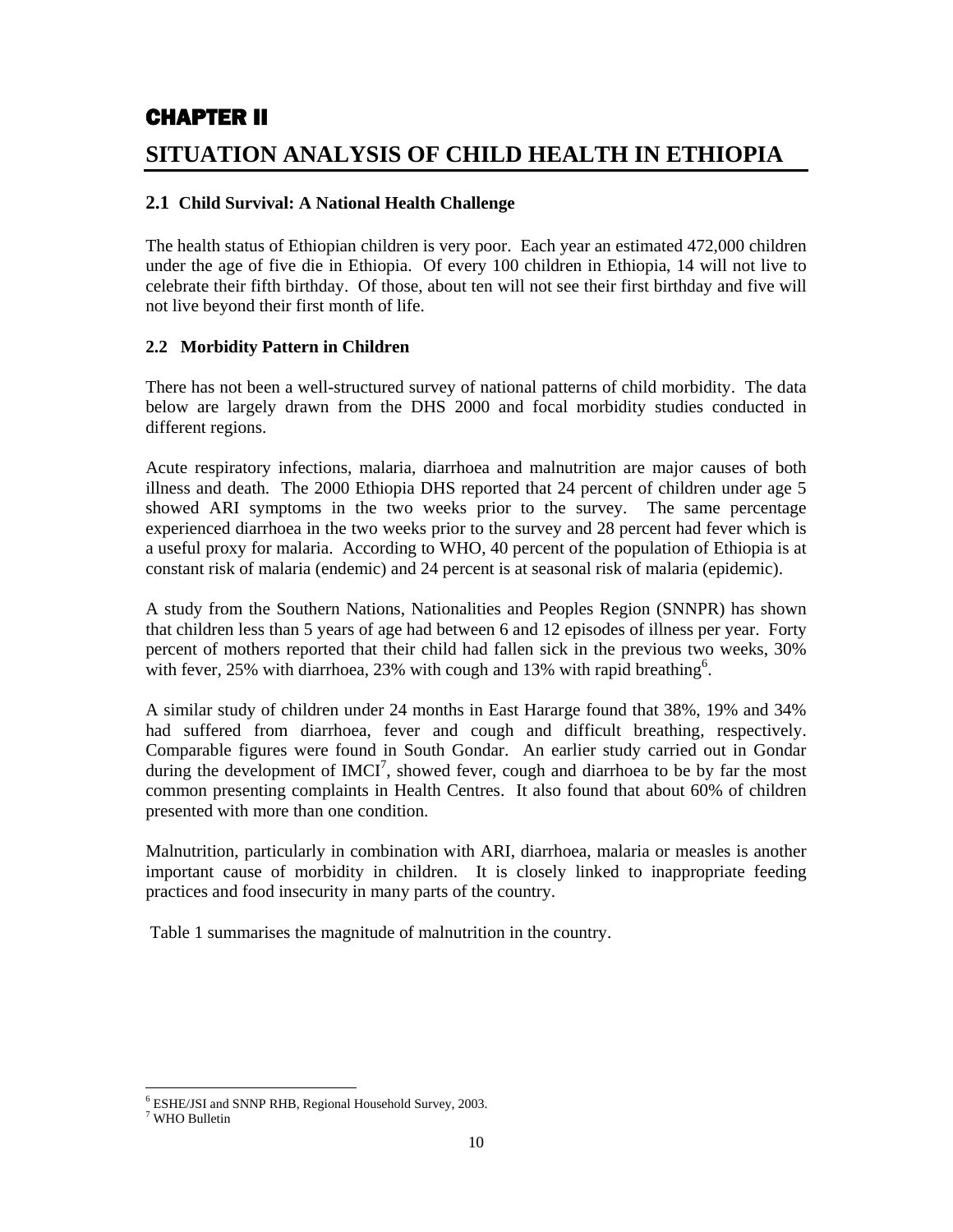| <b>Characteristics</b> | <b>Height-for-age</b> |        | Weight-for-height |        | Weight-for-age |        |
|------------------------|-----------------------|--------|-------------------|--------|----------------|--------|
|                        | (Stunting)            |        | (Wasting)         |        |                |        |
|                        | $-3SD$                | $-2SD$ | $-3SD$            | $-2SD$ | $-3SD$         | $-2SD$ |
| All children           | 26                    | 52     |                   | 11     | 16             | 47     |
|                        |                       |        |                   |        |                |        |
| <b>Residence</b>       |                       |        |                   |        |                |        |
| Urban                  | 19                    | 42     | $<$ 1             | 6      | 8              | 34     |
| Rural                  | 27                    | 53     | $\overline{2}$    | 11     | 17             | 49     |
| <i>Maternal</i>        |                       |        |                   |        |                |        |
| Education              |                       |        |                   |        |                |        |
| $Secondary +$          | 11                    | 33     | $<$ 1             | 7      | $\overline{4}$ | 28     |
| No education           | 28                    | 53     | $\overline{2}$    | 11     | 17             | 50     |

 **Table 1. Percentage of children under 5 classified as malnourished** 

Source: Ethiopia DHS, 2000

Nutritional status varies greatly by region, with the highest rates of malnutrition being found in Tigray, Amhara and SNNP regions, and the lowest rates in the two urban regions, Addis Ababa and Dire Dawa. More than 50% of Ethiopian families do not have food security. As the table above shows, rural children are consistently more stunted and wasted than their urban counterparts. Maternal education is also a major determinant. Severe stunting or wasting is two to four times more common in children of mothers with no education compared with children of mothers with at least secondary education.

# **2.2.1 Breastfeeding**

Breastfeeding is nearly universal in Ethiopia. Ninety-six percent of children, both urban and rural, have been breastfed during some period in their lives and this varies minimally across regions. Women continue to breastfeed for an extended period. At 24 months of age 72% are still breastfeeding and at 36 months 31% are still breastfeeding.

Breastfeeding practices, however, are not optimal. Pre-lacteal feeding is common. An IMCI baseline survey in one district showed 73% of children were given butter as a first feed before initiating breastfeeding and only 10% of children were not given any feeding other than breast milk. Nationally, only 52% of newborns are put to breast within one hour of birth, at 6 months of age 38% of infants are exclusively breast fed and only 75% are breastfed on the first day of birth<sup>8</sup>. Regional variations are significant. In Amhara region only 32% and 51% of newborns are breastfed within one hour and one day of birth, respectively. This compares with  $62\%$  and  $94\%$  in SNNPR<sup>9</sup>. The median duration of exclusive breastfeeding is 2.5 months, varying from 1.8 months in urban children to 2.6 months among rural children. Less than 80% of infants less than two months of age are exclusively breastfed. This proportion drops rapidly over the ensuing months and by six months of age about 38% of infants are still exclusively breastfed.

 $\overline{a}$ 8 DHS 2000

<sup>9</sup> DHS 2000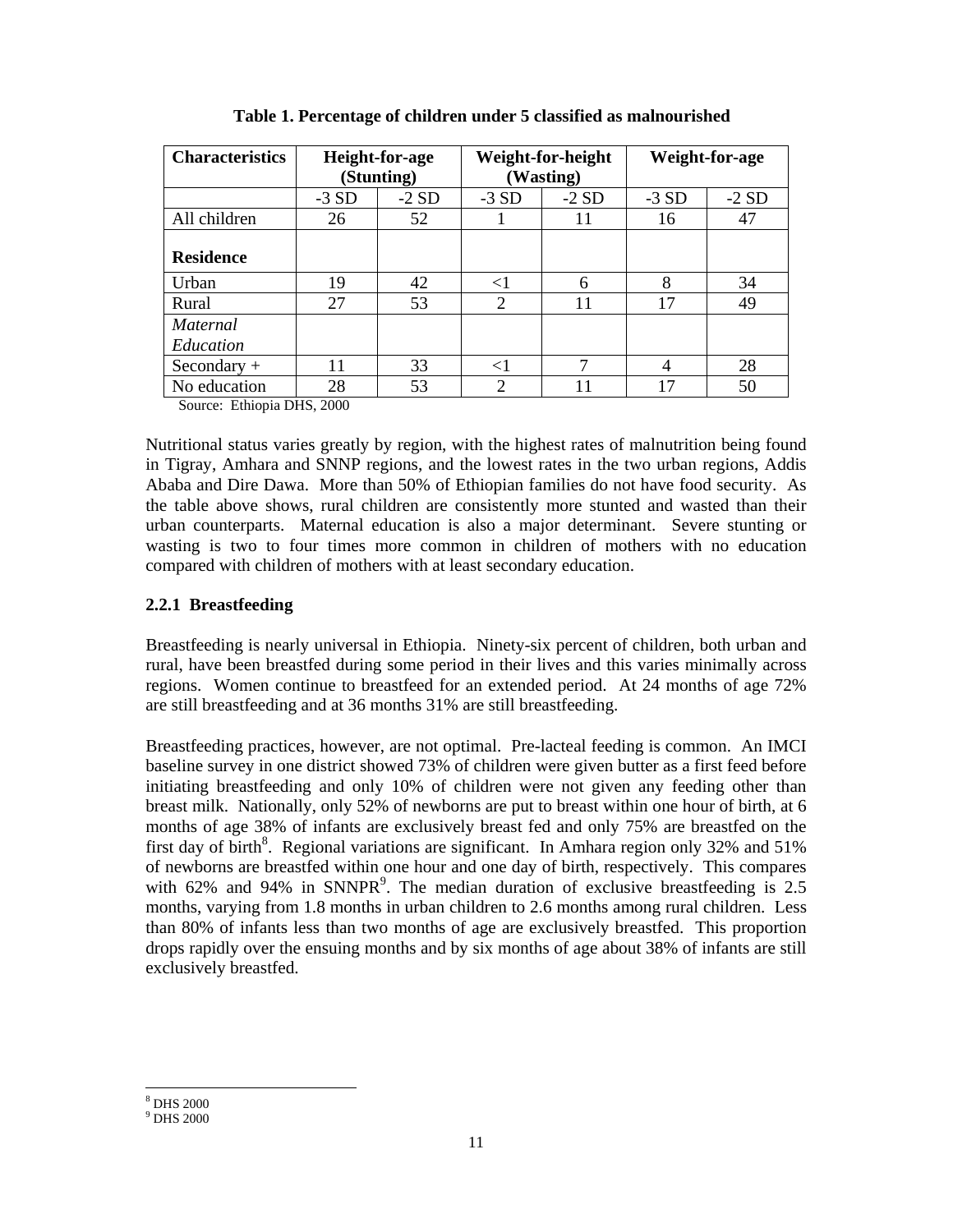# **2.2.2 Complementary Feeding**

Complementary feeding starts too early in about 14% of infants, and too late in about 68%. At 6 to 7 months of age only about 34% of children are receiving adequate complementary food and this figure rises to its peak of only 84% at 16 to 19 months<sup>10</sup>.

# **2.2.3 Vitamin A**

A national survey of school children in 1998 found that 1% had Bitot's spots. Nationwide, 56% of children received vitamin A supplementation in the six months preceding the 2000 DHS. This coverage varied by urban-rural residence, but even more profoundly by region. While more than 80% of children in Addis Ababa and Dire Dawa received Vitamin A, only about one quarter of children in Afar did so.

Supplementation did not necessarily correspond to apparent need. In Afar, where the apparent need was greatest, supplementation was also lowest. In Addis Ababa, where consumption of Vitamin A-rich foods was the second highest, supplementation was also among the highest.

# **2.2.4 Treatment of Children**

Prompt diagnosis and appropriate treatment can prevent death and long-term illness. A significant and widespread finding of the DHS and focal studies was that only a small percentage of children with common, potentially life-threatening, conditions received appropriate care. The DHS calculated that appropriate care was given to only 3% of children with fever, 16% with ARI and 45% with diarrhoea. In Hararge, of the children with cough and fever only 29% and 18%, respectively, were taken to clinics for treatment. The study in South Gondar showed that 27.3% of children with ARI sought care; only 3.2% of children with fever and 29% with diarrhoea were taken to a health provider. A similarly study in Dabat showed that less than 30% of children with ARI were taken for treatment.

A study from Jimma to determine mothers' health seeking behaviour showed that 45% were treated in health institutions, 24% at home, 4% by traditional healers and 27% received no care.

# **2.3 Mortality Pattern in Children**

# **2.3.1 Childhood Mortality Rates**

The 2000 Ethiopia DHS estimated the Under-5 Mortality rate for the preceding five years as 166, which ranked Ethiopia  $21<sup>st</sup>$  in the world by under-5 mortality rate.

Available estimates for mortality rates in childhood are shown on Table 2.

 $\overline{a}$  $10$  DHS 2000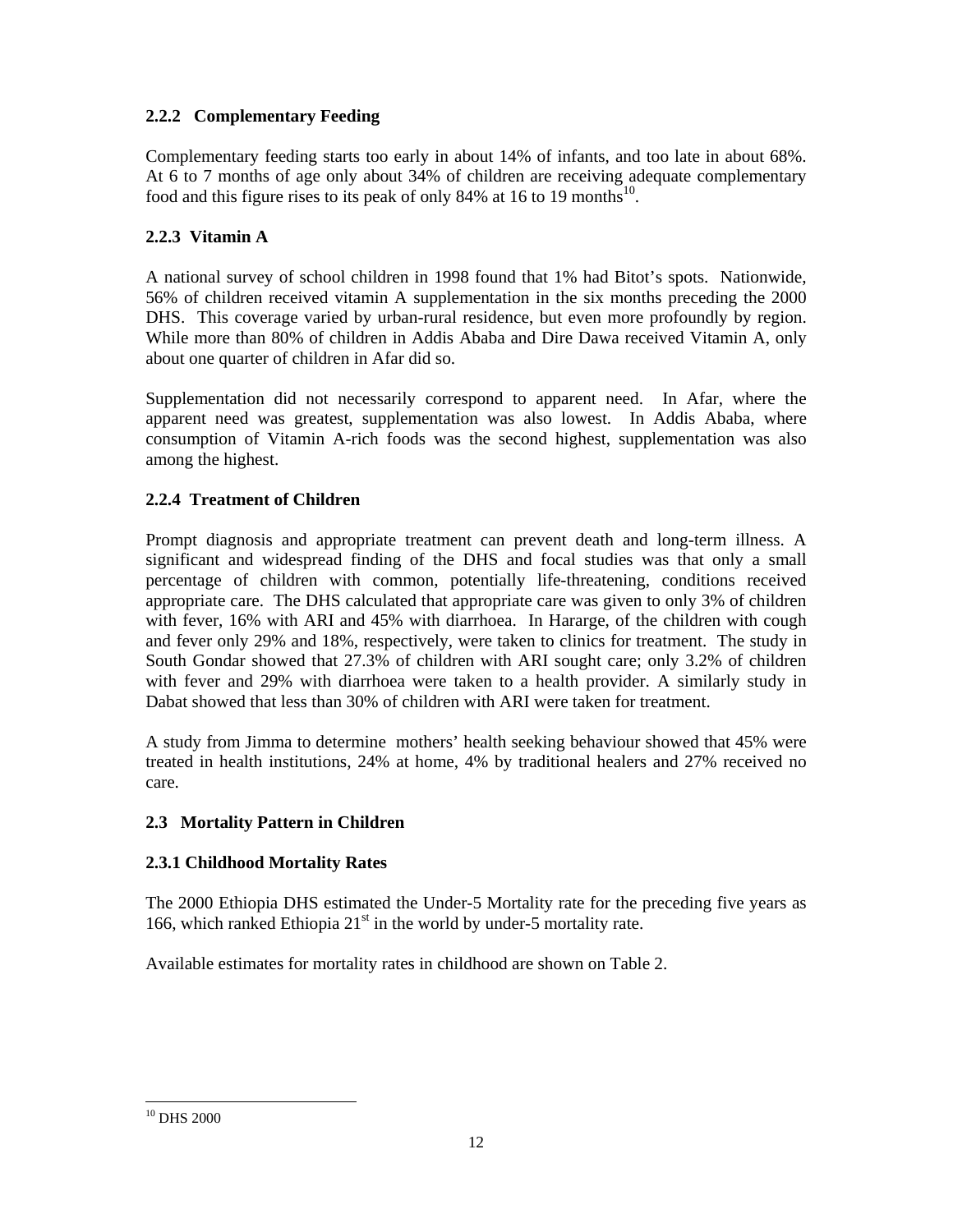| Period    | Data source     | <b>Neonatal</b><br>Mortality <sup>1</sup> | <b>Postneonatal</b><br>Mortality <sup>2</sup> | Infant<br>Mortality <sup>3</sup> | <b>Child</b><br>Mortality <sup>4</sup> | Under-5<br><b>Mortality</b> <sup>5</sup> |
|-----------|-----------------|-------------------------------------------|-----------------------------------------------|----------------------------------|----------------------------------------|------------------------------------------|
| 2002-2003 | <b>FDRE MOH</b> |                                           |                                               |                                  |                                        | 140                                      |
| 1996-2000 | <b>DHS 2000</b> | 49                                        | 48                                            | 97                               |                                        | 166                                      |
| 1991-1995 | <b>DHS 2000</b> | 68                                        | 62                                            | 130                              | 94                                     | 211                                      |
| 1986-1990 | <b>DHS 2000</b> | 63                                        | 70                                            | 133                              | 96                                     | 217                                      |

**Table 2. Childhood Mortality Rates** 

Sources: Ethiopia DHS, 2000; Federal Democratic Republic of Ethiopia (FDRE) Ministry of Health (MOH), "Health and Health-Related Indicators," EC 1995/GC 2002-03; UNICEF State of the World's Children, 2004.

 $1$  Number of deaths per 1000 live births within the first month of life

<sup>2</sup> Number of deaths per 1000 live births between the first month of life and the first birthday

<sup>3</sup> Number of deaths per 1000 live births within the first year of life

<sup>4</sup> Number of deaths per 1000 children surviving to age one, between ages one and five

<sup>5</sup> Number of deaths per 1000 live births within the first five years of life

#### **2.3.2 Childhood Mortality Trends**

From 1960 to 2000 there has been an average 1.2% annual decrease in under-5 mortality. This welcome trend should be compared with the rate of reduction needed to achieve the MDG 4 for child mortality by 2015, which is about 7% per year starting from 2004 (or a decline in the Under-5 mortality rate of 8/1000 per year).



**Figure 1. Current U5MR Trend versus Trend Needed to Reach MDG**

#### **2.3.3 Proportional Mortality**

For the period 1996-2000, the age distribution of under-5 deaths was 29% in the first 30 days of life,  $29\%$  from the first month to the  $11<sup>th</sup>$  month of life, and 42% from the first year to the fourth year<sup>11</sup>. The neonatal mortality rate is high in absolute terms with Ethiopia ranking fifth in the world in neonatal mortality. Deaths in the neonatal period account for a smaller proportion of under-5 deaths than the average for the developing world (36%). This underscores the fact that children in Ethiopia are still dying in large numbers from preventable and treatable conditions later in childhood.

 $\overline{a}$ 

<sup>&</sup>lt;sup>11</sup> Ethiopia DHS, 2000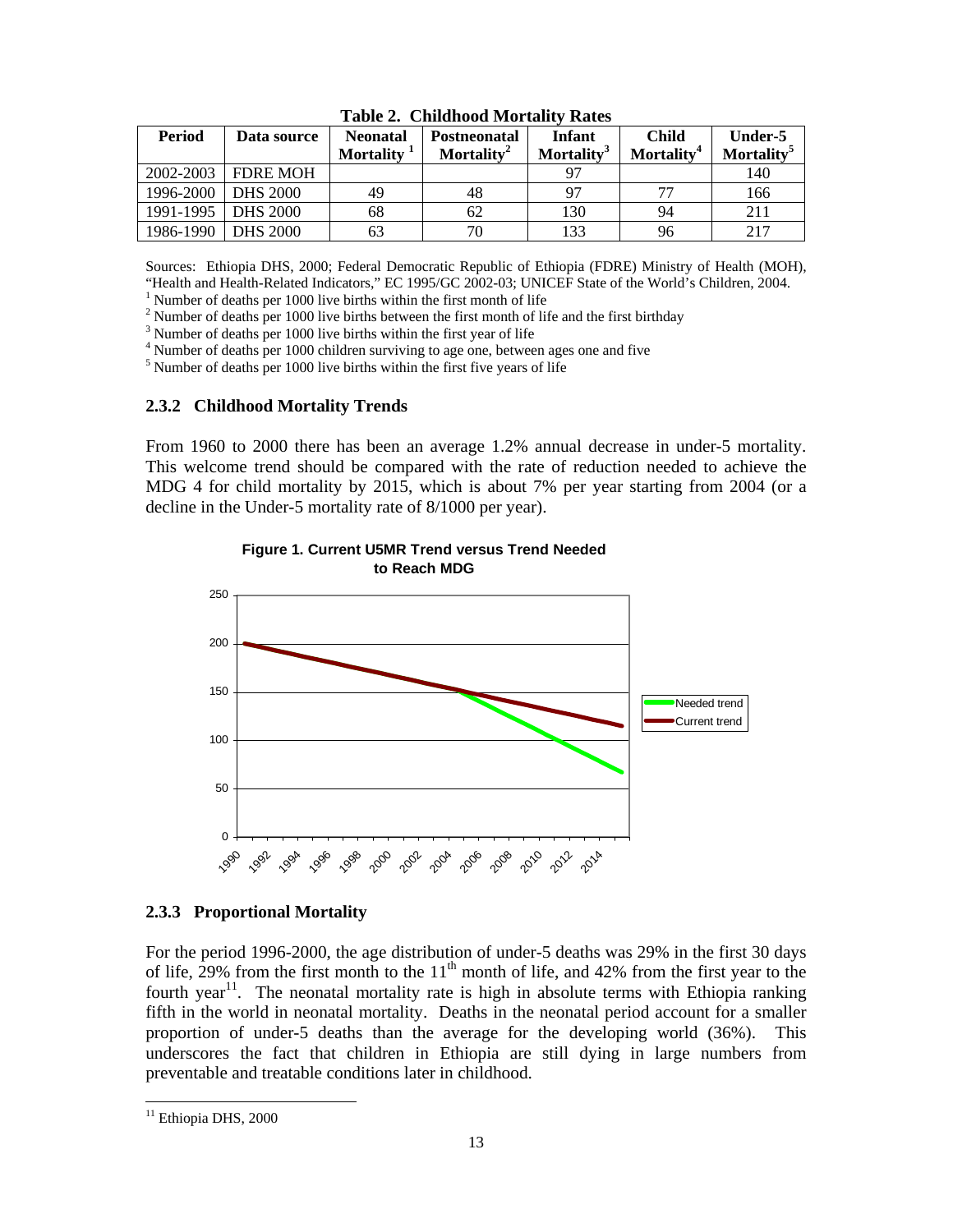

 **Figure 2. When are children dying ?** 



### **2.3.4 Regional Variations**

 $\overline{a}$ 

Ethiopia is a diverse country and childhood mortality is not evenly distributed throughout the country. Under-5 mortality rates range from a low of 114 in the capital city of Addis Ababa to a high of 233 in Gambella and 229 in Afar, two remote regions<sup>12</sup>. These rates have more meaning if the mortality is presented as absolute numbers of deaths of children, as below.



**Figure 3. Number of Under-5 Deaths by Region**

Source: Child Health in Ethiopia. Background document for the National Child Survival Conference April 2004

There is also significant variation among regions in the ratios of the rates to each other. For example, the ratio of neonatal mortality to infant mortality in Tigray is 0.66, but in Afar the equivalent ratio is 0.35. This discrepancy may reflect differences in cultural practices or health services.

There are vast differences in population size among the regions. The population of about 25 million in Oromia is approximately 137 times greater than that of Harari, with a population of 178,000. These differences are mirrored by differences in government administrative

 $12$  Child Health in Ethiopia – Background document for the National Child Survival Conference, April 2004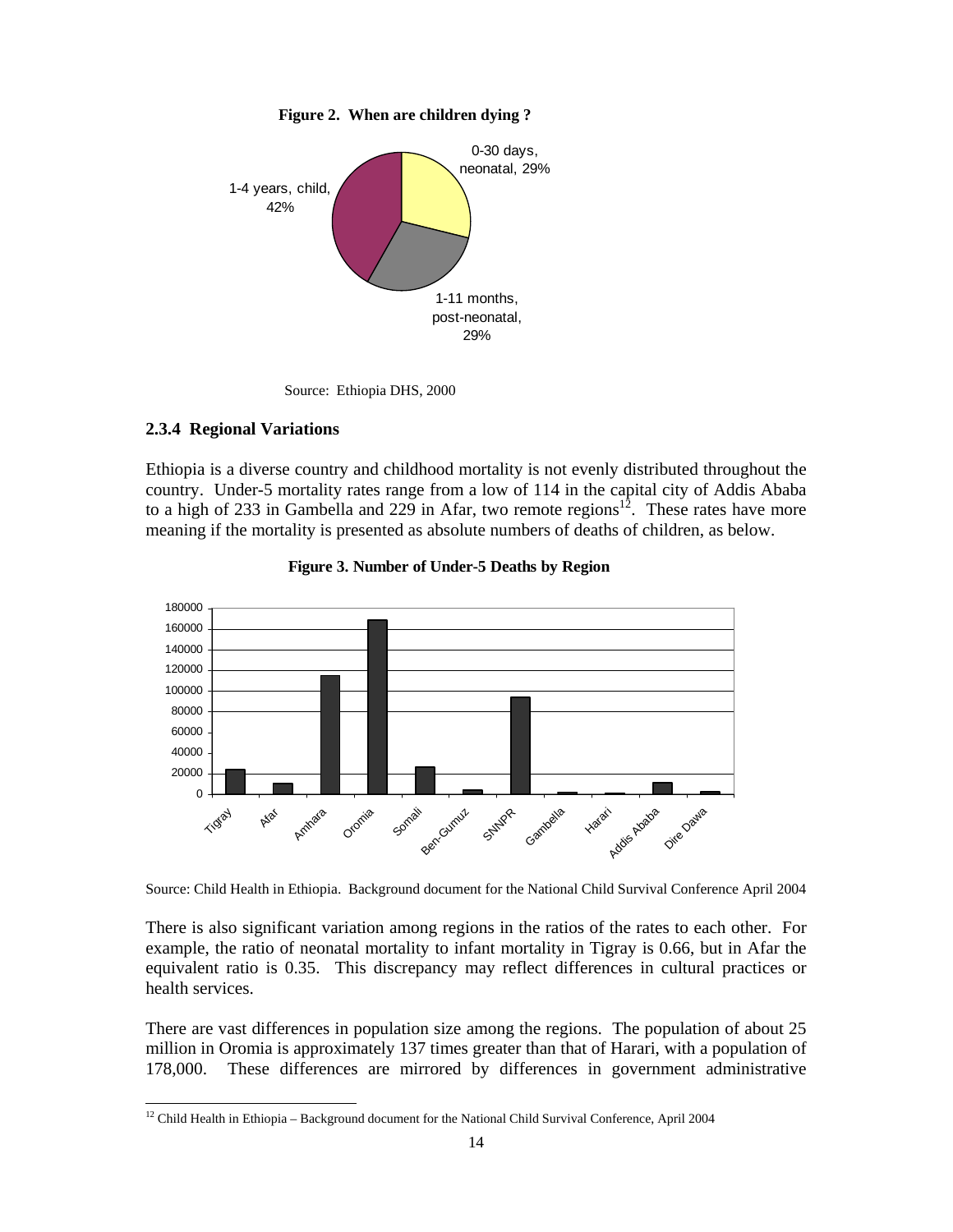structure, relative health systems capacity and a host of other important determinants of child health.

The three largest regions – Oromia, Amhara and SNNPR – together account for over 80% of Ethiopia's total population and more than 80% of under-5 deaths. Progress towards the child survival MDGs in Ethiopia will not occur without progress in these three largest regions.

# **2.3.5 Causes of Mortality**

# **2.3.5.1 Maternal Mortality**

Although maternal mortality is not the prime target of this Strategy, the survival and welfare of the child and his or her mother are intimately related. The key interventions (see chapter V) include some which contribute to reducing some causes of maternal mortality.

The maternal mortality ratio in Ethiopia is estimated to be  $871/100,000$  live births<sup>13</sup>. This compares with an average of 910 for sub-Saharan Africa (WHO). As with much information on mortality, the only estimates for attributable causes of maternal mortality come from health facilities and are subject to self-selection bias. FMOH reports from this source show that complications resulting from abortion account for 32% of all maternal deaths, obstructed labour 22%, sepsis 12%, haemorrhage 10% and hypertension 9%. Malaria, anaemia and HIV/AIDS contribute to about 20% of maternal deaths and also contribute to perinatal mortality.





Source: FDRE MOH, 2002-03. Facility-based deaths.

# **2.3.5.2 Child Mortality**

Population-based data on causes of under-5 mortality in Ethiopia do not exist, but there are useful reports and estimates from various sources. These can be used to obtain an adequate picture of the major causes of child death.

<sup>13</sup> 13 Planning and Programming Department, FMOH, FDRE MOH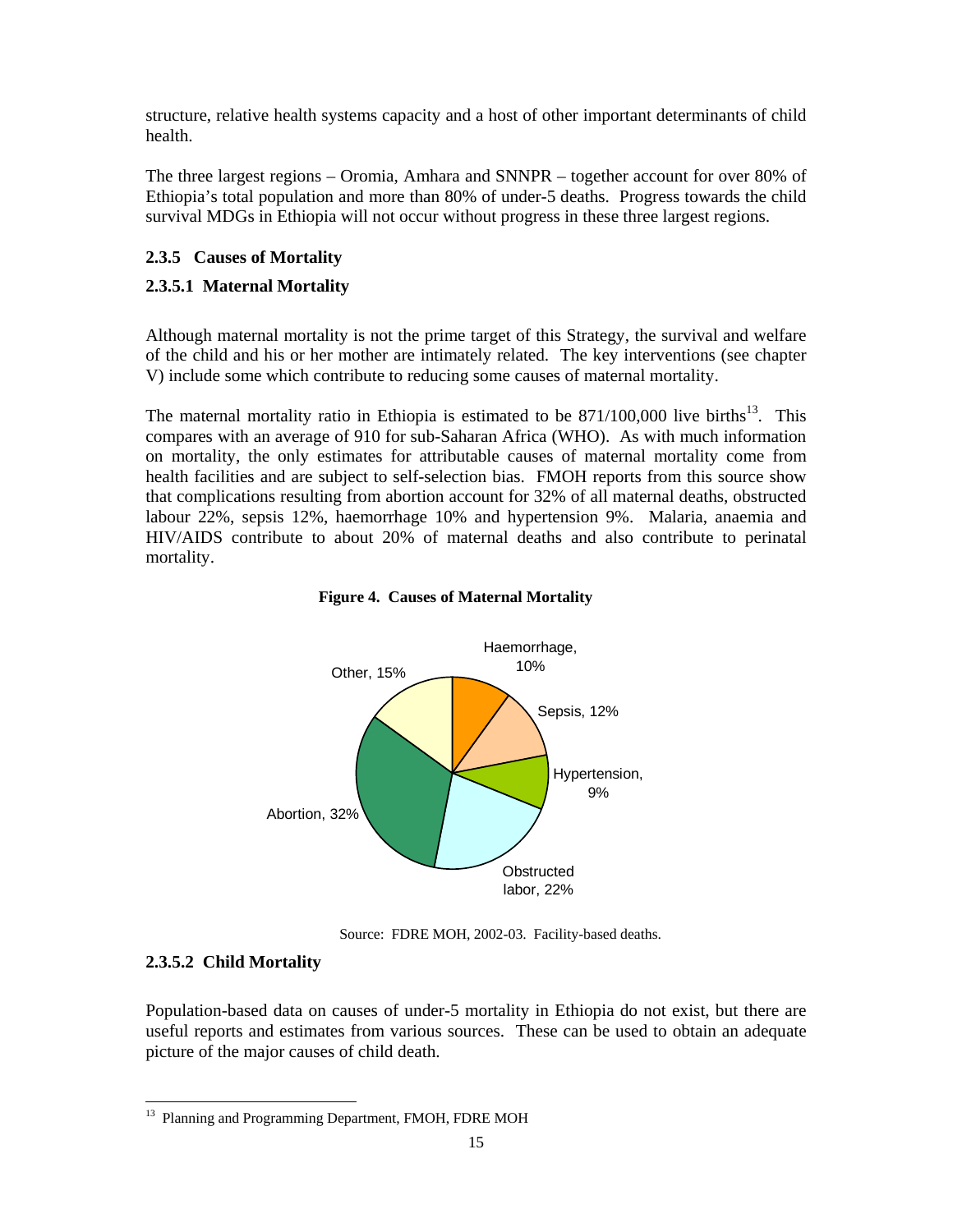The FDRE MOH facility-based surveillance system reports that in 2002-03 there were 2,409 deaths due to malaria. According to facility records<sup>14</sup>, pneumonia is the leading cause of child deaths accounting for 40% of deaths in this age group. Malaria accounts for 21%. A 2001 Roll Back Malaria (RBM) baseline survey estimated that 28% of mortality in under-5 children is attributable to malaria. FMOH data do not include causes of death for children other than infants, and appreciable mortality from diarrhoea and pneumonia, particularly in association with malnutrition and HIV is expected to occur in the one to four year age.

Measles remains a problem in Ethiopia, due mainly to the low measles immunization rate (estimated coverage of 51% in 2001). A total of 3,797 cases and 58 deaths due to measles were reported in 2002-03. While this figure followed a successful measles vaccination campaign in 2002-03, such campaigns may not be sustainable in the long-term, and it seems reasonable to attribute a slightly larger proportion of mortality to measles in Ethiopia.

The 2000 DHS states that, about 29% of under-5 deaths occurred in the neonatal period. Since only a small number of deaths in this period can be attributed to causes such as diarrhoea or pneumonia, this Strategy assumes that about 25% of under-5 deaths are directly attributable to neonatal complications.

There are no population-based data on the causes of neonatal mortality. Routine health information on the 5% of children that are born in health facilities, mainly in urban areas, reports that 32% of deaths are due to infection, 29% to birth asphyxia, 24% prematurity and 15% other causes, including neonatal tetanus. There are an estimated 17,900 neonatal tetanus cases every year, of which 13,400 die, making Ethiopia fourth in the world for neonatal tetanus deaths. This translates to approximately 10% of deaths in the neonatal period.

It is reasonable to estimate that asphyxia, infection and tetanus account for even larger proportions of deaths in the community. These conditions lead rapidly to death in the newborn and health services in the community usually have little to offer. For the same reason it might also be expected that in the community the percentage of deaths due to prematurity would be higher.

The current estimate of adult prevalence of HIV is 4.4% (based on sentinel sites at antenatal care clinics). Assuming that about one-third of infected mothers transmit the virus to their newborns and that 90% of these children will die from AIDS or complications related to AIDS before they reach the age of 5 years, it can be estimated that about 12% of under-5 deaths can be attributed directly or indirectly to HIV/AIDS. Studies have shown that 83- 94% of deaths in HIV-infected children are due to pneumonia, and most of the remainder are due to diarrhoea and other conditions. One percent of under-5 mortality may thus be attributed to AIDS itself, and HIV/AIDS may be included as contributing to 11% of underfive deaths.

On the basis of available information, the proportions of attributable causes of under-5 mortality have been estimated as follows: pneumonia 28%, neonatal complications 25%, malaria 20%, diarrhoea 20%, measles 4%, AIDS 1% and others 10%.

Not explicitly included in the above calculations is the mortality contribution of malnutrition. Malnutrition is thought to underlie about 57% of all under-5 deaths, and perhaps more due to

 $\overline{a}$ 

<sup>&</sup>lt;sup>14</sup> FDRE MOH 2004, Health and Health-related indicators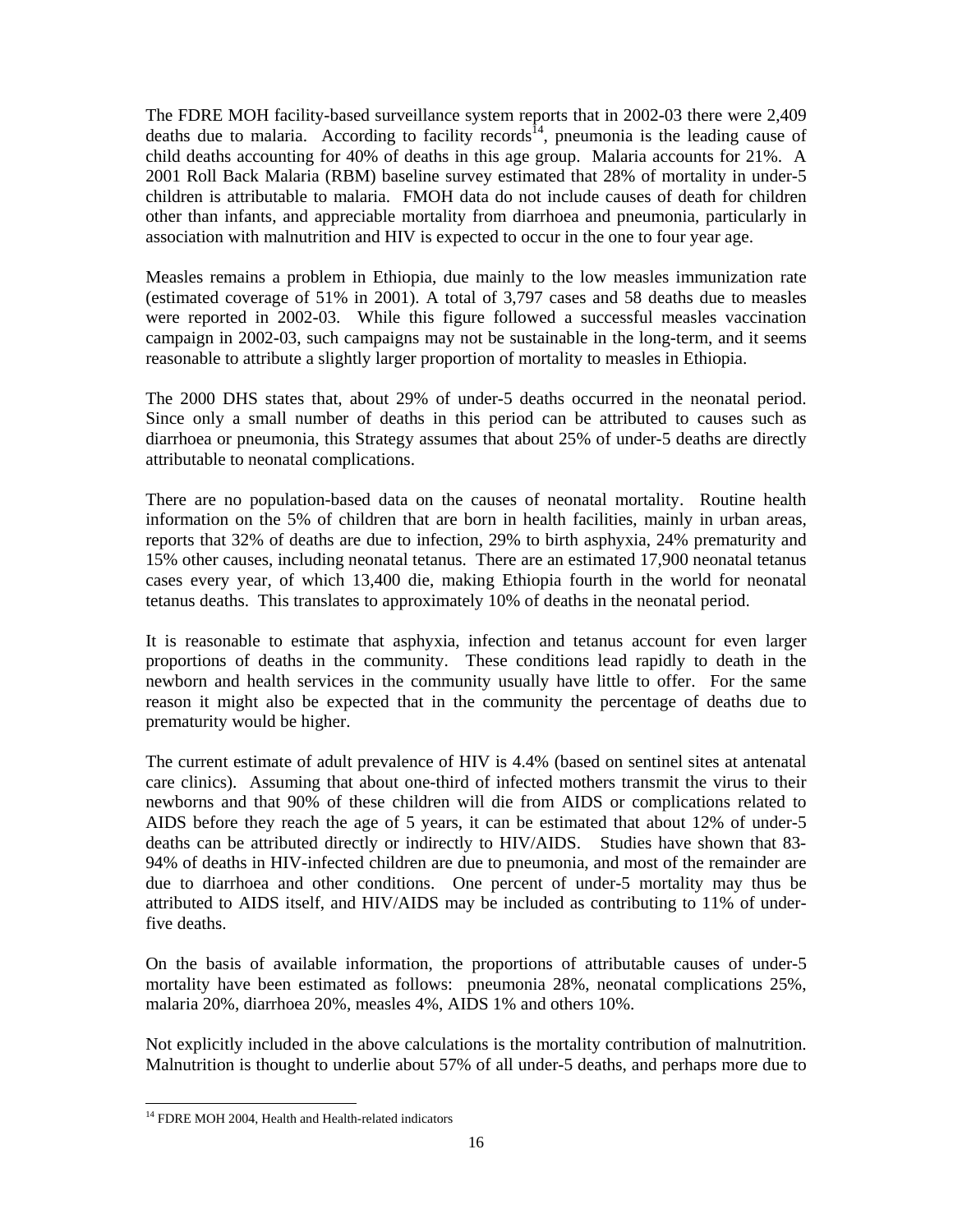the high prevalence of malnutrition among HIV-infected children. Other than in times of famine, malnutrition is not commonly recorded as a primary cause of death. Instead, it exerts its influence primarily through the exacerbation of other causes, such as diarrhoea or pneumonia, death from which can be reduced by nutrition interventions such as breastfeeding and complementary feeding. It is reasonable to expect that the wide-scale implementation of interventions aimed at reducing malnutrition would reduce the risk of mortality for about 274,000 under-5 children each year.





Source: Ethiopia Child Survival Situation Analysis 2004

On the basis of these proportions of attributable mortality it is estimated that each year in Ethiopia 132,160 children die from pneumonia, 118,000 from neonatal complications, 94,400 from malaria, 94,400 from diarrhoea, 18,800 from measles, 4,720 from AIDS and 9,440 from other causes.

# **2.3.6 Preventable Mortality**

How many of these deaths can be prevented? It has been estimated<sup>15</sup> that with 99% coverage of interventions currently available and for which there is sufficient evidence for effect in prevention or treatment it would be possible to prevent:

65% of deaths due to pneumonia 55% of deaths due to neonatal complications 91% of deaths due to malaria 88% of deaths from diarrhoea 100% of deaths from measles, and 48% of those due to AIDS

Table 3 summarises the situation on preventable mortality. It includes only those conditions which directly cause death. As stated above, malnutrition is the underlying cause for about 57% of these deaths and HIV underlies about 11 percent.

 $\overline{a}$ 15 Jones G. et al., Lancet 2003, 362:65-71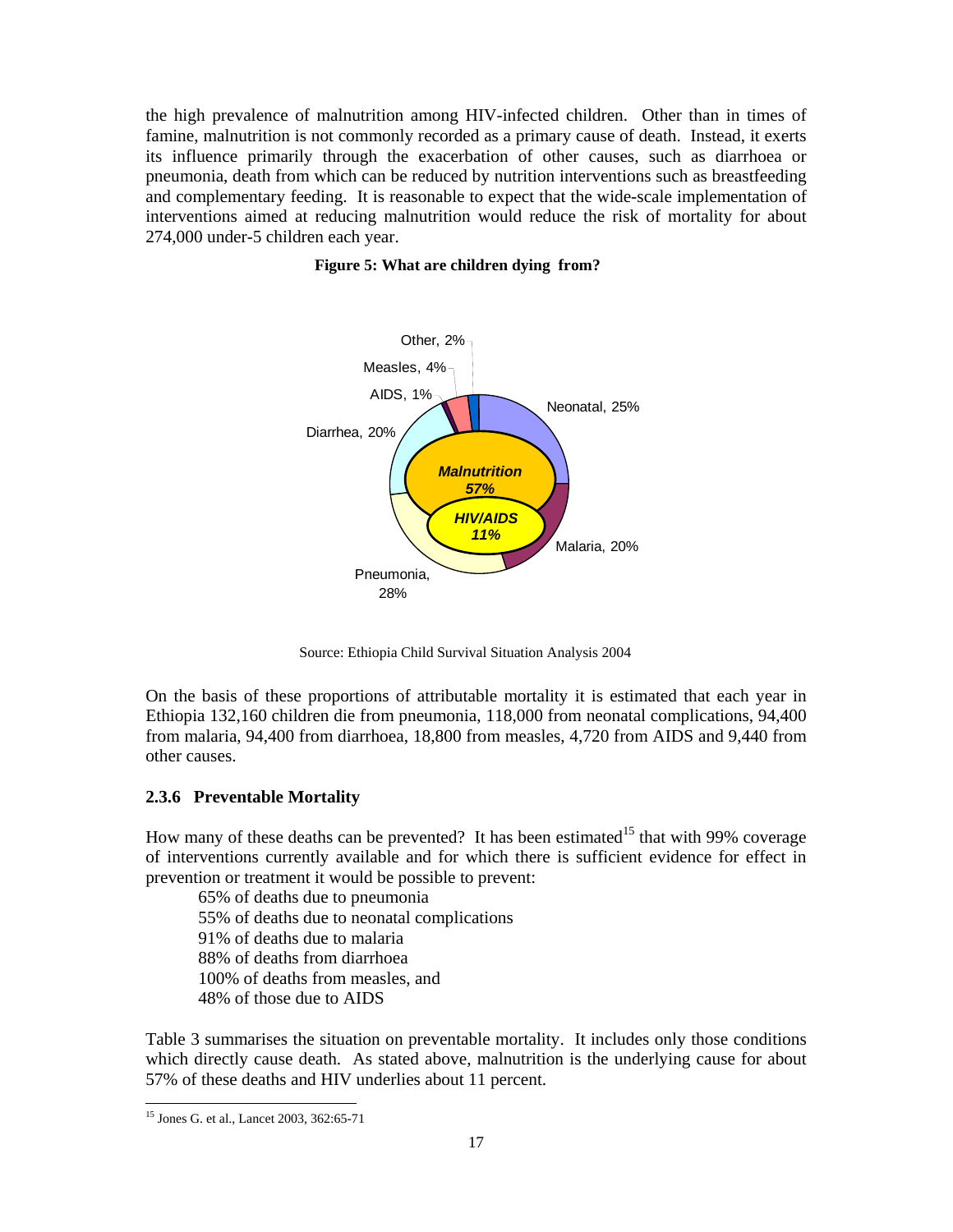| <b>Condition</b> | % Attributable | <b>Attributable</b> | % Preventable | Preventable |
|------------------|----------------|---------------------|---------------|-------------|
|                  | mortality      | deaths              | deaths        | deaths      |
| Pneumonia        | 28             | 132,160             | 65            | 85,904      |
| Neonatal         | 25             | 118,000             | 55            | 64,900      |
| conditions       |                |                     |               |             |
| Malaria          | 20             | 94,400              | 91            | 85,904      |
| Diarrhoea        | 20             | 94,400              | 88            | 83,072      |
| Measles          | 4              | 18,880              | 100           | 18,800      |
| <b>AIDS</b>      |                | 4,720               | 48            | 2,266       |
| Other            | $\overline{2}$ | 9,440               | 0             | $\theta$    |
| <b>Total</b>     | 100            | 472,000             | 72            | 340,806     |

 **Table 3. Annual preventable under-5 deaths in Ethiopia** 

# **2.3.7 Determinants of Childhood Mortality**

There are significant variations in mortality by socio-economic determinants. The U5MR for the poorest 20% of the Ethiopian population is 32% higher than that for the richest (20%). Poverty not only affects food supply and access to health care but it is also linked to higher fertility rates, which in turn is associated with the spiral of poverty. The U5MR for children who live in rural areas is 30% higher than that for children who live in urban areas.

Maternal education is a major determinant of child survival, influencing care-seeking, morbidity and nutritional status. Only 34% of adult Ethiopian women are literate, compared with 49% of men, and 20% fewer girls than boys enrol for primary school. The U5MR for children whose mothers have no schooling is 121% higher than those whose mothers have at least a secondary education.

Maternal fertility characteristics also affect child mortality. The under-5 mortality rate for children whose mothers were less than 20 years of age when they gave birth is 225/1000, versus 179 for children whose mothers were in their twenties. Children whose birth order is seven or higher have a mortality rate of 196/1000, compared with 177 for those born second or third (first-born children have the highest rate: 225/1000). In 2000, 66% of women 30-34 years of age had had their first child when they were less than 20 years old, and 18% of this group had had seven or more children.

Children for whom the preceding birth interval was less than two years had a mortality rate of 272/1000, compared with a mortality rate of 96 for whom the interval was four or more years. While the effect may be reduced by controlling for other socio-economic determinants (e.g. education) and death of the preceding child, it is likely that birth intervals play an important role in determining childhood mortality in Ethiopia. In 2000, the median birth interval was 34 months, and 20% of all preceding birth intervals were less than two years.

About 28% of Ethiopian families have access to adequate and safe water, and 11.5% have access to excreta disposal<sup>16</sup>. There is ample evidence that access to adequate and safe water and sanitation can influence child mortality and, therefore, these major determinants must be addressed in developing sustainable preventive interventions.

 $\overline{a}$ <sup>16</sup> FDRE MOH, PPD, Health and Health Related Indicators, 1995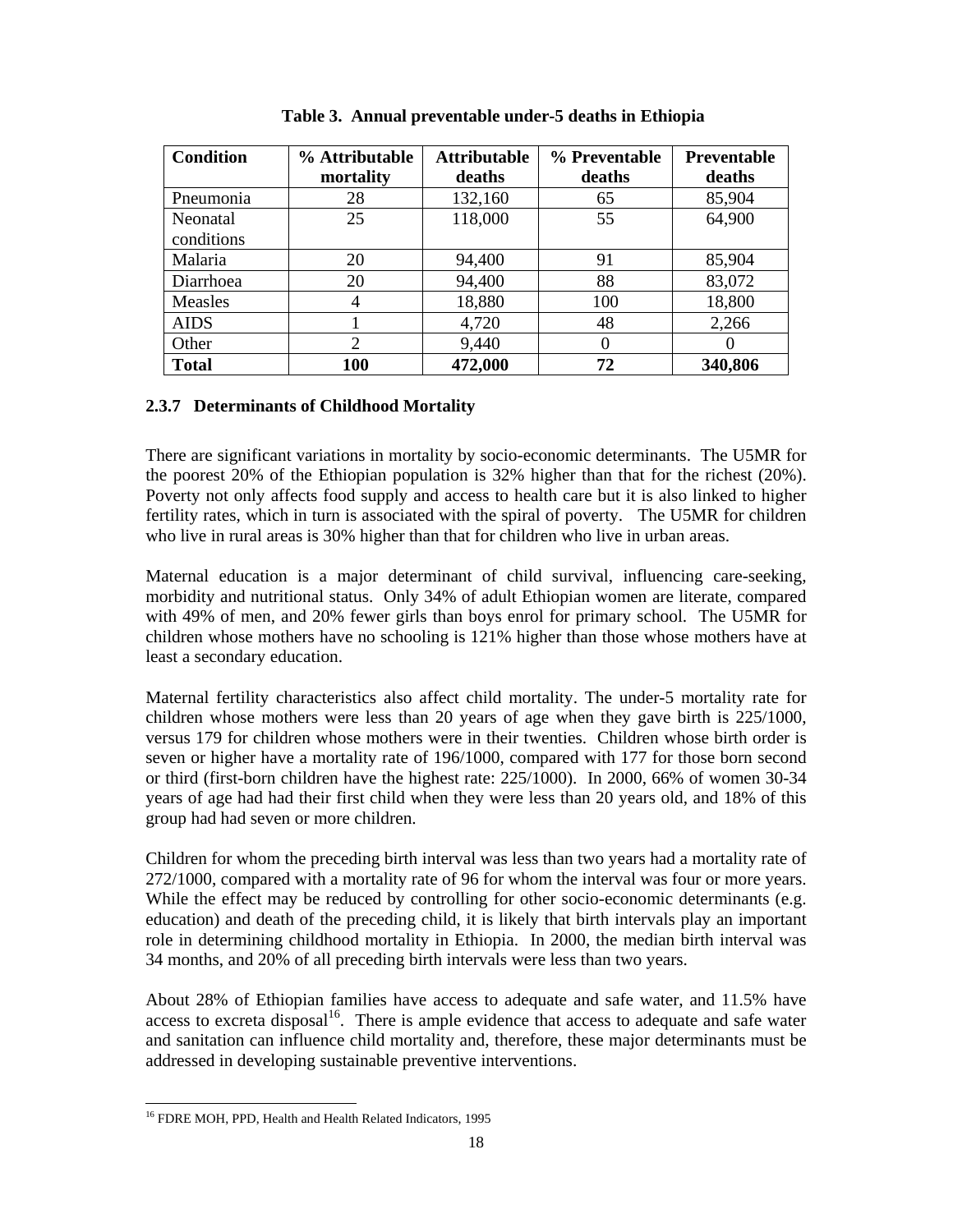# CHAPTER III **THE HEALTH SYSTEM**

# **3.1 National Health Plans**

# **3.1.1 The Health Sector Development Programme (HSDP)**

The shape of the present health system is determined by the HSDP. HSDP I was launched in 1997-98 to translate the Government's health policy statement into action. The programme covered the period 1997/98–2001/02. It put disease prevention at the centre of its reorganization of the health service delivery system. It had eight components that were to result in a fully integrated delivery system at the local level. Its major priorities were to expand and rehabilitate the network of primary health care units (PHCU), to upgrade and expand district hospital facilities and to promote equity by focusing on rural parts of the country.

HSDP I had support from the highest Government levels and all major donors. Its objectives were to:

- Increase access to health care (and thus utilization) from 40% to 50-55%
- Improve service quality through training and an improved supply of necessary inputs
- Strengthen the management of health services at federal and regional levels
- Encourage participation of the private sector and the NGO sector by creating an enabling environment for participation, coordination and mobilization of funds.

Although it did not contain an explicit child survival Strategy, HSDP I did focus on the need for improved primary care and addressed all primary child survival interventions. Major causes of mortality and morbidity in children were to be addressed, including malnutrition, promotion and the use of ORT and continued feeding during diarrhoea episodes, standardized case management for childhood illnesses, vitamin A supplementation for under-fives and growth monitoring for children under 3 years of age.

Outreach activities were to be the foundation of much of this work. Implementation was primarily based on the PHCU. HSDP I identified a minimum package of health services. The preventive services included EPI/plus, micronutrients, school health, IEC, and AIDS prevention. The clinical care services included IMCI case management, safe motherhood, TB, leprosy and STI treatment.

The mid-term review of HSDP I conducted in February 2001, along with three consecutive Annual Review Meeting (ARM) and World Bank reports, identified a number of generic and operational problems:

- Although there was an enormous increase in the number of Health Posts and expansion of Health Centres, utilization of these services did not match this expansion.
- Immunization rates except polio declined. There was no budget line item for immunizations in the regional budget, with full reliance being placed on budget subsidies from donors.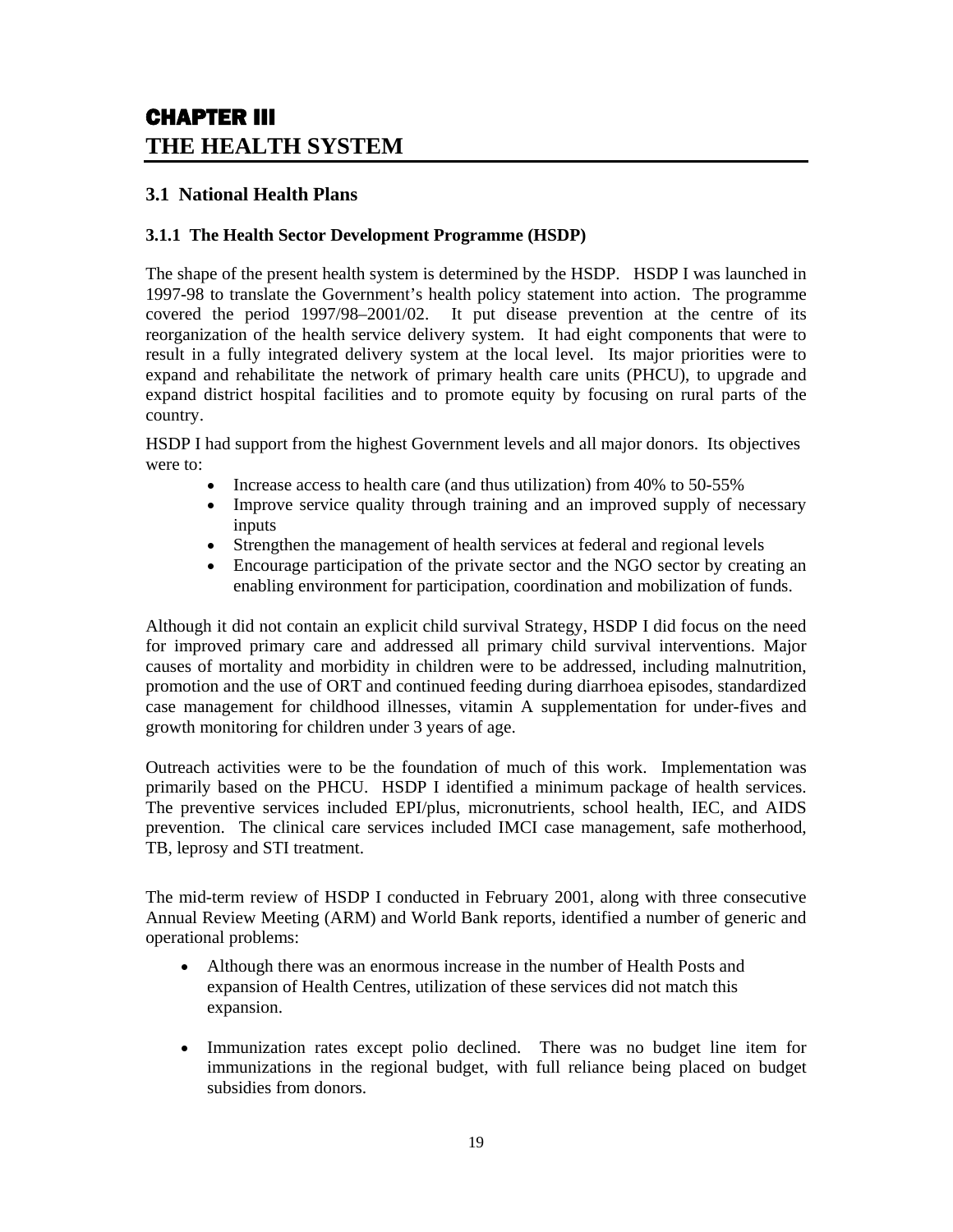• HSDP had limited impact on the delivery of basic maternal and child health care and made slow progress in implementing child health activities.

The overall lack of staff capacity in terms of numbers and skills meant that many new facilities were under-staffed and the quality of care suffered. The preference for curative services by professionals, the public and decision makers at all levels meant that little attention was given to disease prevention and health promotion. There was frequently a lack of essential medical equipment and essential drugs in facilities, contributing to low demand and perceived low quality of care.

Slow budget approval, disbursement procedures and inadequate budget at health facility level had been a problem. In general, funds allocated for health were inadequate to meet program objectives or decision makers' expectations.

# **3.1.2 Health Sector Development Programme II**

HSDP II is an extension of HSDP I, with a sharper focus on prevention and control of communicable diseases. The overall goal of HSDP II is to improve the health status of Ethiopians but with a re-focus on poverty-related diseases. It expects to achieve this goal through development and implementation of the Health Services Extension Program (HSEP) (see page 41-42) aimed at effective prevention and control of communicable diseases with active community participation.

HSDP II does not have an explicit under-5 mortality objective nor does it directly address the child mortality MDG, since its time horizon is only three years. It does, however, have a number of interim targets that should lower under-five mortality. The main child survivalrelated targets of HSDP II for the period (2002/03-2004/05) are:

- Reduce infant mortality from 97 to 85 per 1000 live births
- Reduce maternal mortality from 500-700/100,000 live births to 400-450/100,000 live births
- Increase health care coverage from 52% to 65%
- Increase EPI (DPT3) coverage from 50% to 70%
- Increase contraceptive prevalence rate from 18.7% to 24%
- Expand IMCI implementation to 80% of health facilities
- Slow the construction of health facilities and focus on improving the quality of care and availability of essential supplies and other inputs
- Implement a Health Extension Package on a pilot basis using existing PHC workers
- Train, deploy and motivate an adequate number of technical and managerial health workers
- Strengthen management of health services at the Woreda, regional and national level
- Create an enabling environment for private and NGO partners in service delivery, and coordinate and mobilize health resources.

HSDP has two levels of governance: the Central Joint Steering Committee (CJSC) and the Regional Joint Steering Committee (RJSC) with a Programme Implementation Manual (PIM) that was jointly approved by the Government and the health donor community.

There is a plan to expand this governance to the Woreda level. Within the health sector primary responsibility for service delivery and management is devolved to Regional Health Bureaux since the outset of HSDP I and, since 2003, to the Woreda level. The primary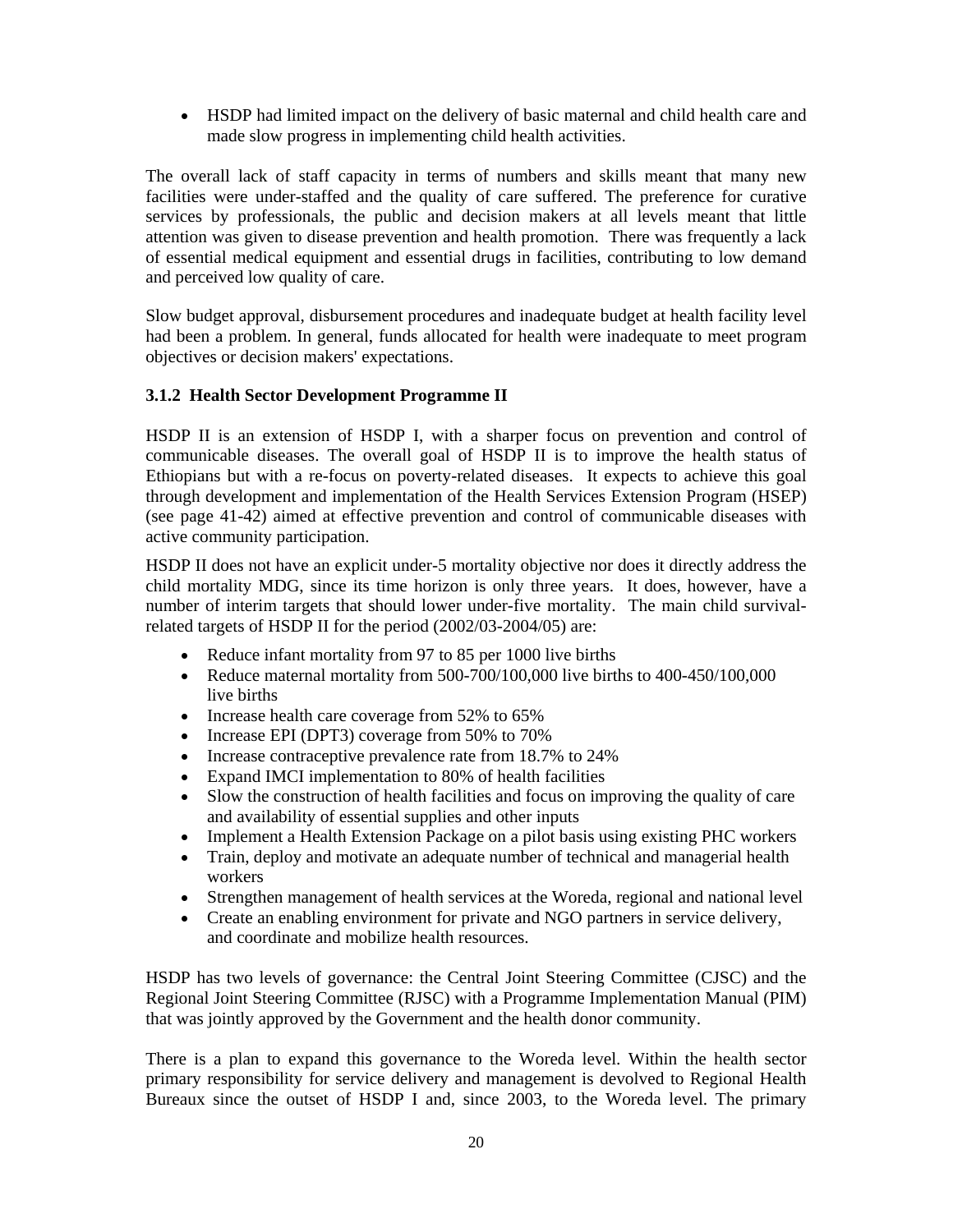objective of the political, administrative and economic decentralization policy to Woreda level is to increase local decision making and participation. Decentralization aims to strengthen ownership in the planning and management of social services (health, education) to improve efficiency in resource allocation, and to improve accountability of government and the public services to the population.

# **3.1.3 Accelerated Expansion of Primary Health Care Facilities in Ethiopia**

Within the context of HSDP II the FMOH has developed a draft project proposal for an accelerated expansion of PHC facilities in Ethiopia for the period 2005-2009.

The project proposes to address the supply problem of the health care system through an accelerated expansion of PHC services. Both accesses to facilities and the availability of modern health care in a way that effectively reduces physical distance between PHC facilities and health care users. The proposal aims to accelerate physical infrastructure expansion as a base for improving access to basic health care services in rural Ethiopia. It is also proposes to enhance the health care system inputs towards the achievement of the MDGs.

In order to achieve universal coverage, (defined as availability of functioning PHC facilities to 85% of the rural population), by the end of 2009, the proposal calls for the construction and equipping of 3,118 Health Centres and 12,249 Health Posts. This involves the construction of 563 new Health Centres and upgrading of 2,167 health stations to Health Centres, and the downgrading of 135 health stations to Health Posts.

The expansion of health infrastructure also calls for an increase in the number of health professionals and supervisory staff. Based on the current standard staffing pattern, 13 health professionals and 12 administrative staff will be required for each Health Centre, while Health Posts will each require two Health Extension Workers. This means that over the period of the project 35, 516 health professionals and 32,760 support staff are required for Health Centres and 24,498 HEWs will be needed for the Health Posts. This will require expansion and coordination of health provider training (in addition to the 2,800 HEWs trainees currently enrolled, the schools will produce 6,000 HEWs a year), and the development of appropriate policy for staff retention.

The total investment required for the proposed expansion over the 5-year period is estimated at approximately USD 1.2 billion. The estimated total recurrent cost of the expansion over the period of the project is around USD 456.5 million. This means that of the total budget of USD 1.64 billion, 72% is investment cost and 28% is recurrent cost.

It is expected that 72% of total investment cost financing requirement of USD 1.2 billion will be borne from external sources.

The project proposal does not quantify the number of additional Hospitals needed or the recurrent cost implication of various programmes and services that are expected to follow the proposed expansion of PHC facilities.

The major emphasis of the proposal is equitable geographical location and allocation of PHC resources within the framework of decentralization and health care administration.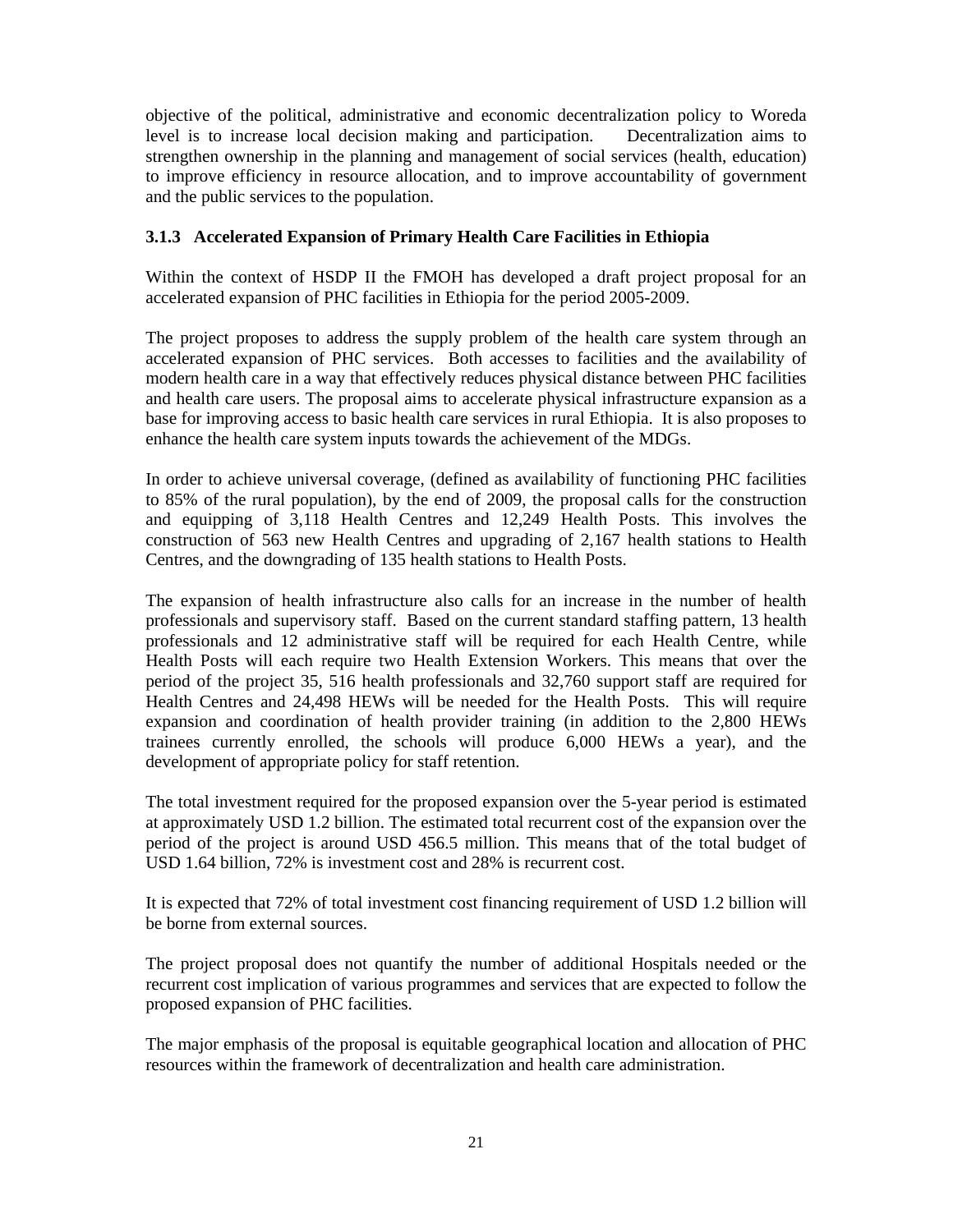The FMOH will be responsible for the overall planning, coordination and supervision while Woreda Health Offices will be responsible for the actual implementation on site.

# **3.2 Health Care Coverage**

Access is improving but it is still too low. In 2002-03, coverage was estimated at 51.0%. Access is defined as residence less than 10kms from a health facility. It is not actually measured, but is calculated on theoretical catchment areas (e.g., 25,000 catchment area per Health Centre and 5,000 per Health Post).



**Figure 6. Potential health service coverage**

Source: Health and Health Related Indicators, FMOH, 2003-4

Pastoralist communities, which represent about 10% of the population, are mobile and seasonally change their residence. They are especially difficult to reach with traditional facility-based health services**.** 

# **3.3 Human Resources for Health**

Although the situation has improved in recent years, the shortage of suitably trained human resources is a persistent barrier to the effectiveness of the health system. The failure of HSDP I to increase utilisation of health care was in part due to the absence of staff in many facilities.

The distribution of personnel is uneven, with some of the larger regions being particularly depleted.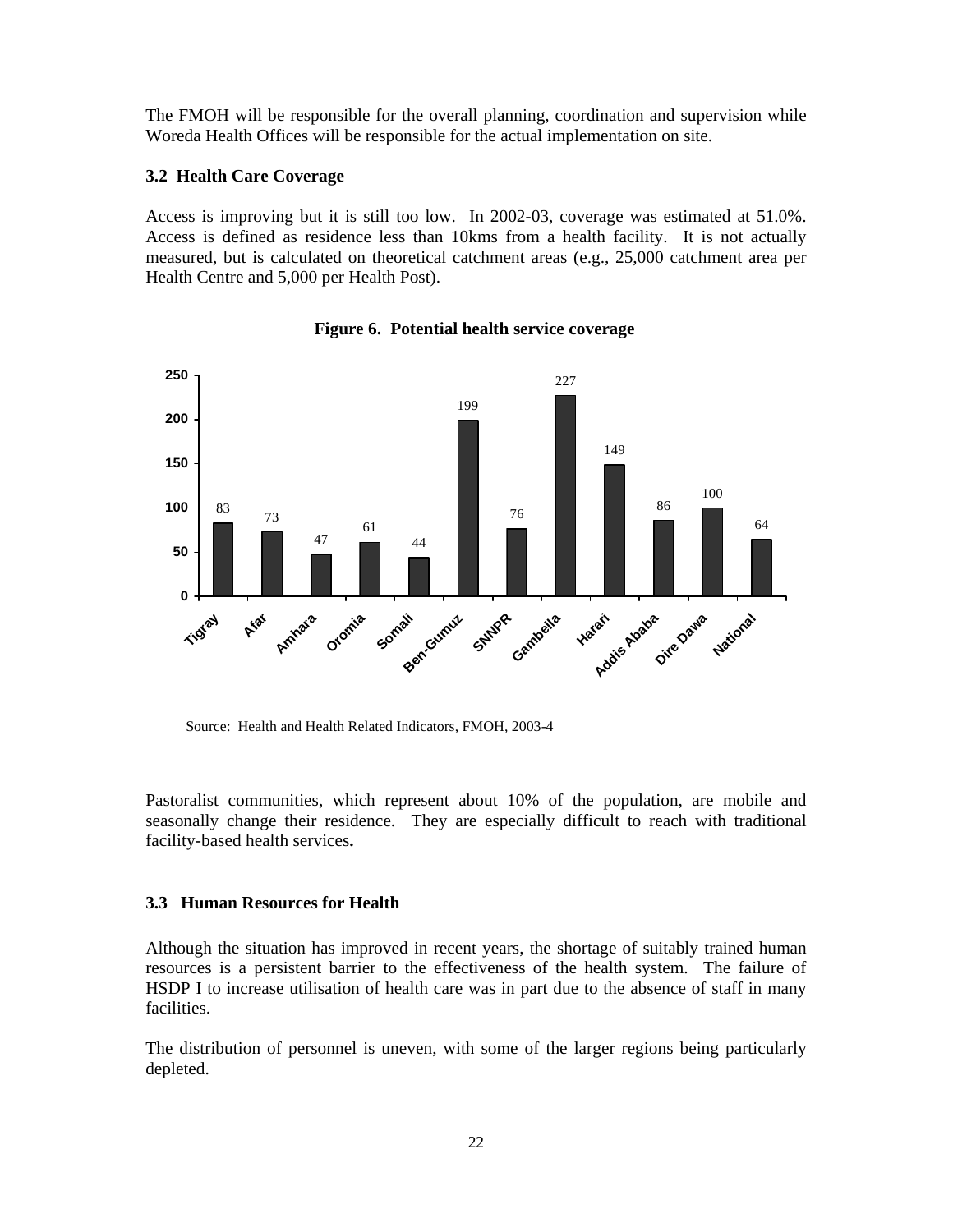| <b>Region</b>       | <b>Population</b> | Physician | <b>Nurse</b> | <b>Health</b>    | $F.L.H**$ |
|---------------------|-------------------|-----------|--------------|------------------|-----------|
|                     |                   |           |              | <b>Assistant</b> | worker    |
| <b>Tigray</b>       | 4,006,008         | 28,614    | 3,278        | 4,527            | 1,235     |
| Afar                | 1,301,001         | 52,040    | 6.051        | 21,683           | 11,000    |
| Amhara              | 17,669,006        | 60,718    | 11,092       | 14,483           | 23,857    |
| Oromia              | 24,395,000        | 60,385    | 9,638        | 11,534           | 66,733    |
| Somali              | 4,002,000         | 72,764    | 12,314       | 35,105           | 18,521    |
| Benishangul         | 580,000           | 14,500    | 2,886        | 5,979            | 5,800     |
| <b>SNNPR</b>        | 13,686,002        | 44,148    | 8,240        | 12,155           | 27,511    |
| Gambella            | 228,002           | 12,667    | 1,443        | 5,846            | 5,538     |
| Harari              | 178,000           | 3,179     | 886          | 2,871            | 5,952     |
| Addis Ababa         | 2,725,002         | 13,164    | 3,303        | 7,115            | 102,800   |
| Dire Dawa           | 357,000           | 7,596     | 2,606        | 5,328            | 36,666    |
|                     | 69,127,021        | 25,958*   | 4,882        | 10,083           | 13,262    |
| <b>WHO</b> standard |                   | 1:10,000  | 1:5000       |                  |           |

**Table 4. Population per health worker 2003** 

\* Includes 631 health officers; \*\* Front Line Health Worker

Source PPD MOH, Health and Health-Related Indicators 1995

As shown above, the predominantly rural regions, which are also ranked lowest in terms of the development indices, fare worst. The most populated regions also have low health personnel to population ratios. The regions are particularly short of nurses and health assistants. Tigray has the largest number of front line workers because of its emphasis on community-based health care.

# **3.4 Utilisation of Health Services**

Although there is variation among the regions, utilization of services continues to be poor despite the achievements in increasing access to health facilities. The overall rate for outpatient visits is 0.29 visits per year.



#### **Figure 7. Annual outpatient visit per capita**

Source: FDRE MOH, 2002-03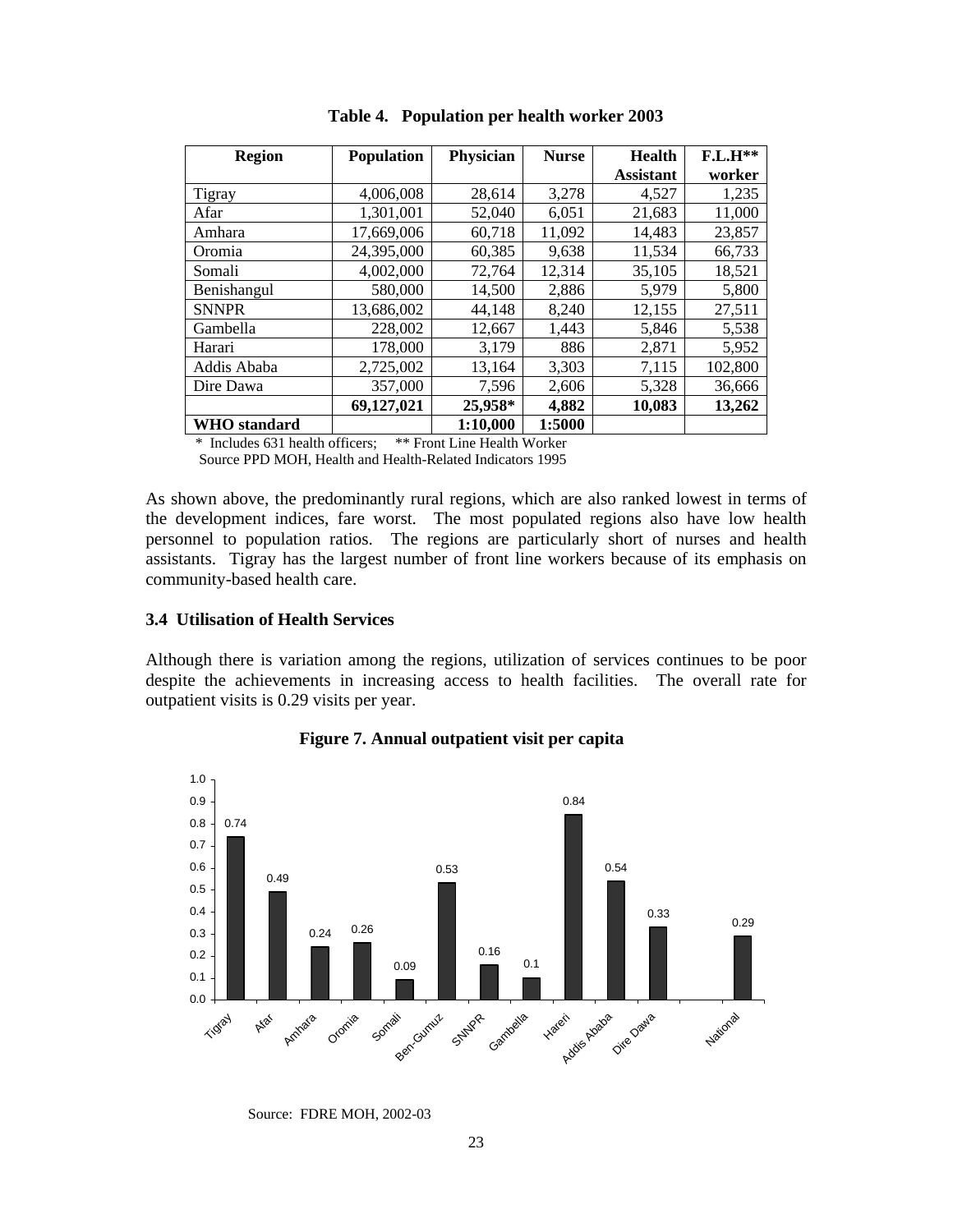The figure below summarises the utilisation rates of key child survival interventions. Antenatal and skilled delivery care, full series immunization by one year of age, care-seeking for important childhood diseases, bednets and the availability of water and sanitation are all strikingly low, reflecting the current pattern of child mortality. On the other hand, the rate continued breastfeeding is encouraging.

The achievement of a rapid and deep fall in child mortality will depend on these interventions being universally available and used. This will require action at all levels of the health system, starting with the community. Practical cooperation and collaboration is needed with the sectors concerned with education and water supplies.



# **Figure 8. Coverage of key child survival intervention**

- FDRE MOH Health Indicators, 2002-03
- \*\* Ethiopia DHS, 2000
- \*\*\* Immunization Coverage Survey, 2001

# **3.5 Health Care Financing**

The health services in Ethiopia are financed from four main sources:

- Government (both federal and regional)
- Bilateral and multilateral donors (both grants and loans)
- Non-governmental organizations, and
- Private contributions, both from out-of-pocket payments and through private sector investment in health services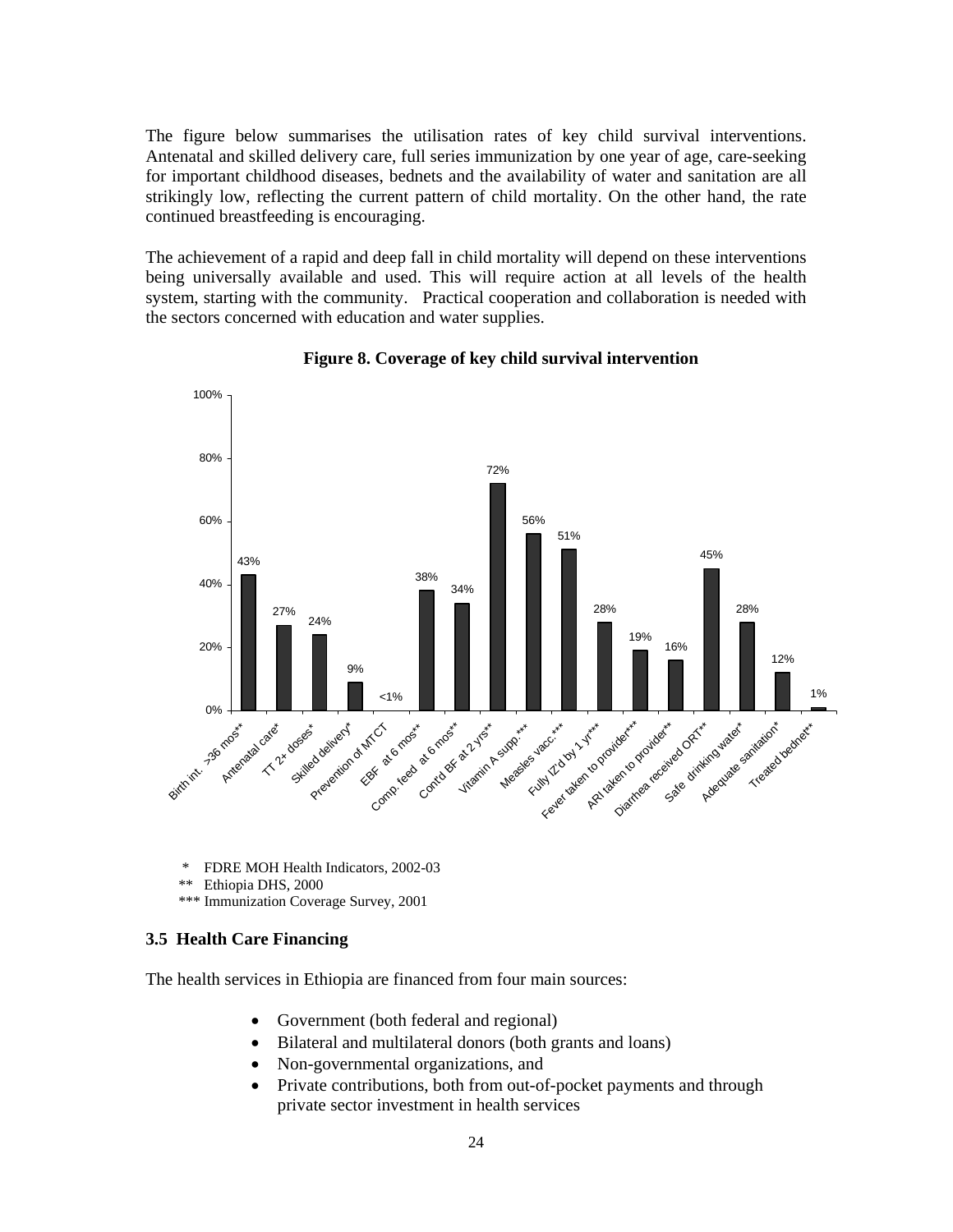# **3.5.1 Total Health Expenditures**

According to the second National Health Account (NHA), conducted using 1992 EFY data, the total health expenditure in EFY 1992 was estimated to be ETB 2.9 billion (355.5 million USD). The first NHA conducted using EFY 1988 data estimated the total health expenditures at ETB 1.45 billion or 230 million USD. The per-capita health expenditure has increased by about one dollar from 4.5 USD to 5.6 USD per person per year between the two time periods.

Although the share of GDP allocated to health, at 5.5%, compares reasonably well with other low income countries, the per capita expenditure remains one of the lowest in the world and significantly lower than the US\$12 that is the average among sub-Saharan African countries. The global estimate of the minimum per capita expenditure for effective health care in developing countries is US\$34.

Without considerable increases in health financing in Ethiopia, combined from all sources, it will be difficult to effect major improvements in child health. This include making full use of the willingness of families to contribute financially to health care,

| <b>Source</b>                     | <b>Amount</b> in<br><b>Birr</b> | <b>Amount in USD</b> | Per<br>capita USD | <b>Percent</b> |
|-----------------------------------|---------------------------------|----------------------|-------------------|----------------|
| Government                        | 978,960,122                     | 118,731,993          | 1.87              | 33%            |
| Bilaterals $\&$<br>Multilaterals  | 471,443,092                     | 57,178,404           | 0.90              | 16%            |
| Households                        | 1,057,826,612                   | 128,297,219          | 2.02              | 36%            |
| NGOs (local and<br>international) | 290,082,327                     | 35,182,285           | 0.55              | 10%            |
| Private                           | 132,849,569                     | 16,112,499           | 0.25              | 5%             |
| <b>Total</b>                      | 2,931,161,723                   | 355,502,340          | 5.60              | 100%           |

# **Table 5. Total and per capita health expenditure by major source classifications, 2000**

Source: Ethiopia's second NHA draft report, 2003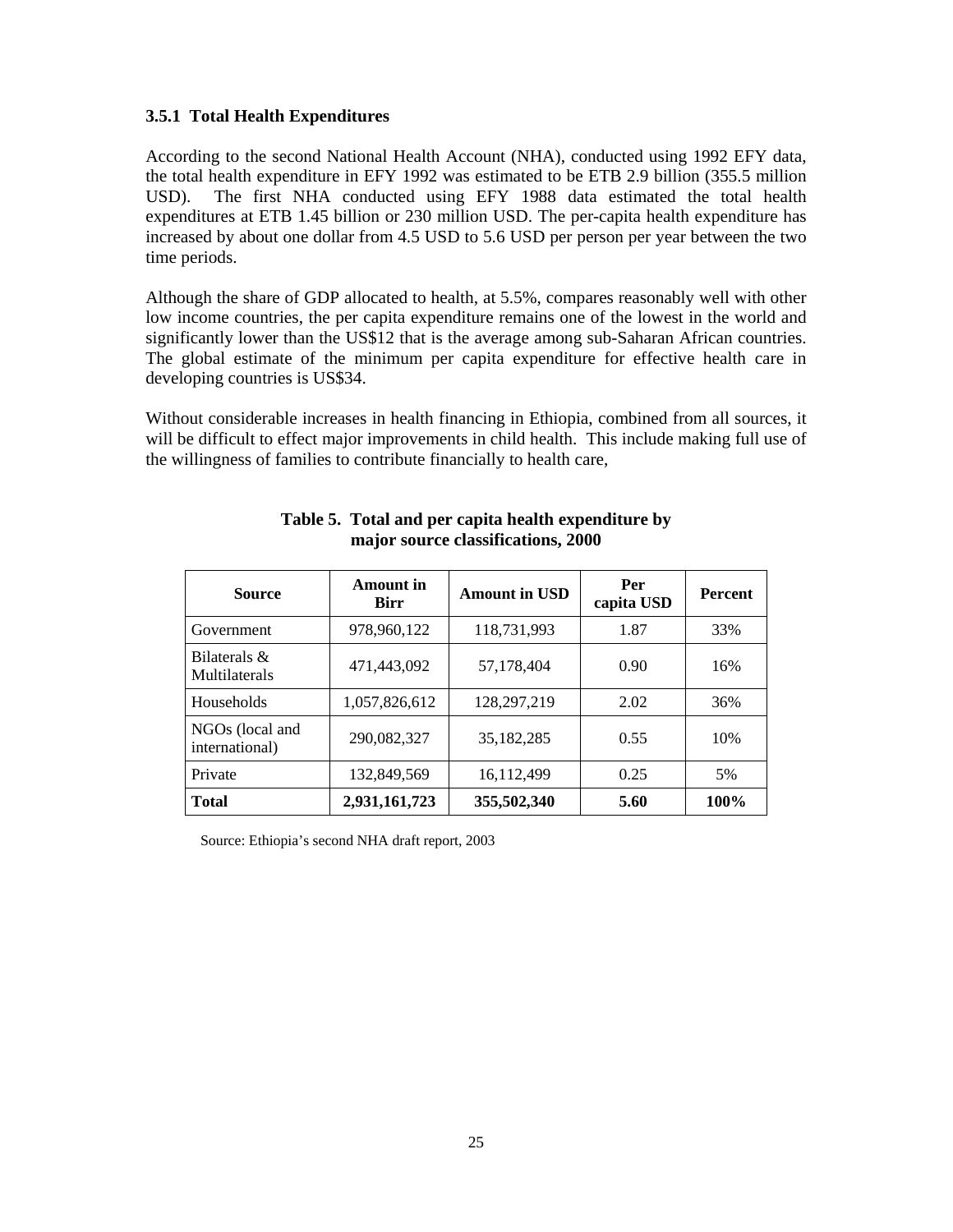

**Figure 9. Health care expenditure** 

Source: Ethiopia's second NHA draft report, 2003

The major source of funding for health in 2003 was households, which account for 36% of total health expenditures, but their proportional contribution has significantly declined from about 53% in 1992. Government financing from taxes, general revenue and loans stands next, covering 33% of total health expenditures. Bilateral and multilateral assistance comes third with 16%. Since financing from donors mostly comes through the government, the second round shows that about 50% of health expenditures are financed from public sources. The share of NGOs has also increased to about 10% from the previous 7%. In terms of per capita expenditures, households spend \$2.02, government \$1.87, donors \$0.90, NGOs \$0.55 and the private sector \$0.25 USD per person per year.

#### **3.5.2 Functional Distribution of Expenditures**

Health expenditures are dominated by curative care. Pharmaceuticals consumed about 39% of total health expenditures. Curative care services took about 19% of total expenditures. Non-vaccine pharmaceutical expenditures and increases the share of curative care to about 57% of total expenditure.

Overall, expenditure on primary health care accounted for about 16%. Including vaccines, sanitation, and environmental health functions that are categorized under 'health-related', the share increases to 18%. The share of health administration stands at a reasonable level of 8%.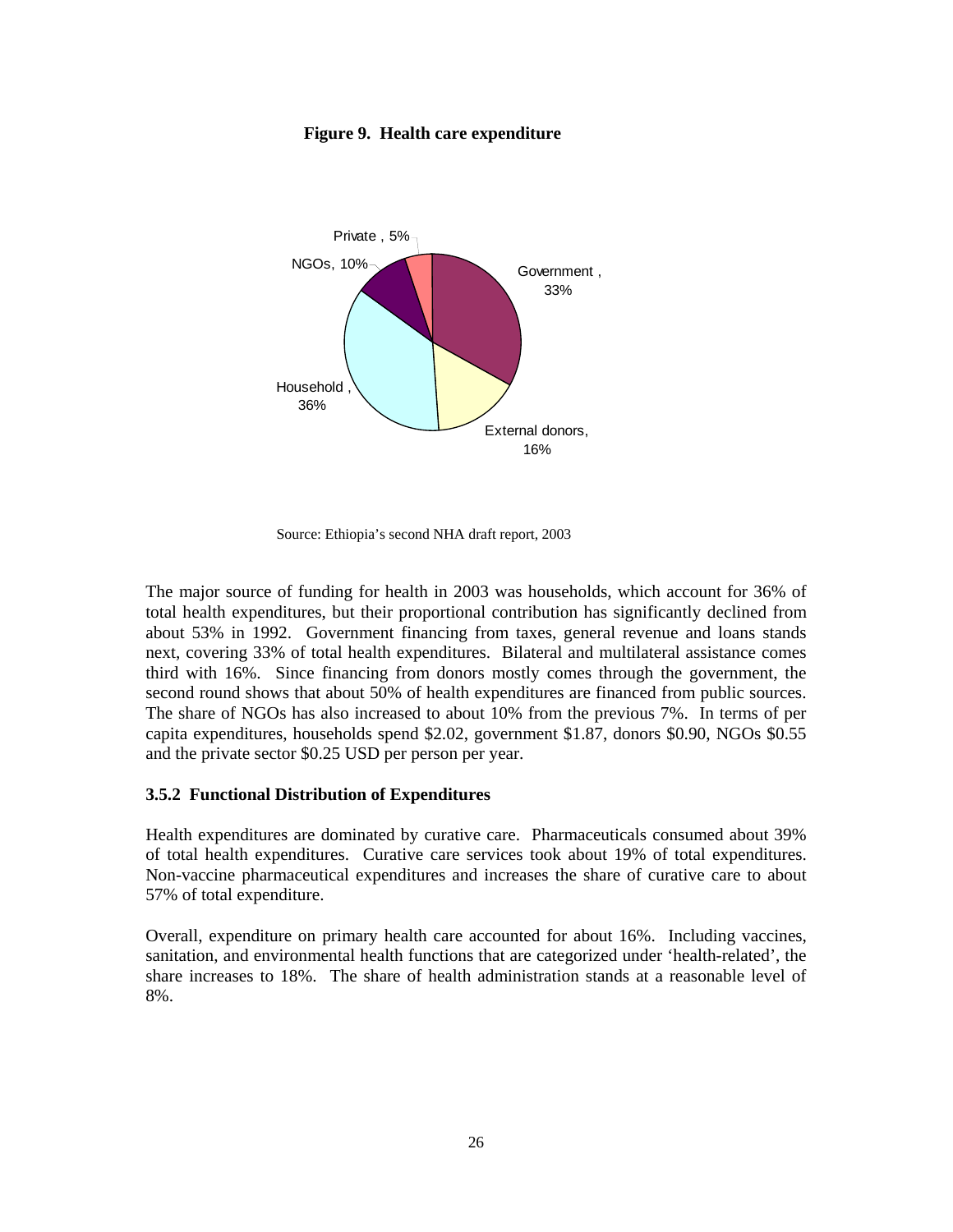

#### **Figure 10. Government health expenditure**

Source: Ethiopia's second NHA, draft report, 2003

A breakdown of expenditure on PPHC shows that in FYE1992, about 41% was spent on mother and child health, while 29% was used for expansion of primary health care and 12% for controlling communicable diseases. Other services like IEC, non-communicable disease control, sanitation and environmental health together consumed 18% of resources.





Source: Ethiopia's Second NHA, Draft Report, 2003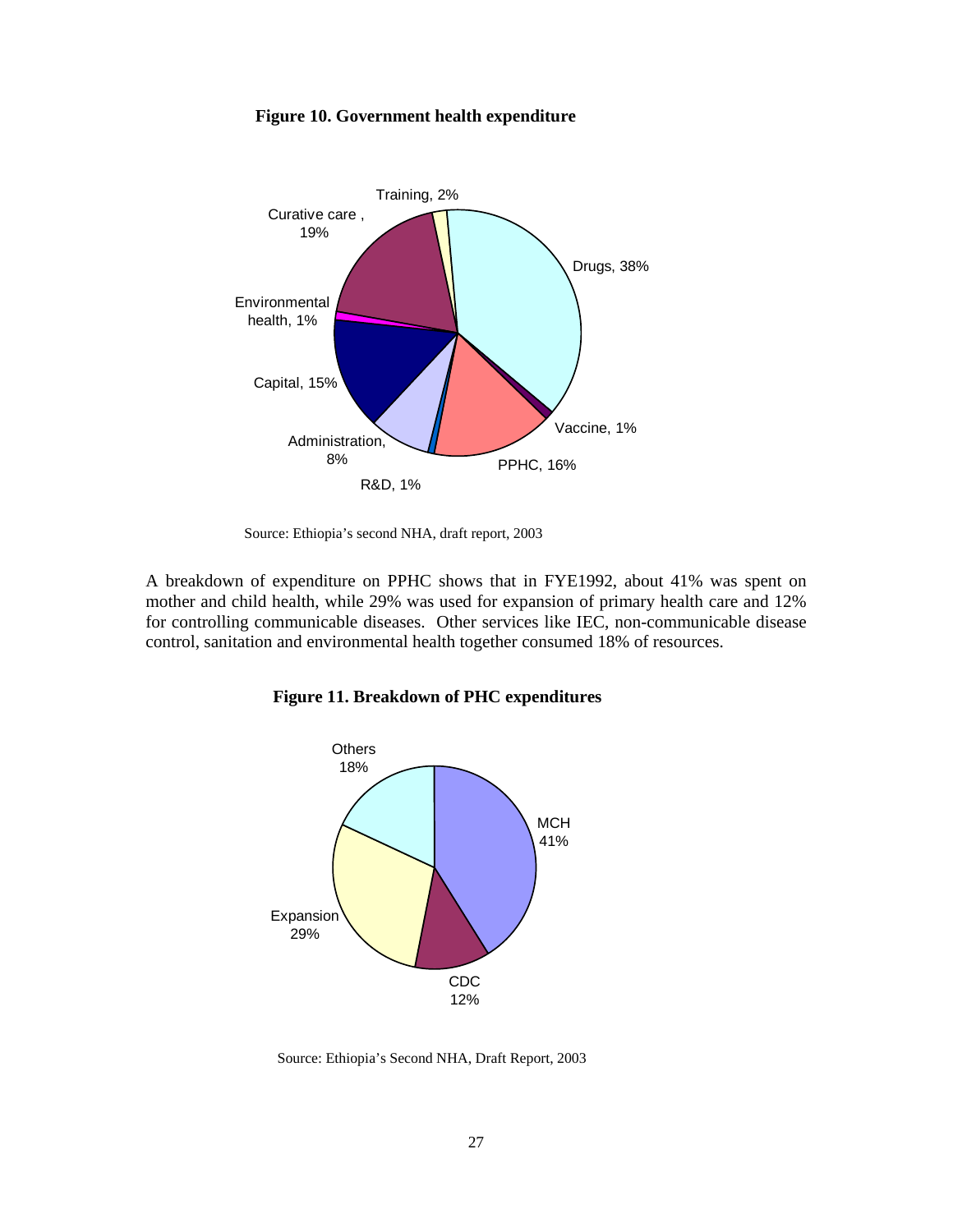# CHAPTER IV

# **OPPORTUNITIES AND CHALLENGES FOR THE CHILD SURVIVAL STRATEGY**

## **4.1 The Government Priority**

The Government of Ethiopia has given high priority child survival interventions. This decision has been taken in a context which strongly supports such action. Not only is there powerful international support, but also recent developments in the health and health-related sectors in Ethiopia can provide the practical means for implementing a successful Child Survival Strategy.

Achieving the MDG 4 for child survival in Ethiopia demands focused and coordinated action to improve nutrition, to strengthen health systems, and to reduce inequities in access to effective interventions against the diseases which kill young children.

The Strategy to achieve the MDGs must take advantage of existing opportunities and address the challenges which may hinder implementation.

## **4.2 Opportunities**

- Solid national and international commitment to achieving the child survival MDGs, The issue of child survival is seen as "unfinished business" that must be tackled without delay.
- Growing partnership between government, partners and private and nongovernmental organisations for child survival in Ethiopia.
- Increased funding available from national government and donors.
- Existence of close links between the Sustainable Development and Poverty Reduction Program (SDPRP) and the Health Sector Development Programme (HSDP II). SDPRP focuses on reduction in poverty and the health problems that either result in poverty or are the result of poverty. HSDP II is incorporated as the *de facto* health component of SDPRP. Maternal and child health is the major focus of both HSDP II and SDPRP.
- Decentralisation of authority for planning and implementation of health services to the Woreda Health Office
- Recent introduction of the Health Extension Programme as an innovative health delivery system to reach the grass roots level. Present plans see this programme expanding fast and achieving not only important changes in community health behaviour on a large scale but also almost universal access to basic services over the coming 5 years. FMOH plans for rapid expansion of human resources and health facilities beyond the HSDP II objectives
- Availability of and experience with high impact, low cost interventions to address the major causes of child mortality
- Existence in-country of experienced programmes relevant to child health, including EPI/plus, IMCI, Nutrition and Malaria Control
- Plans for expansion of higher education and the training of large numbers of health professionals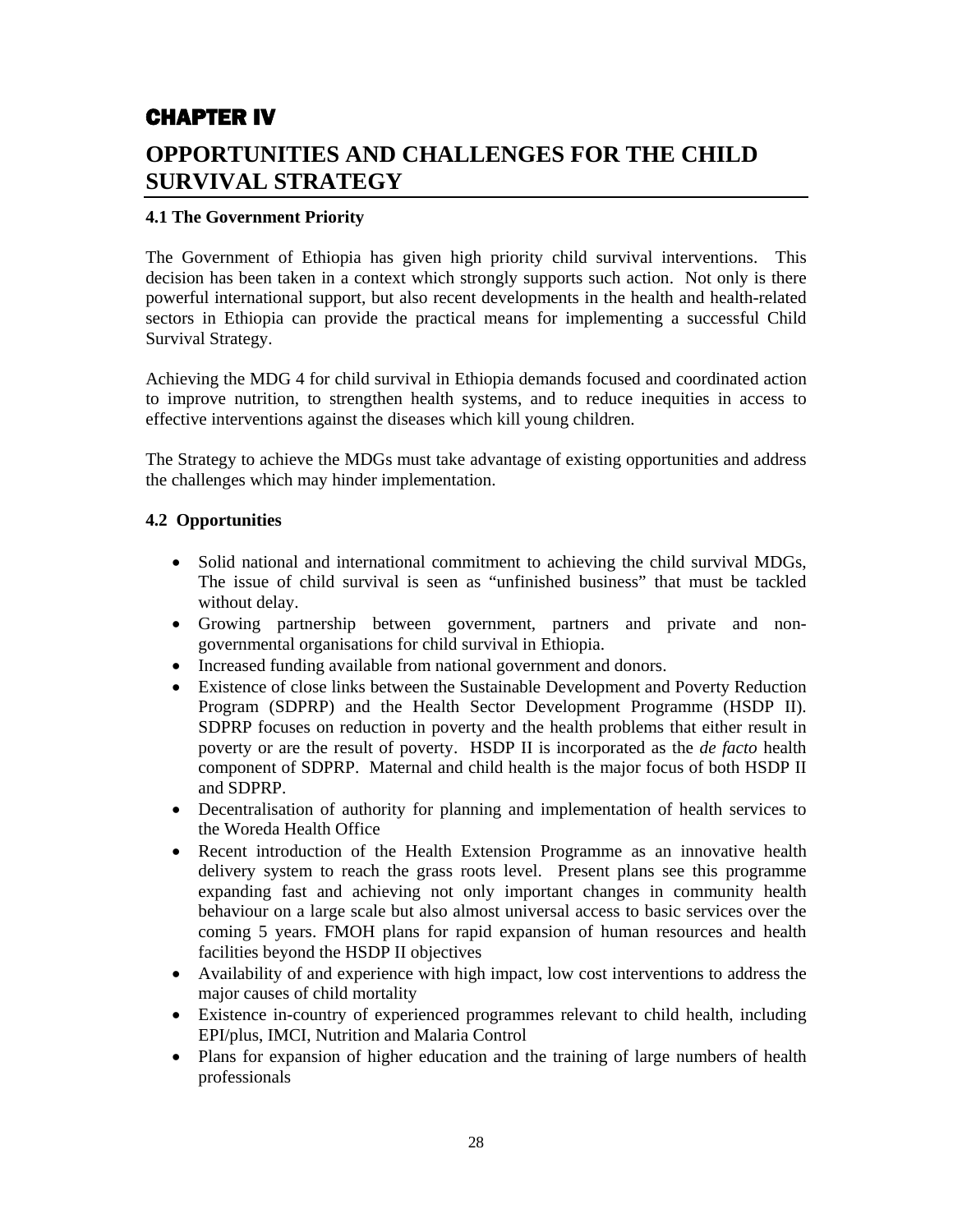- Increased opportunities for education for girls and women
- New civil service reform launched.

## **4.3 Challenges**

- The health system is generally weak in relation to the health needs of the country
- The coverage and utilisation of essential programmes is very low, with wide regional variation
- There is limited access to health services with a widespread shortage of skilled human resources and supplies.
- Basic and undergraduate training of health staff contains too little practical experience
- Supervision, monitoring and evaluation are very weak
- Lack of motivation of health workers at all levels
- Regional and Woreda health offices are short of staff and management capacity.
- Decentralisation is in progress but there are widespread problems of information flow, inadequate management and accountability.
- Health information system is weak, making planning, monitoring and response difficult at all levels.
- The role of women in the society is underestimated, and women are not fully empowered to take responsibility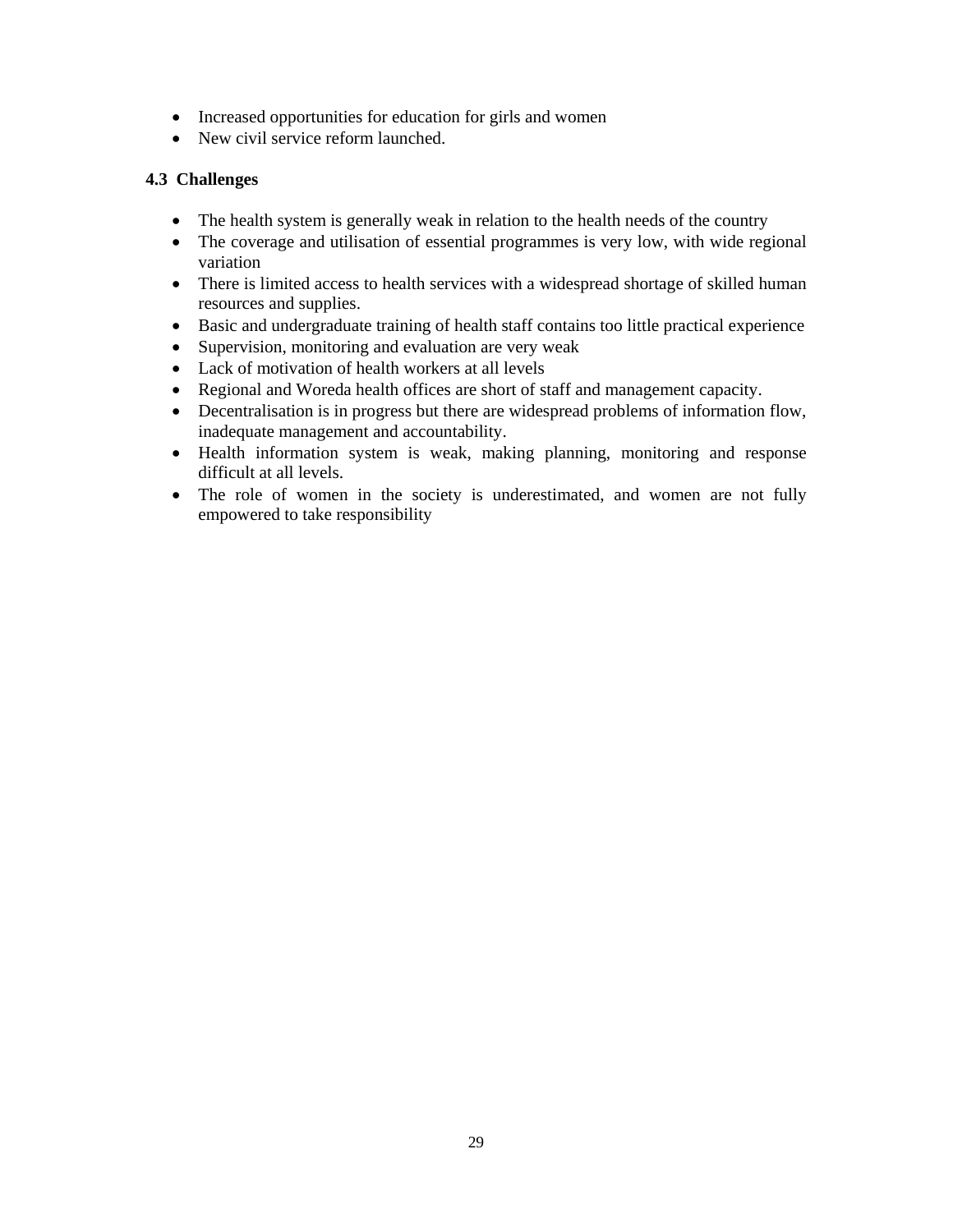# CHAPTER V **TARGET CONDITIONS AND KEY HIGH IMPACT INTERVENTIONS**

## **5.1 Target Conditions**

The discussion of child mortality in Chapter II shows that 90% of child mortality in Ethiopia can be attributed to five conditions:

Pneumonia Neonatal causes (low birth weight, sepsis and asphyxia) Malaria Diarrhoea Measles …and two underlying conditions: Malnutrition HIV/AIDS

These conditions are the same as those published in the June 2003 Lancet series, although the proportion of mortality that can be attributed to each direct cause differs in some respects.

The table below shows the percentage of deaths of children under five that can be attributed to each target condition. Column (1) uses the best available estimates drawn from Ethiopian data. Column (2) shows the estimates made for Ethiopia in the Lancet publications.

| <b>Condition</b>    | $\bf(1)$<br>% Attributable<br>mortality from the<br>Ethiopian data | $\bf(2)$<br>% Attributable<br>mortality, from<br><b>Lancet estimates</b> |
|---------------------|--------------------------------------------------------------------|--------------------------------------------------------------------------|
| Pneumonia           | 28                                                                 | 28.2                                                                     |
| Neonatal conditions | 25                                                                 | 24.7                                                                     |
| Malaria             | 20                                                                 | 4.0                                                                      |
| Diarrhoea           | 20                                                                 | 23.9                                                                     |
| Measles             |                                                                    | 2.2                                                                      |
| <b>AIDS</b>         |                                                                    | 6.2                                                                      |
| Other               | $\mathcal{D}_{\mathcal{L}}$                                        | 11.5                                                                     |
| <b>Total</b>        | 100                                                                | 100                                                                      |

 **Table 6. Target conditions and percentage of attributable mortality** 

The pattern of child mortality in Ethiopia is similar to that represented in the 42 countries represented in the Lancet studies, with one important exception. Incidence and mortality from malaria are high in about 70% of Ethiopia. According to health facility records, which are the only source of such data, malaria accounts for 21% of infant mortality, making it the third highest cause of death in this age group, after pneumonia and neonatal causes. A baseline survey for Roll Back Malaria in 2001 estimated that 28% of under-five mortality was attributable to malaria. Taking account of the limitations of these data, it may be reasonable to attribute 20% of under-five mortality to malaria, five times that used for the model which generated the Lancet estimates.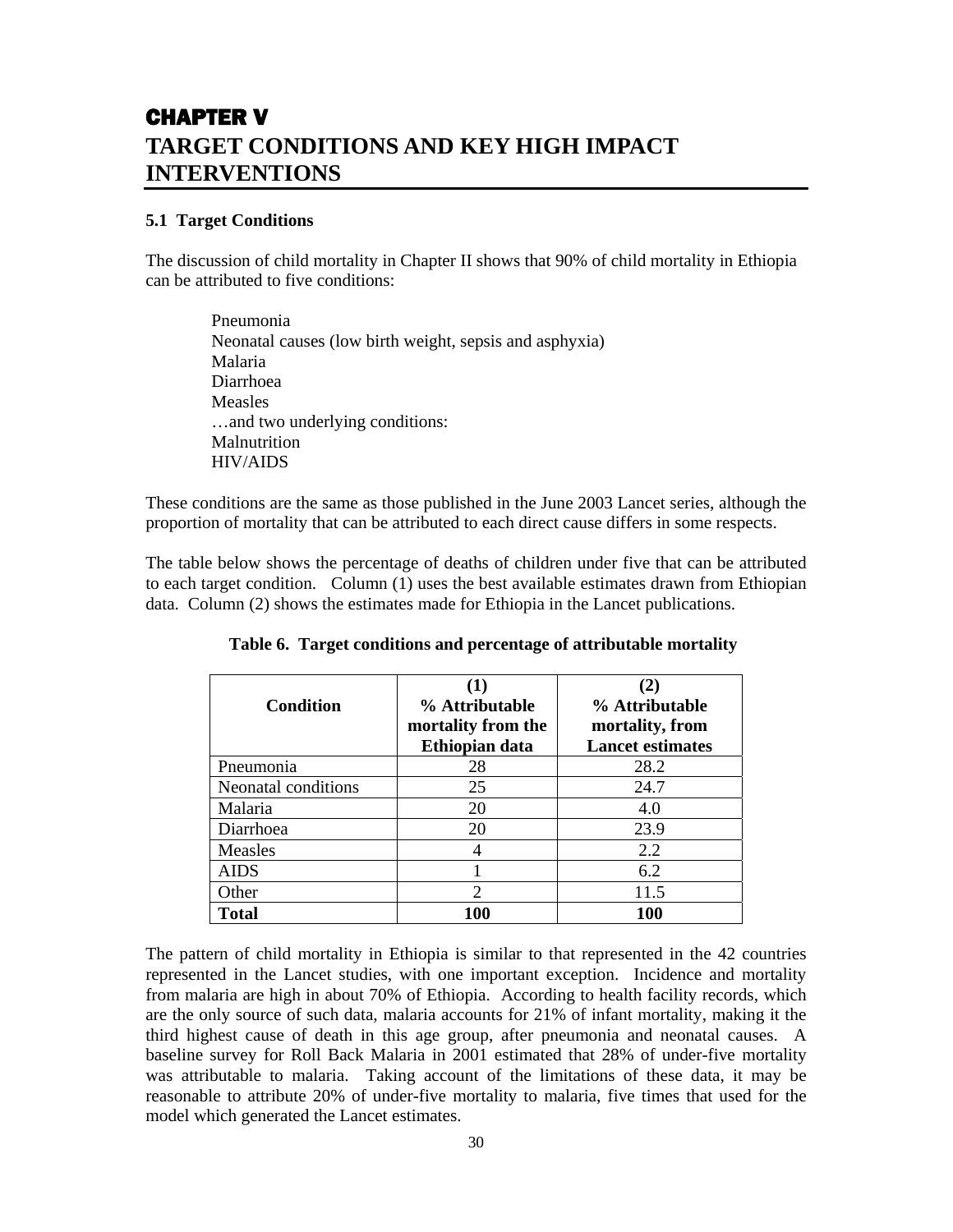## **5.2 Key Interventions**

The Child Survival Strategy will achieve its objectives by ensuring the effective implementation of a limited number of interventions to address these target conditions. The recent Lancet papers on child survival proposed a list of interventions which have been shown by strong scientific evidence to be effective in reducing child mortality. The Ethiopiaspecific interventions for the Child Survival Strategy took this list into account. The criteria for selection included the country's epidemiological profile, health policy, current health programmes and available resources.

The interventions give emphasis to preventive and promotive approaches to reduce exposure to infection or reduce the likelihood that exposure leads to disease. In addition, preventive and clinical care interventions are included that will reduce the likelihood that the disease or condition will lead to death. The Strategy also includes the use of antibiotic treatment for pneumonia and neonatal sepsis, which are both major causes of mortality in under-five children.

Table 7 below has been prepared using the Marginal Budgeting for Bottlenecks (MBB) model. It shows the selected key child survival interventions in column 1. Column 2 shows the estimated baseline coverage for each intervention. Column 3 shows the coverage that is targeted for each intervention by 2009. The target coverage for each intervention by 2015 is shown in column 4. The fifth column shows the reduction in the under-five mortality that should be achieved by reaching the 2015 coverage target. The assumption is made in this model that the achievement of a coverage target implies that the operational bottlenecks have been overcome.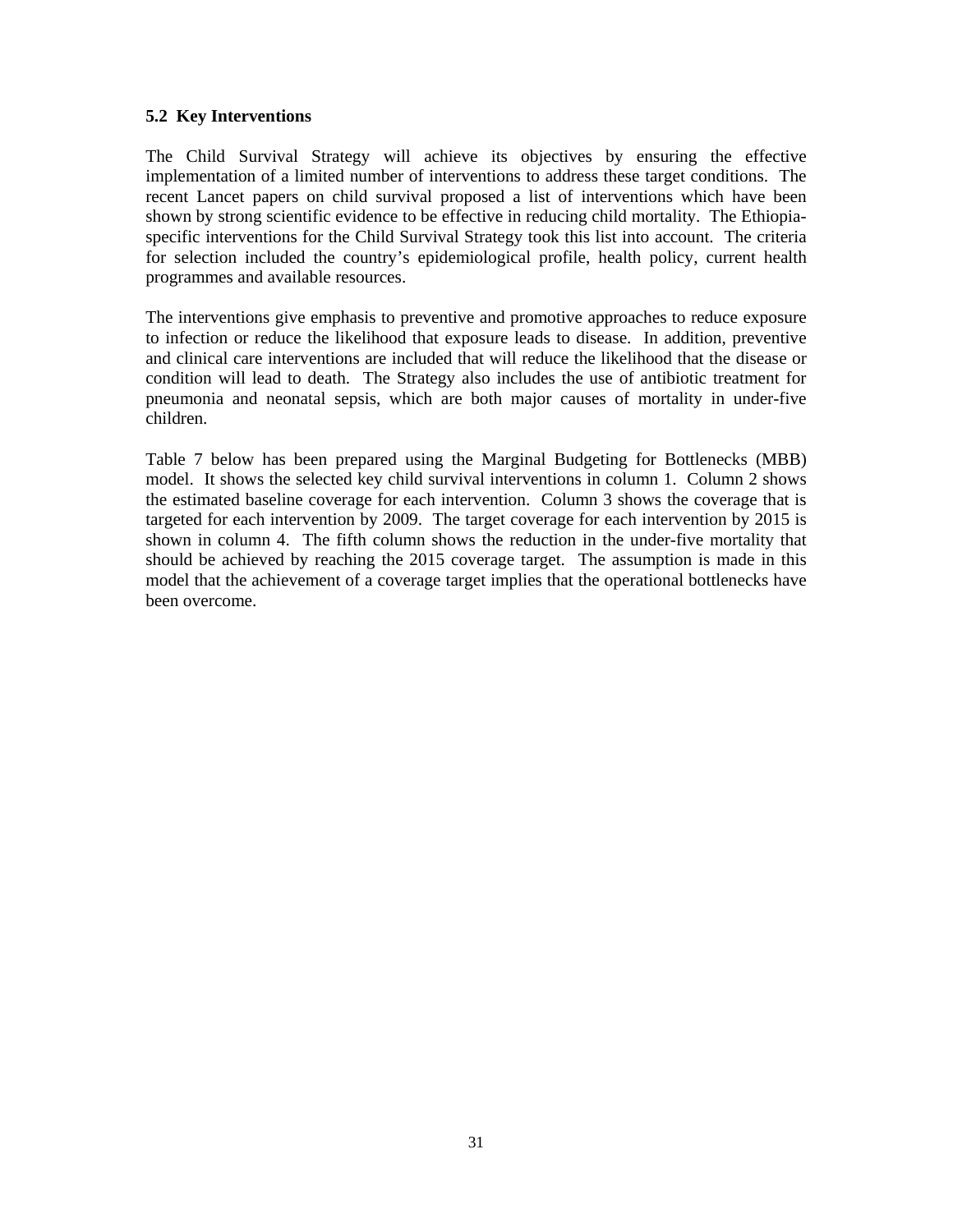|                                          | 1401¢ <i>1</i> 1107<br><b>Delivery</b>               | <b>Key Interventions</b>                                      | men mipace meer centrolly coverage, and mipace in mortancy reduction<br>Coverage |                     |                        | Reduction in U5M*   |                     | Reduction in MMR $^{\ast^{\ast}}$ |                     |
|------------------------------------------|------------------------------------------------------|---------------------------------------------------------------|----------------------------------------------------------------------------------|---------------------|------------------------|---------------------|---------------------|-----------------------------------|---------------------|
|                                          | modes                                                |                                                               | <b>Baseline</b>                                                                  | 2005/06-<br>2009/10 | $2010/11 -$<br>2014/15 | 2005/06-<br>2009/10 | 2010/11-<br>2014/15 | 2005/06-<br>2009/10               | 2005/06-<br>2009/10 |
|                                          |                                                      | Clean delivery                                                | 10%                                                                              | 60%                 | 85%                    | 2%                  | 2%                  | 0.3%                              | 0.32%               |
|                                          |                                                      | Temperature management<br>and KMC                             | 10%                                                                              | 40%                 | 70%                    | 0.3%                | 0.3%                | 0.0%                              | $0.0\%$             |
|                                          |                                                      | ITN for pregnant women                                        | 2%                                                                               | 49%                 | 75%                    | 0%                  | 0%                  | 0.6%                              | 0.9%                |
|                                          |                                                      | Exclusive breastfeeding 0-<br>6 months                        | 38%                                                                              | 63%                 | 80%                    | 3%                  | 4%                  | 0.0%                              | 0.00%               |
|                                          |                                                      | Breastfeeding 6-11<br>months                                  | 75%                                                                              | 80%                 | 85%                    | 0%                  | 0%                  | 0.0%                              | 0.00%               |
|                                          | 1.                                                   | Wat/San/Hygiene                                               | 10%                                                                              | 63%                 | 67%                    | 3%                  | 3%                  | 0.0%                              | 0.00%               |
|                                          | Family/                                              | ITN for U5 children                                           | $2\%$                                                                            | 63%                 | 75%                    | 9%                  | 11%                 | 0.9%                              | 1%                  |
|                                          | <b>Community</b>                                     | Complementary feeding                                         | 34%                                                                              | 63%                 | 67%                    | 3%                  | 4%                  | 0.0%                              | 0%                  |
|                                          | based Care                                           | <b>ORT</b>                                                    | 13%                                                                              | 68%                 | 78%                    | 8%                  | 9%                  | 0.0%                              | 0%                  |
|                                          |                                                      | Zinc for diarrhoea<br>management                              | 0%                                                                               | 25%                 | 55%                    | 1%                  | 1%                  | 0.0%                              | 0%                  |
|                                          |                                                      | Supplementary feeding for<br>malnourished children            | 0%                                                                               | 51%                 | 65%                    | 3%                  | 4%                  | 0.0%                              | 0%                  |
| <b>Health Services Extension Program</b> |                                                      | Supplementary nutrition<br>for malnourished pregnant<br>women | 0%                                                                               | 51%                 | 65%                    | 1%                  | 1%                  | 0.0%                              | 0%                  |
|                                          |                                                      | Anti-malarial                                                 | 17%                                                                              | 49%                 | 75%                    | 3%                  | 1%                  | 0.0%                              | 0%                  |
|                                          |                                                      |                                                               |                                                                                  |                     |                        |                     |                     |                                   |                     |
|                                          | 2.<br>Population<br>oriented<br>outreach<br>services | Family planning                                               | 9%                                                                               | 45%                 | 65%                    | 4%                  | 6%                  | 4.3%                              | 6.7%                |
|                                          |                                                      | Tetanus toxoid                                                | 17%                                                                              | 59%                 | 71%                    | 1%                  | 1%                  | 0.4%                              | 0.5%                |
|                                          |                                                      | Folate supplementation in<br>pregnancy                        | 6%                                                                               | 52%                 | 66%                    | 0%                  | 0%                  | 0.0%                              | 0.0%                |
|                                          |                                                      | Routine DPT3/Measles<br>immunization                          | 28%                                                                              | 90%                 | 90%                    | 2%                  | 2%                  |                                   |                     |
|                                          |                                                      | Vitamin $A - sup$                                             | 30%                                                                              | 75%                 | 85%                    | 7%                  | 10%                 | $0.0\%$                           |                     |
|                                          |                                                      | Hib vaccine                                                   | 0%                                                                               | 90%                 | 90%                    | 5%                  | 5%                  | 0.0%                              |                     |
|                                          |                                                      | Delivery by skilled                                           |                                                                                  |                     |                        |                     |                     |                                   |                     |
|                                          |                                                      | attendant                                                     | 6%                                                                               | 53%                 | 64%                    | 3%                  | 4%                  | 4.3%                              | 5.3%                |
|                                          |                                                      | PMTCT: Nevirapine                                             | 1%                                                                               | 25%                 | 45%                    | 0%                  | 0%                  | 0.0%                              | 0.0%                |
|                                          |                                                      | Antibiotics for PROM                                          | 3%                                                                               | 3%                  | 40%                    | 0%                  | 0%                  | 0.0%                              | 0.2%                |
|                                          |                                                      | Antibiotics for pneumonia                                     | 20%                                                                              | 50%                 | 85%                    | 3%                  | 7%                  | 0.0%                              | $0.0\%$             |
| 3.<br><b>Clinical Care</b>               |                                                      | Vivax malaria treatment                                       | 14%                                                                              | 40%                 | 80%                    | 2%                  | 2%                  | 0.2%                              | 0.3%                |
|                                          |                                                      | Antibiotics for dysentery                                     | 14%                                                                              | 40%                 | 70%                    | 0%                  | 0%                  | 0.0%                              | $0.0\%$             |
|                                          |                                                      | Neonatal resuscitation                                        | 6%                                                                               | 30%                 | 70%                    | 1%                  | 2%                  |                                   |                     |
|                                          |                                                      | Treatment for Iron<br>deficiency in pregnancy                 | 5%                                                                               | 40%                 | 80%                    | 0%                  | 0%                  | $0.0\%$                           | 0.0%                |
|                                          |                                                      | Anti-malarials (ACT)                                          | 0%                                                                               | 50%                 | 75%                    | 6%                  | 9%                  | 0.8%                              | 1.1%                |
|                                          |                                                      | Ampciline/gentamycin for<br>neonatal sepsis                   | 6%                                                                               | 40%                 | 80%                    | 1%                  | 4%                  |                                   |                     |
|                                          |                                                      | Management of<br>complicated Malaria                          | 1%                                                                               | 20%                 | 50%                    | 3%                  | 7%                  |                                   |                     |
|                                          |                                                      |                                                               |                                                                                  |                     |                        |                     |                     |                                   |                     |

**Table 7. Key high impact interventions, coverage, and impact in mortality reduction** 

<sup>\*&</sup>lt;br>Please note that the impact figures (reduction in U5M and Maternal mortality) at the bottom of the different delivery modes and the overall total are not simple mathematic sums as the impact of interventions is interlinked with one another in the MBB Tool.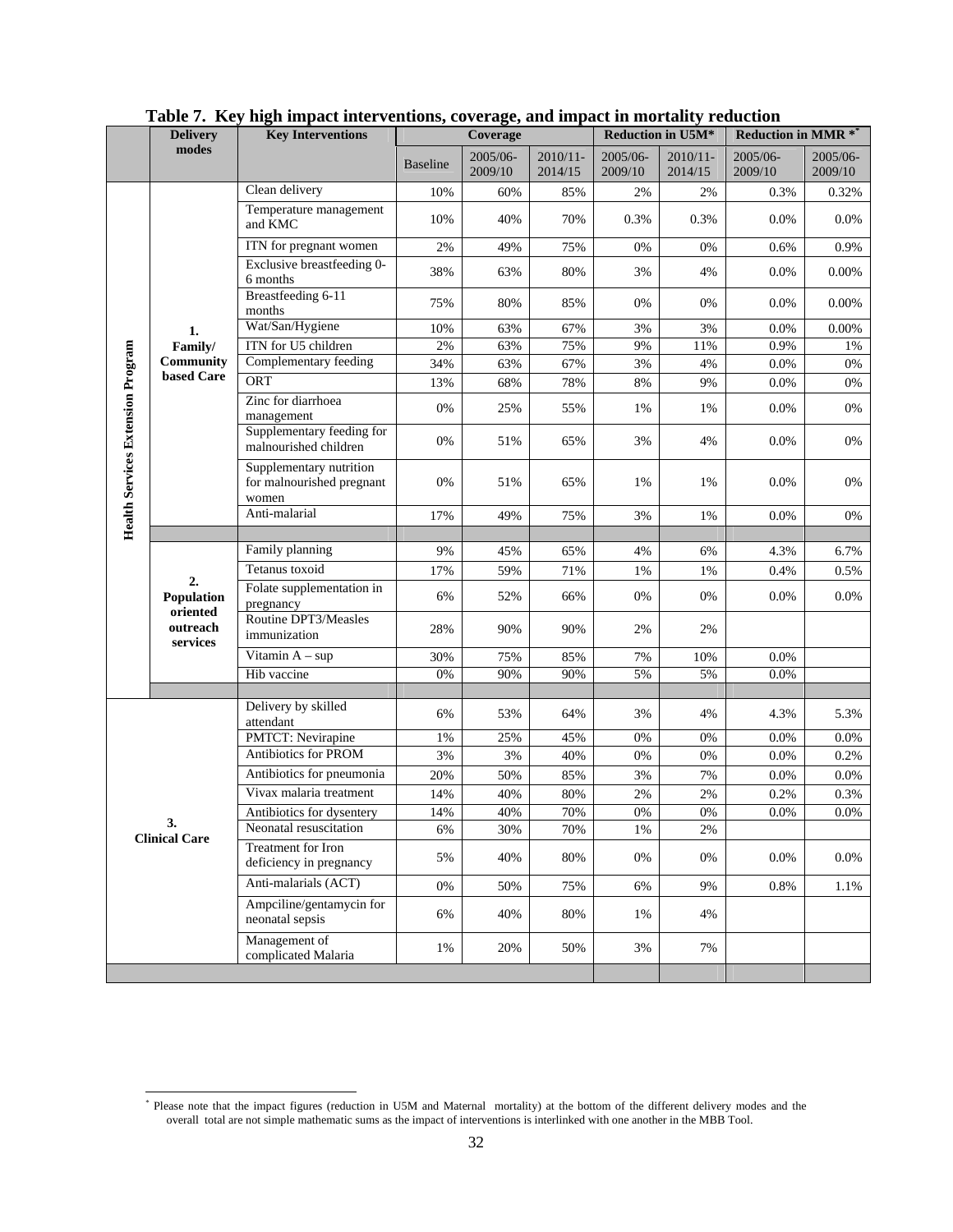## **5.3 Impact of Key Interventions Towards Achieving the Child Health MDG**

The MBB model also calculates the overall reduction in under-five mortality to be 48% in the first phase and a total of 61% over the two phases (Table 8). This reduction is sufficient to achieve the MDG 4 target which is 52% reduction from the current level (140/1000).

| <b>Service</b><br>delivery mode | <b>U5M</b> reduction   |                        |                        | <b>MMR</b> reduction   | MC per capita /year<br>$(in \text{ US\$})$ | <b>Average MC</b><br>per |                             |
|---------------------------------|------------------------|------------------------|------------------------|------------------------|--------------------------------------------|--------------------------|-----------------------------|
|                                 | $2005/06 -$<br>2009/10 | $2010/11 -$<br>2014/15 | $2005/06 -$<br>2009/10 | $2010/11 -$<br>2014/15 | $2005/06 -$<br>2009/10                     | $2010/11 -$<br>2014/15   | capita/year<br>$(in \; US\$ |
| Family                          |                        |                        |                        |                        |                                            |                          |                             |
| community                       |                        |                        |                        |                        |                                            |                          |                             |
| based care                      | 27%                    | 32%                    | 1.8%                   | 2.6%                   | 0.83                                       | 1.72                     | 1.27                        |
| Population                      |                        |                        |                        |                        |                                            |                          |                             |
| based outreach                  |                        |                        |                        |                        |                                            |                          |                             |
| services                        | 11%                    | 15%                    | 4.7%                   | 7.2%                   | 1.04                                       | 1.26                     | 1.15                        |
| Clinical based                  |                        |                        |                        |                        |                                            |                          |                             |
| care                            | 15%                    | 28%                    | 17.4%                  | 30.2%                  | 0.56                                       | 1.65                     | 1.10                        |
| Total *                         | 48%                    | 61%                    | 22.6%                  | 36.8%                  | 2.43                                       | 4.62                     | 3.53                        |

**Table 8. Summary of mortality reduction and marginal cost by service delivery mode** 

MC = Marginal Cost

\* Please note that the total impact figures in reduction of U5M and Maternal mortality at the bottom row are not simple mathematic sums as the impact of interventions is interlinked with one another in the MBB Tool.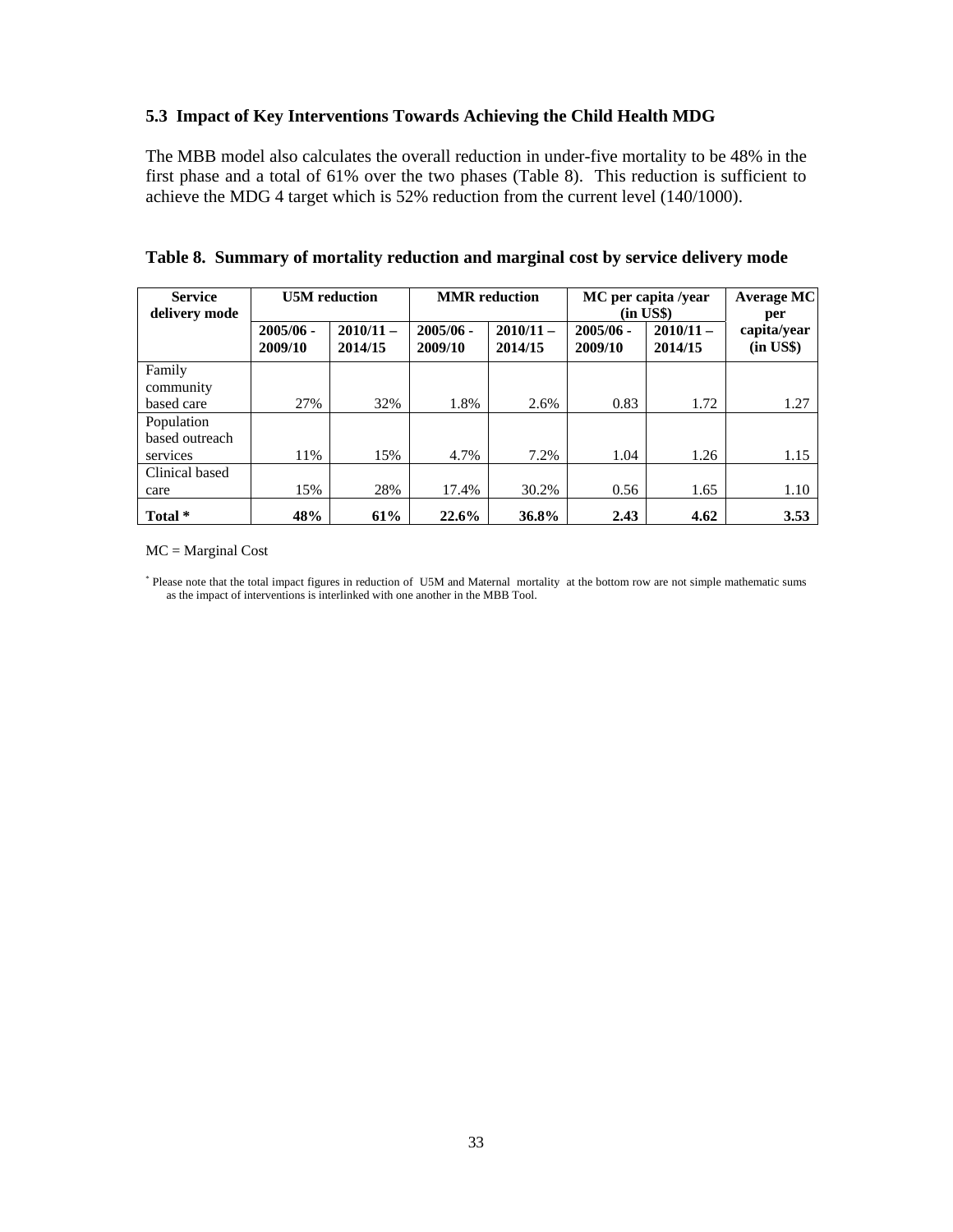| 3 modes of service delivery |      |                 |      |      |      |                 |      |      |      |      |
|-----------------------------|------|-----------------|------|------|------|-----------------|------|------|------|------|
|                             |      | 2005/06-2009/10 |      |      |      | 2010/11-2014/15 |      |      |      |      |
|                             | 2006 | 2007            | 2008 | 2009 | 2010 | 2011            | 2012 | 2013 | 2014 | 2015 |
| Investment                  | 1.35 | 1.41            | 1.38 | 1.33 | 1.16 | 1.01            | 1.16 | 0.83 | 0.78 | 0.78 |
| Family/                     |      |                 |      |      |      |                 |      |      |      |      |
| community                   | 0.41 | 0.41            | 0.33 | 0.33 | 0.16 | 0.16            | 0.26 | 0.16 | 0.03 | 0.03 |
| Outreach                    | 0.77 | 0.77            | 0.77 | 0.77 | 0.77 | 0.57            | 0.34 | 0.11 | 0.06 | 0.06 |
| Clinical                    | 0.17 | 0.23            | 0.28 | 0.23 | 0.23 | 0.28            | 0.56 | 0.56 | 0.69 | 0.69 |
| Recurrent                   | 0.32 | 0.53            | 1.00 | 1.45 | 2.22 | 2.79            | 3.11 | 3.69 | 4.07 | 4.89 |
| Family/                     |      |                 |      |      |      |                 |      |      |      |      |
| community                   | 0.19 | 0.24            | 0.48 | 0.67 | 0.95 | 1.04            | 1.25 | 1.67 | 1.88 | 2.09 |
| Outreach                    | 0.05 | 0.11            | 0.27 | 0.37 | 0.53 | 0.92            | 1.03 | 1.03 | 1.03 | 1.15 |
| Clinical                    | 0.07 | 0.18            | 0.26 | 0.41 | 0.74 | 0.83            | 0.83 | 0.99 | 1.16 | 1.65 |
| <b>Grand</b> total          | 1.67 | 1.94            | 2.38 | 2.77 | 3.38 | 3.80            | 4.27 | 4.52 | 4.85 | 5.67 |

**Table 9. Child Survival and MDG, Total cost per capita per year** (**2005- 2015) (US Dollars)** 

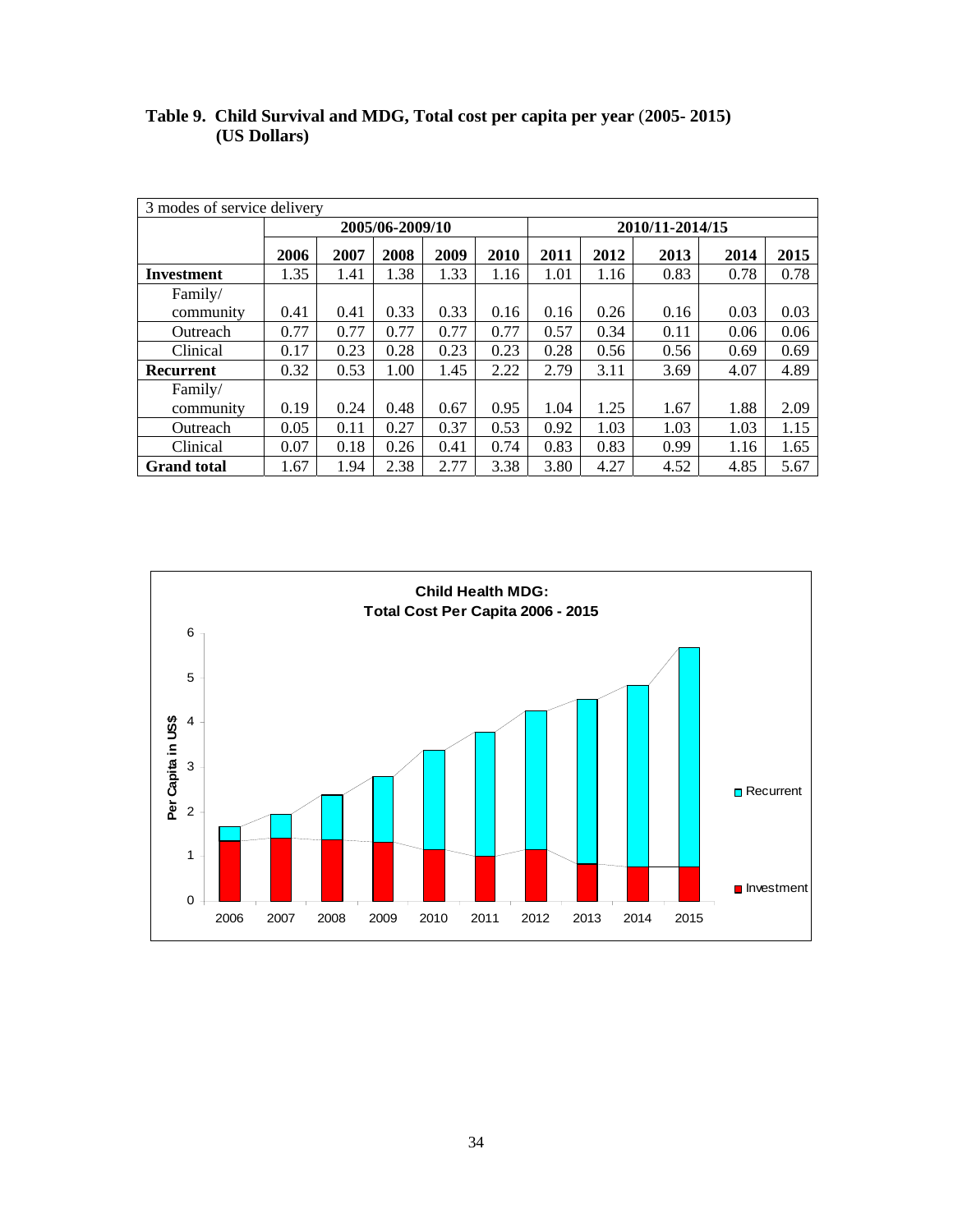Table 10 shows the interventions selected to address each of the target conditions. For each condition there are promotive /preventive and clinical care interventions.

| <b>Target condition</b>                | <b>Key intervention</b>                         |
|----------------------------------------|-------------------------------------------------|
| Pneumonia                              |                                                 |
| Prevention/promotion                   | Exclusive breast feeding<br>$\bullet$           |
|                                        | Adequate complementary feeding                  |
|                                        | <b>HIB</b> vaccination                          |
|                                        | Measles vaccination                             |
|                                        | <b>PMTCT</b> with Nevirapine<br>$\bullet$       |
|                                        | Vitamin A supplementation                       |
|                                        |                                                 |
| Clinical care                          | Antibiotic treatment                            |
| <b>Neonatal conditions (Low Birth)</b> |                                                 |
| <b>Weight, Sepsis and Asphyxia)</b>    |                                                 |
| Prevention/promotion                   | Focused antenatal care                          |
|                                        | <b>TT</b> immunisation                          |
|                                        | Skilled delivery<br>$\bullet$                   |
|                                        | Clean delivery<br>$\bullet$                     |
|                                        | Prevention of hypothermia<br>$\bullet$          |
|                                        | Early and exclusive breast feeding<br>$\bullet$ |
|                                        | Hygiene/sanitation/safe water<br>$\bullet$      |
|                                        |                                                 |
|                                        | Resuscitation of newborn                        |
| Clinical care                          | Management of hypothermia                       |
|                                        | Antibiotics for sepsis                          |

**Table 10. Key interventions selected for each target condition**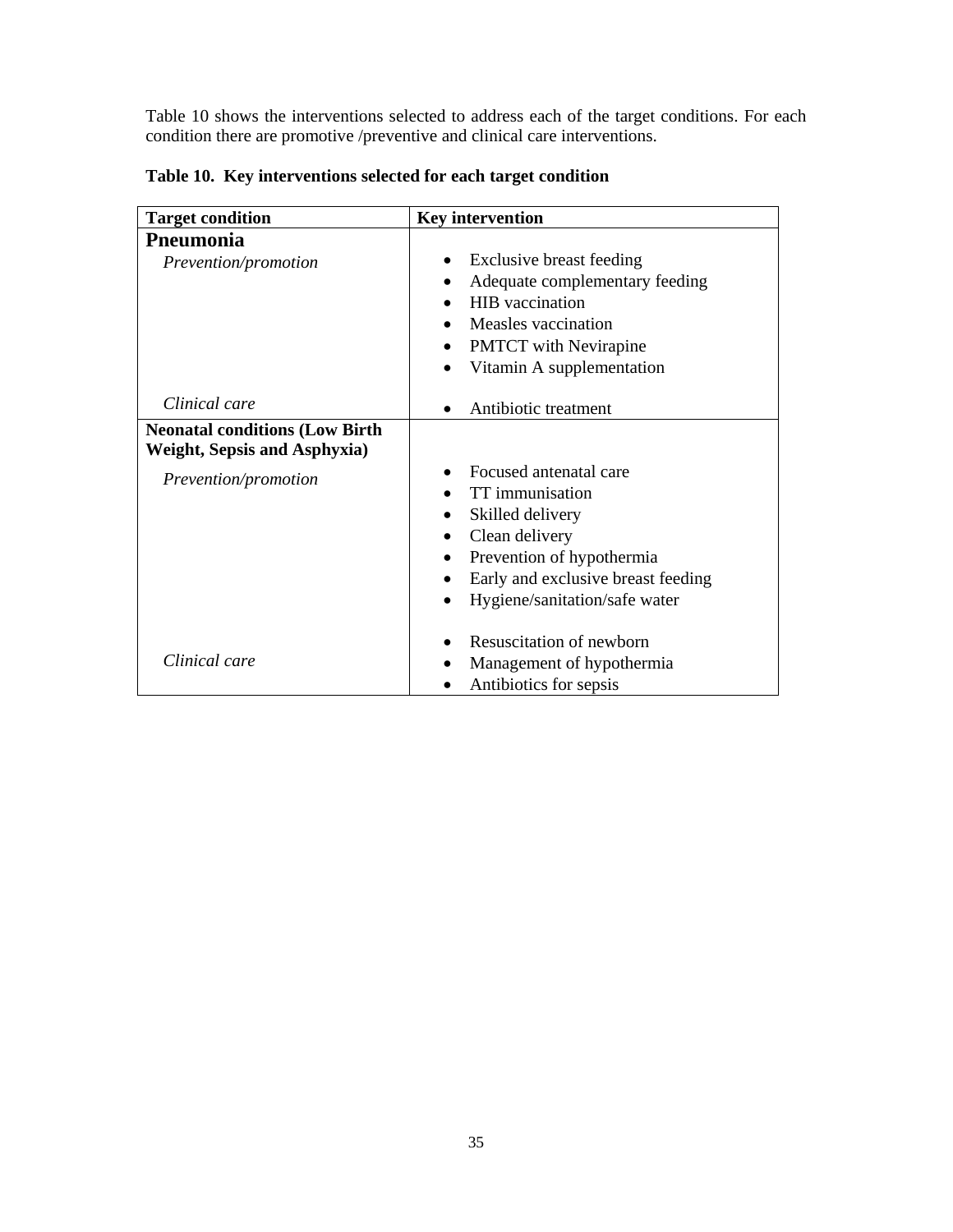| <b>Target condition</b> | <b>Key intervention</b>                   |
|-------------------------|-------------------------------------------|
| <b>Diarrhoea</b>        |                                           |
| Prevention/promotion    | Hygiene/sanitation/Safe water             |
|                         | Exclusive breast feeding<br>$\bullet$     |
|                         | Adequate complementary feeding            |
|                         | Vitamin A supplementation                 |
|                         | Vaccination against measles, PMTCT        |
|                         | ORT/ORS                                   |
| Clinical care           | Antibiotics for dysentery                 |
|                         | Zinc treatment                            |
| <b>Malaria</b>          |                                           |
| Prevention/promotion    | Long-lasting Insecticide treated bed nets |
| Clinical care           | Anti-malarial drugs<br>$\bullet$          |
| <b>Malnutrition</b>     |                                           |
| Prevention/promotion    | <b>Breast</b> feeding                     |
|                         | Complementary feeding                     |
|                         | Nutrition advice and supplementation      |
|                         | Vitamin A supplementation                 |
|                         | <b>PMTCT</b>                              |
|                         | Measles vaccination                       |
|                         | <b>Family Planning</b>                    |
|                         | Management of severe malnutrition         |
|                         | Vitamin A                                 |
| Clinical care           | Zinc                                      |
|                         | Nutrition advice                          |
| <b>HIV/AIDS</b>         | <b>VCT</b>                                |
| Prevention              | PMTCT+                                    |
| Clinical care           | <b>ART</b>                                |
|                         | Treating opportunistic infections         |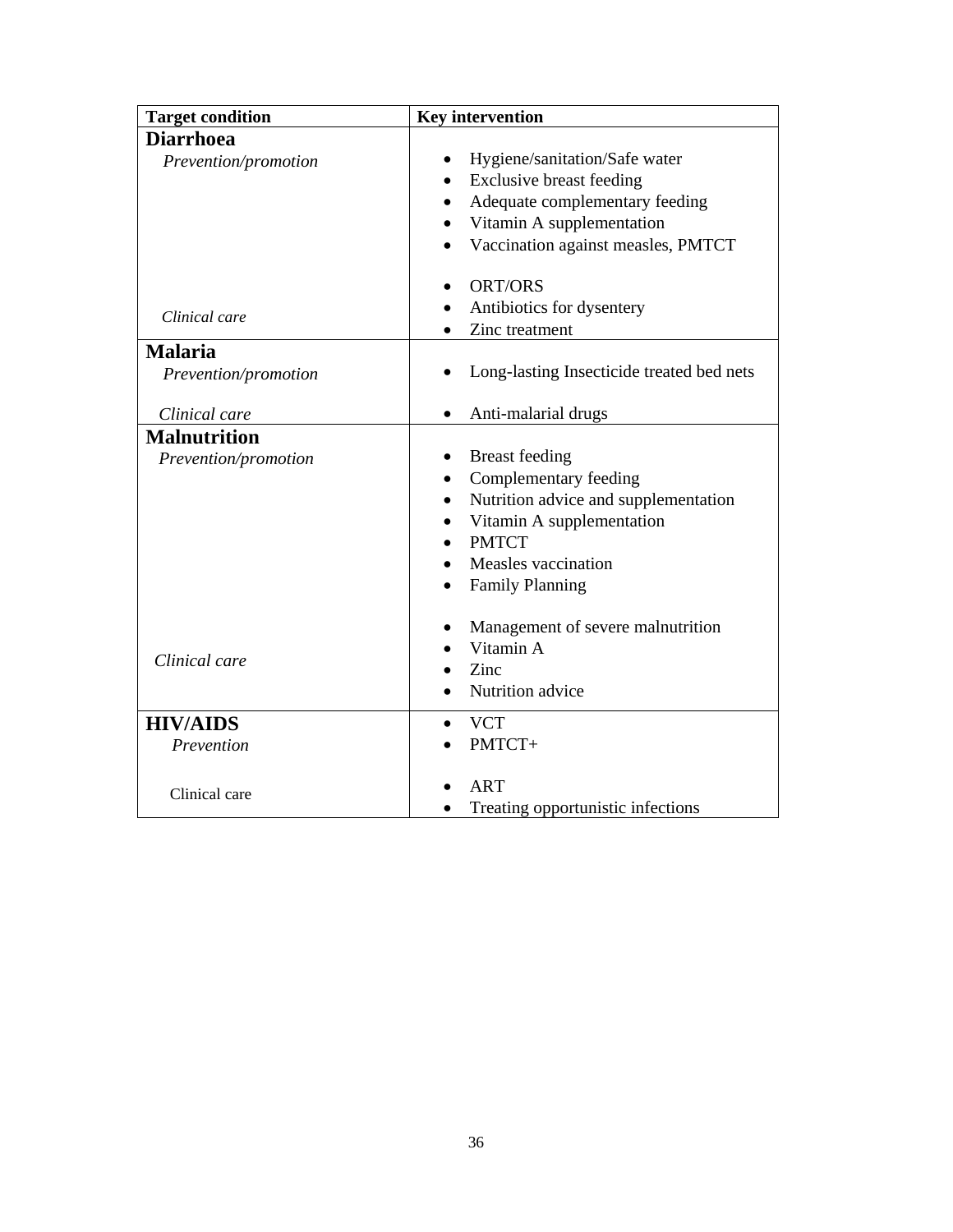## **5.4 Bottlenecks**

The tool Marginal Budgeting for Bottlenecks was developed by World Bank, UNICEF and WHO to identify bottlenecks to implementation and expansion of health services.

The planner can gain insight into their effects on the impact of interventions and can assess the cost and effect of eliminating them.

The results of an examination of the bottlenecks on the key interventions selected for the Strategy are summarised in the table below.

| <b>Key Interventions</b>            | Main bottlenecks identified                |
|-------------------------------------|--------------------------------------------|
| <b>MATERNAL AND NEONATAL CARE</b>   |                                            |
| Focused antenatal care              | Access to health facilities                |
| Clean and safe delivery             | Shortage of skilled human resources at all |
| Neonatal care                       | levels, including community                |
| Newborn temperature management      | Lack of essential equipment and supplies   |
| <b>PMTCT</b>                        | Inadequate motivation of personnel         |
| <b>Family Planning</b>              | Inadequate supervision                     |
| <b>NUTRITION</b>                    |                                            |
| Optimum breast feeding              | Inadequate access to basic information     |
| Complementary feeding               | Shortage of skilled human resources        |
| Vitamin A supplementation           | Inadequate motivation of personnel         |
|                                     | Low utilisation of services                |
| <b>DISEASE CONTROL</b>              | Shortage of skilled human resources        |
| Vaccination against measles and HiB | Inadequate supervision                     |
|                                     | Inadequate motivation of personnel         |
|                                     | Logistical problems                        |
|                                     | Lack of essential equipment and supplies   |
|                                     | Insufficient funding                       |
|                                     |                                            |
| Long-lasting ITN                    | Poor management                            |
|                                     | Lack of supplies                           |
|                                     | <b>Insufficient</b> access                 |
|                                     | Cost too high                              |
|                                     |                                            |
| Safe water, sanitation and hygiene  | Lack of skilled human resources in the     |
|                                     | community                                  |
|                                     | Insufficient funding                       |
| <b>CLINICAL CARE</b>                | Limited access to health facilities        |
| Diarrhoea                           | Lack of skilled human resources            |
| Malaria                             | Poor staff motivation                      |
| Pneumonia                           | Barriers to referral                       |
| <b>Neonatal Sepsis</b>              | Shortage of essential drugs                |

## **Table 11. Key interventions and identified bottlenecks**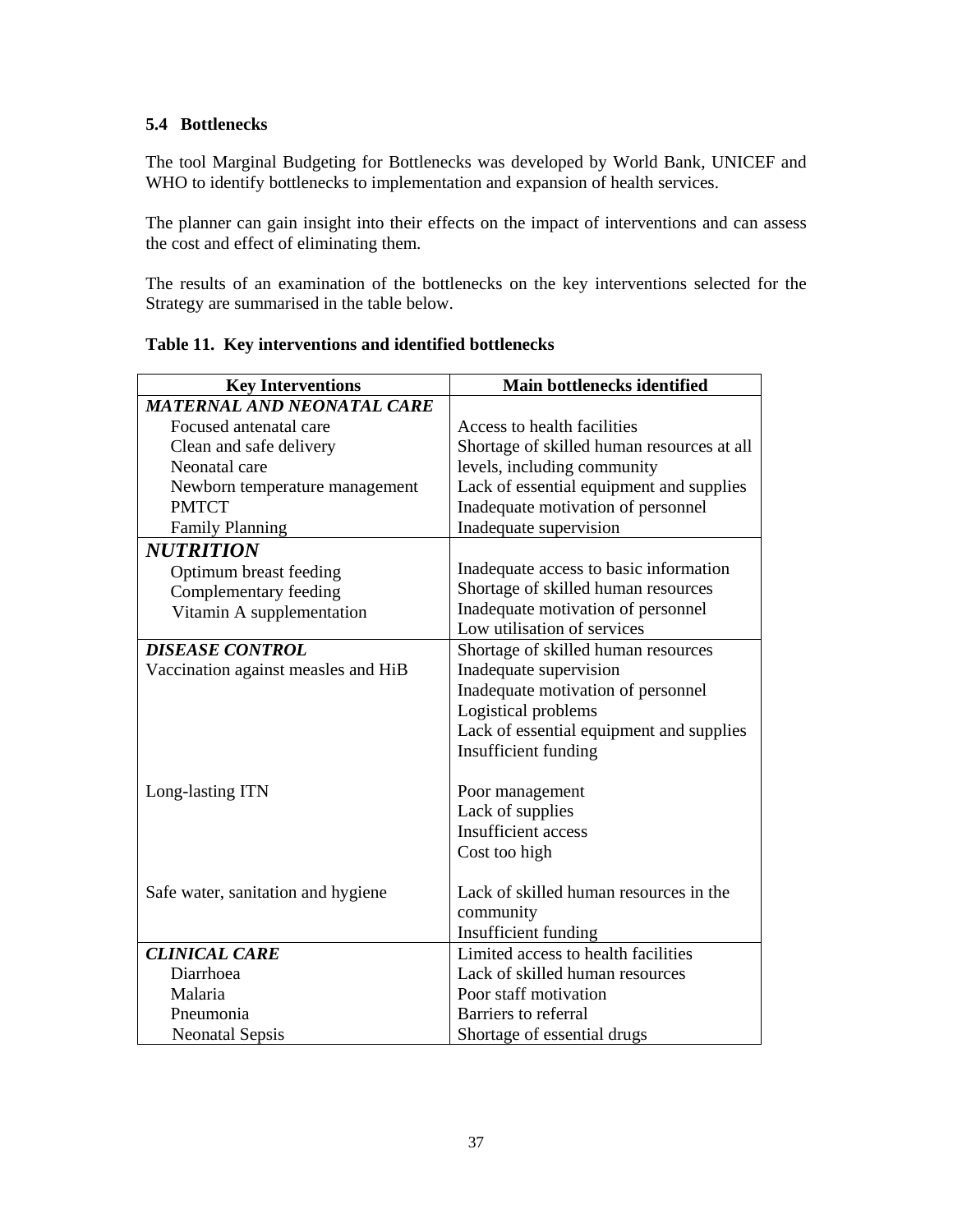Restrictions on *ACCESS* of people to health facilities necessarily limit the effectiveness of any intervention which depends on such facilities. In the Strategy, this will include maternal and neonatal care and clinical care for common conditions. Even though health promotion and prevention play a large role in these areas, the MDGs will not be achieved without facility-based services. The various barriers to referral include access to secondary facilities. For poor families, services may become inaccessible because of cost.

AVAILABILITY of adequate numbers of personnel, as well as supplies, medicines (including vaccines) and equipment are necessary for a service or facility is to function adequately. Almost every key intervention is affected by problems of human resources. More personnel of different types will be needed at all levels of the health system to fill the existing gaps and to make expansion of services possible. Almost all interventions require some form of equipment or supply including those that focus on health education, promotion and prevention. Logistics is a major issue in many programme areas.

The QUALITY of care provided by a service is particularly determined by the skills of the personnel. The need to strengthen skills runs through all the selected interventions. This implies not only practical training but also supervision, support and whatever else is required to achieve and maintain the motivation of health workers. Weaknesses in management are reflected in the quality of services. The ability of a health facility to refer a severely ill child is a measure of its quality.

The UTILISATION of services by people is a function of a range of factors. The quality of services affects the confidence people feel. The cost of drugs may prevent poorer families from utilising facilities.

For some interventions, such as immunisation and antenatal care, CONTINUITY is particularly important. For these interventions repeated visits are essential. Continuity of care-seeking or service provision is a function of access, quality and utilisation.

Taken together, quality, utilisation and continuity relate to the DEMAND for services. ACCESS and AVAILABILITY relate to the SUPPLY side of the service.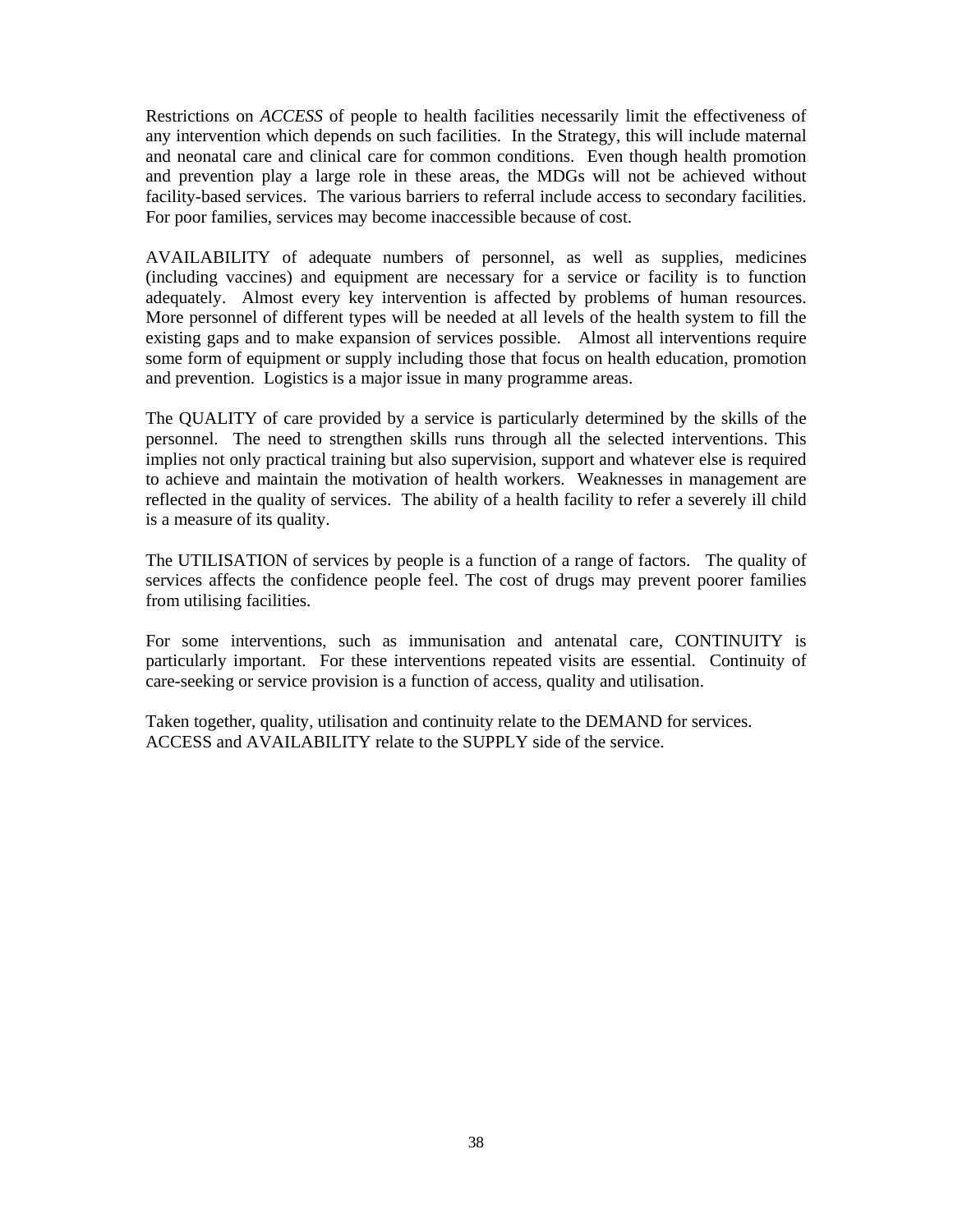# CHAPTER VI **THE CHILD SURVIVAL STRATEGY**

## **6.1 Introduction**

## **6.1.1 Objectives**

The overall objective of the Strategy is to reduce under-five mortality to 67/1000 by 2015 (MDG 4); this being a reduction of two-thirds from the 1990 rate of 200/1000 and 52% reduction from the 2004 rate of about 140/1000.

## **Specific objectives are to:**

- Reduce the neonatal, infant and child mortality rates proportionally in achieving the above stated objective.
- Ensure the availability of good quality essential health care for women and children in the community and health facilities
- Ensure the greatest possible reduction of mortality among the children of the poorest and most marginalized sections of the population.

The objectives achieved by ensuring high coverage levels of key interventions that address the major causes of maternal and under-five mortality in Ethiopia (see Chapter V).

## **6.1.2 Modes of Implementation**

The long-term reduction of child mortality will depend on action in several sectors. The health sector can produce a rapid change by addressing specific causes of death, and this is the main focus of this Strategy. The underlying determinants of much of the mortality – such as the lack of education, the status of women in the community, the availability of adequate food and safe water are, however, beyond the direct influence of the health sector. The achievement and sustainability of reaching the Millennium Development Goals for the health of children will ultimately depend on the active cooperation of all the concerned sectors towards the common goal of improved child survival. This Strategy aims to strengthen this cooperation.

The Strategy is grounded in HSDP II, which aims to increase the effectiveness of the health system by improving the quality of care in communities and health facilities while simultaneously improving access to care by a moderate increase in the number of health facilities. World Bank calculations indicate that, even in the absence of major new investment, this is a realistic approach which could potentially reduce child mortality by onethird – a remarkable achievement, but well short of the 2015 MDGs.

The MOH is now planning accelerated expansion of PHC facilities and human resources to achieve 85% or more access of the population to staffed and equipped primary health care facilities by 2009, starting in 2005 (see Chapter III). The proposal aims at expanding basic health care services to rural Ethiopia, and to enhance the health care system inputs.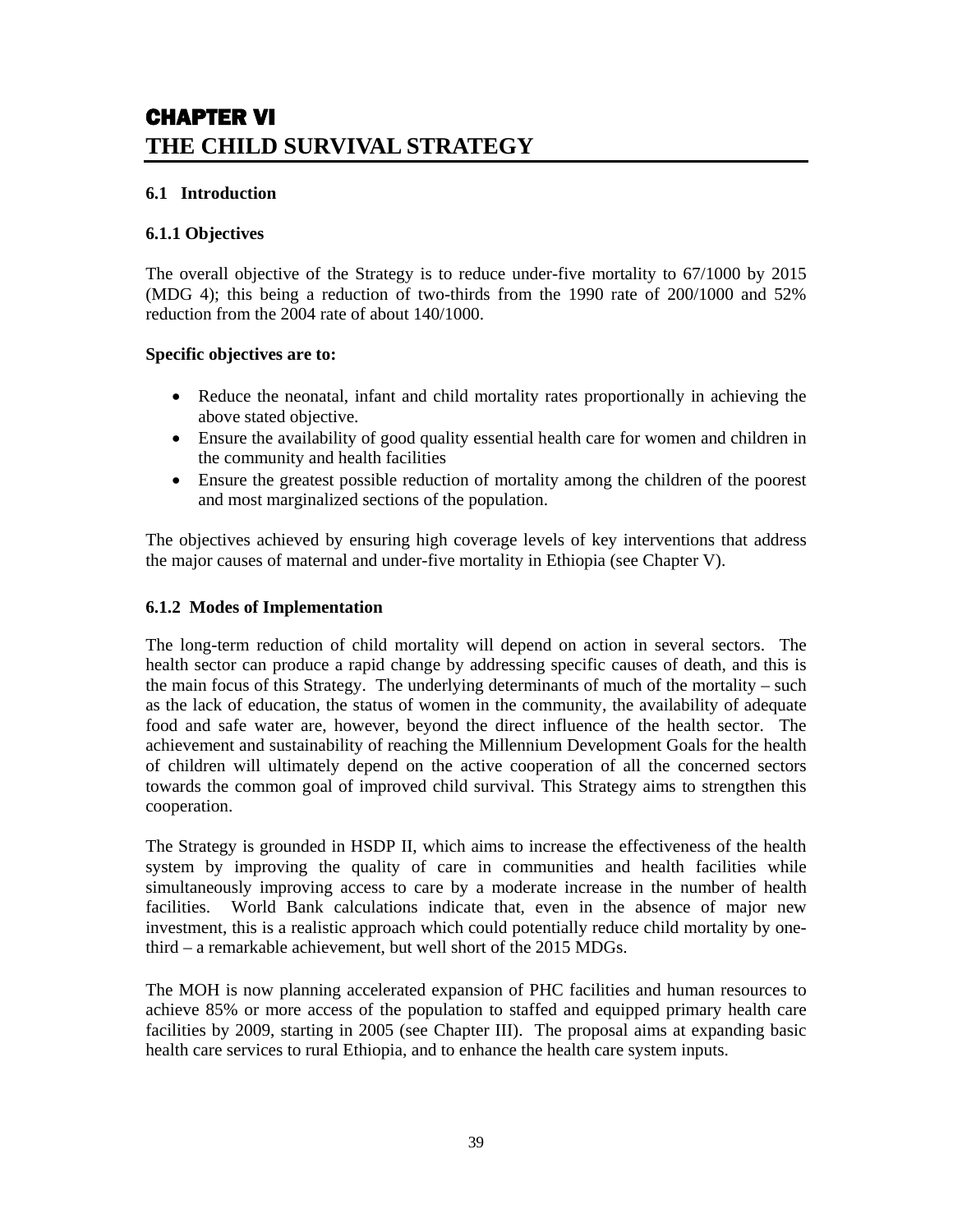The Child Survival Strategy also aims to take advantage of this initiative to achieve the MDGs by ensuring that the key child survival interventions are delivered effectively by all levels of the expanded services.

## **6.1.3 Focus on the Community – The Health Services Extension Program (HSEP)**

HSDP III focuses on preventive, promotive and basic health care at the household and community level and in Health Posts serving the community. The Health Services Extension Programme was developed to strengthen this approach (see Chapter III). These services are supported and complemented by clinical services delivered through the Health Centres and Hospitals.

The HSEP institutionalises the community health system. The Health Extension Workers (HEW) are intended to be the main change agents for health in the community. Their primary task will be to mobilize and empower households and communities to take responsibility for their own health by involving them in the planning and execution of community health activities and services. They will operate out of Health Posts and their work will be supervised by the District Health Office in collaboration with the Health Centre. Although the primary focus of their work will be prevention, HEWs will provide basic care for the most important causes of child mortality.

The Health Services Extension Program includes the curative care for children with diarrhoea and malaria in the community among the tasks of the HEW. This is important because preventive and promotive actions, particularly those that call for behavioural change, are often slow to take effect, and simple and safe treatment in the hands of trained workers can save lives in the interim. In addition, experience from Ethiopia and elsewhere shows that the credibility, and thus effectiveness, of health promotion and education is greatly enhanced if the health worker can offer care for illness on the spot, rather than advising families to carry ill children to a distant health facility – advice which is often difficult to follow and may be rejected. Children identified by HEW as having pneumonia or neonatal sepsis will be referred to the nearest health centre for treatment with antibiotics.

Achievement of the objectives of the Health Services Extension Program requires the input of all the MOH programmes and delivery mechanisms concerned with the health of mothers and children. These include EPI/plus, Malaria Control, IMCI, Essential Nutrition Actions, Maternal and neonatal care, Water, Sanitation and Hygiene and IEC. The essential community level actions of these programmes can be supported through the HSEP and supervised by the District Health Office.

The HSEP considers that HEWs are likely to be most effective when working in collaboration with other community-based workers, both to extend contact with families and the community and to bring to bear different skills. A model of the HSEP which trains and deploys Community Health Promoters (CHP) is being developed in some Regions like the SNNPR, Amhara and Oromia with support from various NGOs. Moreover, the HEW alone cannot be expected to implement all the activities mentioned in this strategy, therefore it is very important that they are supported by all types of community health works including TBAs, CHPs, CBRHAs and others. All the activities of different Community health works needs to be well coordinated, harmonised and appropriately led by the HEW.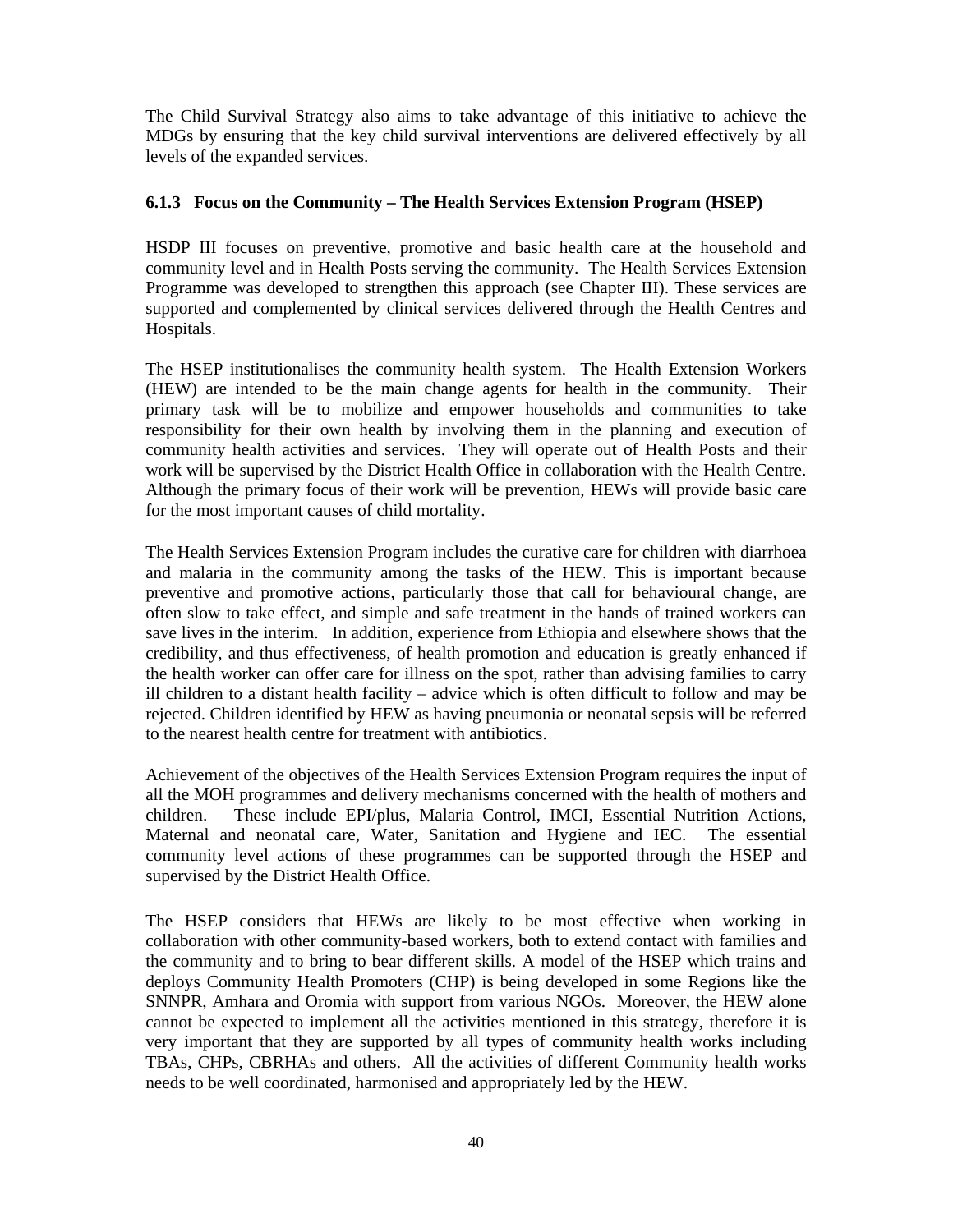## **6.1.4 Enabling the HSEP to Fulfil its Potential for Children**

In principle, the HSEP offers to the Child Survival Strategy the necessary combination of community action, expanded access to services and improved linkages between the community services and the health facilities.

To realise this potential, the HEWs' tasks must be realistic both in scope and number and their training must be relevant to the tasks and be essentially practical HEWs must be provided from the outset with the equipment they need and reliable supplies of medicines, contraceptives and expendable materials. HEWs must be given full technical support from the Health Centre and supervised by the Woreda Health Office.

The Strategy will be applied in a wide variety of situations, and it is inevitable that adjustments will be necessary to meet changing needs and to ensure that the HSEP and other mechanisms for delivery of interventions are maximally effective. The Strategy envisages a dynamic process that will monitor the situation and respond to emerging needs by adapting approaches and delivery mechanisms. This will involve in some situations and at different times giving priority to some interventions and modifying some to make them more effective.

## **6.1.5 Strengthening and Scaling up Child Health Interventions**

The Key Interventions of the Strategy are included in existing health programmes and are known to be efficacious. The aim of the Strategy is to ensure that they are carried out effectively and that they are made available as quickly and widely as possible.

Most of the Key Interventions are already included in the Health Services Extension Package (HSEP). The Strategy takes full advantage of the workers and delivery mechanisms of the HSEP, but other Government, NGO and private health programmes also have delivery mechanisms for child health in the community and in Health Centres and Hospitals. The Strategy will put in place mechanisms for coordination of the inputs of all concerned programmes in line with its objectives and approaches.

## **6.1.6 Linkage Within the System and the Roles of the Health Centre and the Hospital and Woreda Health Office**

The health programmes that target the community and which are essential to the success of this Strategy are components of the broader health system. While the Strategy's interventions focus on the community, their success calls for coordinated action at all levels. Health Centres, in particular, have a crucial role to play in providing referral care, technical and practical support to the HSEP and other programmes working in the community. The district and other Hospitals similarly have an important role to play in support of the Health Centres and the community level.

The Woreda Health Office has an overall responsibility for coordination and guidance of the various health facilities in its catchments area.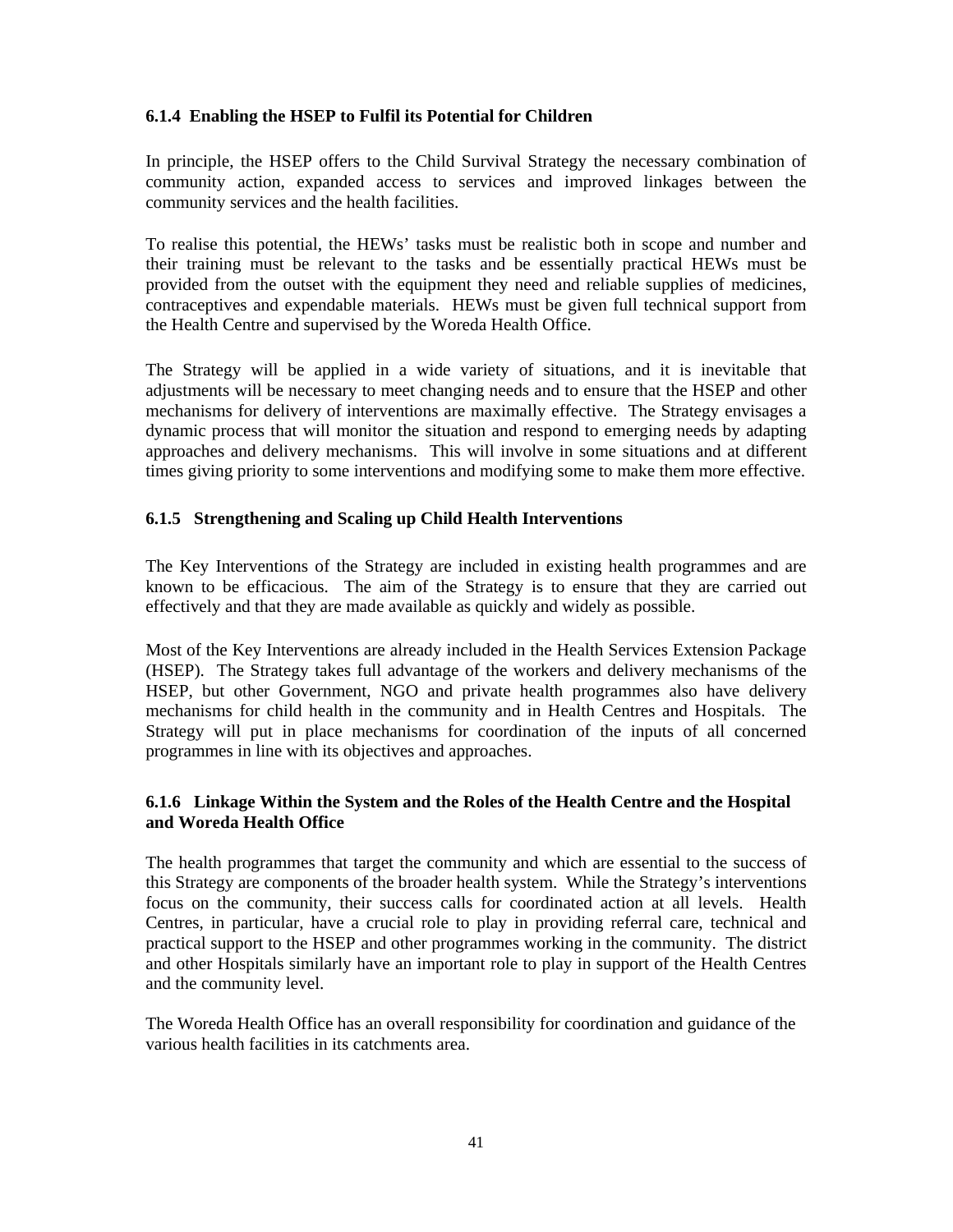## **6.1.6.1 The Health Centre**

The Health Centre will fulfil three crucial roles in enabling the community level services and Health Posts to work effectively in reducing child mortality.

- *Support to outreach activities in the community*, particularly vaccination, antenatal care, IEC for health, and water and sanitation. The Health Centre has particularly important logistic, coordination and supervisory roles in EPI/plus, malaria and the clinical management of childhood illness.
- *Primary and referral care for sick children and pregnant women.* The Health Centre will give primary care to women and children from its own catchment population. In addition it will manage children referred from the Health Post with severe malaria, pneumonia, dehydration, malnutrition or other severe conditions, and women requiring emergency obstetric care. It will refer to Hospital those cases that are beyond its capacity. The Health Centre will also be responsible for VCT and for arranging PMTCT for pregnant women who come for primary or referred antenatal and delivery care.
- *Regular technical support of the HEWs* and other CBHWs concerned with maternal and child health. This will include on-the-job training and support to the monitoring of interventions and their outcomes.

## Actions to strengthen the Health Centre

- The functions of the Health Centre will be planned to meet the needs of the communities they serve, including support to community-based interventions.
- The planned accelerated expansion of primary health care facilities and staffing will address some of the access bottlenecks.
- IMCI case management training should be included in the preparation of all clinical staff at the Health Centre. The required expansion and maintenance of training will require IMCI case management skills to be included in the basic training of all health workers concerned with the care of children.
- The expansion of community services is an opportunity for EPI/plus coverage to be increased rapidly. For the Health Centre to play its part well, staff must be retrained, equipment supplied and supervision strengthened. This will demand a re-emphasis in the Health Centre on EPI in planning, budgeting, equipment and support from all levels of the health service.
- Health Centres should have equipment and suitable trained staff to enable them to provide basic Emergency Obstetric Care.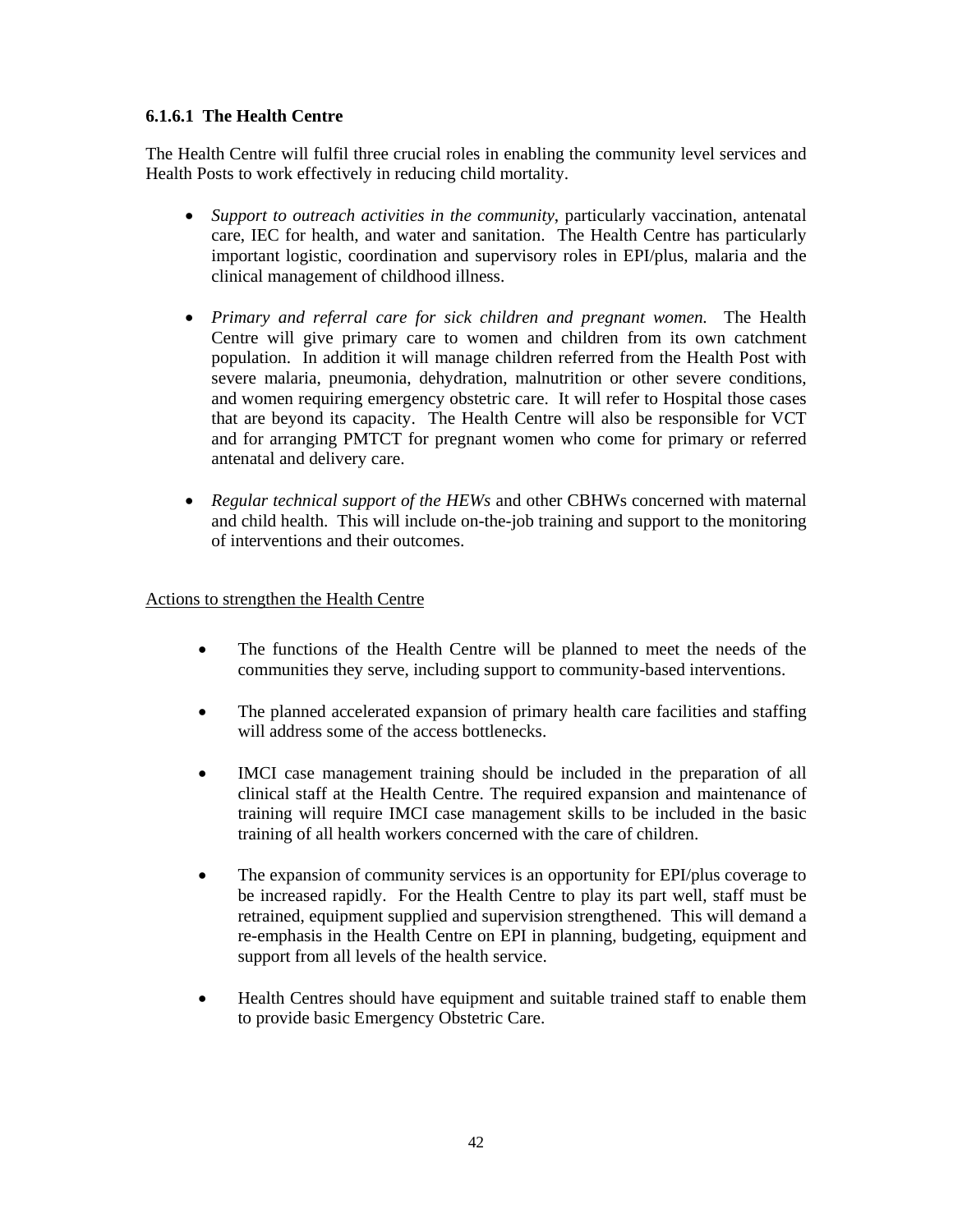## **6.1.6.2 The District Hospital and Higher Referral Hospitals**

MBB calculations suggest that referral care can be expected to directly contribute little to the reduction in under-five mortality, but the Hospitals have three important roles beyond referral care which can improve the impact of child care on mortality:

- In principle, children come to district Hospitals by referral from more peripheral levels. In practice, Hospitals now also provide primary care service to the local population, in some cases on a large scale.
- The Hospital can be a centre for training and experience in clinical care, including IMCI, maternal and neonatal care and ENA. The hospital care becomes a centre of excellence for demonstration of best practices and for the support of more peripheral units in health care through training, supervision and follow-up.
- The Hospitals can become centres for operational research to address the needs of the child survival strategy at different levels.

## Actions to strengthen Hospitals

IMCI case management training should be included in the training of all staff working with children. The WHO Guidelines on the Management of the Child with a Serious Infection or Severe Malnutrition to be made available to all Hospitals and Health Centres and used as the basis for case management and refresher training.

Emergency Triage and Treatment (ETAT) to be introduced in Hospitals through guidelines and training, to eliminate delays in the treatment of the most seriously ill children coming to the Hospital. Training to be given in maternal and newborn emergency care, including, operative interventions. Hospitals to be included in the planning process for expansion of the HSEP to explore ways in which they can provide support to community programmes, including the development of mechanisms for clinical supervision to the Health Centre and beyond.

## **6.1.6.3 The Woreda Health Office**

The Woreda is the basic decentralized administrative unit and has an administrative council composed of elected members.

The development of decentralization in Ethiopia has brought responsibility, financial and human resources out to Woreda and Kebele levels. The respective health offices are responsible for planning, implementation, follow-up and evaluation of health services at their levels. This provides an opportunity to involve local government in the Child Survival Strategy at the community level.

Civil Service Reform has been working for the past two years to reinvigorate all sectors of the civil service, including the health sector. For example, in SNNPR their new performance/results orientation includes Woredas signing contracts with the RHB for the achievement of agreed targets: DPT3, family planning, latrine construction, Health Post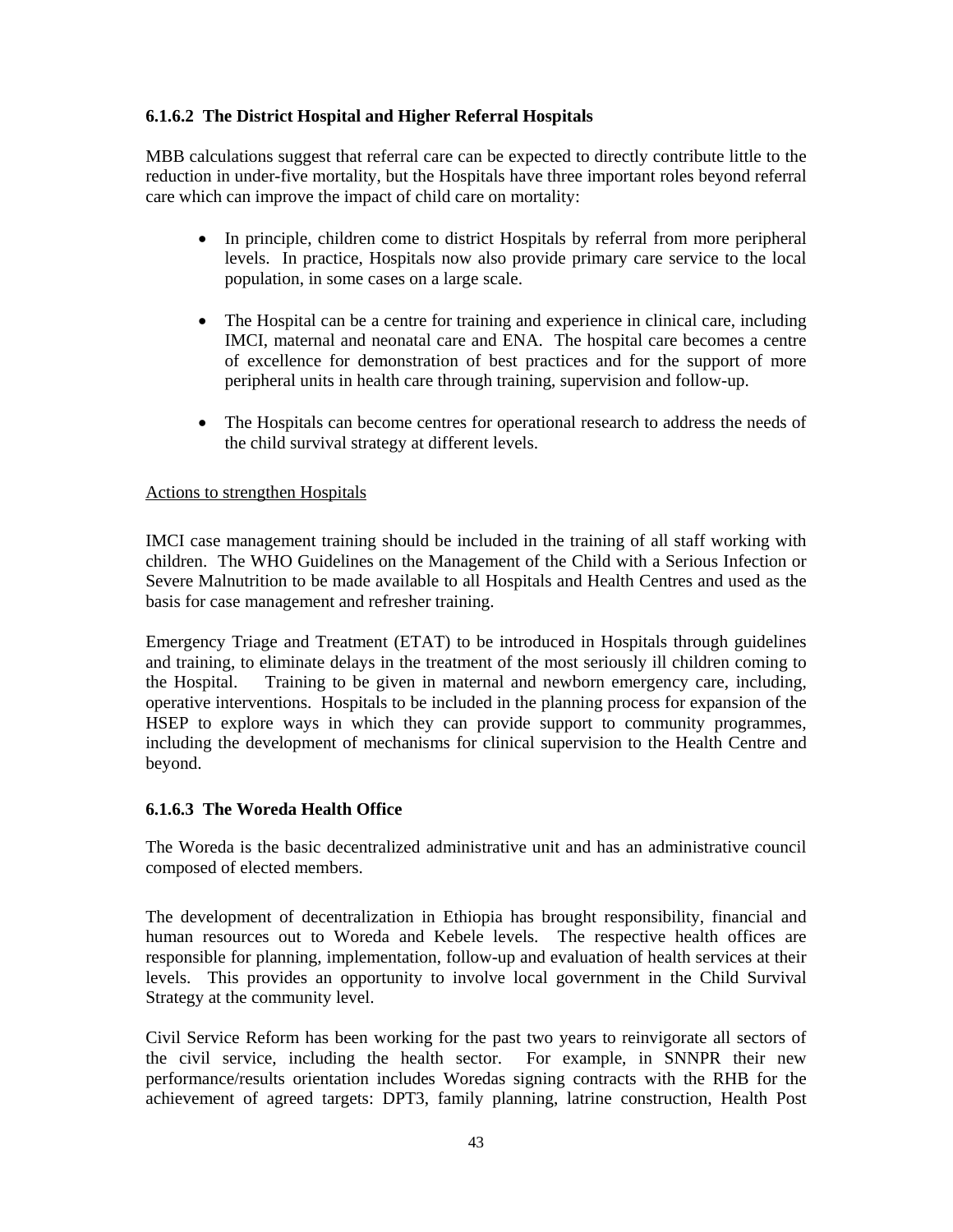construction, outpatient visits and antenatal visits. Another example is that Kebele Administrators are in charge of monitoring EPI/plus coverage for the Reaching Every District (RED) strategy for meeting EPI/plus objectives.

These new opportunities need to be grasped by all stakeholders of the child survival movement.

There are significant weaknesses in the capacity of the Woreda Health Office to plan, implement and monitor services. With the plans for PHC expansion it becomes particularly important to correct these weaknesses*.* 

## *Actions to strengthen the Woreda Health Office*

- Strengthen management team to meet the demands of the PHC Expansion.
- Strengthen technical monitoring and supervision capacity of the Woreda Health **Office**
- Strengthen logistic support within the Woredas
- Develop of clearly defined structures and mechanisms of technical support from the RHB to the Woreda Health Office
- Ensure Kebeles are involved in the proper selection of HEW trainees to serve their communities and in their supervision

## **6.2 Activities Proposed for Each Intervention at Each Level**

The Strategy is based on the implementation of the set of key high impact interventions described in Chapter V.

The following pages describe how these key interventions will be carried out in the community, at the Health Centre and the Hospital. Mechanisms for the strengthening and accelerating of each intervention are described.

## **6.2.1 Preventive and Promotive Care**

## **6.2.1.1 Maternal and Neonatal Care**

## *Focused antenatal care*

## **Community/Health Post**

The HEWs, with the TBAs, will promote antenatal care through community information and outreach.

They will provide basic focused antenatal care at the Health Post and through scheduled outreach for those women who have no detectable danger signs or medical complications. This will require four visits. At each visit:

The pregnant woman is screened for health or socio-economic conditions likely to increase the possibility of adverse outcomes.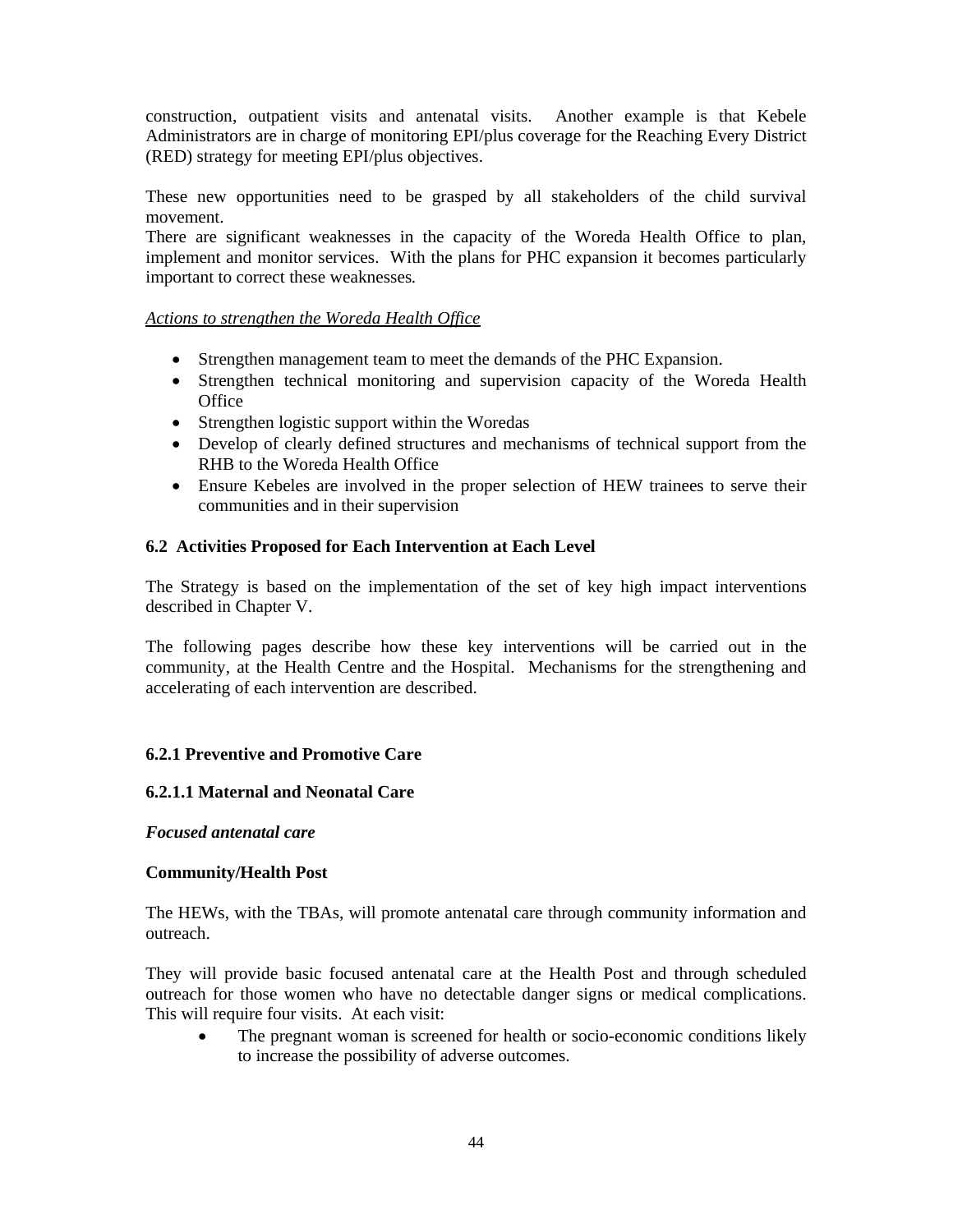- Appropriate therapeutic and preventive interventions are given, including TT immunisation, iron and folate supplementation, early detection and treatment of malaria, use insecticide-treated net and nutritional advice.
- Women are counselled on planning for a safe birth, emergencies during pregnancy and how to deal with them. She is also advised on exclusive breastfeeding and family planning. When necessary, women will be referred to the Health Centre.

This intervention will require close liaison with the Health Centre, both to ensure successful referral care, if necessary, and to provide the necessary technical support to the HEWs and TBAs.

#### Health Centre

Will provide technical support for the HEW and TBA. Will support outreach antenatal care from the Health Post. Will provide routine antenatal care..

#### District Hospital

Will provide antenatal care to women in its immediate catchment area Will provide antenatal care to pregnant women referred from Health Centres, because of obstetrical or other medical risk factors

#### *Newborn temperature management*

#### Community/Health Post

The HEW, with the TBAs, will promote prevention of hypothermia of newborns, through demonstration of home-based practices, in particular Kangaroo mother care.

#### Health Centre

 Will support the community and Health Post staff in neonatal care Will provide treatment of hypothermia including neonatal cold injury

#### District Hospital

Will provide training and clinical experience for community and Health Centre personnel

Will provide treatment of hypothermia and neonatal cold injury

#### *Actions to strengthen and accelerate the interventions on antenatal care and neonatal care*

- MPS team to give priority to community level antenatal care, ensuring support and supervision of HEWs.
- Include in HEW and TBA training the kangaroo mother care method for prevention and management of hypothermia.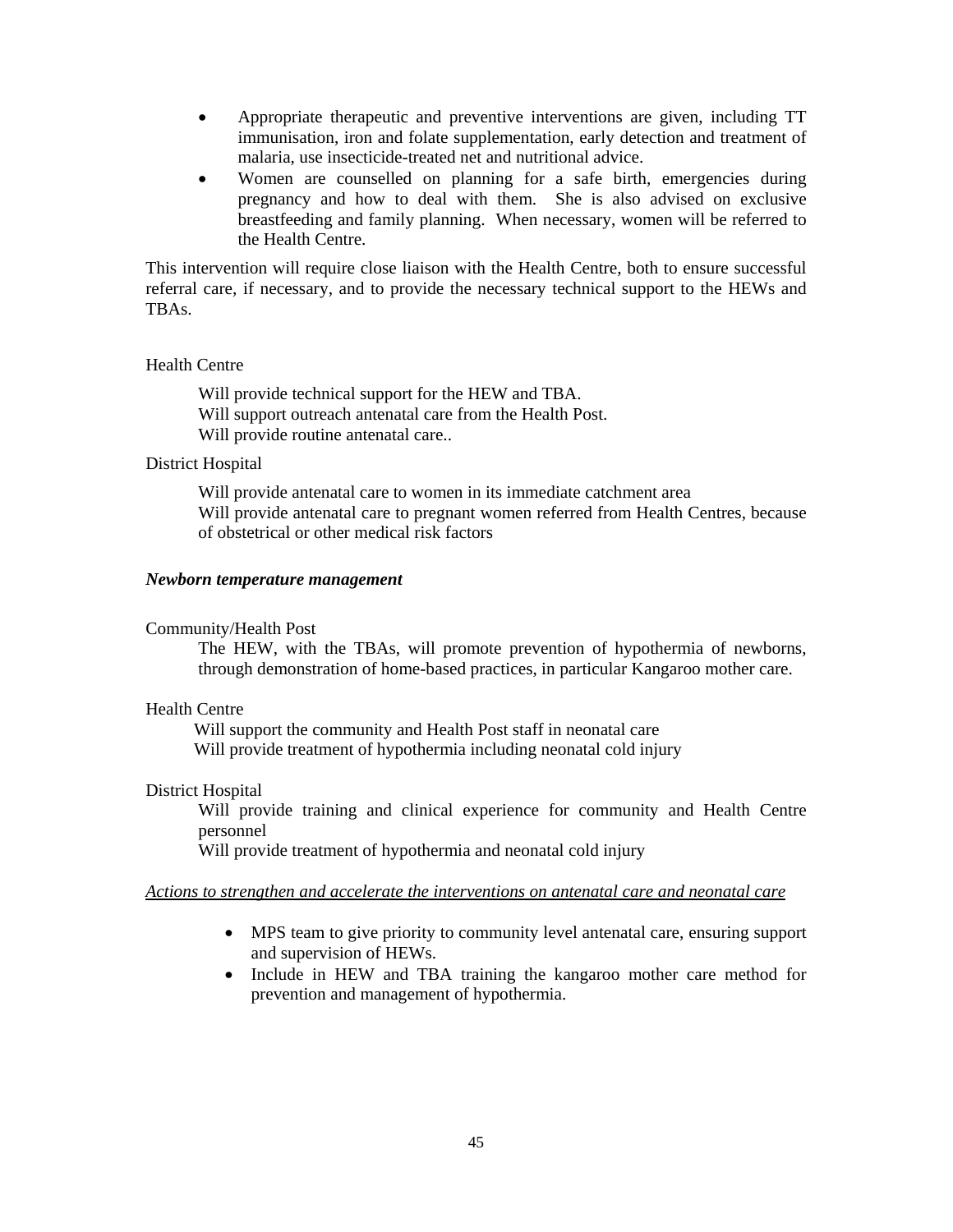## **HIV/PMTCT**

#### Community/Health Post

The HEWs will work with the TBAs and other CBHWs to educate the community, families and couples before and during pregnancy about HIV/AIDS, including VCT. They will ensure contact with the Health Centre to enable testing and treatment.

The HEW will, in collaboration with the Health Centre, provide continuing advice and support on exclusive breast-feeding to mothers with HIV/AIDS, including safe transition to complementary feeding at six months.

#### Health Centre

 Will provide VCT, and offer PMTCT+ with Nevirapine or other feasible HIV treatment to women with HIV and their at-risk infants, either referred from the community or presenting directly.

Will advise pregnant women and mothers with HIV on options for infant feeding.

Will support the HEWs in assisting in referral for VCT and PMTCT and in follow-up of women with HIV in the community and their infants.

#### District Hospital

Will provide VCT, PMTCT+ and ARV prophylaxis and treatment as required for women and children either referred from the community or Health Centre or presenting directly.

Will advise pregnant women and mothers with HIV on options for infant feeding

#### *Actions to strengthen and accelerate PMTCT*

- Health Centre staff should be trained and equipped for PMTCT and empowered to work closely with HEW and Health Post.
- Collaboration with HIV/AIDS programme and PMTCT to develop skills, approaches and educational tools for HEWs and other health workers.

#### *Family planning*

#### Community/ Health Post

The HEWs, CHPs and other CBHWs will mobilise the community and work with families to promote the use of contraception for child spacing and family size limitation.

Through scheduled outreach visits and at the Health Post, the HEW will supply modern contraceptives and injections of Depo-Provera.

## Health Centre

Will support the Health Post outreach services for family planning. Will provide family planning services.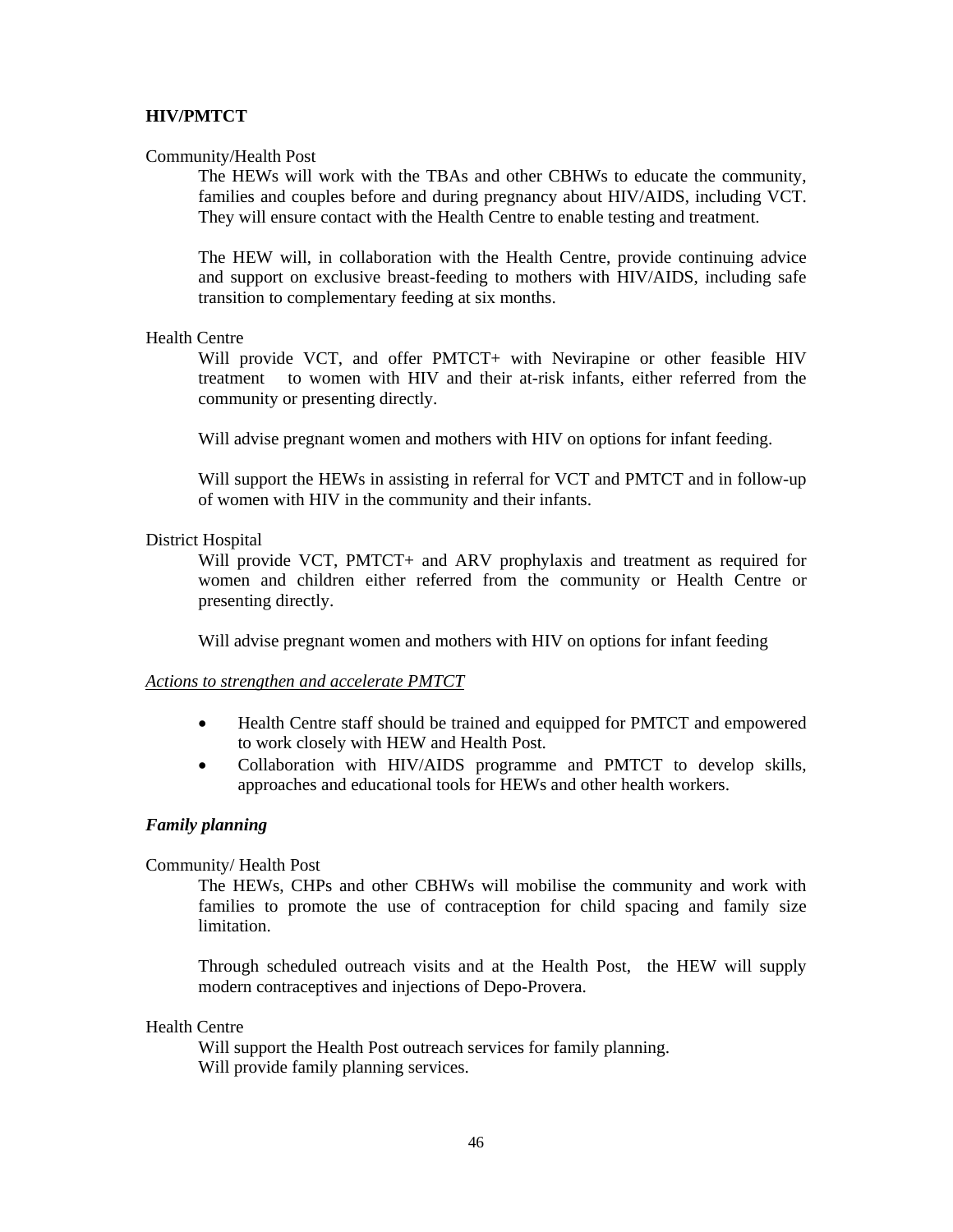#### District Hospital

Will provide family planning services Will provide assistance to Woreda health office in the supervision, monitoring and evaluation of Health Centres

## **6.2.1.2 Nutrition**

#### *Optimum Breast Feeding*

#### Community/Health Post

Both through community channels and working with families and individual pregnant women and mothers, the HEW and other community-based health workers will promote exclusive breast feeding for the first six months of life, starting within an hour of delivery as a component of newborn care, and the continuation of breastfeeding for at least 24 months.

#### Health Centre

Will promote exclusive breastfeeding through antenatal and postnatal care and all mother and child contacts.

#### District Hospital

Will promote exclusive breastfeeding through antenatal and postnatal care and all mother and child contacts.

Will fulfil requirements for the Baby Friendly Hospital Initiative

#### Actions to strengthen and accelerate exclusive breastfeeding

- HEW training to include principles of ENA, feeding assessment and advice, including practice in breastfeeding assessment and counselling.
- IMCI and ENA training for Health Centre staff.

## *Complementary feeding*

#### Community/Health Post

 The HEW and other CBHWs, will promote through community and family action, improved family practices on complementary feeding.

They will assess and monitor the feeding of children and promote appropriate complementary feeding starting from six months. This will be mainly through outreach services and direct contact with individual families.

Growth monitoring will be introduced, where appropriate, in the Health Post as the basis for feeding advice, including homemade supplementary feeds for children with low weight for age.

The Health Post will be equipped to carry out growth monitoring and nutritional advice both in the facility and through outreach.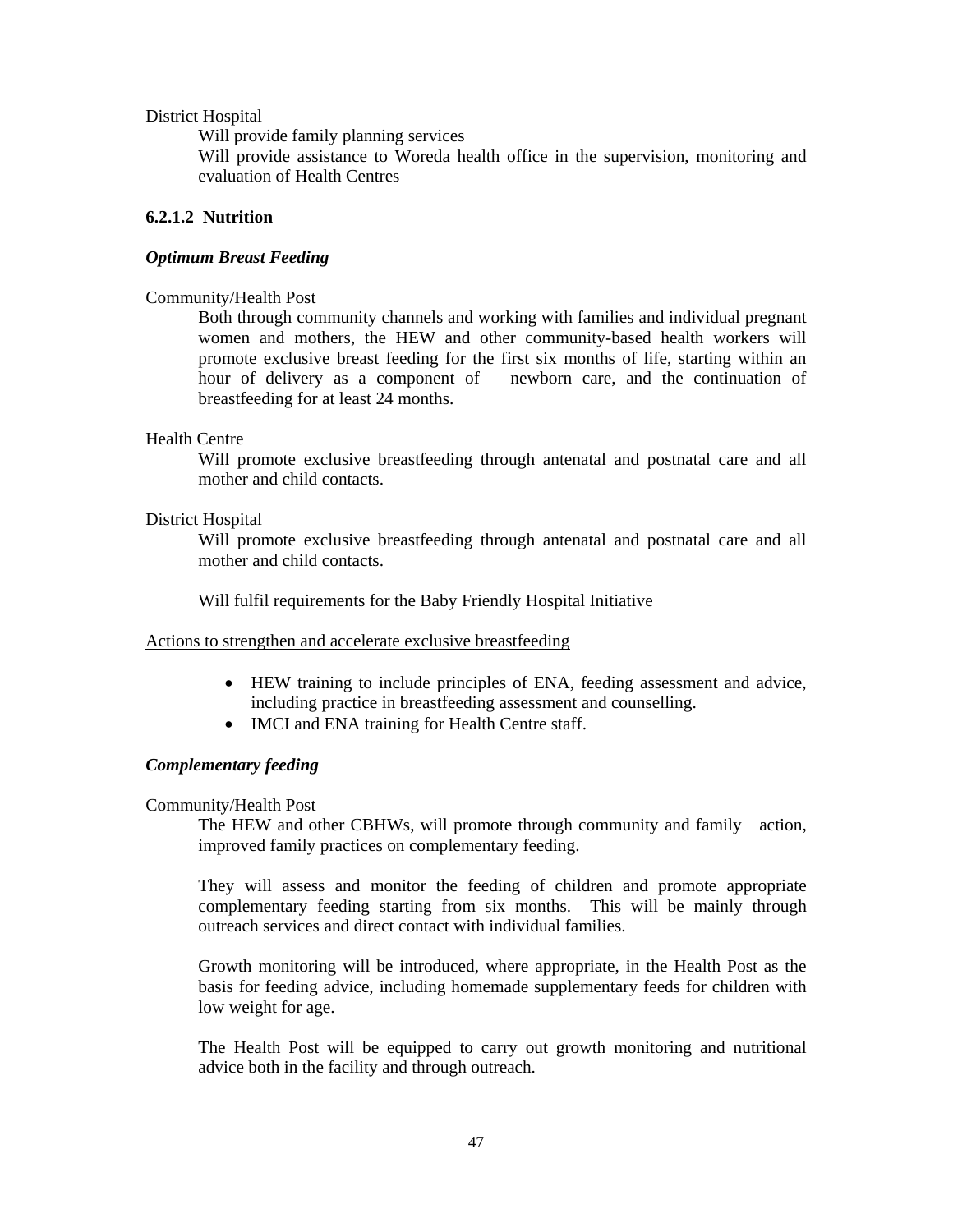#### Health Centre

Will provide feeding assessment, including weighing, and advice for all children presenting for care.

Will support community and Health Post staff in all aspects of nutrition.

*Actions to strengthen and accelerate feeding assessment and support to supplementary feeding* 

- Practical basic training and continuing support for HEWs in nutritional assessment and advice.
- IMCI and ENA training for Health Centre staff to ensure technical support to the Health Post.
- Use of modified IMCI and ENA training in HEW basic training.

#### *Vitamin A Supplementation*

#### Community/ Health Post

The HEW will provide and record Vitamin A supplements to children from the age of six months to 59 months. This may be done through EPI/plus or other child health dedicated outreach programmes. However, the thrust of their activity in relation to vitamin A is to educate the community on a balanced diet and how to provide it.

#### Health Centre

Will support the community outreach sessions.

Will provide Vitamin A supplementation through EPI/plus, IMCI and other child contacts

#### **Disease Control**

#### *Vaccination against Measles and HiB*

#### Community/ Health Post

The HEW will work with the community and with individual families, with the support of Health Centre staff, to promote the complete EPI/plus schedule for vaccination, including HiB, of all children before their first birthday.

HEWs will vaccinate children through scheduled outreach sessions and in the Health Post.

Health Posts will be equipped for vaccine storage and HEWs will be trained and supervised in the necessary practical skills of storage and administration of vaccines. Where it is more appropriate, vaccines may be stored at the Health Centre and carried to the Health Post for scheduled outreach immunisation sessions.

#### Health Centre

Will assist HEWs in outreach immunisation sessions.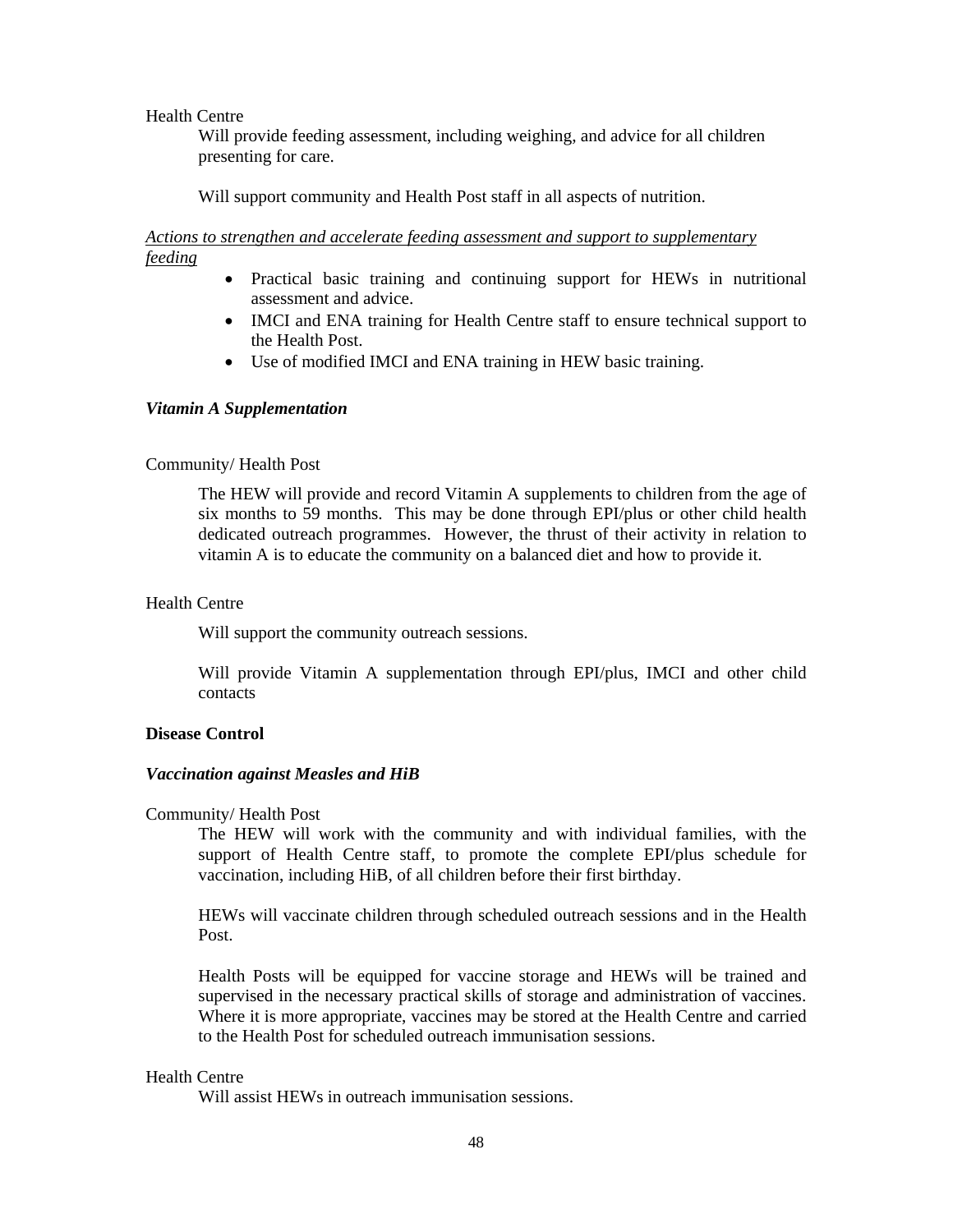Will support the HEWs and the Health Post in cold chain and logistics for vaccines, including supply of stocks where suitable, vaccine administration and recording and monitoring.

Will run both fixed site and outreach immunization activities.

#### *Actions to strengthen and accelerate vaccination*

- EPI/plus to ensure practical and regular supervision for HEWs.
- Strengthen EPI/plus management and skills at Health Centre and District level.
- EPI/plus and IMCI (re)training for Health Centre staff.
- Use "EPI Diplomas" or other motivational devices.
- Increase regional supervision of EPI/plus activities in Health Centres to improve quality of care and motivation of staff.
- Ensure regular funding for EPI/plus from Regional and District sources.

#### *Insecticide –treated bed nets (ITN)*

#### Community/Health Post

The HEWs will work with community organisations to promote the acceptance and proper use of long-lasting ITNs, and will supply nets to families, giving priority to pregnant women and under-five children.

#### Health Centre

Will support the storage and distribution of nets through the Health Post.

Will distribute nets as necessary to families presenting at the Health Centre.

#### Woreda Health Office

Will supervise and support the management of the storage, distribution and use of nets in the Woreda.

#### Actions to strengthen and accelerate use of ITNs

- Malaria Programme to work with HSEP on suitable promotional methods and logistics.
- Malaria programme to procure long-lasting ITNs and allocate them to districts for free distribution, at least to pregnant women and under-fives.
- Social marketing of nets where appropriate.
- Monitoring of net use in the community.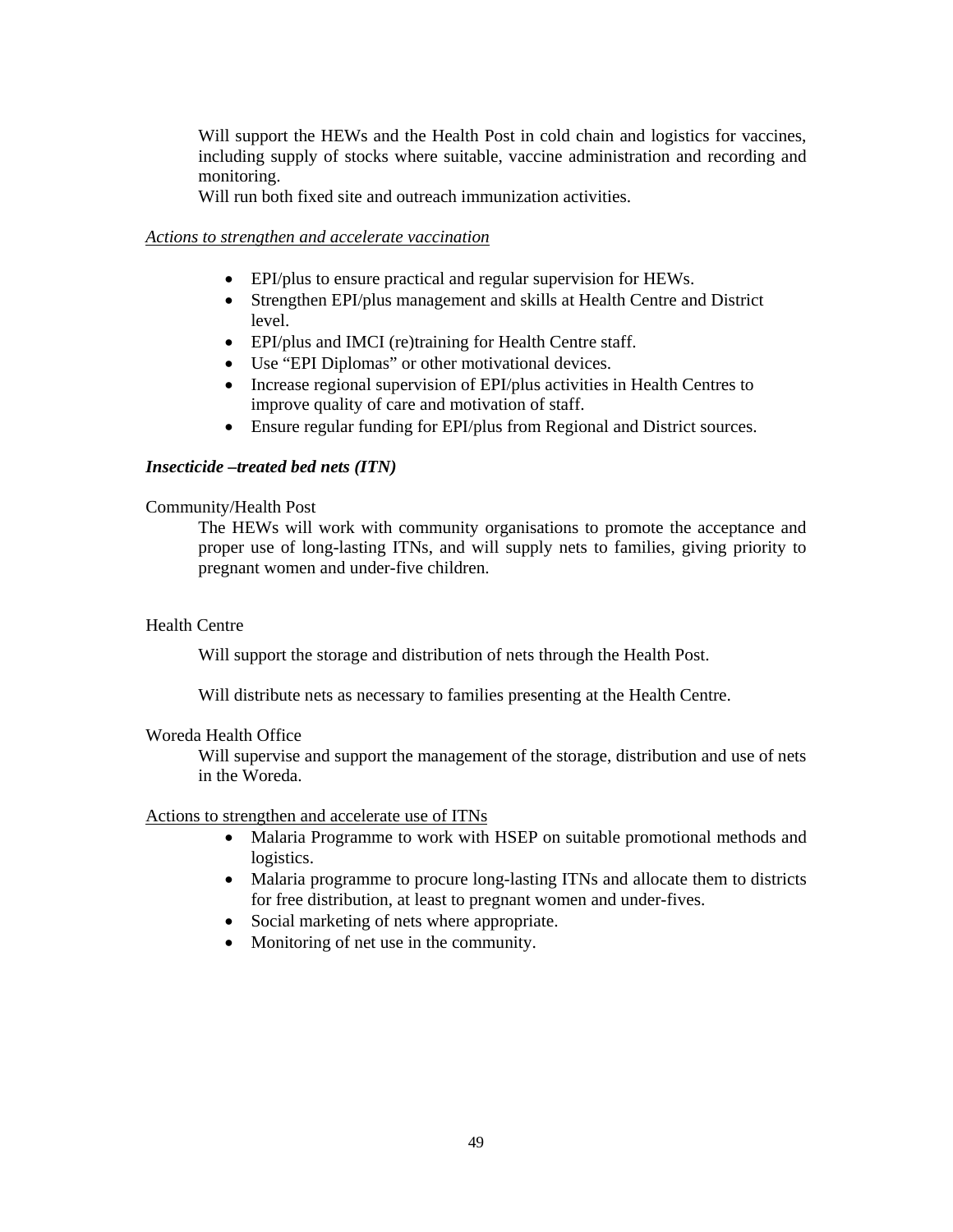#### *Safe water, sanitation and hygiene*

#### Community/Health Post

The HEW will help the community and households to assess their needs for safe water and improved sanitation, and stimulate collaboration in the protection of water sources and the digging of wells and latrines.

The HEW will take all opportunities in households and the community to teach about specific measures for hygiene and water safety and encourage basic hygienic practices at home and in schools and other community institutions.

For the purpose of demonstration and example, equip the Health Post and staff homes with facilities for safe water and hygiene.

#### Health Centre

Will provide, with the Woreda Health Office, technical support for construction**.** 

Equip the Health Centre with proper facilities for safe water and sanitation

#### *Actions to strengthen and accelerate safe water, sanitation and hygiene*

- Strengthen the capacity of the Health Centre to support water and sanitation activities
- Initiate collaboration at the Woreda level between the health, water and education sectors

## **6.2.1.4 Clinical Care**

#### *Clean and safe delivery*

#### Community/Health Post

The HEW, working with TBAs and other CBHWs, will promote clean and safe delivery practice and will attend deliveries. They will require delivery kits, including gloves and other basic equipment.

Women requiring care for obstetric emergencies will be referred to the Health Centre.

The HEW will work with Kebele and community organizations to develop effective and affordable mechanisms for emergency obstetric referral.

#### Health Centre

Will provide obstetric care and basic emergency obstetric care, including Caesarean Section, for women referred from the Health Post or who come directly for delivery.

Together with the Woreda Health Office, will train and support the Community and Health Post staff.

Will provide practical training of delivery to HEWs and TBAs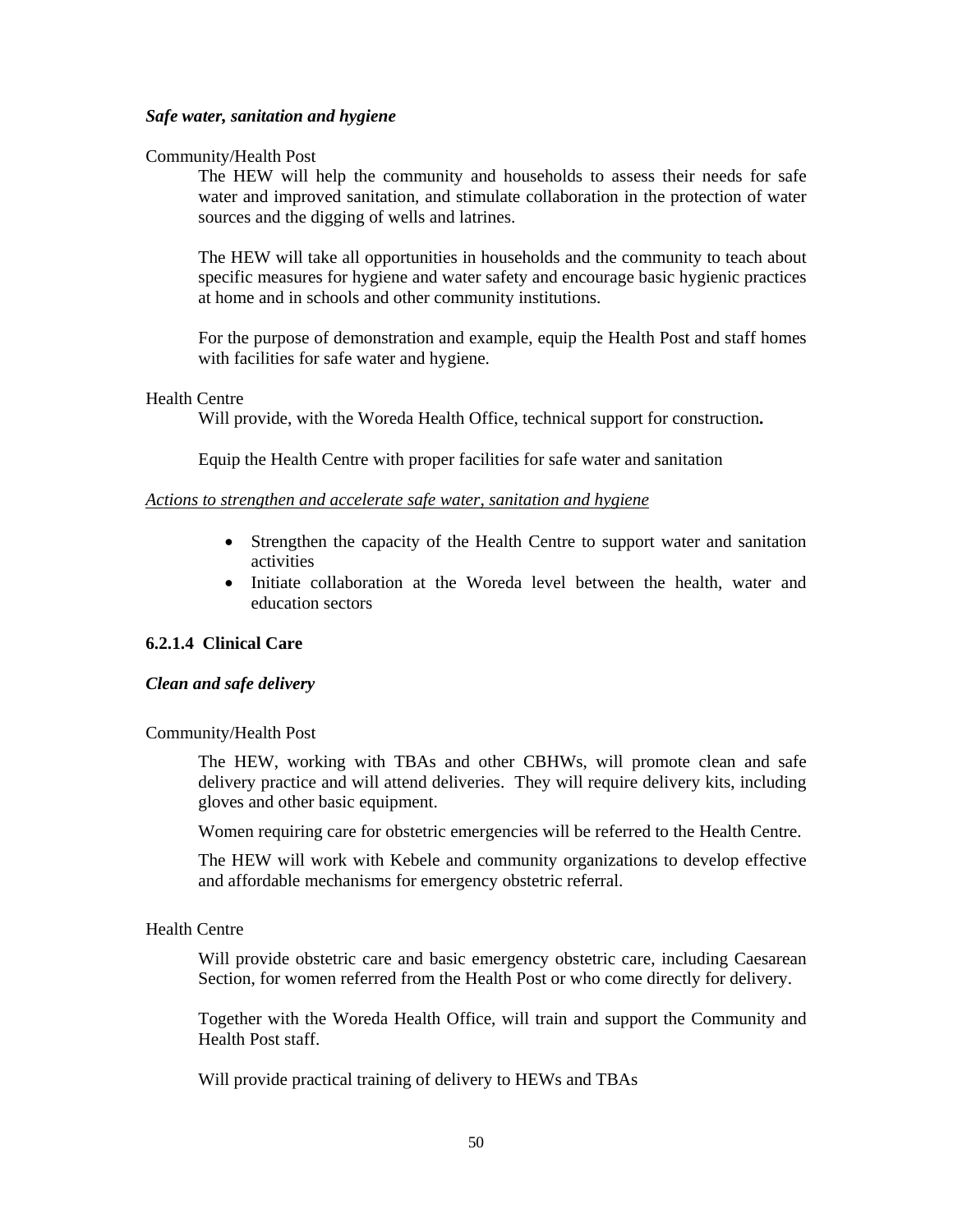#### District Hospital

Will provide comprehensive obstetric care for women referred from the Health Centre or presenting directly.

May provide training of delivery for HEWs, TBAs or Health Centre staff.

## **Neonatal care**

#### Community/Health Post

The Health Post will be provided with basic equipment for the resuscitation and care of newborns, to be used at home or in the Health Post. Resuscitation and care will be limited to clearing the airway, prompt initiation of breast-feeding and prevention of hypothermia.

Neonates with sepsis will be referred urgently for better care.

#### Health Centre

Will provide comprehensive care for neonates, including care for hypothermia or sepsis for neonates referred from the community or presenting directly.

Will support the community and Health Post staff in neonatal care.

#### District Hospital

Will provide referral care for sick neonates, including the care of hypothermia or sepsis

#### Actions to strengthen and accelerate interventions on clean delivery and neonatal care

- Ensure practical training and adequate experience on clean and safe delivery for HEWs and TBAs. This can take place at the Health Centre or district Hospital if necessary. Include TBAs sponsored by Government, NGOs, missions etc.
- The training of HEWs and TBAs should include *practical* instruction in basic resuscitation and care of the newborn.
- Strengthen basic emergency obstetric care at Health Centres and comprehensive obstetric emergency care in Hospitals.

## *Childhood illness*

HEWs will educate families on the early recognition and care of illness in their children including home care, seeking and following advice on treatment.

They will systematically assess and classify sick children and provide treatment and/or advice, including referral to the Health Centre when necessary.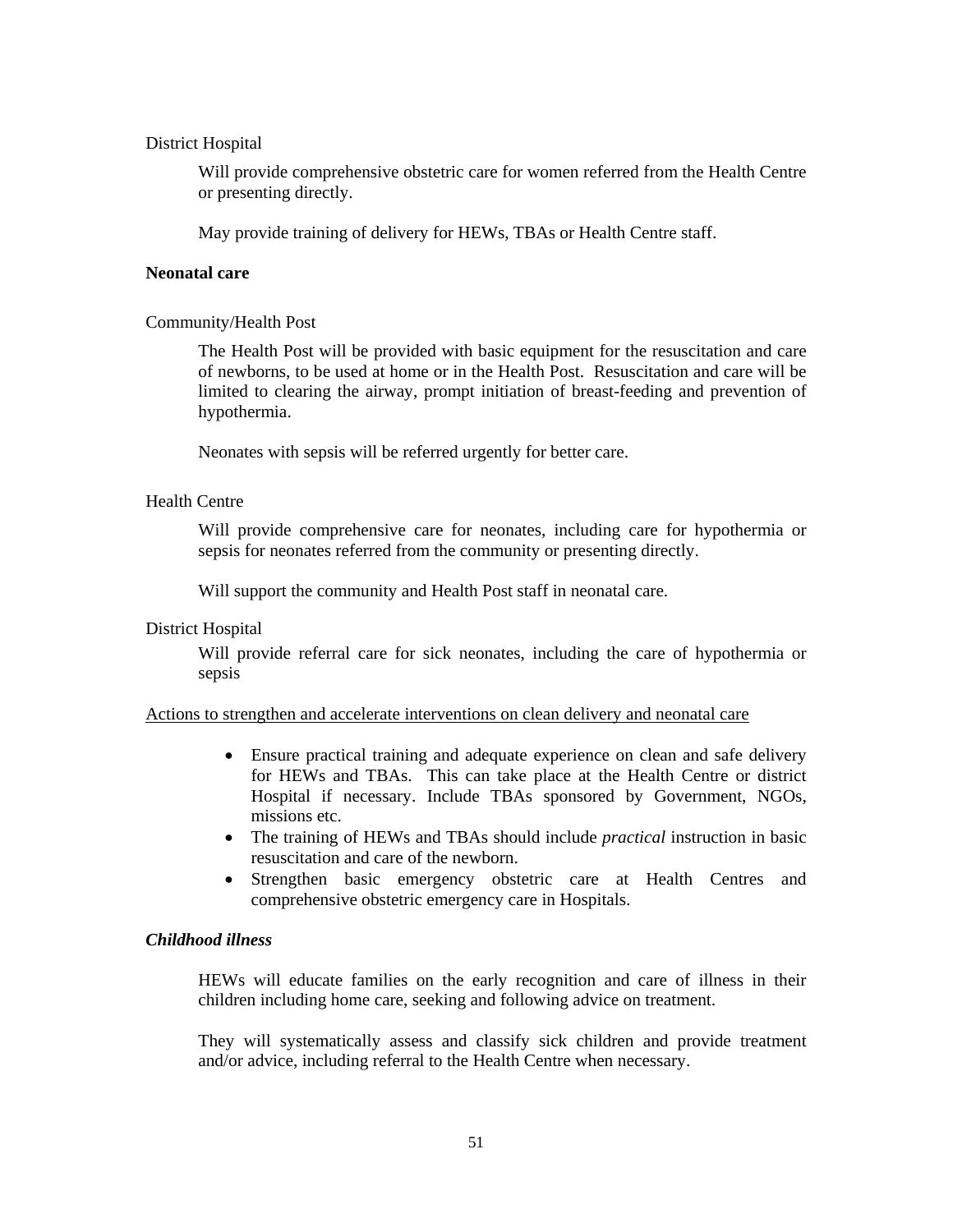#### *Treatment of malaria*

#### Community/ Health Post

HEWs will provide anti-malarial treatment for children according to national guidelines. Children with severe illness will be referred to the Health Centre.

#### Health Centre

Will provide referral or primary care for children with malaria.

#### District Hospital

Will provide primary care for uncomplicated malaria and management of severe complicated malaria for children within its catchment area and those referred by the Health Centre.

## *Treatment of diarrhoea*

#### Community/ Health Post

The HEW will assess and classify children with diarrhoea and provide ORS and advice on fluid and feeding at home as needed. ORS with Zinc will be used when available. Severely dehydrated children and children with persistent diarrhoea will be referred to the Health Centre.

#### Health Centre

Will provide primary or referral care for children presenting with diarrhoea.

#### District Hospital

Will provide primary or referral care for children presenting with diarrhoea.

#### *Treatment of pneumonia*

#### Community/ Health Post

The HEW will assess and classify children with cough or difficult breathing and refer those who have pneumonia and severe pneumonia to the Health Centre for appropriate management.

#### Health Centre

Will provide primary or referral care for children presenting with ARI/pneumonia including the use of oxygen.

#### District Hospital

Will provide primary or referral care for children presenting with ARI/pneumonia including the use of oxygen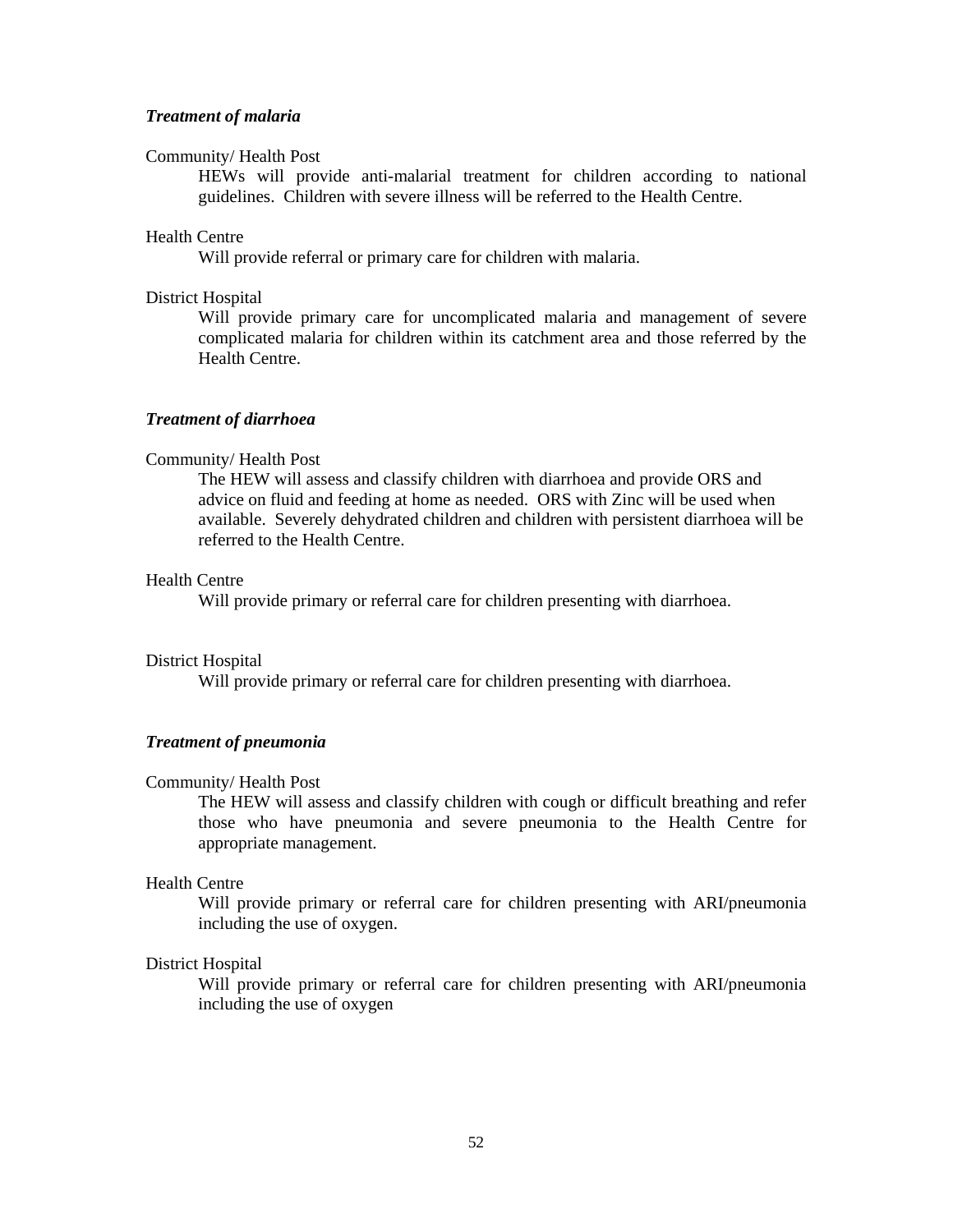#### *Malnutrition*

#### Community/Health Post

The HEW will promote exclusive breastfeeding for the first six months of life, starting within an hour of delivery as a component of newborn care, and the continuation of breastfeeding for at least 24 months.

HEWs will assess the feeding practices of every child and identify feeding problems and provide appropriate feeding advice. More over, they will also do growth monitoring for children under the age of three years. They will manage children with mild malnutrition mainly through appropriate feeding advice and counselling.

HEW will assess and classify the nutritional status of every child and refer children with severe malnutrition to the Health Centre.

## Health Centre

Will manage children with severe malnutrition, either referred from the community or presenting directly. If necessary, may refer severely malnourished children to Hospital.

#### District Hospital

Will manage severely malnourished children referred from the Health Centre or presenting directly

#### **HIV/AIDS**

#### Community/Health Post

The HEW will teach the community on the prevention of HIV/AIDS and advise pregnant mothers for VCT. The HEW will monitor adherence to Co-trimoxazole prophylaxis, ART and other treatments. They will also provide home-based care for individuals with HIV/AIDS.

#### Health Centre

Will provide VCT and initiate and follow-up ARV treatment of children with HIV

#### District Hospital

 Will provide VCT and initiate and follow-up ARV treatment of children with HIV. Will manage referred patients with ART side effects and severe opportunistic infections.

#### *Actions to strengthen and accelerate care of child illness*

The HEW will be appropriately trained in assessment, classification and management of acute respiratory infections, diarrhoea, dysentery, malaria and malnutrition. In addition, they will be trained to assess, classify and refer neonates with sepsis. The training should follow the IMCI case management principles, and should include the follow-up and continuing support of the HEW from the Health Centres. Careful attention to assure an uninterrupted supply of essential drugs and supplies will be necessary.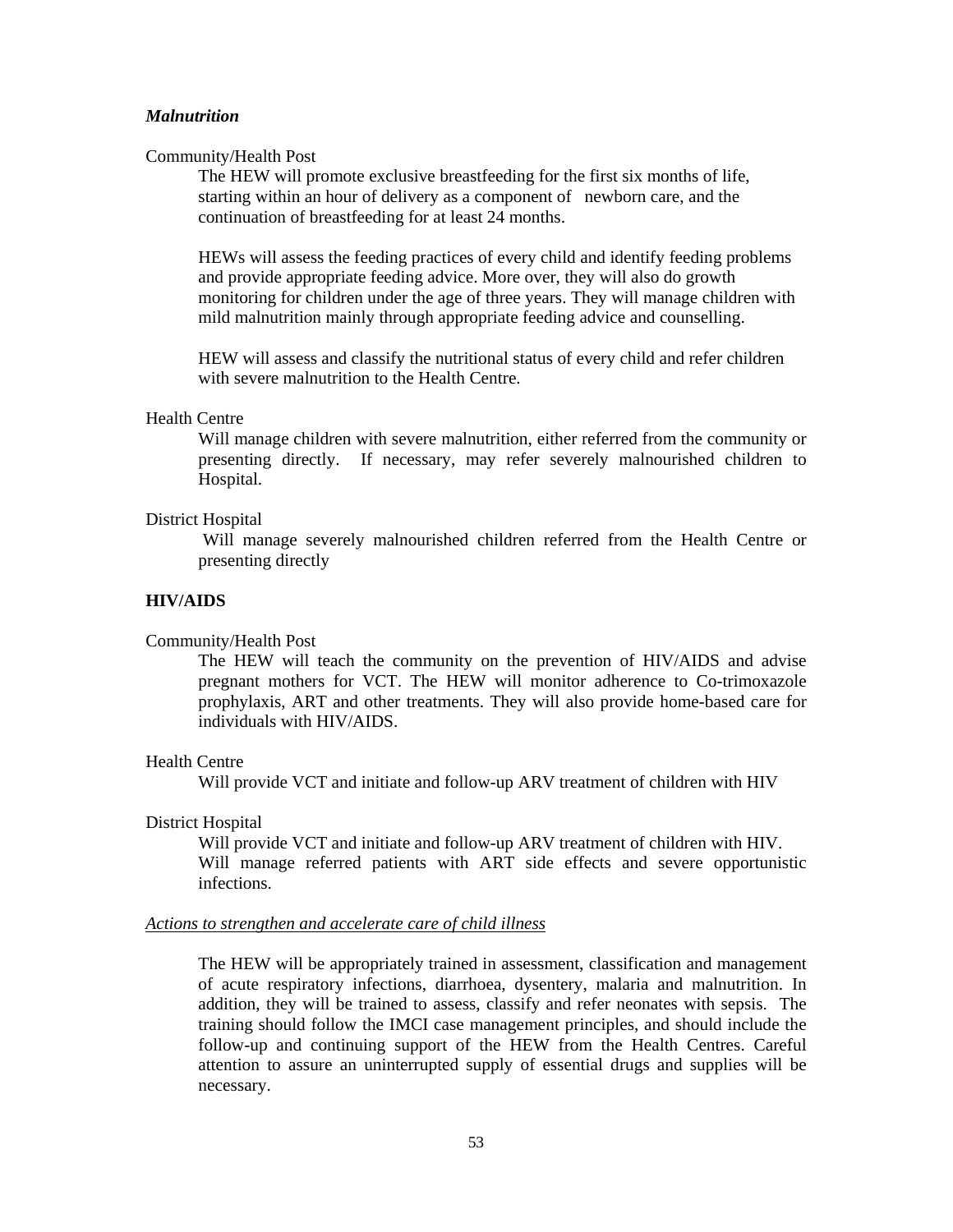To ensure as much utilisation of curative care as possible the treatment of children under five years of age should be free of charge.

## **6.3 Health Care for the Children of Pastoralists**

The variable needs of the pastoralists make a standardised approach difficult. The FMOH and its partners, with input from NGOs with suitable experience and with the collaboration of all concerned sectors under the umbrella of the Ministry of Federal Affairs will support the development of relevant strategies as part of the Health Services Extension Package.

## **6.4 The Operational Implications for Health Delivery Systems and Programmes**

The proposed strategy, when successfully carried out in the context of the expansion plans for PHC facilities and human resources, will greatly increase the impact of the activities of existing health programmes and organisations, both governmental and non-governmental, concerned with child health.

The PHC Expansion Plan (see chapter 3) will in principle overcome the major constraint of access to health facilities. Many of the programmes involved with child survival, however, have identified training, supply logistics, supervision and referral as major constraints. Overcoming these constraints in line with the timetable for expansion and the phasing of the Child Survival Strategy calls for a rapid and focused acceleration of work in these areas.

*Human resources* will be addressed by the PHC Expansion Plan, but the staff must have the right balance of skills for the jobs they will do. Some training can be provided through inservice courses, but considering the number of staff needed, it is unlikely that the numbers can be achieved by in-service training alone. The planning for the human resource expansion must involve all the programmes concerned with child survival so that the necessary skills can be fitted into basic training. The relatively expensive in-service training can then be used for retraining and the introduction of new skills.

*Logistic bottlenecks* are a major constraint in several of the programmes concerned with child health. Delay or failure of the supply of vaccines, drugs, contraceptives or bed nets can paralyse the implementation of a programme. In some cases the solution may lie with an individual programme, and these programmes should give high priority to it. More often it will require action across the sector. The planning and introduction of the PHC Expansion Plan is an opportunity to plan, fund and implement practical solutions.

*Supervision* is an essential function at and between all levels of the health system. Reports from most programmes speak of the weakness of supervision and the loss of motivation and efficiency that this produces. Supervision must be seen as a priority need, particularly for the success of community-based programmes, and it should be managed as such. The FMOH and individual programmes must be prepared to make available the necessary human, financial and technical resources to produce and sustain an effective supervisory system to support essential interventions.

*Referral:* The success of clinical care services at the lower levels depends to some extent on the possibility of referring people with problems that are beyond the capacity of one level to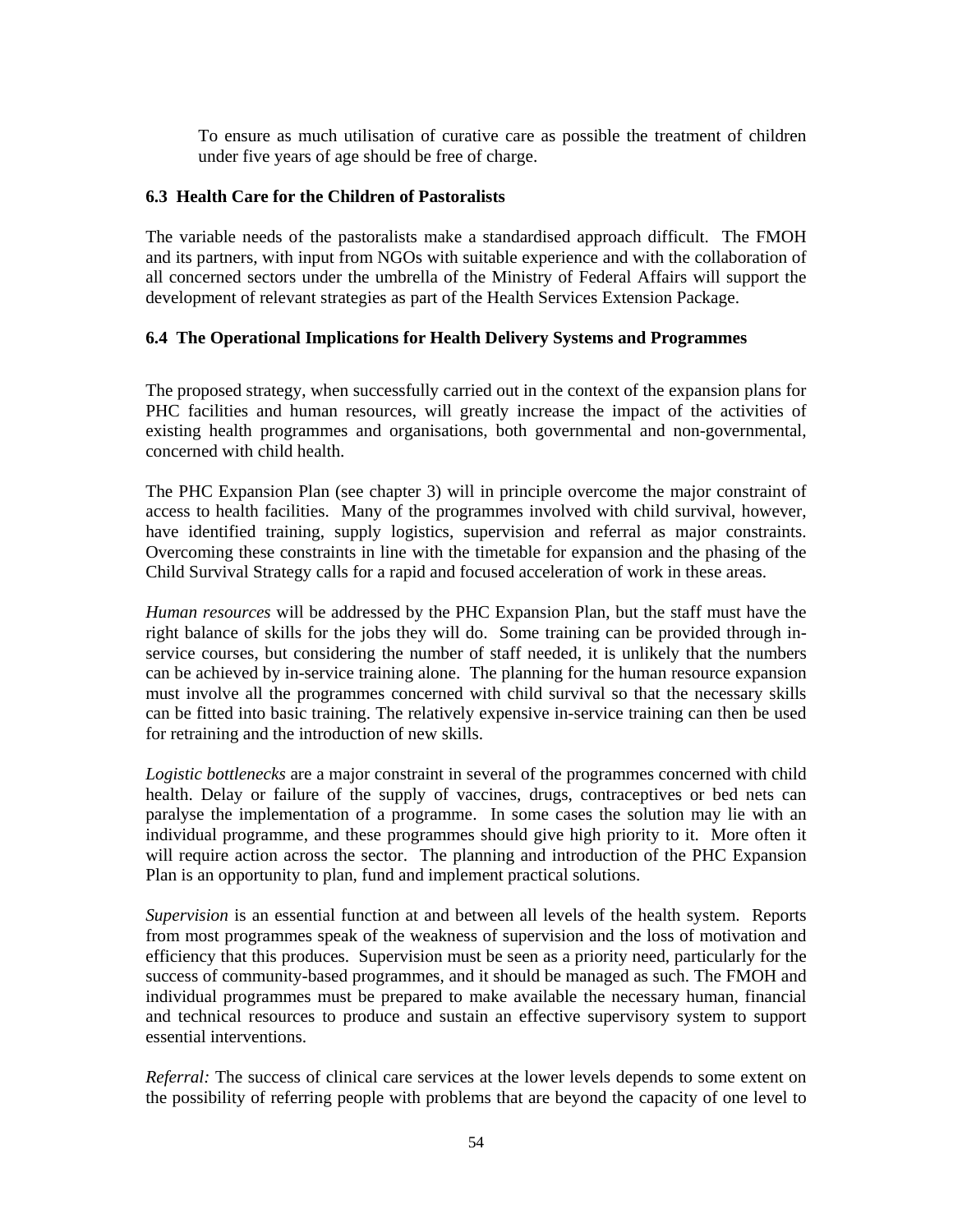the level above. In particular, many women with severe obstetric complications and children with severe illness will not survive without more complex care than can be offered in the community. The barriers to successful referral include absence of transport, lack of family finance and the inadequate capacity of the referral unit. These constraints need to be addressed systematically and with adequate resources as an essential part of the establishment of community and Health Centre services.

Below is a summary of the specific areas that need to be addressed in and by specific concerned offices and programmes in order to accelerate their elements of the Child Survival Strategy.

## **6.4.1 Federal Ministry of Health**

- Establishment of management, monitoring and supervision structure for the Strategy
- Coordination of expansion plans for human resources and facilities
- Incorporation of the Child Survival Strategy in broader planning for the health and other sectors
- Explicit priority to funding and resources for child health
- Explicit plans and funding for logistics, supervision and referral
- Policy response to needs of the Child Survival Strategy, e.g. public health support role of Health Centres, antibiotics for Health Posts

## **6.4.2 Regional Health Bureaux**

- Establishment of management, monitoring and supervision structure for the Strategy in the region
- Coordination of expansion plans for human resources and facilities
- Incorporation of the Child Survival Strategy in broader planning for the health and other sectors in the region
- Explicit priority to funding and resources for child health
- Explicit plans and funding for logistics, supervision and referral
- Training of regional and Woreda management staff on planning and leadership

## **6.4.3 Woreda Health Office**

- Strengthen management team to meet the increased load of the PHC Expansion.
- Strengthen logistic support within the Woredas
- Clearer structures and mechanisms of technical support from the RHB to the Woreda Health Office
- Ensure Kebeles are involved in the proper selection of HEWs to serve their communities and in their supervision

## **6.4.4 Health Services Extension Programme**

- Clear definition of tasks of the HEW, including role in support of CHPs and other community based workers
- Ensure training is realistic in scope and PRACTICAL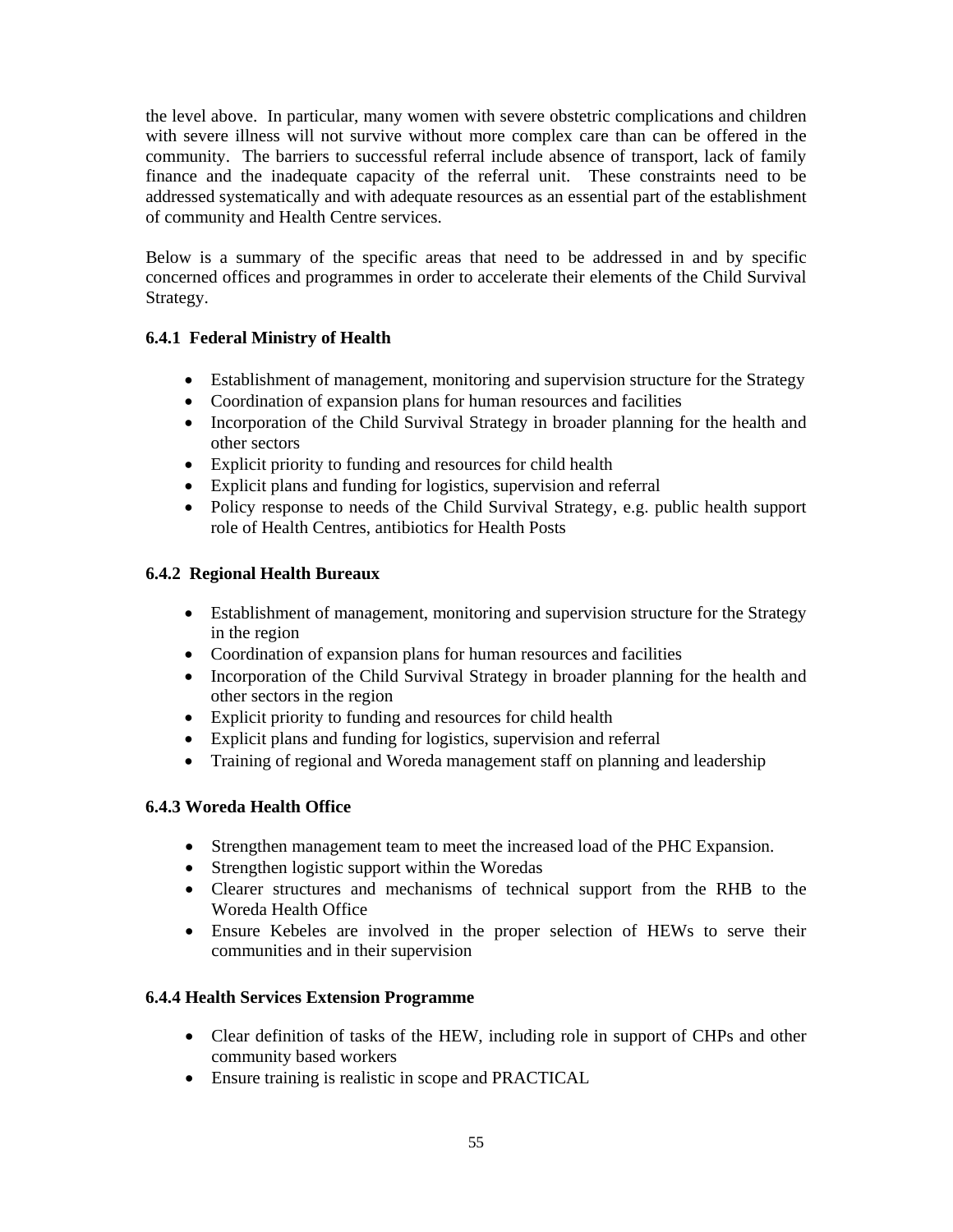- Balance between training, equipment, building and support from the Health Centre in expansion plans
- Clearly defined role of the Health Centre in clinical and public health supervision and support of the Health Post and HEWs
- Community contracts to include the community's construction of Health Post as their contribution to cost of the HSEP
- Responsive monitoring of HSEP inputs and outcomes

## **6.4.5 Integrated Management of Childhood Illness (IMCI)**

- Rapid expansion of in-service training to fill short-term gaps
- Rapid introduction of IMCI case management into all pre-service health worker training schools
- Evaluation of the impact of IMCI in-service training on practice of graduates
- IMCI technical input into review and revision of HEW training packages
- Retraining of Health Centre staff on integrated clinical care of children
- Introduction of the WHO Guidelines on the Management of the Child with a Serious Infection or Severe Malnutrition to all Hospitals and Health Centres, to be used as the basis for case management and refresher training.
- Introduction of IMCI supervisory techniques into the training of Health Centre staff
- Work with key partners and others to use experience of C-IMCI to assist in the training of Community Health Promoters
- Use of experience of C-IMCI to strengthen the HEW activities in developing promotional approaches

## **6.4.6 Expanded Program on Immunization (EPI)**

- Development and introduction of practical vaccine storage and cold chain procedures for Health Post and outreach use in the community.
- Ensure practical and regular supervision for HEWs
- Strengthen EPI/plus management and skills at Health Centre and Woreda level
- EPI/plus (re)training for Health Centre staff
- Increase Regional supervision of EPI/plus activities in Health Centres to improve quality of care and motivation of staff
- Ensure regular funding for EPI/plus from Regional Health Boards and Woreda Health Office

## **6.4.7 Maternal and Neonatal Health**

- MPS team to give priority to community level antenatal care, ensuring support and supervision of HEWs
- Rapid expansion of training of midwives and training in clean delivery for TBAs who are sponsored by Government, NGOs, missions etc
- The training of HEWs and TBAs should include *practical* instruction in basic resuscitation and care of the newborn
- Include in HEW and TBA training the kangaroo mother care and other standard methods for prevention and management of hypothermia
- Strengthen emergency obstetric care at Health Centres with training and equipment.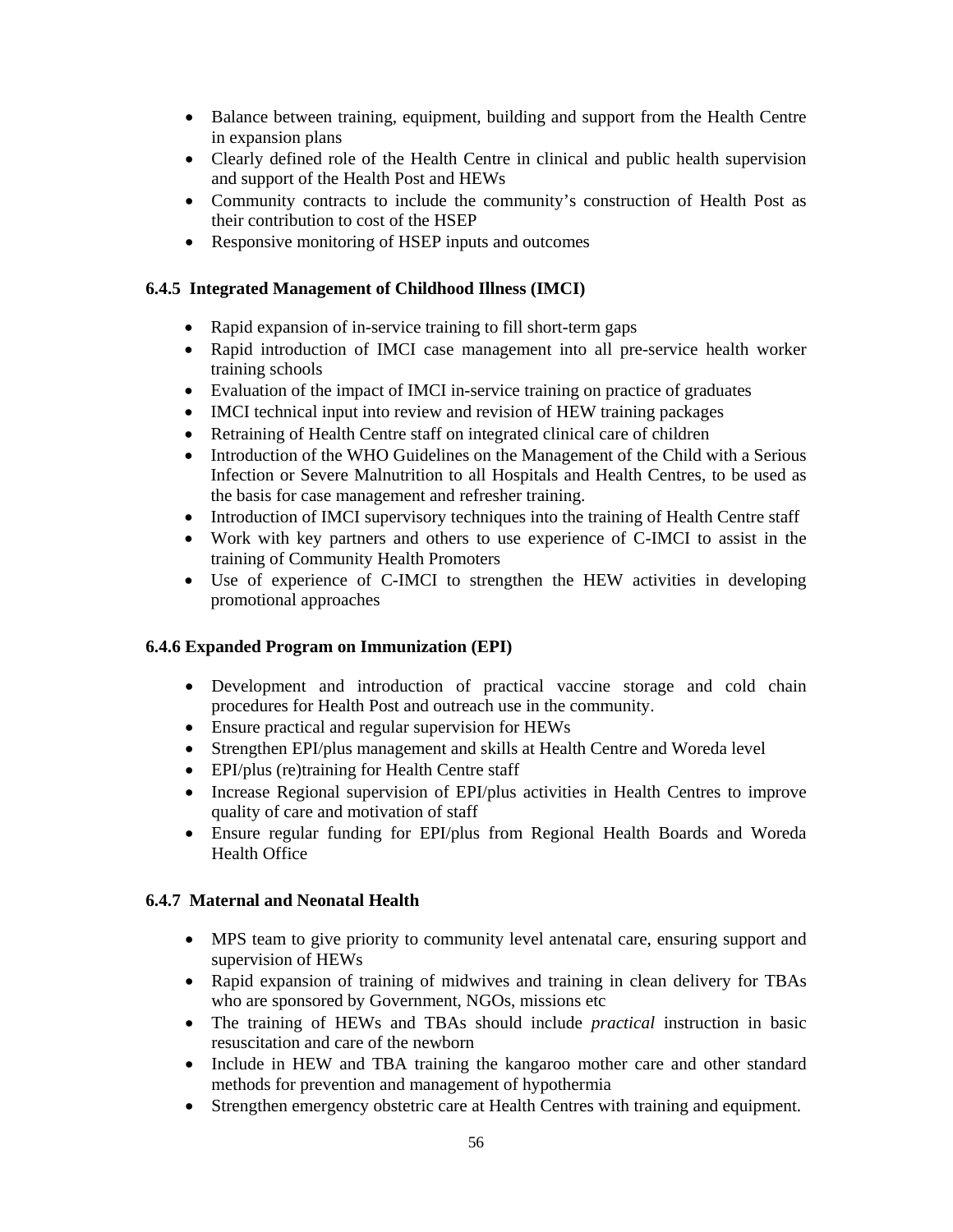## **6.4.8 Nutrition**

- Practical basic training and continuing support for HEWs in growth monitoring and advice. This must include training/retraining for Health Centre staff
- ENA training and support for HEWs and Health Centre staff

## **6.4.9 Malaria control**

- Work with HSEP on suitable promotional methods and logistics for ITN at community and Health Centre level
- Procure long-lasting ITNs and distribute them to districts for free distribution, at least to pregnant women and under-fives
- Community monitoring of ITN use

## **6.5 Phasing of the Strategy**

The Strategy aims to achieve its impact over a ten year period. Its effectiveness will depend to a large extent on the rate at which primary health care coverage is increased, on the success of the Health Services Extension Programme and on the success in overcoming the bottlenecks in the health system. It is very important that the Strategy should be able to respond to positive opportunities and to take corrective action if interventions or delivery mechanisms do not come up to expectations.

The Strategy has two phases: 2005 to 2009 and 2010 to 2015, corresponding to the planned rate of implementation of the PHC Expansion Plan. By 2009, most, if not all, of the new facilities should have been constructed and their staff trained. The subsequent five years are seen as a period of consolidation of the quality and utilisation of the services. There will be no pilot phase.

The rate of implementation will be planned in each region to match its capacity, but the implementation should be closely monitored so that corrections can be made as the need arises. The available interventions will be introduced as soon as facilities in each Woreda are completely ready, with staff, supplies and equipment, supervision and referral in place. The Woreda and Regional offices will monitor implementation closely.

Every six months for the first two years, and then less often if the situation allows, the Child Survival Executive at each level will review the progress of implementation, identify problems, strengths and weaknesses and adjust the activities or recommend adjustments, as necessary. The review process will be carried out collaboratively among the different levels.

Lessons learned from implementation will be fed straight into the management of the services and disseminated through the regional and national Child Health Executives.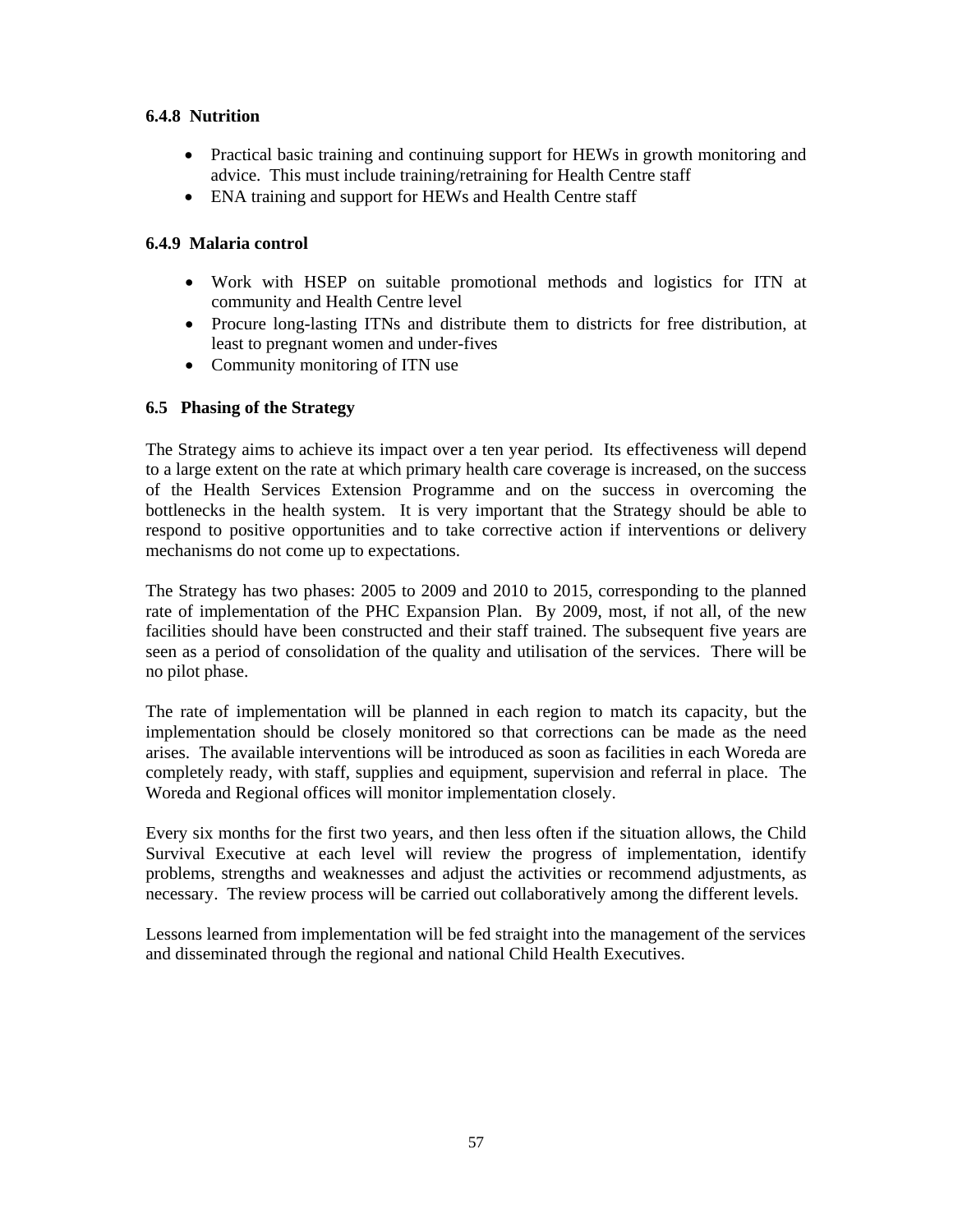# CHAPTER VII **PARTNERSHIP FOR CHILD SURVIVAL**

## **7.1 The Child Survival Partnership**

The Millennium Development Goal 4 of reducing under-five mortality cannot be achieved without a dramatic and sustained commitment of resources to prevent and treat the most common causes of child death in the countries where the greatest proportion are occurring.

To this end, the global Child Survival Partnership was formed in 2003 to mobilize increased resources, effort and collaboration to take known, effective child survival interventions to scale in the 42 countries with the greatest burden of childhood deaths.

Members of the Global Partnership include UNICEF, WHO, the World Bank, USAID, CIDA, the Bill & Melinda Gates Foundation and representatives from developing countries, research institutions and international non-governmental organizations.

In December 2003, a senior delegation representing the global Child Survival Partnership came to Ethiopia to work with the Government to identify potential opportunities for formal engagement. One outcome of that visit was the agreement to jointly sponsor a National Child Survival Conference in April 2004. The purpose of this conference was to reach a consensus on the key child survival interventions and delivery approaches needed for Ethiopia and to define the role of partners in reaching the child survival MDGs, as well as the resources required for that endeavour.

## **7.2 Partnership in Ethiopia**

National and international partners have been, and continue to be, very important in the development of child survival and health programmes in Ethiopia. The Health Sector Development Plan encourages participation of the private sector and the NGO sector by creating an enabling environment for participation, coordination and mobilization of funds. The importance of this partnership lies particularly in:

- Increasing access to and coverage of health services about ten percent of health facilities are currently provided by the NGO and private health sectors.
- Introduction of innovative interventions and systems, especially at community level
- Transfer of good practices and experiences
- Filling resource gaps
- Development of the capacity of the health system through training.

The working relationship between the MOH and its partners is good. Partners should channel their inputs through the policies and strategies of the MOH, and this generally avoids any problems of duplication or competition. It is expected that the Child Survival Strategy will add focus to the relationship and that internal and external partners will contribute at least in:

- Building the capacity of the health system and other relevant sectors
- Intensifying social mobilization and advocacy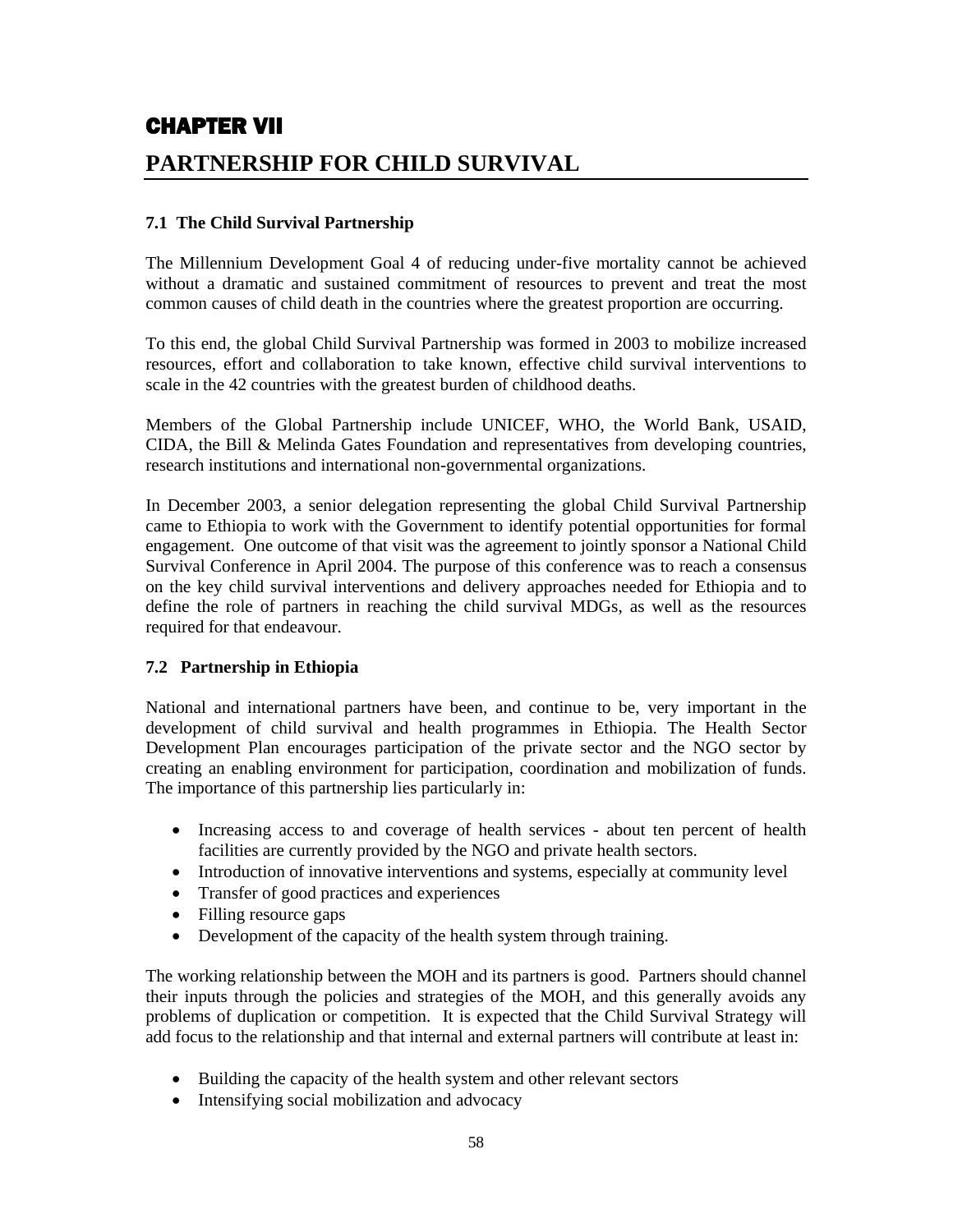- Strengthening the logistic system for child survival
- Integrating interventions in line with government system.
- Developing key indicators and uniform reporting formats and mechanisms
- Joint monitoring and evaluation of the Strategy, including review of progress towards the Child Survival MDGs
- Encouraging and supporting operational research

Partnership will be important in the development and implementation of the Child Survival Strategy. A genuinely collaborative approach will make the best use of the resources that the partners can bring to the task. It will raise and maintain the profile of Child Survival and create the confidence needed to generate investment. It is planned (see chapter VII) that the partners will play an active role in the management of the Strategy at all levels.

| activities in the nealth sector |                                                                         |  |  |  |
|---------------------------------|-------------------------------------------------------------------------|--|--|--|
| <b>Agency</b>                   | <b>Activity</b>                                                         |  |  |  |
| <b>UNICEF</b>                   | EPI/plus, safe motherhood, DPC, Adolescent sexual and reproductive      |  |  |  |
|                                 | health, IMCI, Nutrition, HIV/AIDS                                       |  |  |  |
| <b>WHO</b>                      | DPC, Safe motherhood, IMCI, EPI/plus, MPS, HIV/AIDS, water and          |  |  |  |
|                                 | sanitation, EHA, Support to strengthening local institutions,           |  |  |  |
|                                 | macroeconomics and health                                               |  |  |  |
| <b>USAID</b>                    | EPI/plus, HIV/AIDS, IMCI, ENA, Community Mobilization,                  |  |  |  |
|                                 | Reproductive Health, Logistics, HMIS, Health Care Financing             |  |  |  |
| <b>UNDP</b>                     | Expand and rehab PHC facilities, support HIS, improve quality of        |  |  |  |
|                                 | health services through human resource development                      |  |  |  |
| <b>UNFPA</b>                    | Reproductive health and FP, DHS, HIV prevention                         |  |  |  |
| <b>African Development</b>      | PHC facility construction in Oromia, Amhara and SNNPR Regions           |  |  |  |
| Fund                            |                                                                         |  |  |  |
| The World Bank                  | HSDP support, mainly facility construction and HIV/AIDS prevention      |  |  |  |
| Austrian                        | Rehabilitate and expand health facilities and human resources in Somali |  |  |  |
| Development                     | Region                                                                  |  |  |  |
| Agency                          |                                                                         |  |  |  |
| <b>GTZ</b>                      | Reproductive health in Amhara Region                                    |  |  |  |
| <b>Italian Cooperation</b>      | TB and malaria control, Hospital management in Oromia Region,           |  |  |  |
|                                 | construction of new Health Centres in Oromia, Tigray and Amhara         |  |  |  |
|                                 | Regions                                                                 |  |  |  |
| Irish Aid                       | Water and sanitation, training of community health workers nationwide,  |  |  |  |
|                                 | focus on SNNPR and Tigray Regions                                       |  |  |  |
| <b>JICA</b>                     | Provision of vaccines and medicines for reproductive health and child   |  |  |  |
|                                 | survival and cold chain                                                 |  |  |  |
| The Netherlands                 | Human resource development, water and sanitation, HIV control and       |  |  |  |
|                                 | prevention, IEC and materials development                               |  |  |  |
| <b>SIDA</b>                     | Training of midwives and other health personnel, HIV control and        |  |  |  |
|                                 | prevention activities, IEC and materials development                    |  |  |  |
| <b>CIDA</b>                     | Micronutrients (Vitamin A, Iodine)                                      |  |  |  |
| <b>CARE</b>                     | Child Health, Nutrition                                                 |  |  |  |
| SC-USA                          | Child Health, maternal and neonatal health                              |  |  |  |
| SC-UK                           | Child health                                                            |  |  |  |
| <b>SC-Denmark</b>               | Child Health                                                            |  |  |  |

**Table 12. UN, multilateral and bilateral organization and NGOs activities in the health sector**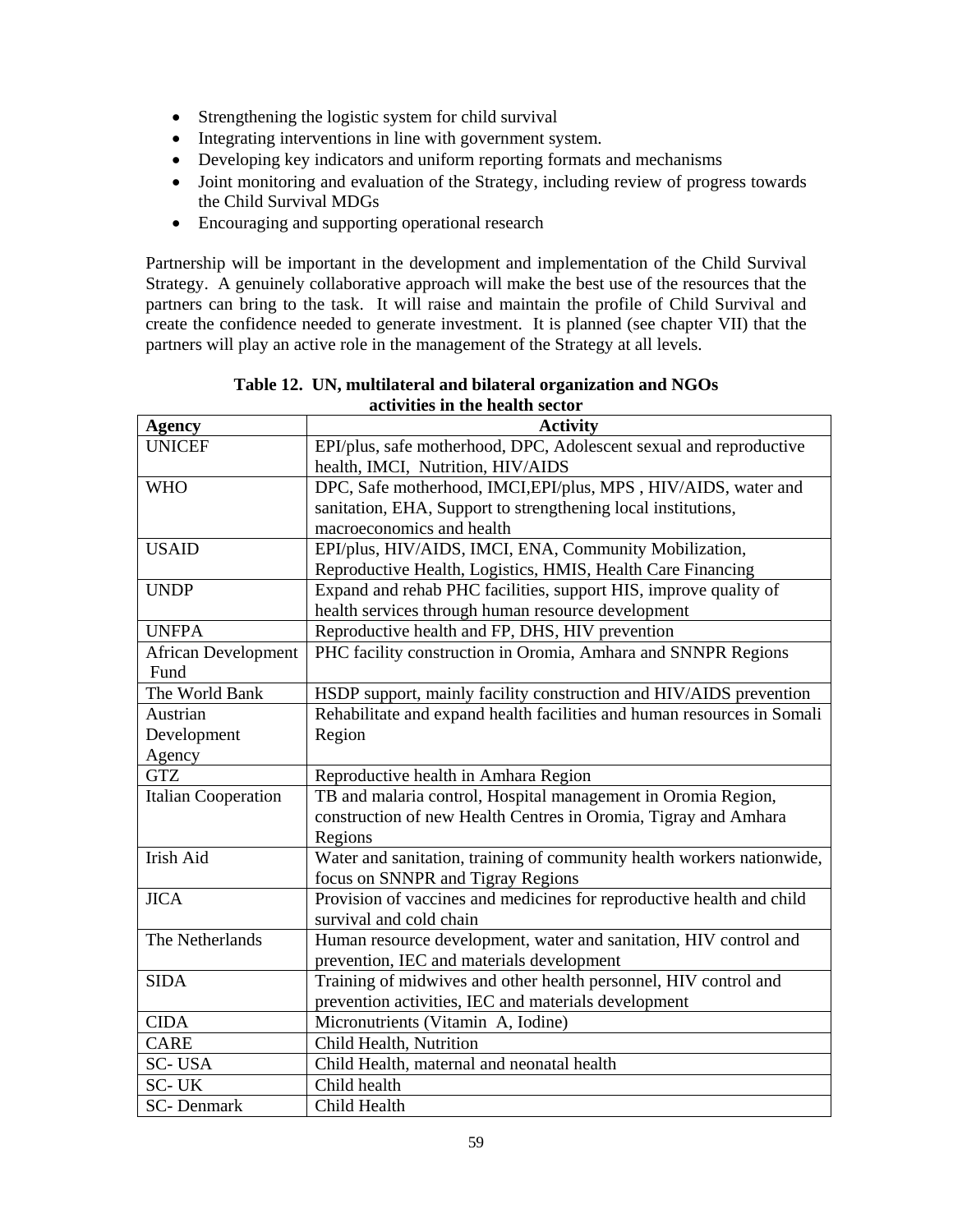## **7.3 The Role of Health Training Institutions in the Ethiopian Child Survival Strategy**

To date, now health institutions in Ethiopia have contributed substantially to both curative and preventive aspects of child health activities through the training of all types of health cadres, conducting research and by providing clinical care.

Today, the need to accelerate child survival in Ethiopia is high on the national and global agenda. The child survival initiative addresses the major causes of death through key costeffective interventions. It is important that training health institutions consider this and accordingly revise the content of their paediatrics and child health teaching to meet the needs of the country in line with the Child Survival Strategy.

Besides training, health institutions should also take responsibility in the development of research proposals on the major child health problems of the country, with special emphasis on community-based research, which will ultimately be relevant for child survival. The most important areas of collaboration will be:

- Teaching institutions should pay serious attention to the quality of their graduates. This implies that they should make sure that at the end of their training their graduates are able to carry out both curative and preventive activities effectively and efficiently.
- The FMOH should encourage researchers in the teaching institutions to take up research issues which are relevant to the country's needs in the area of Child Survival. FMOH may also suggest operational research topics to be conducted by health institutions.
- FMOH should inform all teaching institutions about all relevant child health activities in the country and ensure that they have access to all necessary national health data, documents on health indicators, national strategies, guidelines and planning documents.
- In-service training is currently being run by FMOH, UN Agencies and NGOs, including training on IMCI, ENA, EPI/plus, malaria, PMTCT, and MPS. To be sustainable and cost effective, this training should be incorporated, as much as possible, into the pre-service curricula of the training institutions.
- To aid communication and to create a bridge between the FMOH and health training institutions, representatives of the health training institutions will be included into the child survival management structure at all levels.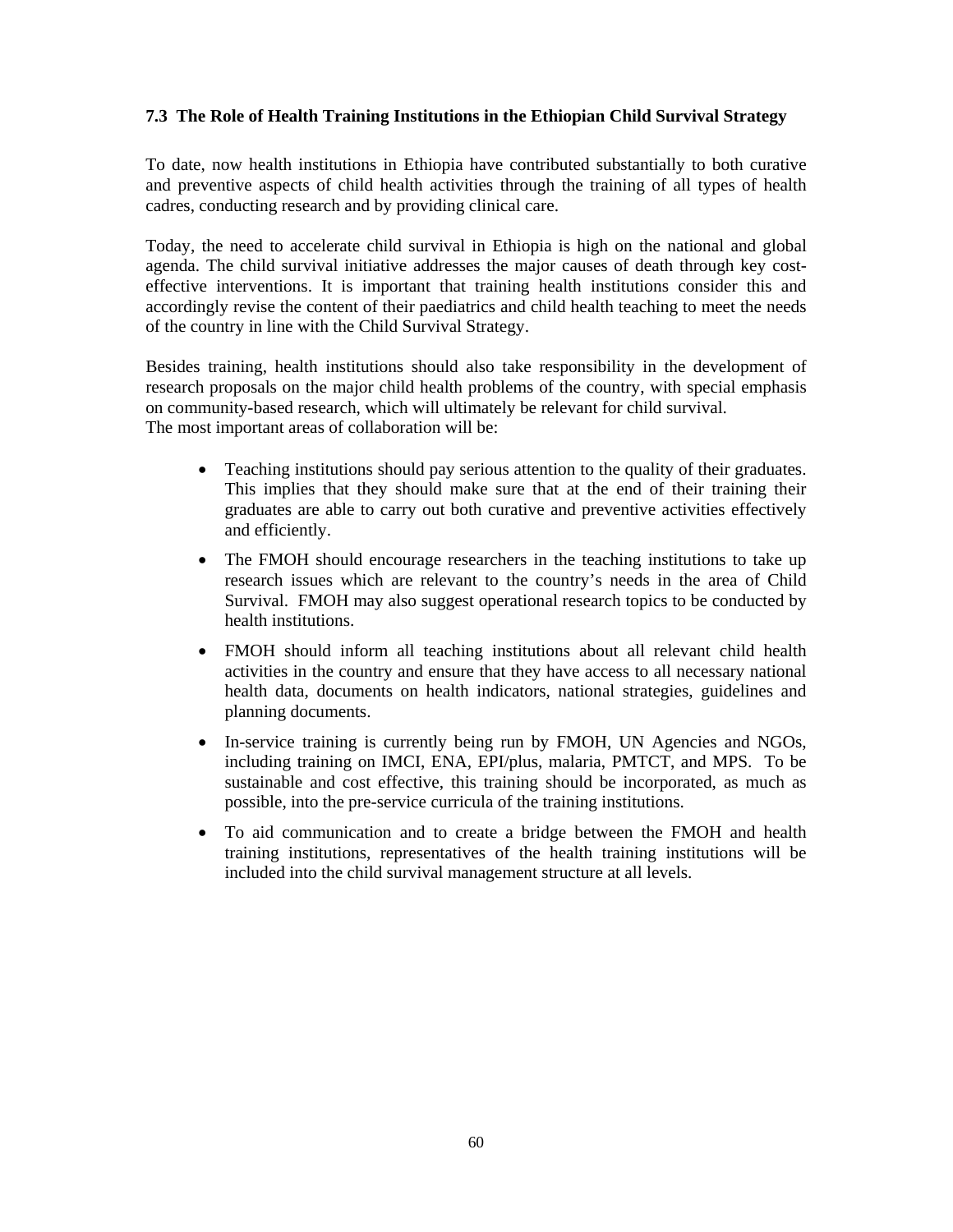## **7.4 Partnership with Professional Societies for Child Survival**

The following professional societies are particularly relevant to child health and related issues:

## **7.4.1 Ethiopian Paediatric Society (EPS)**

With the development of the Child Survival initiative in Ethiopia, EPS should further strengthen its collaboration with the MOH.

Child survival should be a recurring theme in the annual conferences of EPS, so that EPS will be able to disseminate information about child survival activities to its members and mobilize them all to play an active role in implementation.

EPS should continue providing continuing medical education on selected relevant issues of child survival strategy.

EPS should continue its active participation in both in-service and pre-service training for IMCI, EPI/plus, ENA and other important child health interventions.

EPS should encourage its members to conduct research on relevant issues related to child survival.

## **7.4.2 Ethiopian Society of Obstetrics and Gynaecology (ESOG), Ethiopian Public Health Association (EPHA), Ethiopian Nurse-midwives Association and Ethiopian Nurse Association**

 These societies can contribute to the training of all relevant health cadres and can conduct and support operational research on issues relevant to child health. They can also participate actively in the implementation of child survival strategy through preventive, promotive activities and by providing clinical care to sick children.

All of the above societies will be invited to play an active role in the management of the Child Survival Strategy at National and Regional levels.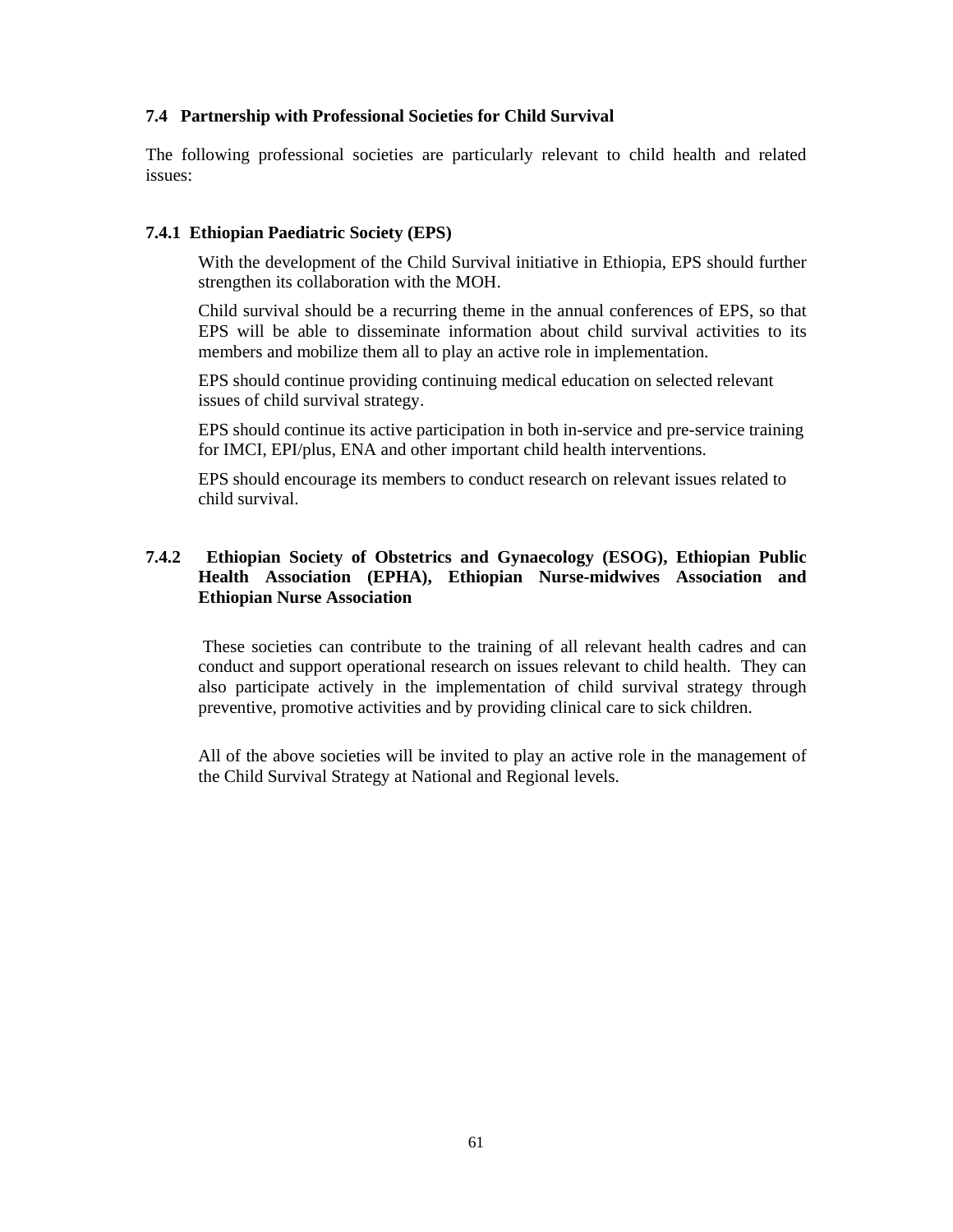# CHAPTER VIII **MANAGEMENT OF THE CHILD SURVIVAL STRATEGY**

## **8.1 Introduction**

The Strategy will guide planning and implementation of all child health-related programmes, but its success will require the coordinated action of a wide range of different programmes and bodies at the different levels of the health system. The Strategy proposes a four-tiered structure for the management and coordination of the Strategy:

## **8.2 National Child Survival Steering Committee**

## *Functions*

- Provide political visibility and support to the Child Survival Strategy
- Facilitate the coordination of the input of all the major internal and external partners in the country in the Child Survival effort
- Oversee the implementation of the National Child Survival Strategy
- Advise the national Child Survival Executive Group
- Facilitate coordination with non-health sectors relevant to child survival
- Act as the national point of contact with the Global Child Survival Partnership
- Assist in raising funds for the Strategy
- Promote and identify funding for operational research to address problems of Child Survival

## *Membership*

- Vice-Minister of Health (Chair)
- Senior representatives of multilateral and bilateral partners
- Head of the Family Health Department
- Heads of programmes for Malaria, HSEP, Water and Sanitation
- Head of Health Planning and Programming Department
- Representatives of Ministries of Water Supply and Education
- Representatives of the Office of Women's Affairs
- Representatives of Higher Health Institutions
- Representatives of the EPS, ESOG, EPHA, ENA, ENMA
- Head of Health Education centre

## **8.3 National Child Survival Executive**

Because the Executive is chaired by the Vice Minister of Health it will have the authority to ensure that all the programmes at the national level, including the NGOs and partner projects supporting them, develop, promote and abide by one plan for the implementation of the Strategy.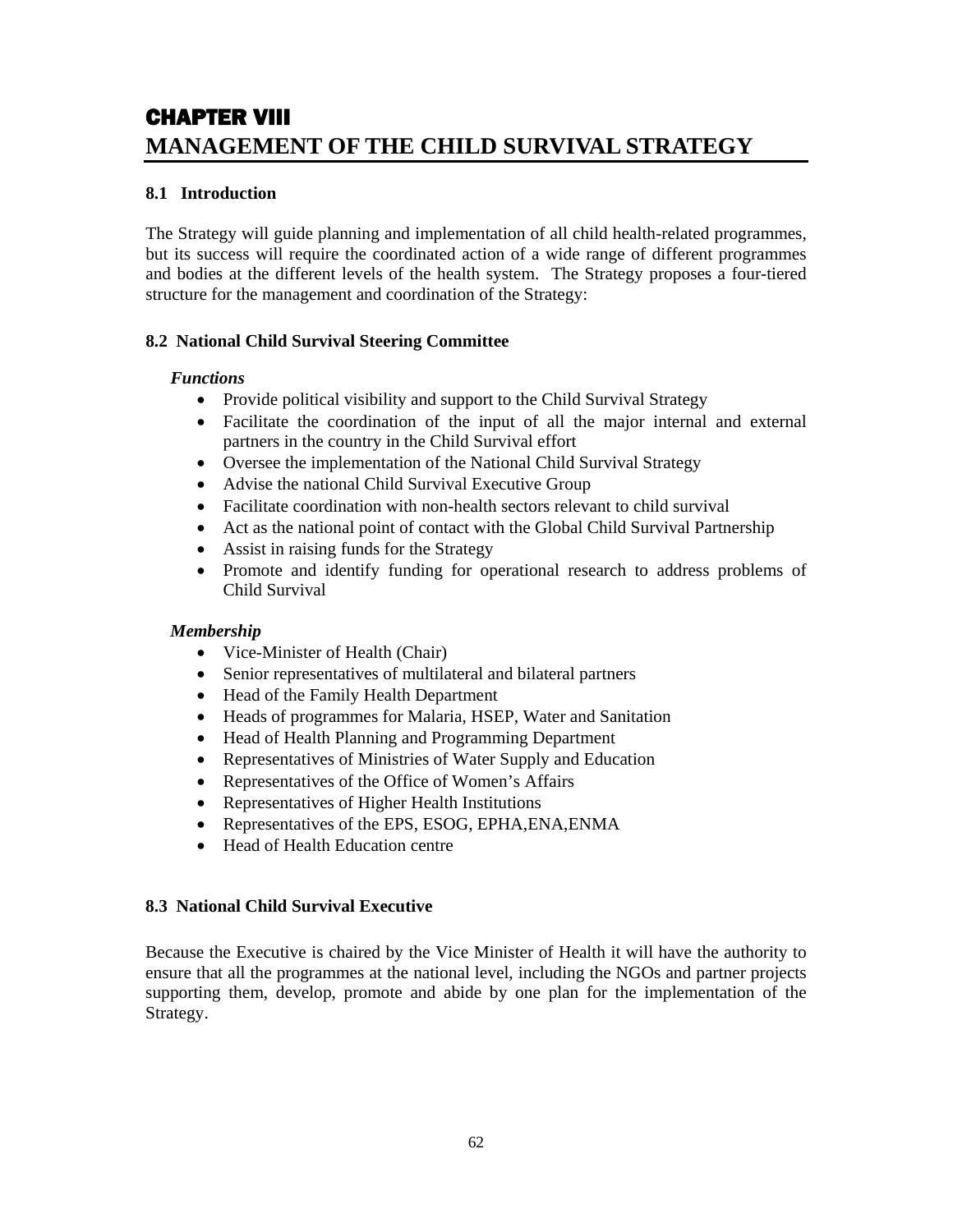## *Functions*

- Coordinate the planning and implementation of the components of all FMOH programmes that relate to child health, in line with the National Child Survival Strategy
- Develop and disseminate technical and managerial guidelines for aspects of Child Survival
- Support regional planning for child survival
- Support Regional problem-solving and planning for child survival in special population groups
- Monitor and evaluate the national implementation of the Strategy including periodic reviews of the implementation of the Strategy

## *Membership*

- Vice Minister of Health (Chair)
- Head of the Family Health Department
- Representatives of the Family Health Teams
- Head of the Planning Department
- Heads of the programmes for Health Services Extension, Malaria Control, PMTCT, Water and Sanitation, IEC
- Head of Heath Education Centre

## **8.4 Regional Child Health Executive**

## *Functions*

- Coordinate the planning and implementation of the components of all FMOH programmes in the Region that relate to child health, in line with the National Child Survival Strategy
- Coordinate the inputs of partners and NGOs working on child survival in the Region
- Disseminate technical and managerial guidelines for aspects of Child Survival
- Develop (with support from the National Child Survival Executive) approaches to meet the child survival needs of special population groups
- Collaborate with the Regional offices for Education, Water and Agriculture on activities relevant to Child Survival
- Support Woreda Health Offices in planning for Child Survival and in reviewing progress and solving problems
- Monitor and evaluate the implementation of the Strategy, including periodic reviews

## *Membership*

- Regional Health Bureau Head (chair)
- Heads of all Family Health Department teams
- Heads of Planning, HSEP, Malaria, Water and Sanitation, AIDS/PMTCT, IEC
- Representatives of partners and NGOs working in Child Health in the Region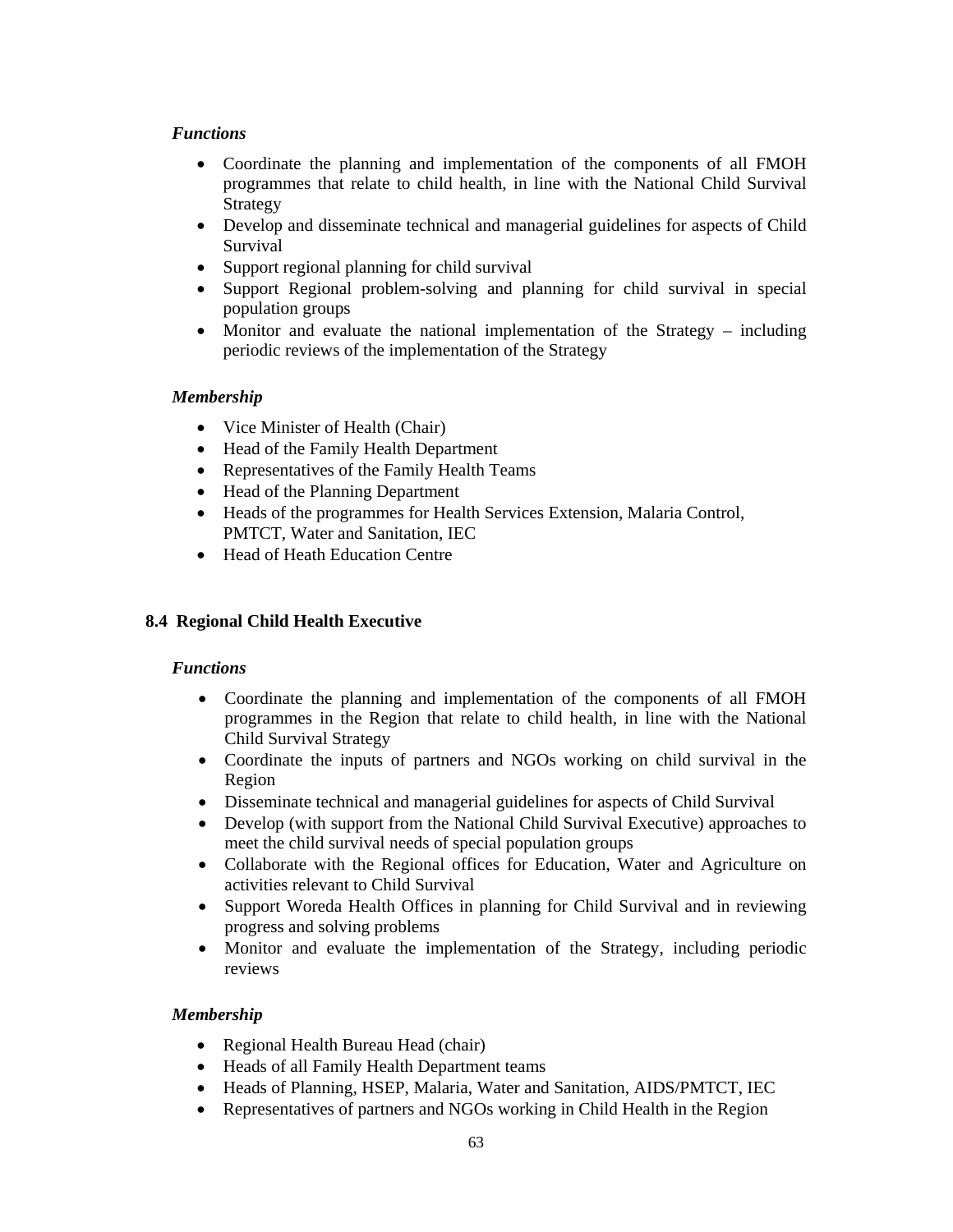- Representatives of the health training institutions
- Representative of the Office of Women's Affairs.

# **8.5 Woreda Child Survival Team**

## *Functions*

- Coordinate the planning, implementation, supervision and support of all child survival activities in the Woreda in line with the Child Survival Strategy
- Coordinate the inputs of partners and NGOs in the Woreda in the area of child survival
- Collaborate with the Woreda offices for Education, Water and Agriculture on activities relevant to Child Survival
- Monitor and evaluate Child Survival activities, including periodic reviews of implementation and problem solving.

# *Membership*

- Woreda Health Office head (chair)
- Heads of all child health related programmes
- Head of all child health teams
- Representatives of all partners and NGOs working on child survival in the Woreda
- Representatives of the Woreda offices for Education, Water and Agriculture
- Director of the District Hospital

# **8.6 Kebele Child Survival Team**

# *Functions*

- Coordinate the planning, implementation, supervision and support of all child survival activities in the in the Kebele in line with the Child Survival Strategy
- Coordinate the inputs of partners and NGOs in the Kebele in the area of child survival
- Collaborate with the Kebele agents of agriculture, Education, Water and other community organization on activities relevant to Child Survival
- Monitor and evaluate Child Survival activities, in the Kebele including periodic reviews of implementation and problem solving.

# *Membership*

- Kebele administration head (chair)
- HEWs
- Representative of all partners and NGO
- Representative of all agents of different sectors working in the Kebele
- Representative of community health workers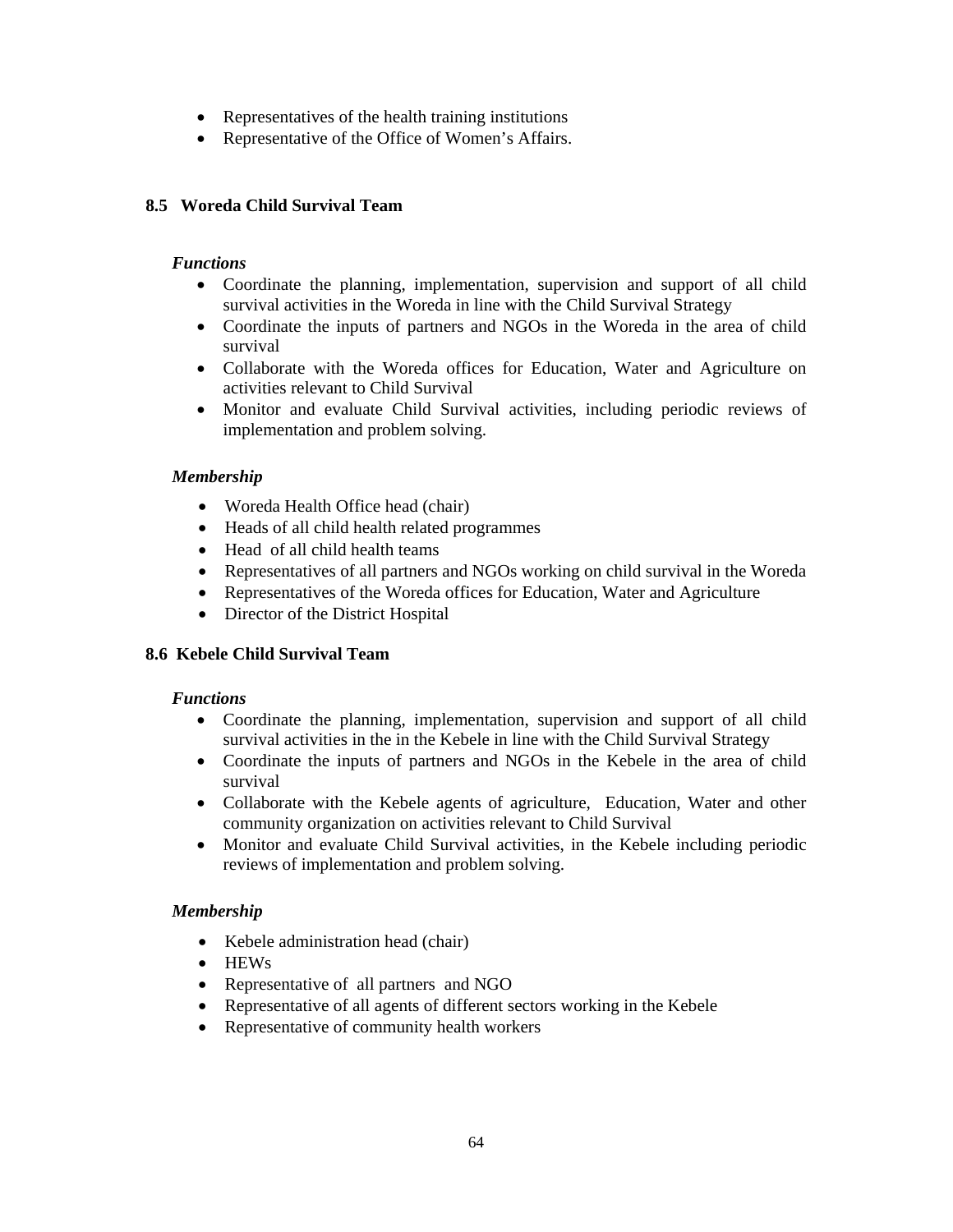# CHAPTER IX **SUPERVISION, MONITORIING AND EVALUATION**

## **9.1 Supervision**

Supervision is a means of ensuring staff competence, effectiveness, efficiency and satisfaction through observation, discussion, support and guidance. Supervision should also include advocacy, encouragement and assistance with resources and logistics and improve motivation of staff. Therefore, it is an important tool in staff management at all levels and facilities involved in the CSS. Supervision is an essential on-the-job training activity, which all staff with supervisory responsibilities should do on a regular basis. For this, health workers who are to have responsibility for supervision need proper training in supervision. There is also a need to develop standardized supervisory checklists based on the duties and responsibilities of the unit to be supervised.

The overall aim of supervision is the promotion of continuous improvement in the performance of the staff. The immediate objectives of supervision can be summarized as follows:

- Assuring that activities are properly implemented
- Identifying factors that may inhibit or enhance proper implementation of the programmes
- Identifying for ways to improve performance in close collaboration with the health staff involved
- Motivating and supporting health staff to sustain a high level working morale

### **9.1.1 Supervision Visit for Skill Reinforcement, and Problem Solving to Support the Implementation of Child Survival Strategy**

Observe health workers in performing their various tasks to reinforce skills

The supervisor observes the trained health worker managing various preventive and curative activities and reinforces skills as necessary. They record and summarize information on the performance of trained health workers. During the course of observation the supervisor should have discussions with the clients of the different services.

Review facility supports and summarize information collected

The supervisor reviews the conditions in the facility that affects the implementation of the Child Survival Strategy. Examples of facility supports are space and equipment, the availability of drugs and other supplies. The supervisor records and summarizes the findings.

### Facilitate problem solving with the staff

The supervisor uses information from the observations to help facility staff identify and solve problems that interfere with the implementation of the different interventions. For those problems that cannot be solved at the facility level, the staff and supervisor identify actions needed at other levels.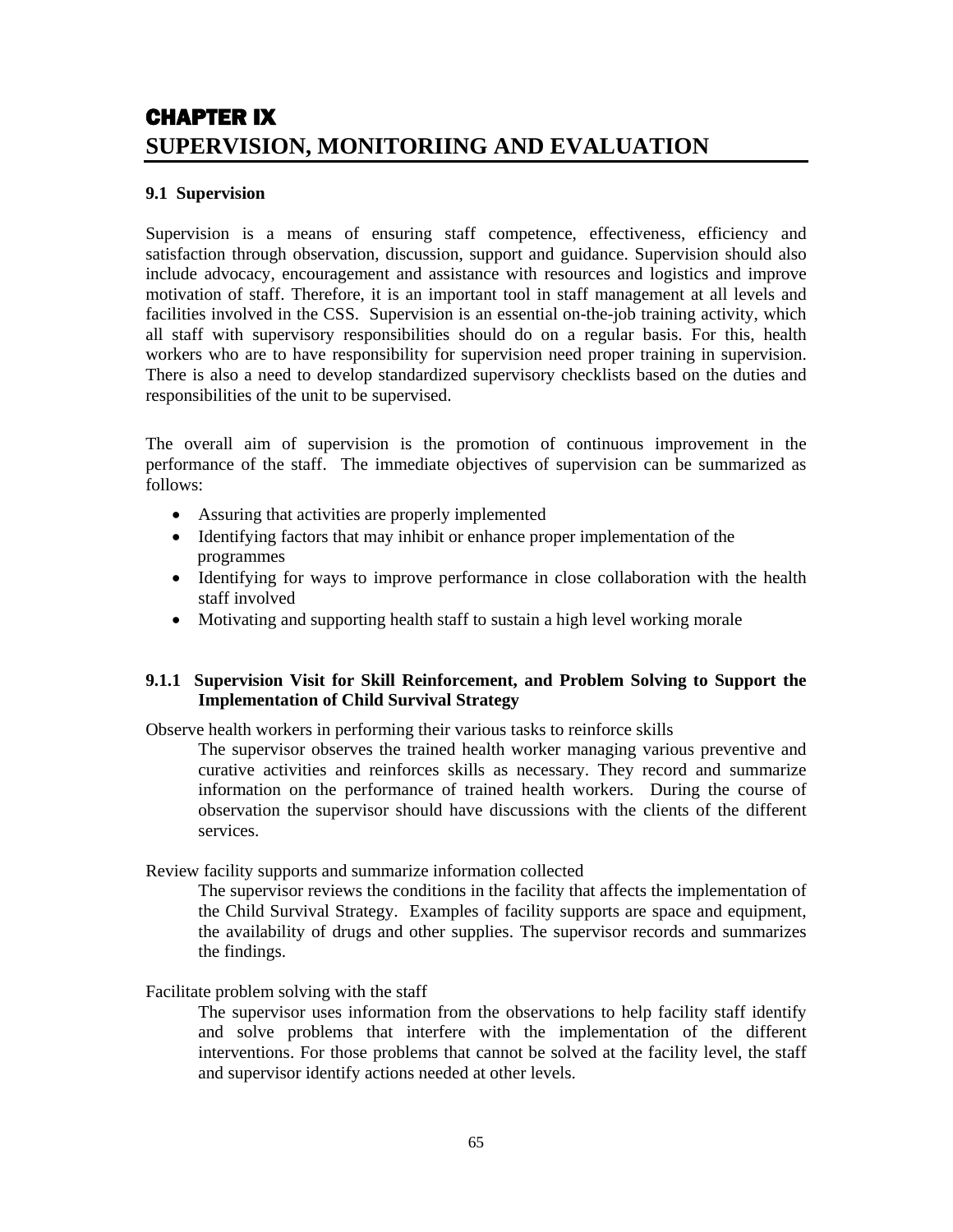Complete a summary report of visit

Before leaving the facility, the supervisor writes a brief summary of the results of the visit (strengths and weaknesses found), actions taken to reinforce good practices and to solve problems, and actions still needed and discusses it with the staff. A copy of this summary is left at the facility. A copy may be given to other levels. The supervisor can use this report to alert others in the health system who need to correct problems within their areas of responsibility.

# **9.2 Monitoring and Evaluation**

Monitoring is a continuous and day-to-day follow up assessment of the progress of a project or intervention program during the implementation phase to ensure that it is proceeding according to plan and to the implementation schedule. It mainly focuses on inputs, processes and outputs.

Evaluation is assessment done at a point in time to see whether the objectives have been achieved and the interventions have produced the desired impact. Evaluation also addresses the relevance of the program in bringing change, the effectiveness and efficiency of program implementation and the sustainability of the program. Evaluation is critical in assisting in policy formulation, resource allocation, advocacy and dialogue among stakeholders in health service delivery.

Monitoring and evaluation play a critical management function by assessing whether the implementation of programs proceeds according to plan and leads to the desired outcomes. They should be an integral part of the implementation of the Child Survival Strategy at all levels.

As the Strategy is output oriented, the indicators for monitoring and evaluation should largely relate to the outputs and processes in program implementation. Thus, the CSS needs indicators that show progress in the implementation of activities planned for the achievement of the set objectives, as well as indicators to track progress towards service coverage, quality of care, and impact.

Services and facilities should generate reliable data at various levels according to the activities taking place at those levels. The data should be utilized by the generating unit and passed to the next level.

Data could be generated through: routine collection systems which provide data on scheduled activities and reflect the extent and quality of the implementation of key interventions.

Surveys/studies/supervision/reports to identify the current status of existing problems and the outcomes of particular interventions.

There is also a need to develop indicators for proper monitoring and evaluation based on the activities and targets of CSS. This also helps to give a timely feedback to all partners at the various levels.

Table 13 depicts selected indictors for supervision, monitoring and evaluation of the child survival strategy.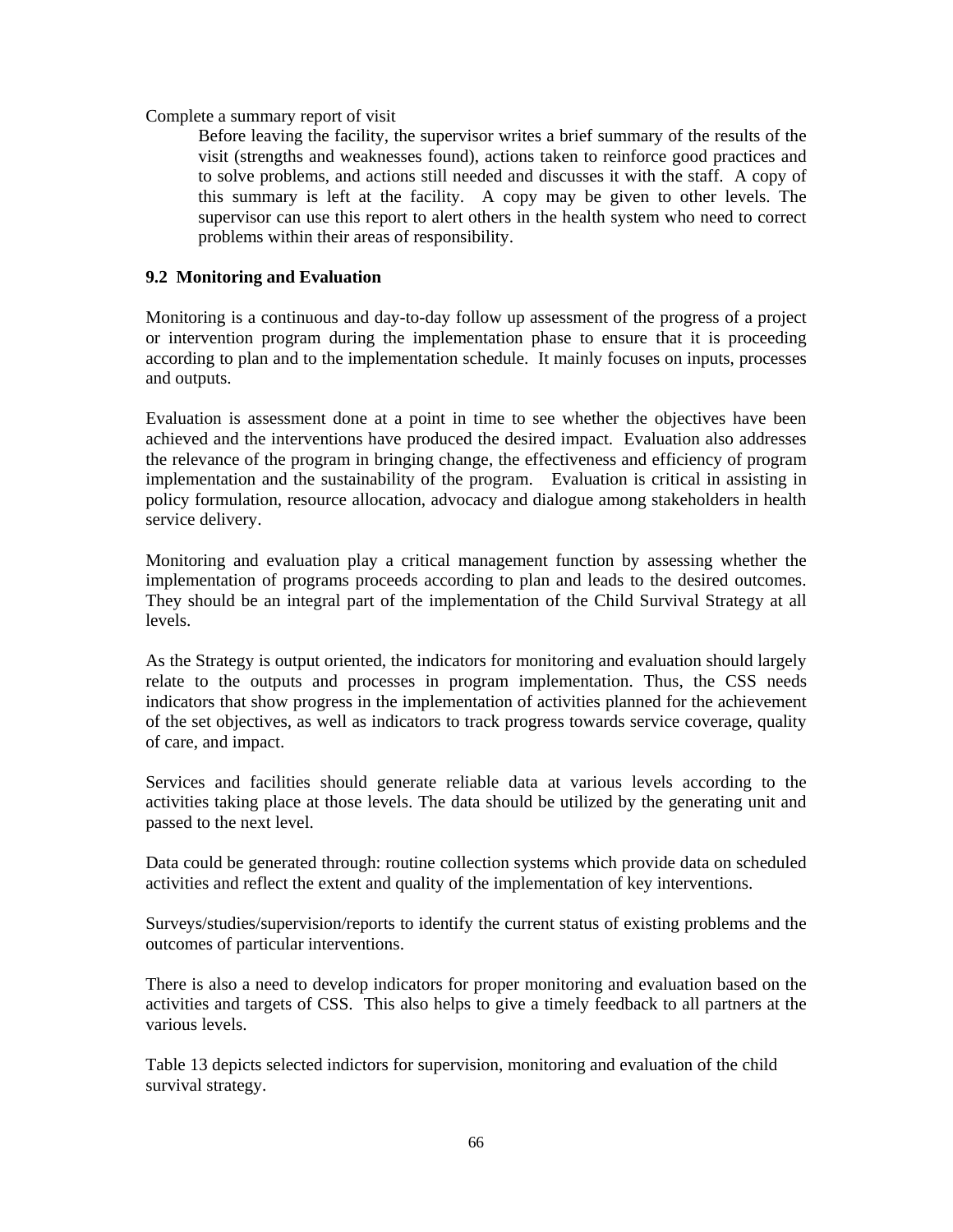| <b>Priority Area</b> | <b>Indicator</b>                          | <b>Source</b>      | Level of<br><b>Collection</b> | <b>Timing</b>         | <b>Responsibility</b> | <b>Baseline</b> | <b>Target</b> |
|----------------------|-------------------------------------------|--------------------|-------------------------------|-----------------------|-----------------------|-----------------|---------------|
|                      |                                           |                    | <b>Mortality</b>              |                       |                       |                 |               |
|                      | <b>Maternal Mortality Rate</b>            | DHS, Survey        | Community                     | 5 yearly              | National              |                 |               |
|                      | <b>Neonatal Mortality Rate</b>            | DHS, Survey        | Community                     | 5 yearly              | National              |                 |               |
|                      | <b>Infant Mortality Rate</b>              | DHS, Survey        | Community                     | 5 yearly              | National              |                 |               |
|                      | <b>Under-five Mortality Rate</b>          | DHS, Survey        | Community                     | 5 yearly              | National              |                 |               |
|                      |                                           |                    | <b>Nutrition</b>              |                       |                       |                 |               |
| <b>Breastfeed</b>    | <b>Exclusive Breastfeeding Rate (for</b>  | DHS, HEP records   | Community                     | 5 yearly              | National              |                 |               |
|                      | children $<$ 6 months)                    |                    | Health facility               | 6 monthly             | RHB/WHO               |                 |               |
|                      | Timely Complementary Feeding Rate         | <b>DHS</b>         | Community                     | 5 yearly              | National              |                 |               |
| Growth               | Proportion of children 0-59 months of     | <b>HEP</b> records | <b>Health Facility</b>        | Annually              | WHO/RHB/National      |                 |               |
| Monitoring           | age with underweight (below - 2 SD        | <b>DHS</b>         | Community                     |                       |                       |                 |               |
|                      | weight-for-age)                           |                    |                               |                       |                       |                 |               |
|                      | Proportion of children 0-59 months of     | HEP records        | <b>Health Facility</b>        | Annually              | WHO/RHB/National      |                 |               |
|                      | age wasted (below - 2 SD weight-for-      | <b>DHS</b>         | Community                     |                       |                       |                 |               |
|                      | height                                    |                    |                               |                       |                       |                 |               |
|                      | Proportion of children 0-59 months of     | HEP records        | <b>Health Facility</b>        | Annually              | WHO/RHB/National      |                 |               |
|                      | age stunted (below - - 2 SD height-for-   | <b>DHS</b>         | Community                     |                       |                       |                 |               |
|                      | age                                       |                    |                               |                       |                       |                 |               |
|                      | Proportion of children 0-59 months of     | HEP records        | <b>Health Facility</b>        | Monthly               | WHO/RHB               |                 |               |
|                      | age who received at least one doses of    | DHS.               | Community                     | 5 yearly              | National              |                 |               |
| Vitamin A            | Vit A supplementation in the last 6       | HF exit interview  | <b>Health Facility</b>        | 3 yearly              |                       |                 |               |
|                      | months                                    |                    |                               |                       |                       |                 |               |
| Zinc                 | Proportion of children 0-59 months of     | HEP records        | <b>Health Facility</b>        | Monthly               | WHO/RHB               |                 |               |
|                      | age                                       | DHS,               | Community                     | 5 yearly              | National              |                 |               |
|                      | with diarrhoea who received zinc as       | HF exit interview  | <b>Health Facility</b>        | 3 yearly              |                       |                 |               |
|                      | treatment                                 |                    |                               |                       |                       |                 |               |
|                      |                                           |                    | <b>Immunization</b>           |                       |                       |                 |               |
|                      | Proportion of children with vaccination   | <b>DHS</b>         | Community                     | $\overline{5}$ yearly | Nat/RHB/WHO           |                 |               |
|                      | card who are fully immunized by the age   | Survey             | Community                     | 3 yearly              | National              |                 |               |
|                      | of one year                               | HF exit interview  | <b>Health Facility</b>        |                       |                       |                 |               |
|                      | Proportion of children 12-23 months of    | <b>DHS</b>         | Community                     | 5 yearly              | National              |                 |               |
|                      | age, who received specific vaccines by 12 | EPI/plus           | Woreda/Region                 | Monthly               | Region/Woreda         |                 |               |
|                      | months of age                             | Monthly returns    |                               |                       |                       |                 |               |
|                      | Measles                                   |                    |                               |                       |                       |                 |               |
|                      | DTP3                                      |                    |                               |                       |                       |                 |               |
|                      | <b>BCG</b>                                |                    |                               |                       |                       |                 |               |

### **Table 13: Selected Indicators for Monitoring and Evaluation of Child Survival Strategy**

HiB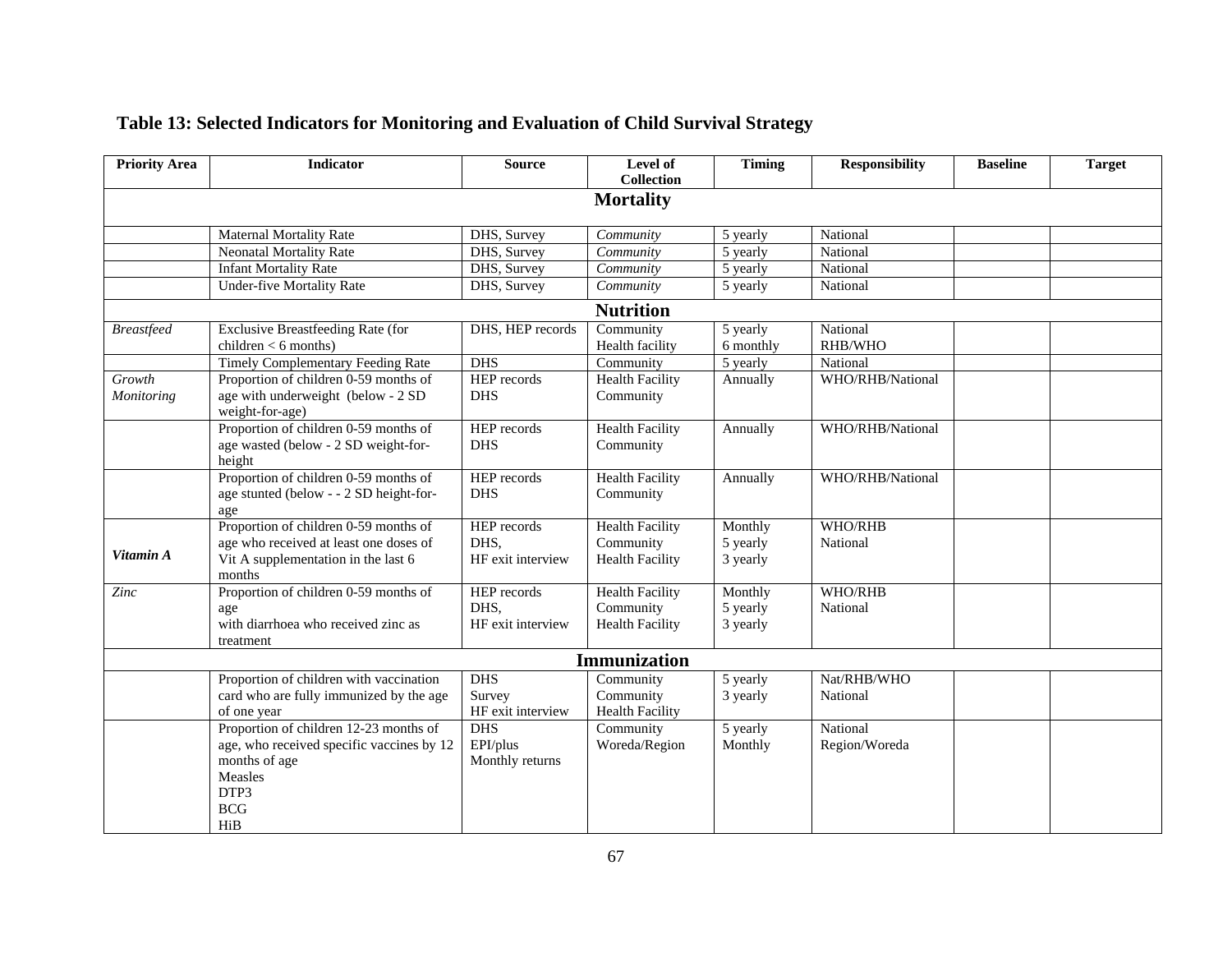| <b>Priority Area</b>             | <b>Indicator</b>                                                                                                                                            | <b>Source</b>                    | Level of<br><b>Collection</b>           | <b>Timing</b>         | <b>Responsibility</b> | <b>Baseline</b> | <b>Target</b> |  |  |
|----------------------------------|-------------------------------------------------------------------------------------------------------------------------------------------------------------|----------------------------------|-----------------------------------------|-----------------------|-----------------------|-----------------|---------------|--|--|
|                                  | Drop-out Rate (DTP1-DTP3)                                                                                                                                   | Immunization/<br>Monthly returns | Kebele/Woreda<br>Woreda/Region          | Monthly               | HP/WHO<br>RHB/Nat     |                 |               |  |  |
|                                  | Number of reported measles cases per<br>year                                                                                                                | Immunization/<br>Monthly returns | Kebele/Woreda<br>Woreda/Region          | Monthly               | HP/WHO<br>RHB/Nat     |                 |               |  |  |
|                                  | Proportion of HF's with all vaccines<br>available and stored under appropriate<br>conditions on the day of the survey                                       | Survey<br>Supervisory visit      | Kebele/Woreda<br><b>Health Facility</b> | 3 yearly<br>6 monthly | Nat/RHB/WHO           |                 |               |  |  |
|                                  | Proportion of HFs with functioning<br>vaccine fridge                                                                                                        | Survey<br>Supervisory visit      | Kebele/Woreda<br><b>Health Facility</b> | 3 yearly<br>6 monthly | Nat/RHB/WHO           |                 |               |  |  |
| <b>Health worker performance</b> |                                                                                                                                                             |                                  |                                         |                       |                       |                 |               |  |  |
| Assessment                       | Proportion of children who were assessed                                                                                                                    | Survey                           | Kebele/Woreda                           | 3 yearly              | Nat/RHB/WHO           |                 |               |  |  |
|                                  | for all key dangers signs                                                                                                                                   | Supervisory visit                | <b>Health Facility</b>                  |                       |                       |                 |               |  |  |
|                                  | Proportion of children assessed for all                                                                                                                     | Survey                           | Kebele/Woreda                           | 3 yearly              | Nat/RHB/WHO           |                 |               |  |  |
|                                  | main symptoms (diarrhoea,<br>cough/difficult breathing, fever)                                                                                              | Supervisory visit                | <b>Health Facility</b>                  |                       |                       |                 |               |  |  |
| Health worker<br>performance     | Proportion of sick children (with<br>vaccination card) needing vaccination,<br>vaccinated or referred for vaccination                                       | Survey<br>Supervisory visit      | Kebele/Woreda<br><b>Health Facility</b> | 3 yearly              | National              |                 |               |  |  |
| Diarrhoea                        | Proportion of sick children with a history<br>of diarrhoea assessed for dehydration by<br>using skin pinch                                                  | Survey<br>Supervisory visit      | Kebele/Woreda<br><b>Health Facility</b> | 3 yearly              | National              |                 |               |  |  |
| ARI                              | Proportion of sick children with a history<br>ARI assessed for fast breathing                                                                               | Survey<br>Supervisory visit      | Kebele/Woreda<br><b>Health Facility</b> | 3 yearly              | National              |                 |               |  |  |
| <b>Treatment</b>                 | Proportion of children with a history of<br>diarrhoea who received appropriate<br>treatment according to the diagnosis and<br>national treatment guidelines | Survey<br>Supervisory visit      | Kebele/Woreda<br><b>Health Facility</b> | 3 yearly              | National              |                 |               |  |  |
|                                  | Proportion of children with a history of<br>malaria who received appropriate<br>treatment according to the diagnosis and<br>national treatment guidelines   | Survey<br>Supervisory visit      | Kebele/Woreda<br><b>Health Facility</b> | 3 yearly              | National              |                 |               |  |  |
|                                  | Proportion of children with a history of<br>cough who received appropriate<br>treatment according to the diagnosis and<br>national treatment guidelines     | Survey<br>Supervisory visit      | Kebele/Woreda<br><b>Health Facility</b> | 3 yearly              | National              |                 |               |  |  |
| Counseling                       | Proportion of sick children whose<br>caretaker was given at least one message<br>on when to return                                                          | Survey<br>Supervisory visit      | Kebele/Woreda<br><b>Health Facility</b> | 3 yearly              | National              |                 |               |  |  |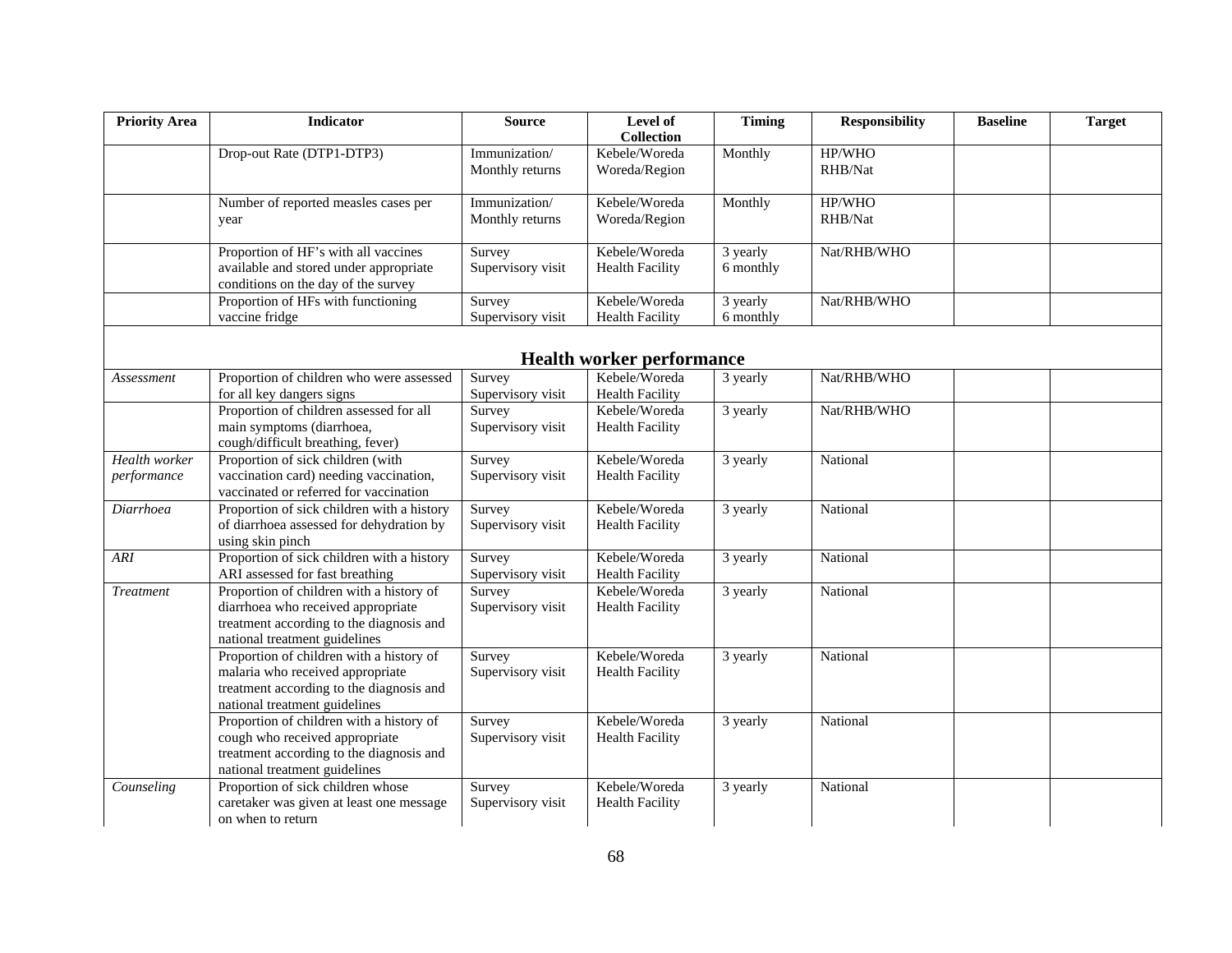| <b>Priority Area</b>                  | <b>Indicator</b>                                                                                                                                        | <b>Source</b>                          | Level of<br><b>Collection</b>           | <b>Timing</b>        | <b>Responsibility</b>     | <b>Baseline</b> | <b>Target</b> |  |  |
|---------------------------------------|---------------------------------------------------------------------------------------------------------------------------------------------------------|----------------------------------------|-----------------------------------------|----------------------|---------------------------|-----------------|---------------|--|--|
| <b>Caretakers Knowledge/Lifestyle</b> |                                                                                                                                                         |                                        |                                         |                      |                           |                 |               |  |  |
|                                       | Proportion of all diarrhoea cases who<br>received increased amount of fluids and<br>continued feeding                                                   | <b>DHS</b>                             | Community                               | 5 yearly             | National                  |                 |               |  |  |
| Malaria                               | Proportion of children under five who<br>slept under an insecticide impregnated<br>bed net during the previous night                                    | <b>DHS</b><br>Survey                   | Community                               | 5 yearly<br>3 yearly | National                  |                 |               |  |  |
| <b>Water and Sanitation</b>           |                                                                                                                                                         |                                        |                                         |                      |                           |                 |               |  |  |
| Water                                 | Proportion of population with access to<br>adequate amount of safe drinking water                                                                       | <b>DHS</b><br>Survey                   | Community                               | 5 yearly             | National                  |                 |               |  |  |
| Sanitation                            | Proportion of population with access to a<br>sanitary facility for human excreta<br>disposal                                                            | <b>DHS</b><br>Survey                   | Community                               | 5 yearly             | National                  |                 |               |  |  |
| <b>Equipment and Supply</b>           |                                                                                                                                                         |                                        |                                         |                      |                           |                 |               |  |  |
|                                       | Proportion of HCs with functioning basic<br>equipment as per standard                                                                                   | Survey                                 | Kebele/Woreda<br><b>Health Facility</b> | 3 yearly             | National                  |                 |               |  |  |
|                                       | Proportion of district Hospitals with<br>functioning basic equipment per standard                                                                       | Survey                                 | Woreda/Region                           | 3 yearly             | National                  |                 |               |  |  |
|                                       |                                                                                                                                                         |                                        | <b>Training</b>                         |                      |                           |                 |               |  |  |
| EPI/plus                              | Number of health workers yearly trained<br>in EPI/plus                                                                                                  | Survey<br>Reports Woreda<br>and Region | Kebele<br>Woreda<br>Region              | Yearly               | WHO/RHB<br>National       |                 |               |  |  |
| Nutrition                             | Number of health workers yearly trained<br>in nutrition                                                                                                 | Survey<br>Reports Woreda<br>and Region | Kebele<br>Woreda<br>Region              | Yearly               | WHO/RHB<br>National       |                 |               |  |  |
| Malaria, ARI,<br>Diarrhoea            | Number of health workers yearly trained<br>in malaria, diarrhoea and ARI case<br>management                                                             | Survey<br>Reports Woreda<br>and Region | Kebele<br>Woreda<br>Region              | Yearly               | WHO/RHB<br>National       |                 |               |  |  |
| <b>IMCI</b>                           | Number of health workers yearly trained<br>in IMCI                                                                                                      | Survey<br>Reports Woreda<br>and Region | Kebele<br>Woreda<br>Region              | Yearly               | WHO/RHB<br>National       |                 |               |  |  |
| <b>Supervision</b>                    |                                                                                                                                                         |                                        |                                         |                      |                           |                 |               |  |  |
|                                       | Proportion of health facilities who<br>received at least one supervisory visit in<br>the last 6 months which included<br>observation of clinical skills | Survey<br>Reports Woreda/<br>Regional  | Woreda<br>Region                        | 3 yearly<br>Yearly   | National<br>Woreda/Region |                 |               |  |  |